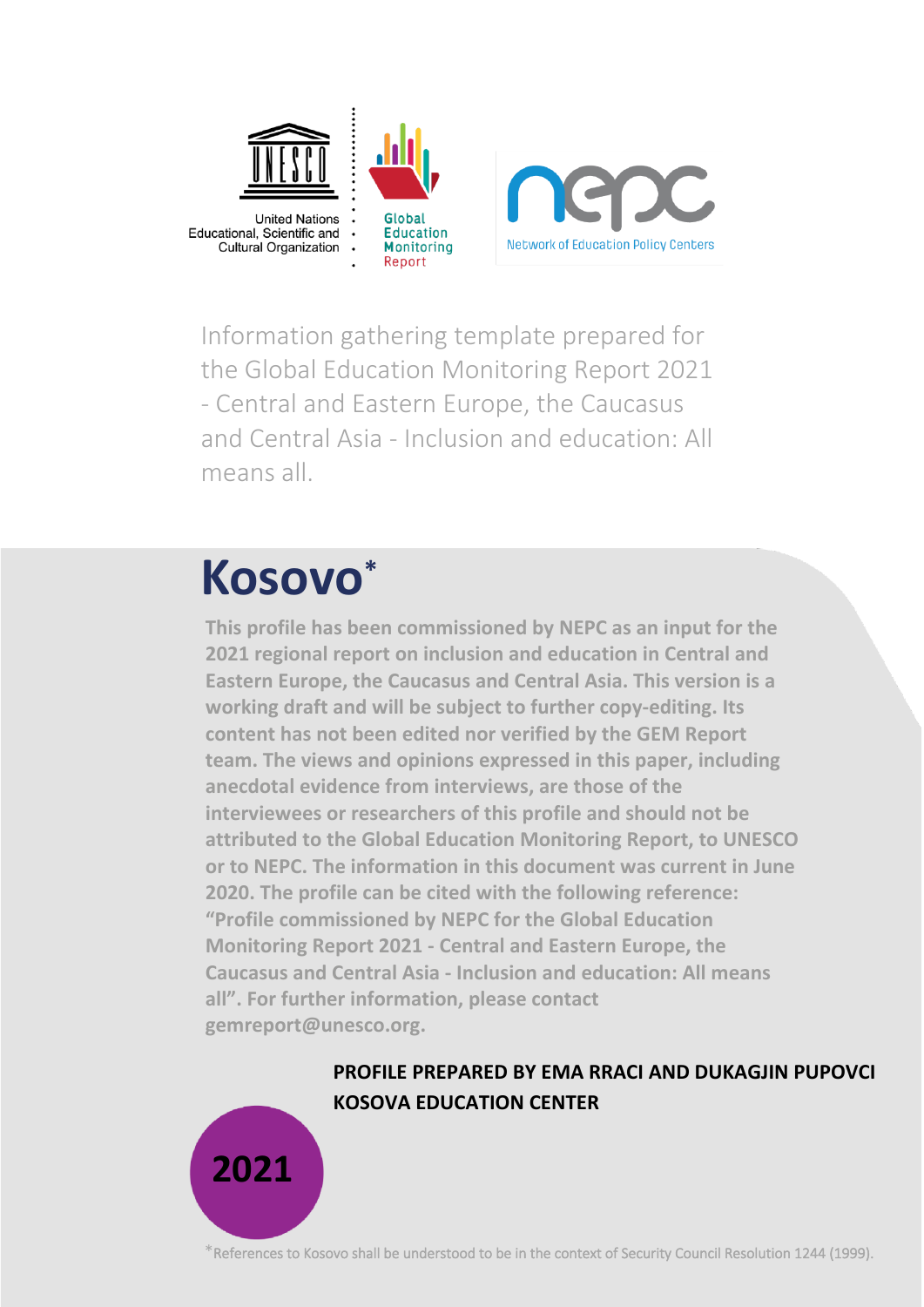| Introduction                                             | $\overline{2}$ |
|----------------------------------------------------------|----------------|
| <b>Survey reply and respondents</b>                      | 4              |
| <b>Education system overview</b>                         | 5              |
| Section 1: Laws and policies                             | 11             |
| <b>Section 2: Governance and finance</b>                 | 24             |
| <b>Section 3: Data</b>                                   | 35             |
| Section 4: Curricula, learning materials and assessments | 43             |
| Section 5: Teachers and support personnel                | 58             |
| <b>Section 6: Schools</b>                                | 71             |
| Section 7: Communities, parents and students             | 80             |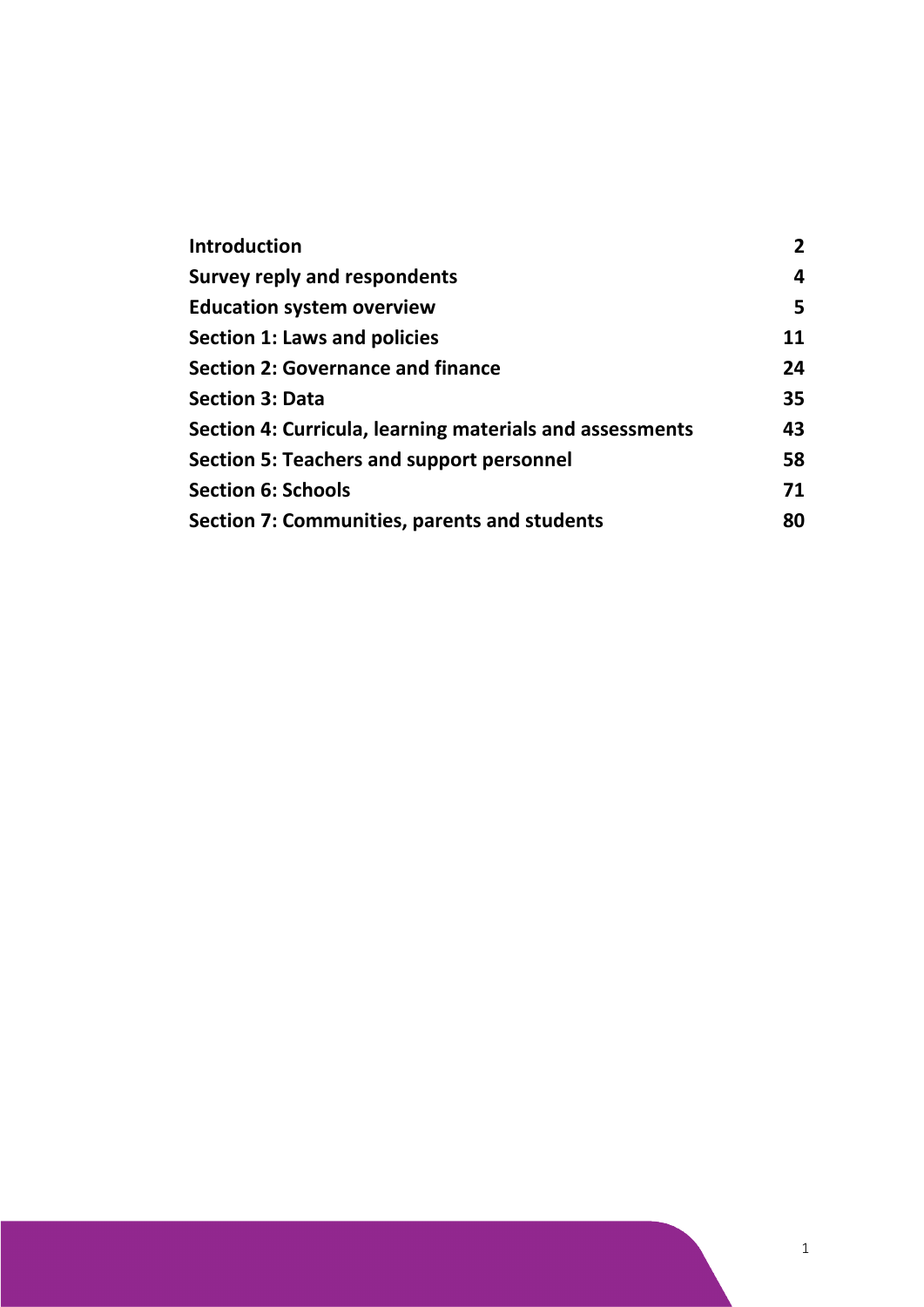# <span id="page-2-0"></span>**Introduction**

The template for the Profiles was a survey designed to collect information from countries and territories in order to collect structured information to be used as the basis for the GEM Regional Report analysis work.

The survey respondents were specifically requested to not focus exclusively on children with disabilities, but include information on all of the groups considered to be vulnerable to exclusion or at risk of being marginalised, stereotyped or subject to discrimination, including for reasons such as gender, location, poverty, ethnicity, language, beliefs and religion, migration or displacement status, sexual orientation or gender identity expression.

The overall goal for the Profile was that the information provided in relation to each country and territory identifies:

1.challenges (barriers and hinderances) and opportunities (support and ways forward) for the implementation of inclusion in education policies;

2.the ways in which countries and territories monitor inclusion and exclusion in education (at individual and system levels);

3.challenges (barriers and hinderances) and opportunities (support and ways forward) for supporting inclusion in education created by sectors other than education and arrangements needed to co-ordinate work among government sectors, tiers of government and with other stakeholders to overcome overlapping dimensions of exclusion;

4.key policy solutions that are being implemented and key drivers of policy change.

The Profile begins with background information on the people completing the template.

The next section provides a short descriptive overview of the education system of inclusive education.

This is followed by main sections presenting quantitative and qualitative data linked to each of the seven themes for the report:

1.laws and policies;

2.governance and finance;

3.data;

4.curricula, learning materials and assessment;

5.teachers and support personnel;

6.schools;

7.communities, parents and students.

Each section begins with a key guiding question (marked in italic text) that frames the overall information provided. This is followed by the specific questions on the main issues for the topic that should be answered.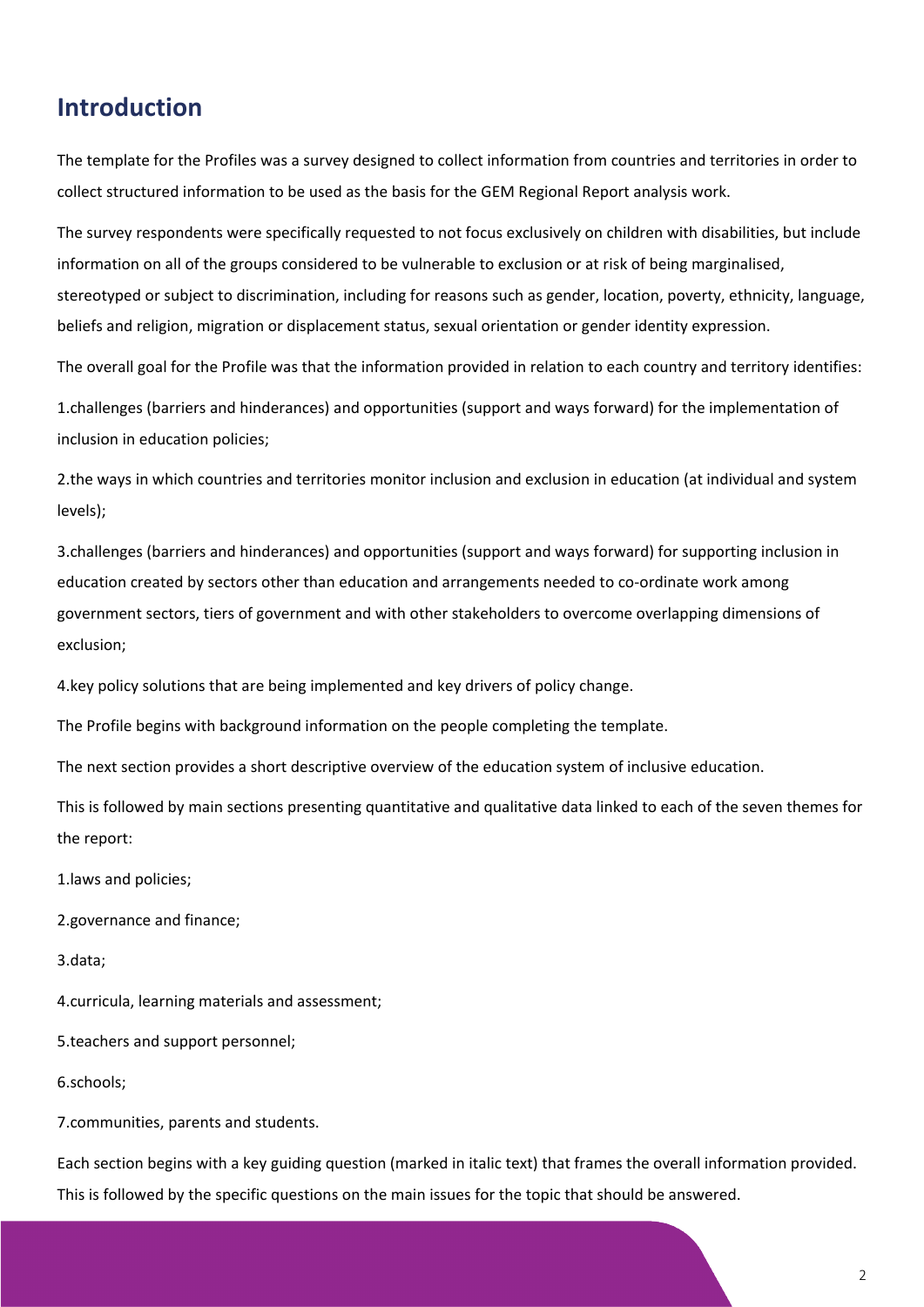Sections 1 and 2 focus on information relating to legislation and policies.

Section 3 focuses upon available data and the aims and procedures for data collection.

Sections 4 to 7 focus on information relating to policies and policy implementation in practice.

The information provided focuses on compulsory education (i.e. potentially -pre-primary, primary and lower secondary, and possibly upper secondary education). Only specific issues related to inclusion in early childhood education and post-compulsory education were considered when necessary.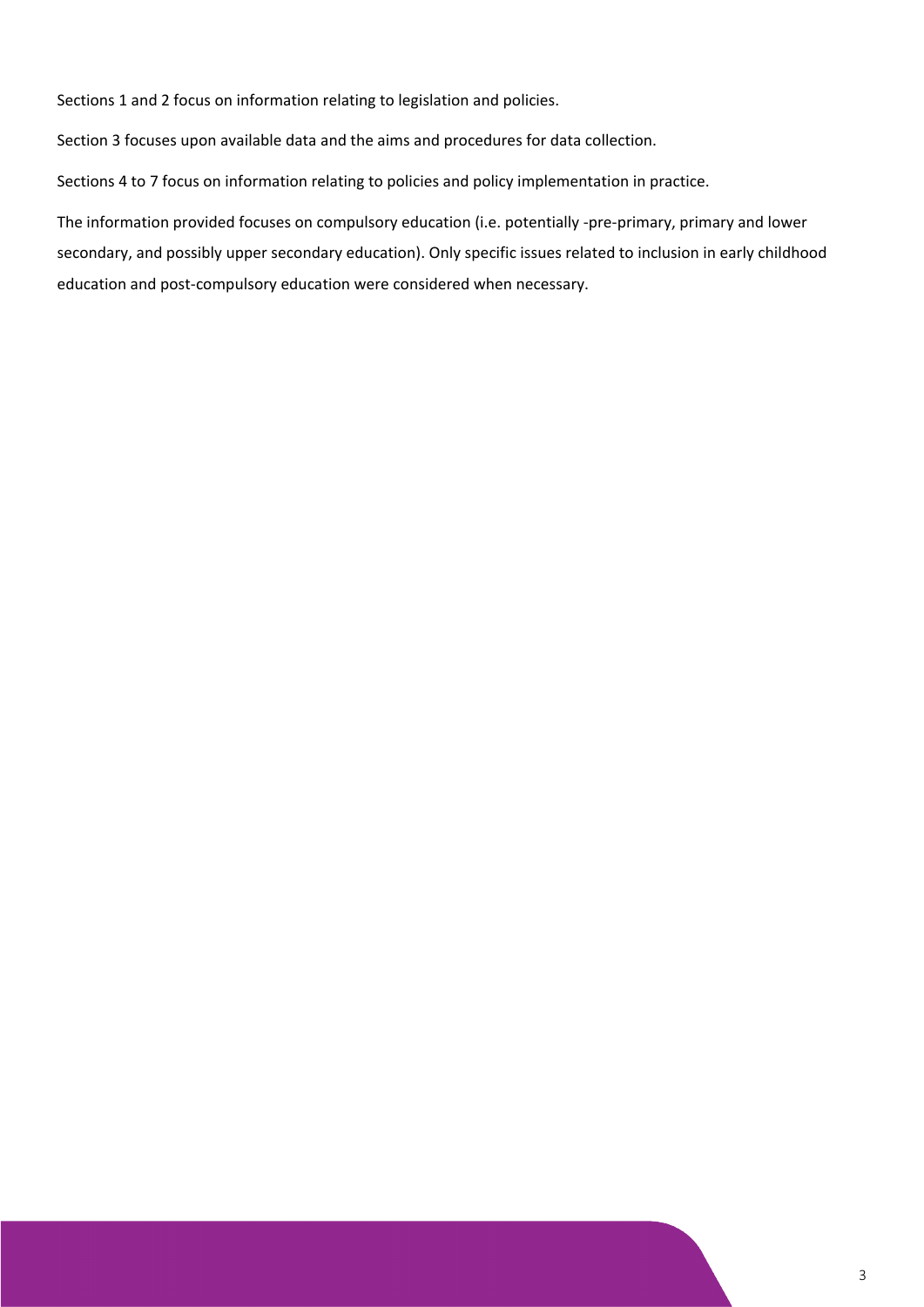# <span id="page-4-0"></span>**Survey reply and respondents**

Has the information in this profile been discussed with and validated by a government representative? No

Which other people have been key informants? What is their professional role?

Lulavere Kadriu Behluli, Head of Division for Education of Children with Special Needs, Ministry of Education, Science and Technology (MEST)

Shqipe Bruqi, Statistics Officer, Education Management Information System (EMIS)

What was the main challenge during the preparation of the profile?

The COVID-19 situation caused considerable disruption in communication between authors of this report and our

key informants. However, we were able to acquire information needed for this report.

Please list the 5 most informative sources on inclusion in education (academic papers, policy reviews, evaluation studies etc.) published since 2015 and provide links to the originals:

1. Mehmeti S., Boshtrakaj L., Mehmeti F.: Mid-term Evaluation: Implementation of Kosovo Education Strategic Plan

2017 – 2021, Prishtina: KEEN, 2020. [http://www.keen-](http://www.keen-ks.net/site/assets/files/1474/vleresim_afatmesem_i_psak_eng.pdf)

[ks.net/site/assets/files/1474/vleresim\\_afatmesem\\_i\\_psak\\_eng.pdf](http://www.keen-ks.net/site/assets/files/1474/vleresim_afatmesem_i_psak_eng.pdf)

2. Saqipi B: Integrating the Roma, Ashkali and Egyptian Communities in the Education System in Kosovo - A monitoring report. Prishtina: KOSINT2020

3. Aliu J., Rraci E., Bajrami K.: Management of Pre-University Education in Kosovo, Prishtina: KEEN, December 2018. [https://www.keen-ks.net/site/assets/files/1456/raporti\\_per\\_menaxhimin\\_e\\_arsimit\\_parauniversitar\\_-\\_eng-1.pdf](https://www.keen-ks.net/site/assets/files/1456/raporti_per_menaxhimin_e_arsimit_parauniversitar_-_eng-1.pdf)

4. Kosovo Agency of Statistics (KAS). Education Statistics in Kosovo 2018/19. June, 2019[. https://masht.rks](https://masht.rks-gov.net/uploads/2019/08/education-statistics-2018-2019.pdf)[gov.net/uploads/2019/08/education-statistics-2018-2019.pdf](https://masht.rks-gov.net/uploads/2019/08/education-statistics-2018-2019.pdf)

5. Hunt P.F.; Belegu-Caka V.: Situation analysis: children with disabilities in Kosovo, Prishtina: Unicef, 2018. <https://www.unicef.org/kosovoprogramme/media/216/file/KOS-SITAN-ENG.pdf>

If internal, non-public or working documents were used, please add a note here.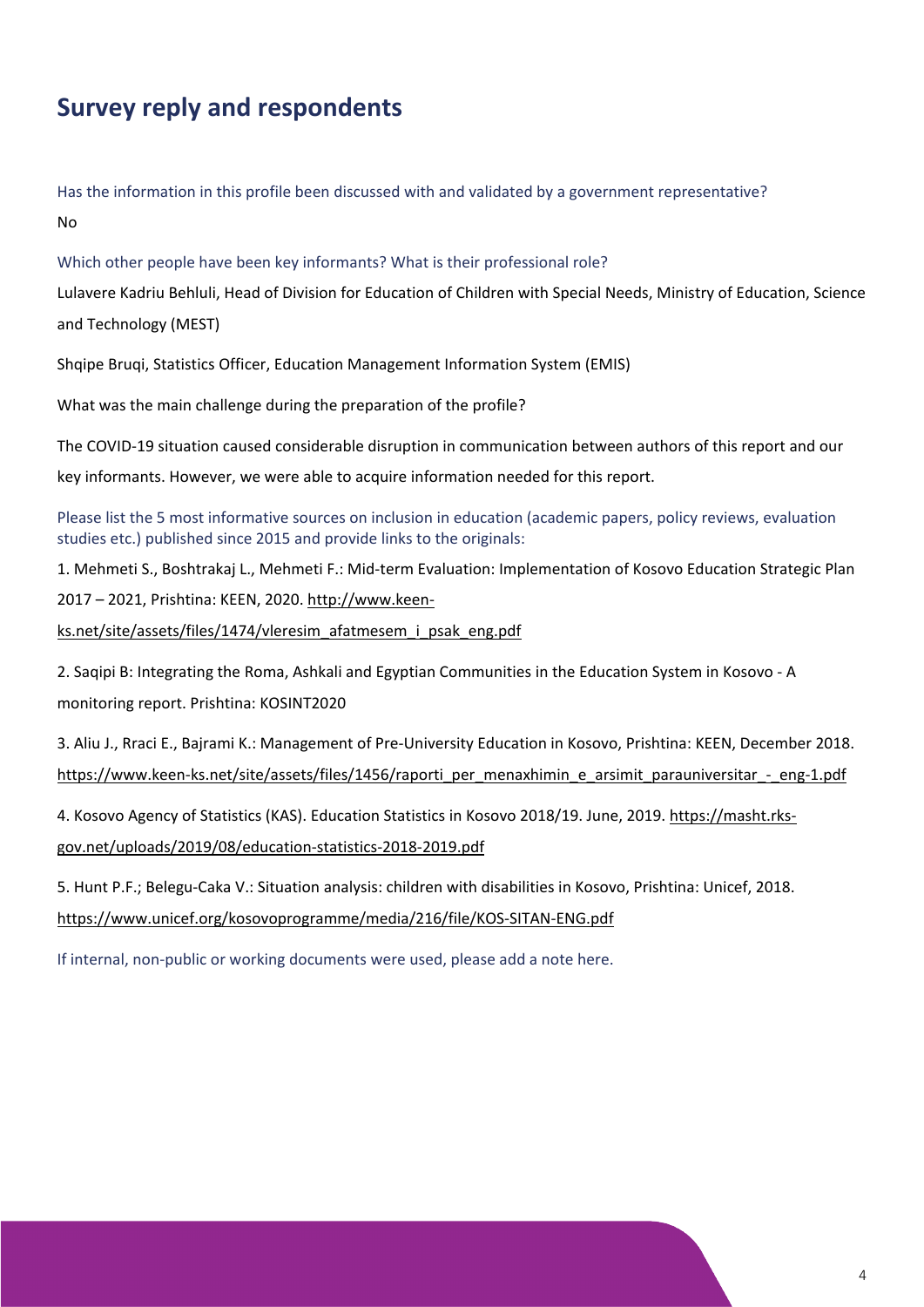# <span id="page-5-0"></span>**Education system overview**

### **(i) Provide a brief (maximum 1 page) narrative of the compulsory educational system. Specifically, provide information about:**

a. the different types of schools, institutions and educational provision within the system and the age range / ISCED levels of learners they cater for

The Pre-University Education System in Kosovo consists of four major levels:

Pre-School Education (ISCED 0, age 0-5),

Primary Education (ISCED 1, grades 1-5, age 6-10),

Lower Secondary Education (ISCED 2, grades 6-9, age 11-14),

Upper Secondary Education (ISCED 3, grades 10-12, age 15-18).

*Pre-School Education* is organized by specialized pre-school institutions for children aged 0-5, and is characterized by a very low attendance rate compared to other Western Balkans countries, primarily due to limited intake capacity. On the other hand, pre-primary level (Grade 0) is offered in specialized pre-school institutions and most elementary schools in Kosovo as a preparatory program for primary level. Whereas pre-primary education offered in elementary schools is free, and funded from the Kosovo Budget, costs of attendance in specialized public pre-school institutions are shared between parents and municipalities.

*Elementary Education* is **compulsory** and comprises of 5 years of primary, and 4 years of lower secondary education. Primary school classes are taught by one general teacher, whereas lower secondary school classes are taught by subject teachers usually specializing in one or two subject disciplines. From the organizational point of view, primary and lower secondary schools can be separated or united in single education institutions.

*Upper Secondary Education* in Kosovo has two major streams: *General Secondary Education ("Gymnasium")* and *Vocational Education*. There are two general secondary school programs with focus on Hard Sciences and Social Sciences. Duration of schooling is three years and, upon completion, students can take the state Matura exam if they wish to pursue university studies. Vocational Schools in Kosovo feature 17 different fields of study, each of them with significant number of profiles training students for certain vocations. As a rule, general secondary schools and vocational schools are separated, but there are combined schools in smaller towns offering both general education and vocational streams.

#### b. the different authorities responsible for different types of provision etc.

Pre-University Education System in Kosovo (ISCED 0-3) is decentralized and public education institutions at this level are effectively run by local authorities. Municipalities are responsible for hiring of teachers and school principals, paying of staff salaries, infrastructure and school maintenance, staff training, monitoring of schools at all preuniversity levels, etc. On the other hand, the central government is responsible for curricula and textbooks, school inspection and teacher licensing. Operation of schools is funded from the Special Education Grant allocated to the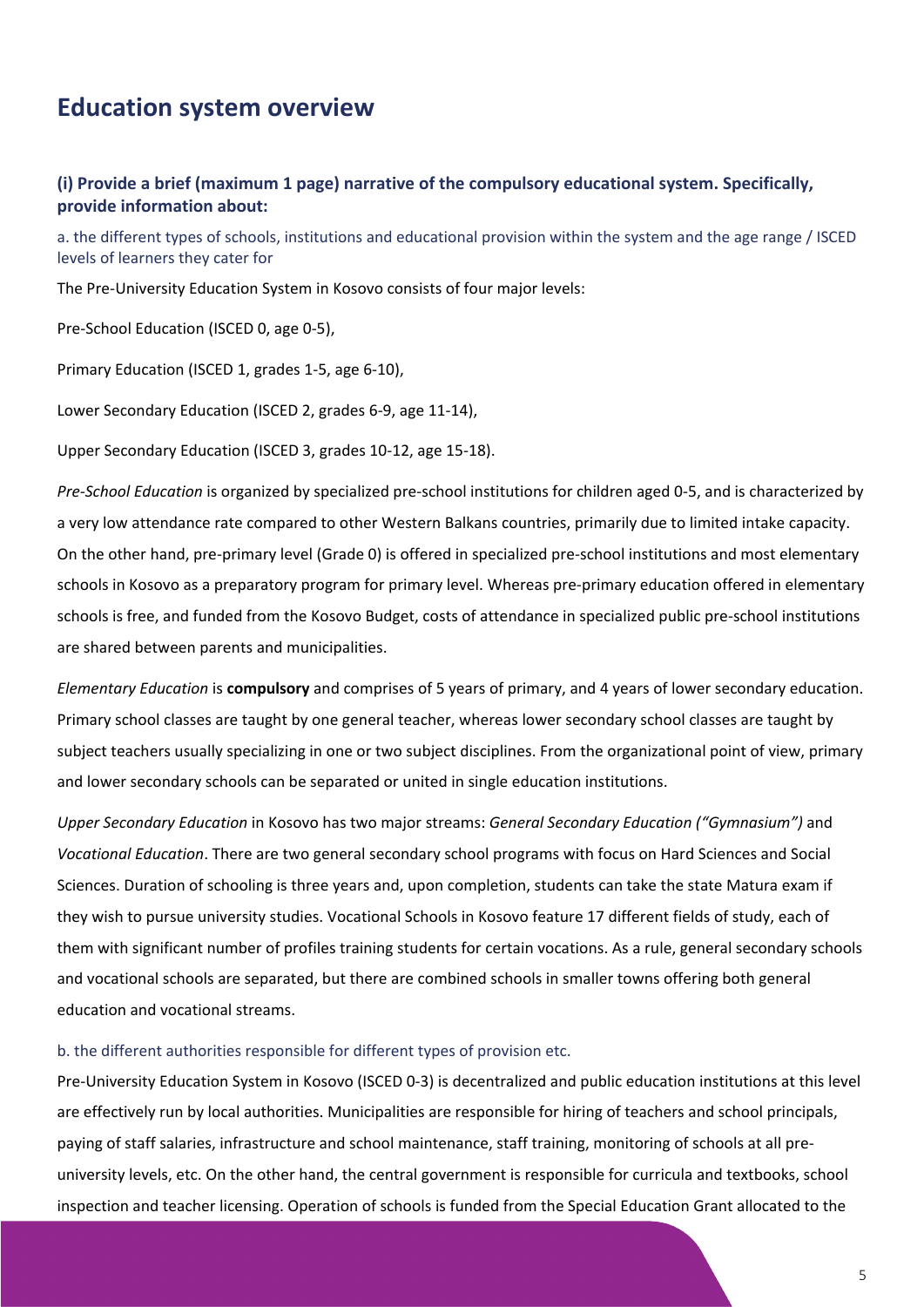municipalities on per-capita basis by the central government, whereas municipalities may allocate funds for goods and services to schools based on a certain municipality-to-school funding formula.

Private pre-university educational institutions may be founded by any legal person registered in Kosovo, or by a citizen or group of citizens of Kosovo, and require license from the Ministry of Education. Their work is also overseen by the Ministry of Education rather than municipalities.

c. any major external support programmes provided in the past 5 years e.g. bilateral - GIZ (German Society for International Cooperation) and USAID; or multi-lateral e.g. UNICEF, European Union, ADB (Asian Development Bank).

**GIZ funded Capacity Development in the Basic Education Sector in Kosovo** (CDBE) (2010-ongoing)[1](#page-6-0) focuses on improving school development and teaching quality through in-service training and setting foundations for nonformal education programs. The main results achieved in the period 2010-2019 are: 1) Around 1,200 school principals and senior teachers have completed management training courses; 2) More than 4,500 teachers have taken part in various training modules for teaching mathematics, natural sciences and student assessment with most of them attending several courses; 3) 21 learning communities involving over 100 schools are benefitting from intensive exchanges and functional committees; 4) The education strategy supported by the project for the years 2017 to 2021 implements national targets and concepts for the education sector and draws together the discussions and commitment of all stakeholders; 5) Through the education campaign, 130,000 signatures were collected with the aim of increasing the awareness of policy-makers in making education a priority; 6) More than 70,000 children have benefitted directly from the project support on educational reintegration of returnees and ethnic minorities.

**WB Kosovo Education System Improvement Project (ESIP)** ([2](#page-6-1)017-ongoing)<sup>2</sup> aims at strengthening planning, financial management, and evaluation capacities at different levels of the education sector, including the national, the municipal and the school and university level, as well as to enhance and modernize the systems and practices of data management and analysis in the education sector. It also aims at supporting and institutionalizing the teacher career system, facilitating the use of international best practices in student assessment and evaluation, and enhancing the capacities and responsiveness of tertiary education institutions to the labor market. As the project focuses at the system level, the project benefits everyone, across all levels, in the education system. In particular, a subcomponent of School Development Grants will support schools in poorer rural areas, covering approximately 45,000 students (around 20 percent of all primary schools).

**EU-funded Improved Capacity building for teachers' professional development (trainings of pre-school and primary teachers) in Kosovo** (2018-ongoing) contributes to enhancing the quality of pre-university education sector in Kosovo through provision of capacity building services at local/municipal level, introduction of a teacher mentoring system in Kosovo school system and establishment of a transparent teacher recruitment system.

<span id="page-6-0"></span><sup>1</sup> <https://www.giz.de/en/worldwide/21123.html>

<span id="page-6-1"></span><sup>2</sup> <https://projects.worldbank.org/en/projects-operations/procurement-detail/OP00044265?lang=en&id=OP00044265>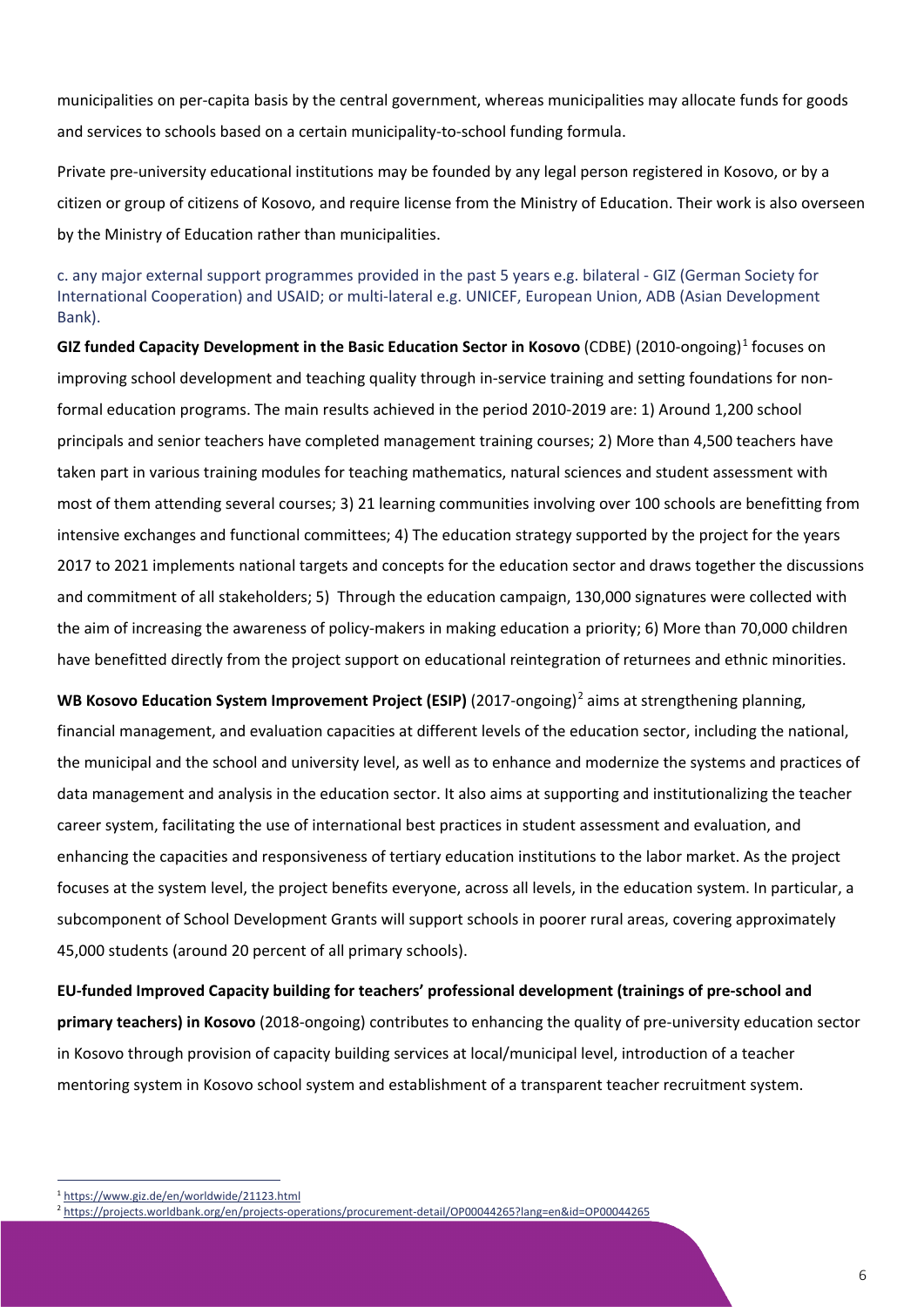**UNICEF Kosovo Program** (2016-2020)<sup>[3](#page-7-0)</sup> focuses on ensuring that vulnerable and excluded children have similar opportunities as their peers in accessing accessible and friendly services and opportunities for their growth and development; strengthening the capacities of institutions at central and local level to develop and deliver quality services for children; and supporting children, adolescents, girls and boys, parents and communities to ask for their rights and participate in the development of their communities so that no child is left out. Emphasis is put on closing equity gaps between the majority of the population and Roma, Ashkali and Egyptian communities, addressing gender, urban and rural disparities and on issues affecting children with disabilities.

The EU Twinning Project (201[4](#page-7-1)-2017)<sup>4</sup> had its main focus on the introduction of the new Kosovo curriculum by helping teachers during the piloting and implementation phase, the development of a quality assurance strategy and the provision of teaching and learning resources for school teachers. The project trained in total 2,200 teachers in Math, Language and Communication, Natural Science, Social Studies and Physical Education with the aim of implementing the new curriculum implementation. The pool of these trained teachers serves a good resource for schools. In addition, the project has assisted University of Prishtina, Faculty of Education to develop an Institute for Research and Development to a) develop in-service teacher education and to a) promote educational research. Also, the project helped MEST develop the Quality Assurance Strategy which was approved by the Kosovo Government, as well as a set of bylaws for implementation of the Strategy.

There have been various **different EU projects focusing on ICT in Education** (2009-2017). The overall objective of the IPA 2013 funded ICT and e-learning in Education Project - Phase II was to support the Kosovo government in improving the quality and efficiency of education and training services through the integration of ICT technology into the teaching and learning process. The objectives of this project have complemented the work done under the IPA 2008 Pilot project 'EU IT Pilot Project in the field of Education'. In addition, the project ''Supply of IT Equipment and LAN Infrastructure to Schools and Training Centre in Kosovo'' has provided 31 local area networks, to 30 different schools throughout Kosovo and to one training center in Prishtina. The program was developed and owned jointly by both the Ministry of Education and the University of Prishtina.

**USAID's Basic Education Program** (2010- 2016)[5](#page-7-2) aimed to improve the capacity of Kosovo's schools to provide relevant skills for its students and to improve Government of Kosovo's institutional capacity in the education sector and the quality of primary education. The project was implemented by FHI360 in partnership with KEC. Its main achievements were: 1) Enhanced School Management Capacities in the Decentralized Environment by improving the management skills of school directors, school boards, and MEDs in the areas of planning, school management and quality assurance; 2) Strengthened Assessment of Learning Outcomes by improving capacities to develop and implement new school-based and potentially national assessments tied to the new curricula at the local, municipal,

<span id="page-7-0"></span><sup>3</sup> <https://www.unicef.org/kosovoprogramme/>

<span id="page-7-1"></span><sup>4</sup> <http://www.findglocal.com/XK/Pristina/470387613115729/EU-Twinning-Kosovo-Education>

<span id="page-7-2"></span><sup>5</sup> [https://pdf.usaid.gov/pdf\\_docs/PA00MPH2.pdf](https://pdf.usaid.gov/pdf_docs/PA00MPH2.pdf)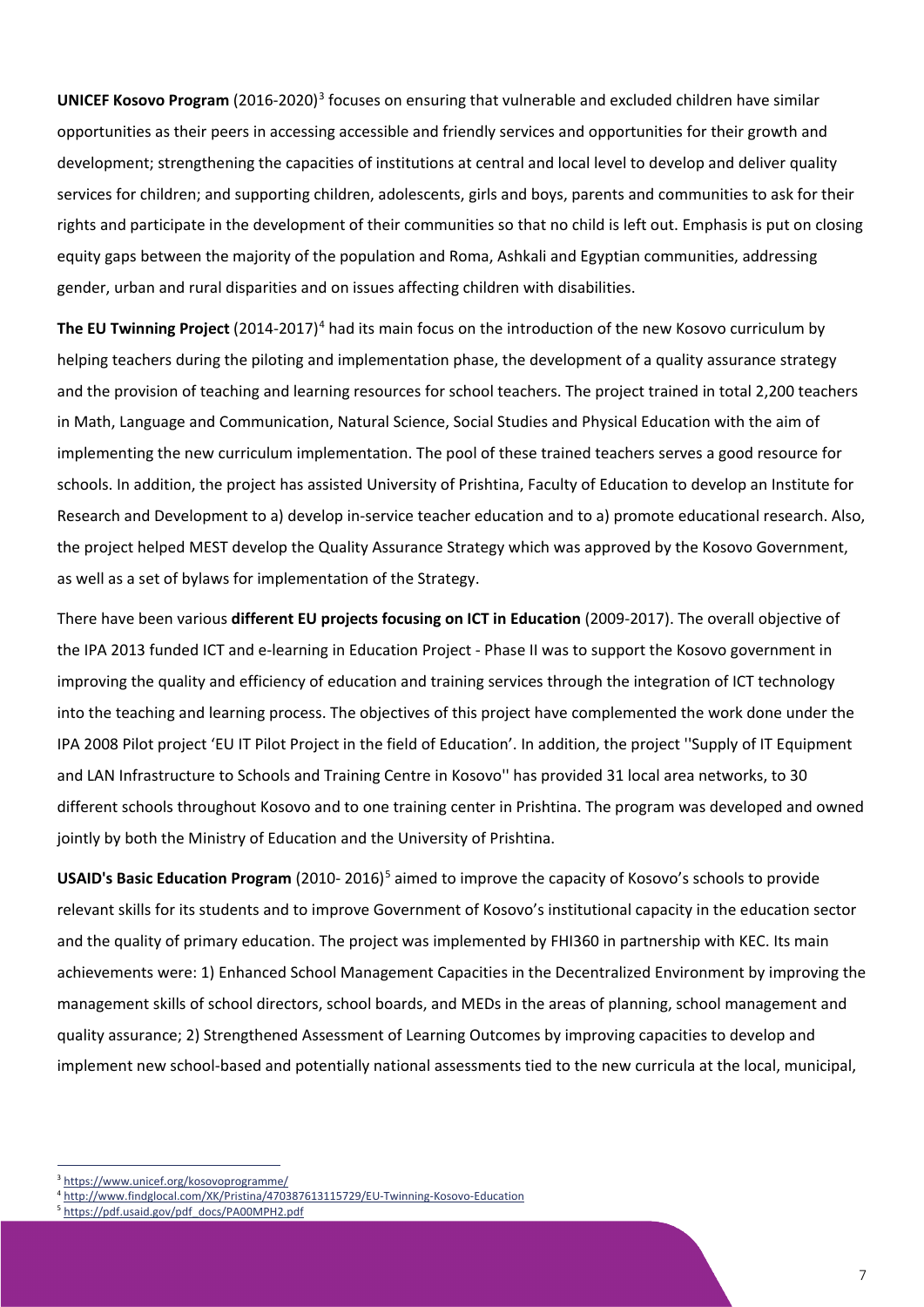and central levels; 3) Improved In-service Teacher Training by assisting MEST in providing in-service teacher training reform

| Area                           | Yes/No    | <b>Description of the feature</b>                                      |
|--------------------------------|-----------|------------------------------------------------------------------------|
| Early tracking of learners     | <b>No</b> |                                                                        |
| into a particular educational  |           |                                                                        |
| pathway                        |           |                                                                        |
| 'Double-shift' patterns to the | Yes       | Double shifts are still typical for some urban areas due to            |
| school day (i.e. learners      |           | overpopulation and limited intake capacity of schools.                 |
| attend fir either a morning    |           |                                                                        |
| or afternoon session)          |           |                                                                        |
| Grade retention                | No        |                                                                        |
| Multiple languages of          | Yes       | Education provision in Kosovo schools is organized in four language    |
| instruction                    |           | streams: Albanian, Serbian, Turkish and Bosnian. It should be noted    |
|                                |           | that Serbian language stream in Kosovo schools operates effectively    |
|                                |           | within the Education System of the Republic of Serbia.                 |
| Policies on access to          | Yes       | Each primary and lower secondary school in Kosovo is required to       |
| compulsory education in        |           | admit all children of compulsory age living within its catchment area. |
| local schools                  |           | The school director decides about the enrolment of children under      |
|                                |           | the minimum compulsory school age based on recommendation by           |
|                                |           | school professional-psychological service. Municipality decides on     |
|                                |           | enrolment of children living outside school's catchment area based     |
|                                |           | on application from parents.                                           |
|                                |           | Children with special needs of compulsory school age should also be    |
|                                |           | allocated to the closest school, whereas enrolments in special schools |
|                                |           | are justified only where, after expert assessment, it is considered    |
|                                |           | impractical to enroll a child in a regular municipal school.           |

### **(ii) Are there specific features of the compulsory education system that impact on inclusion that should be kept in mind when reading the response?**

### **(iii) In the education system which groups are considered to be vulnerable to exclusion from education? Who has identified these groups as being vulnerable to exclusion?**

In general, there are two groups of children considered vulnerable to exclusion in Kosovo: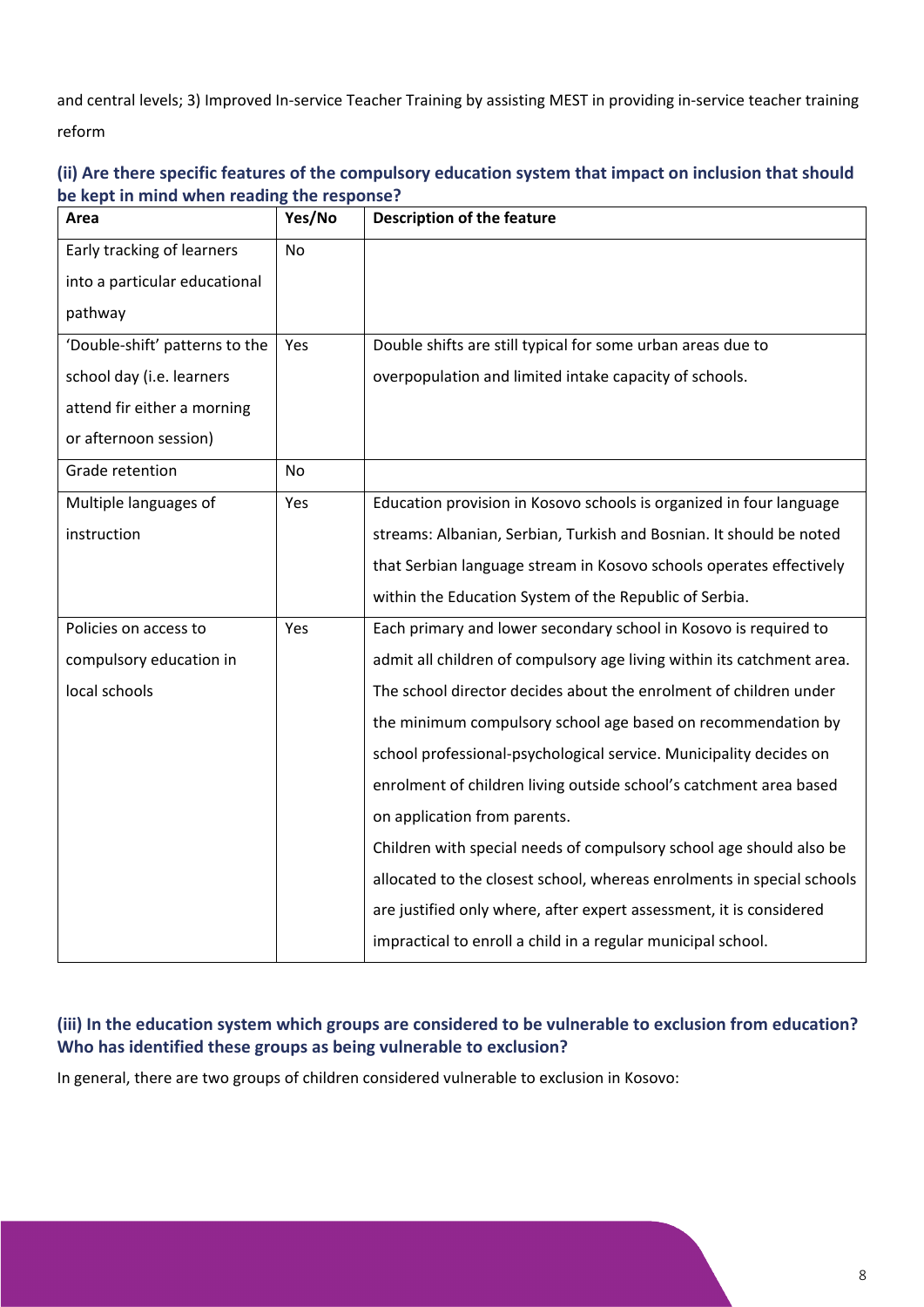1. Roma, Ashkali and Egyptian<sup>[6](#page-9-0)</sup> communities in Kosovo constitute less than 2% of the population and are considered to be the most vulnerable group from the perspective of social inclusion. The three communities, which share common characteristics, face the problem of life in poverty, segregation, difficult access to social services, housing, discrimination etc.

2. Children with disabilities are considered to be highly underrepresented within the Education System. The types of disability identified in the school system include intellectual, physical, communicative, autism, emotional, Down syndrome, hearing and speech impairment. Children with disabilities are estimated to be roughly 2.1 per cent of students in school but are estimated to be around 15 per cent of the population based on global estimates for the prevalence of disability. This gives a rough idea of the extent to which they are excluded. It is estimated that 38,000 children with disabilities in Kosovo are not attending school.[7](#page-9-1)

### **(iv) Please provide a brief narrative overview of the historical development of inclusion of vulnerable groups in education.**

#### **Roma Ashkali and Egyptians**

According to the 2011 population census, 35,784 Roma, Ashkali and Egyptians (8,824 Roma, 15,436 Ashkali and 11,524 Egyptians) reside in Kosovo. There is also an undetermined number of community members who live as refugees or asylum seekers in other countries and may return to Kosovo in the near future. Despite difficult economic situations, poverty and inter-ethnic tensions, participation of Roma, Ashkali and Egyptian communities in education has improved in the last couple of years. According to a study by the Kosovo Statistics Agency<sup>[8](#page-9-2)[9](#page-9-3)</sup> the literacy level of the Roma, Ashkali and Egyptian communities is lower than that of the majority population and the same appears to apply to the educational attainment level of communities. Main data of this study that refer to the educational level of the communities are presented below:

Literacy skills – Percentage of the youth of age between 15-24 who are able to read short sentences about everyday life or who have attended secondary or higher education:

(a) Females – 72.8 % (98% nationally).

(b) Males – 86.5 % (97.6% nationally).

Attendance in early childhood education – Percentage of children of 36-59 months of age attending any pre-school program: 16.1% (13.9% nationally).

School preparation programs – Percentage of children in grade one who have attended pre-primary schooling in the previous year: 53.9 % (75.5 % nationally).

Net level of registration in primary education: 68.1% (91.6% nationally).

<span id="page-9-0"></span> $6$  Egyptians in the Balkan countries are widely recognised as ethnic group sharing common characteristics with Roma (Gypsies) and should not be confused with citizens of the Arab Republic of Egypt.

<span id="page-9-1"></span><sup>7</sup> <https://www.unicef.org/kosovoprogramme/press-releases/estimated-38000-children-disabilities-kosovo-are-not-attending-school>

<span id="page-9-3"></span><span id="page-9-2"></span><sup>8</sup> Kosovo Agency of Statistics, Roma, Ashkali and Egyptian Communities in the Republic of Kosovo, Multiple Indicator Cluster Survey 2013-2014. <sup>9</sup> Kosovo Agency of Statistics, Monitoring of the situation of children and women, Multiple Indicator Cluster Survey 2013-2014.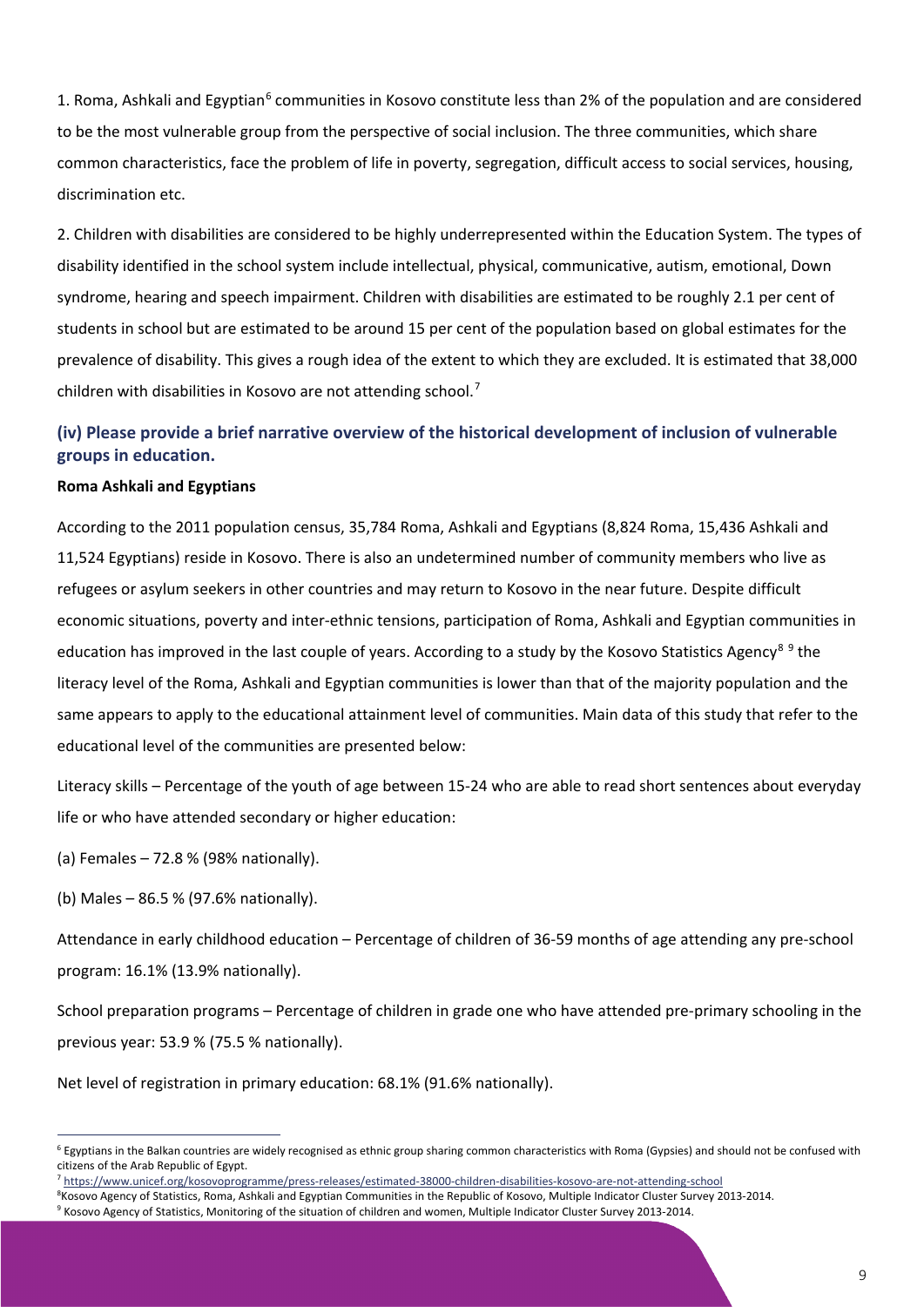Percentage of children of primary school age currently attending primary or secondary education: 85.3 % (98% nationally).

Percentage of lower secondary school age children currently attending lower secondary or secondary school: 65.0 % (95.9% nationally).

Percentage of children of secondary school age currently attending secondary school or more: 30.3 % (82% nationally).

Working children – Percentage of children of 5-17 years of age, who are engaged at work: 16.6 % (10.7% nationally).

#### **Children with Disabilities**

"A Situation Analysis commissioned by UNICEF in 2016 found that children with disabilities are one of the most marginalized groups in Kosovo. Lack of data is found to be the main constraint in addressing their needs as well as a lack of definition of disability. It is difficult to determine how many children with disabilities are in Kosovo, who and where they are, and what types of services are needed and provided. The 2011 Census failed to provide accurate data on persons with disabilities in Kosovo. Data collection is made even more difficult because there is no harmonization of mechanisms and systems among ministries. While the Ministry of Labor and Social Welfare collects data on disability benefits but not on the specifics of each person's functional abilities (what leads to the benefit), the Ministry of Education is collecting data according to "special educational needs" (not functional abilities or disability in the traditional sense), according to a list of 10 types of impairments: autism, communication and language impairments, Down's Syndrome, emotional and behavior disorders, hearing impairments, intellectual impairments, learning difficulties/disorders, multiple impairments, physical impairments, and visual impairments. While the information is collected at the school level, and may be used in the future for purposes of funding, it is highly unlikely that the data is reliable or rigorous since it lacks adequate supporting documentation."

Hunt P.F.; Belegu-Caka V.: Situation analysis: children with disabilities in Kosovo, Prishtina: Unicef, 2018. <https://www.unicef.org/kosovoprogramme/media/216/file/KOS-SITAN-ENG.pdf>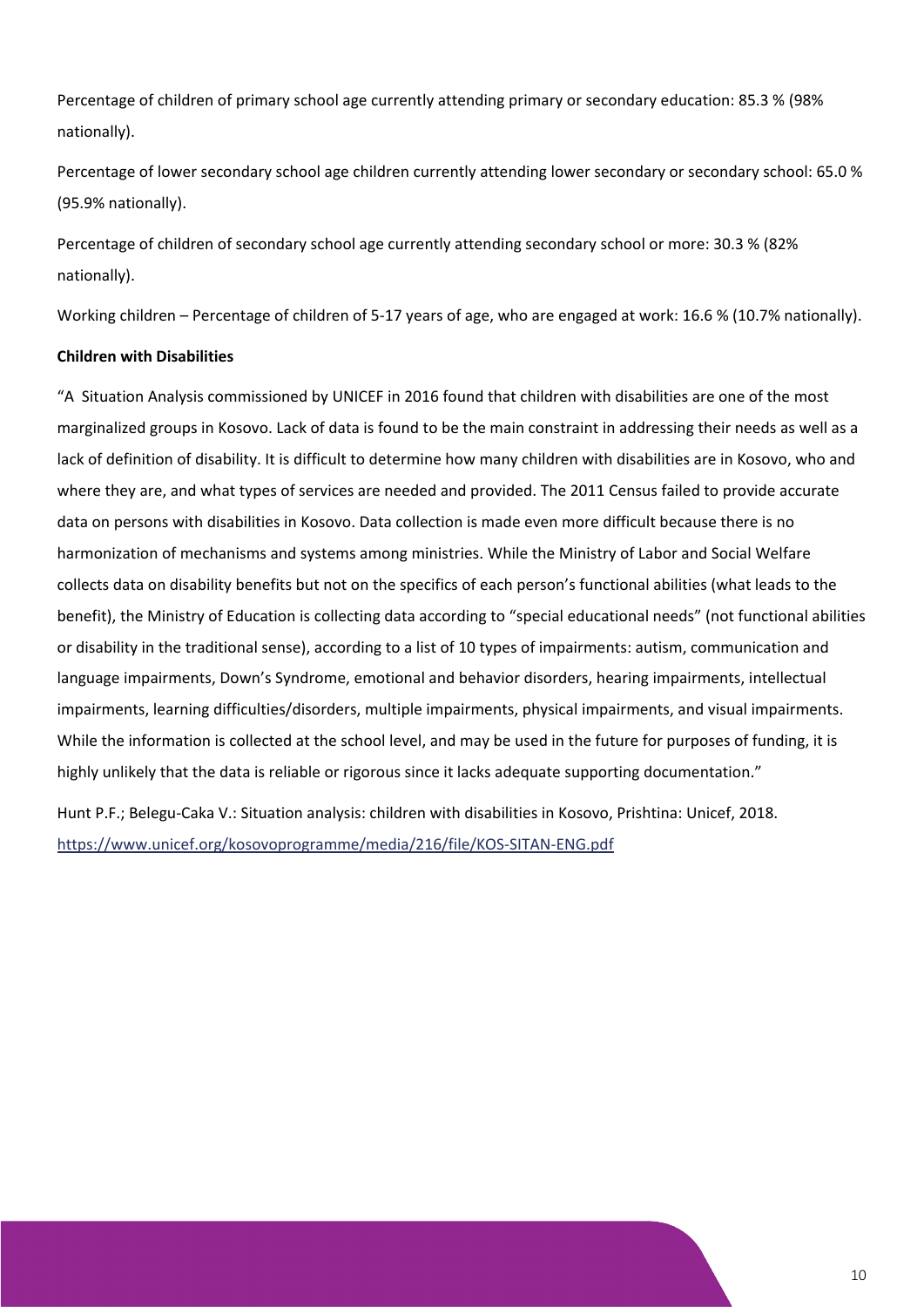# <span id="page-11-0"></span>**Section 1: Laws and policies**

*What is the framework of legislation, policy and guidelines for supporting the development of an inclusive education system?*

**Have international/UN conventions/declarations to protect the rights of groups who are potentially vulnerable to discrimination and exclusion been integrated into national and/or regional law?**

| Convention/declaration    | Law                                | <b>Comments</b>                                     |
|---------------------------|------------------------------------|-----------------------------------------------------|
| on                        |                                    |                                                     |
| Child rights (UNCRC)      | 1. Constitution of the Republic of | 1. According to Art. 22 of the Constitution,        |
|                           | Kosovo                             | Human rights and fundamental freedoms               |
|                           | https://gzk.rks-                   | guaranteed by eight international agreements        |
|                           | gov.net/ActDetail.aspx?ActID=37    | and instruments are guaranteed and directly         |
|                           | 02                                 | applicable in the Republic of Kosovo and, in the    |
|                           |                                    | case of conflict, have priority over provisions of  |
|                           | 2. Law No. 04/L-032 on Pre-        | laws and other acts of public institutions. One of  |
|                           | University Education in the        | the eight items listed is the UNCRC.                |
|                           | Republic Of Kosovo                 |                                                     |
|                           | https://gzk.rks-                   | 2. UNCRC is specifically referred to in the         |
|                           | gov.net/ActDetail.aspx?ActID=27    | context of inclusive education (Art. 2 and 40)      |
|                           | $\frac{70}{2}$                     |                                                     |
| Disability (UNCRPD)       | Law No. 04/L-032 on Pre-           | UNCRPD is specifically referred to in the context   |
|                           | University Education in the        | of inclusive education (Art. 2 and 40)              |
|                           | Republic Of Kosovo                 |                                                     |
|                           | https://gzk.rks-                   |                                                     |
|                           | gov.net/ActDetail.aspx?ActID=27    |                                                     |
|                           | $\overline{70}$                    |                                                     |
| Gender (Convention on     | Constitution of the Republic of    | According to Art. 22 of the Constitution, Human     |
| discrimination against    | Kosovo                             | rights and fundamental freedoms guaranteed by       |
| women CEDAW)              | https://gzk.rks-                   | eight international agreements and instruments      |
|                           | gov.net/ActDetail.aspx?ActID=37    | are guaranteed and directly applicable in the       |
|                           | 02                                 | Republic of Kosovo and, in the case of conflict,    |
|                           |                                    | have priority over provisions of laws and other     |
|                           |                                    | acts of public institutions. One of the eight items |
|                           |                                    | listed is the CEDAW.                                |
| Ethnicity or language (UN |                                    | There is no specific reference to this particular   |
| Declaration on Rights of  |                                    | document in the relevant legislation, but there     |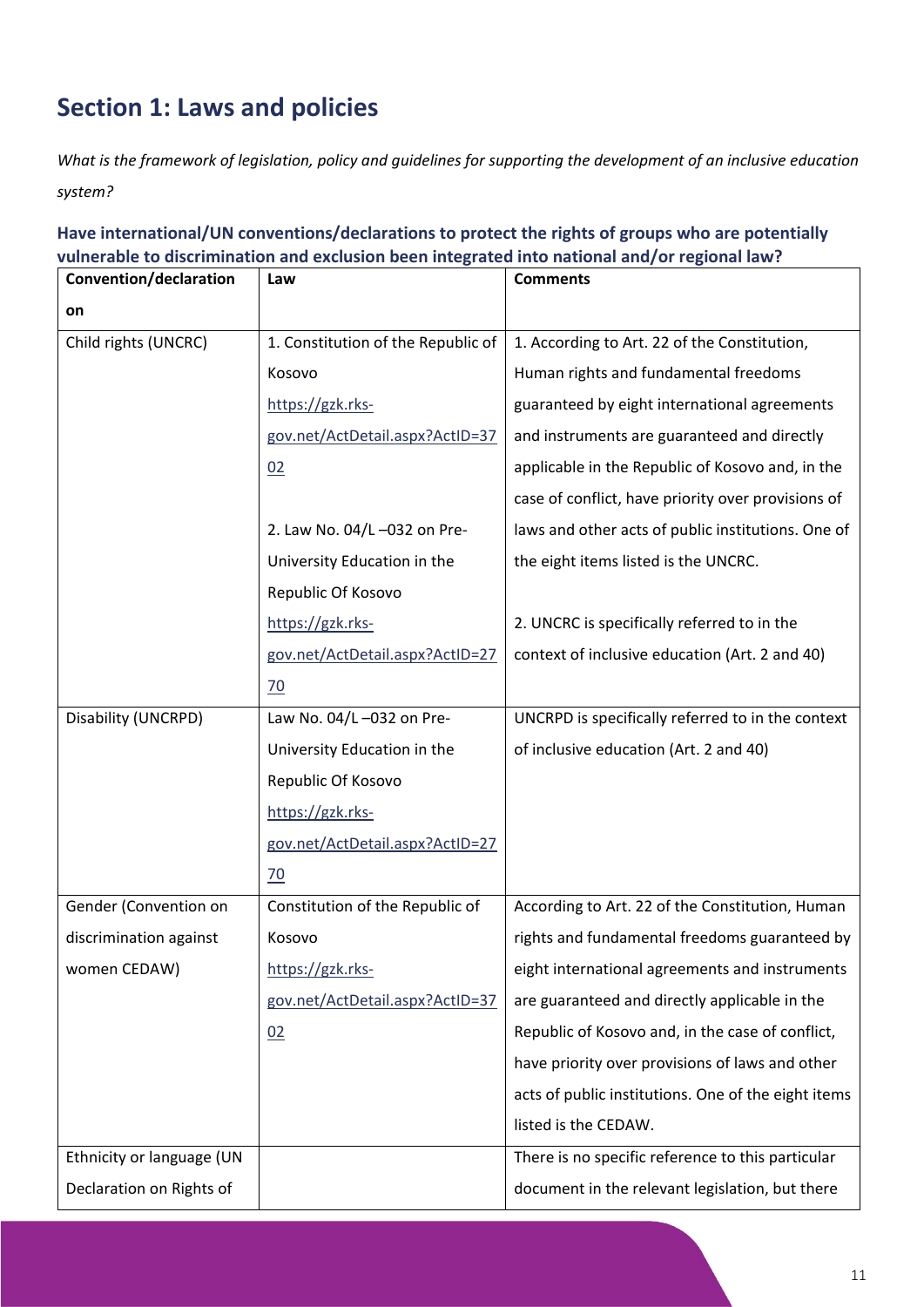| persons belonging to           |                                 | are references to similar documents - see the    |
|--------------------------------|---------------------------------|--------------------------------------------------|
| National, ethnic, religious    |                                 | row below.                                       |
| and linguistic minorities)     |                                 |                                                  |
| The Council of Europe          | Constitution of the Republic of | According to Art. 22 of the Constitution, Human  |
| <b>Framework Convention</b>    | Kosovo                          | rights and fundamental freedoms guaranteed by    |
| for the Protection of          | https://gzk.rks-                | eight international agreements and instruments   |
| <b>National Minorities</b>     | gov.net/ActDetail.aspx?ActID=37 | are guaranteed and directly applicable in the    |
| https://rm.coe.int/16800c      | 02                              | Republic of Kosovo and, in the case of conflict, |
| 10cf                           |                                 | have priority over provisions of laws and other  |
| <b>European Convention for</b> |                                 | acts of public institutions. Three of the eight  |
| the Protection of Human        |                                 | items listed are:                                |
| <b>Rights and Fundamental</b>  |                                 | -The Council of Europe Framework Convention      |
| Freedoms and its               |                                 | for the Protection of National Minorities;       |
| Protocols                      |                                 | - European Convention for the Protection of      |
| https://www.echr.coe.int/      |                                 | Human Rights and Fundamental Freedoms and        |
| Pages/home.aspx?p=basic        |                                 | its Protocols                                    |
| texts&c=                       |                                 | - Convention on the Elimination of All Forms of  |
| Convention on the              |                                 | <b>Racial Discrimination</b>                     |
| Elimination of All Forms of    |                                 |                                                  |
| <b>Racial Discrimination</b>   |                                 |                                                  |
| https://treaties.un.org/do     |                                 |                                                  |
| c/Treaties/1969/03/19690       |                                 |                                                  |
| 312%2008-                      |                                 |                                                  |
| 49%20AM/Ch IV 2p.pdf           |                                 |                                                  |

### **Provide an overview of general education legislation impacting on the inclusion of learners from vulnerable groups:**

| Name and link             | Year and status (enacted, | <b>Description of key content</b>                           |
|---------------------------|---------------------------|-------------------------------------------------------------|
|                           | under preparation etc.)   |                                                             |
| Law No. 04/L-032 on Pre-  | 2011                      | Basic law which prescribes the major responsibilities of    |
| University Education in   | Enacted                   | the central government in administering the Education       |
| the Republic Of Kosovo    |                           | System: to develop policies, draft and implement            |
| https://gzk.rks-          |                           | legislation; to promote a non-discriminatory education      |
| gov.net/ActDetail.aspx?Ac |                           | system and protection of vulnerable groups; to manage       |
| tID=2770                  |                           | a system of licensing and certification of all teachers; to |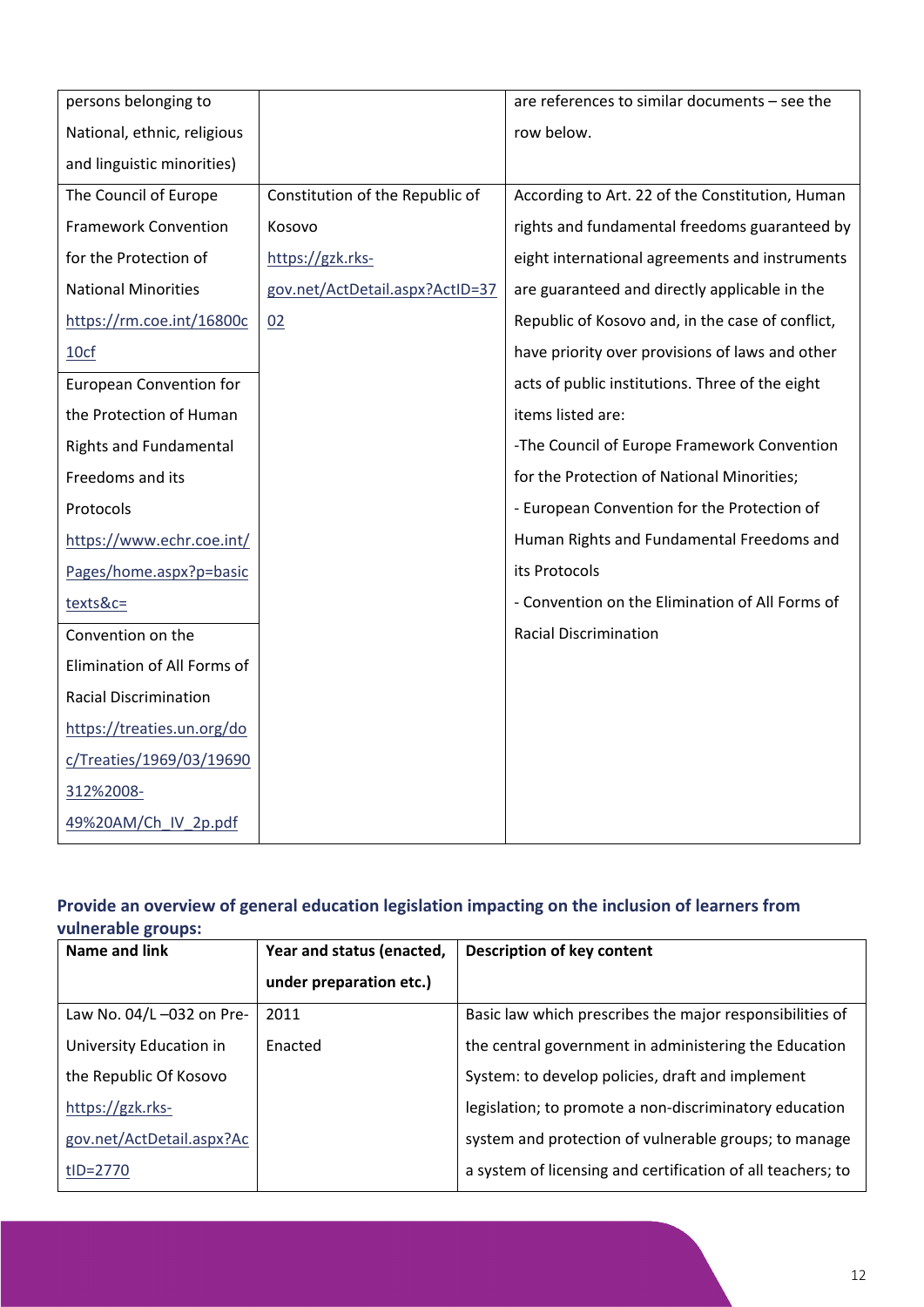|                               |         | set the criteria for the evaluation and assessment of        |
|-------------------------------|---------|--------------------------------------------------------------|
|                               |         | pupils in educational and/or training institutions; to       |
|                               |         | organize and manage external assessment, and so on. In       |
|                               |         | addition, the Government of Kosovo, through MEST and         |
|                               |         | government agencies, retains responsibility for              |
|                               |         | developing the Kosovo Curriculum Framework, setting          |
|                               |         | standards related to its implementation, teaching            |
|                               |         | personnel and school space, responsibility for               |
|                               |         | inspection, etc.                                             |
| Law No.03/L-068 on            | 2008    | Essentially, this Law devolves certain responsibilities for  |
| Education in the              | enacted | managing Education System from central to local level,       |
| Municipalities of the         |         | and is part of a larger decentralization package. Also,      |
| Republic of Kosovo            |         | the Law regulates special rights of the Serbian              |
| https://gzk.rks-              |         | community to use curricula and textbooks from the            |
| gov.net/ActDetail.aspx?Ac     |         | Republic of Serbia.                                          |
| $tID = 2543$                  |         |                                                              |
| Law No. 02/L-52 on Pre-       | 2006    | Establishes a general regulatory framework for this level    |
| school Education              | enacted | with particular focus on funding, employment of              |
| https://gzk.rks-              |         | qualified staff, qualification of specialists, collection of |
| gov.net/ActDetail.aspx?Ac     |         | data on children, supervision and discipline of staff, and   |
| $tID = 2401$                  |         | curriculum.                                                  |
| Law No.06/L-046 on            | 2018    | Determines two major types of education inspection:          |
| <b>Education Inspectorate</b> | enacted | administrative-legal and pedagogical inspection.             |
| https://gzk.rks-              |         | Education inspection remains one of the reserved             |
| gov.net/ActDetail.aspx?Ac     |         | powers of central government and also includes               |
| tID=17744                     |         | responsibility for teacher licensing.                        |

### **Provide an overview of education policy or guidelines impacting on inclusion of learners from vulnerable groups:**

| Name and link              | Year and status   | Description of key content                               |
|----------------------------|-------------------|----------------------------------------------------------|
|                            | (enacted, under   |                                                          |
|                            | preparation etc.) |                                                          |
| Administrative Instruction | 2018              | The bylaw provides basis for supporting the operation of |
| No. 19/2018 on             | enacted           | learning centers serving Roma, Ashkali and Egyptian      |
| Establishment and          |                   | communities across Kosovo. As a rule, learning centers   |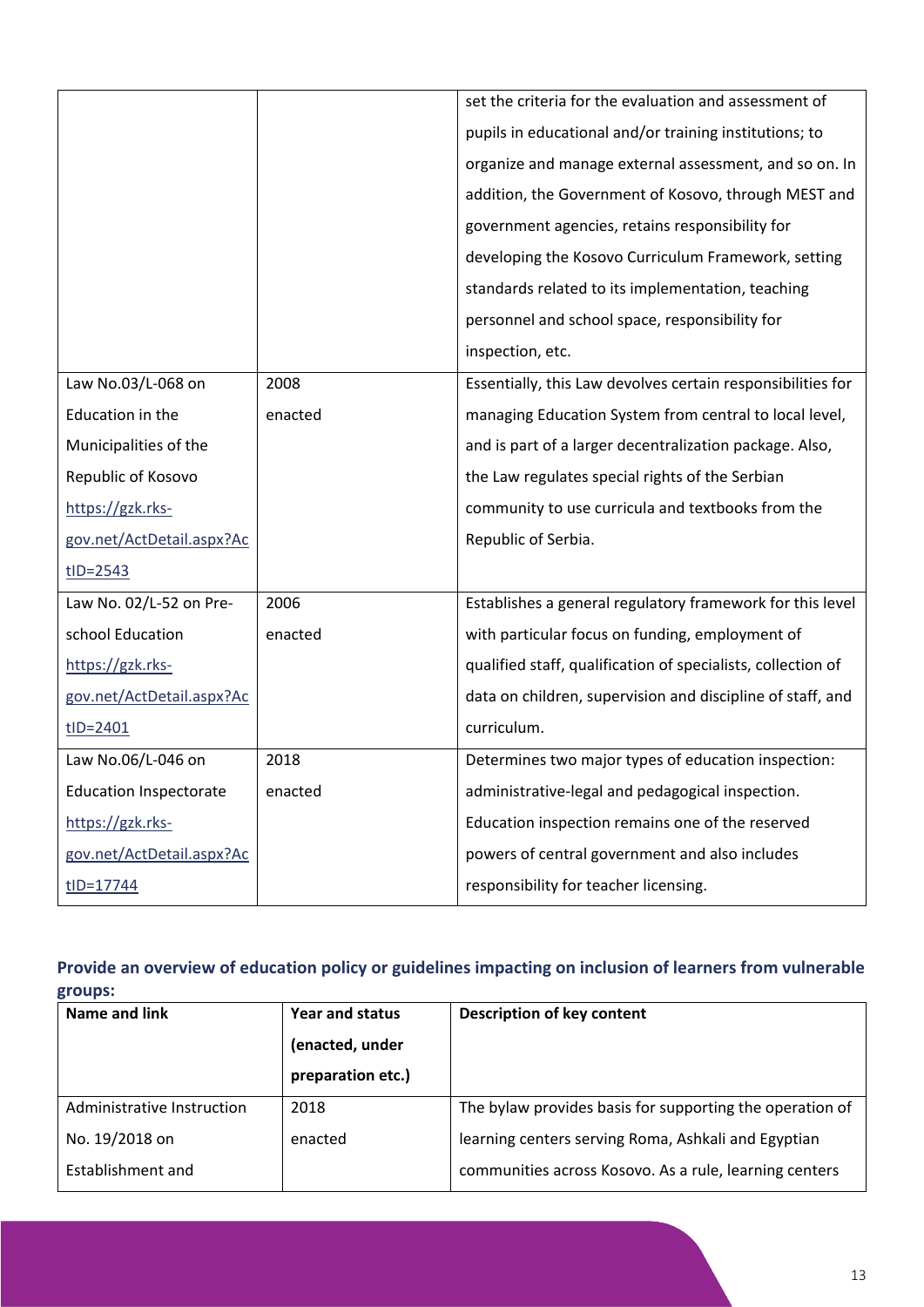| <b>Functioning of Learning</b> |         | are run by grassroots NGOs and tend to use the capacity        |
|--------------------------------|---------|----------------------------------------------------------------|
| Centers                        |         | of the respective community to help their members.             |
| https://masht.rks-             |         | Typically, learning centers run school enrolment               |
| gov.net/uploads/2018/12/ua-    |         | campaigns and provide homework assistance to children          |
| nr-19-masht-per-themelimin-    |         | of compulsory school age, which leads to significant           |
| dhe-funksionimin-e-            |         | improvements in attainment.                                    |
| qendrave-mesimore-x.pdf        |         |                                                                |
| Guidelines for implementing    | 2019    | This document provides step by step guidance on                |
| Administrative Instruction     | enacted | establishment and functioning of learning centers as           |
| No. 19/2018 on                 |         | stipulated in the Administrative Instruction No. 19/2018.      |
| <b>Establishment and</b>       |         |                                                                |
| <b>Functioning of Learning</b> |         |                                                                |
| Centers                        |         |                                                                |
| https://masht.rks-             |         |                                                                |
| gov.net/uploads/2019/12/ud     |         |                                                                |
| hezues.pdf                     |         |                                                                |
| Administrative Instruction     | 2018    | This bylaw determines general principles, composition          |
| No. 8/2018 on establishment    | enacted | and responsibilities of teams for prevention of drop-out       |
| and enforcement of teams       |         | and non-enrolment in compulsory education (TPDONE).            |
| for prevention and response    |         | Such teams should be established in each school and            |
| of drop out and non-           |         | each municipality and take all necessary measure to            |
| enrolment in compulsory        |         | ensure enrolment of children of school age in                  |
| education                      |         | compulsory education, and prevent the drop out. Their          |
| https://masht.rks-             |         | primary target group are children from vulnerable              |
| gov.net/uploads/2018/06/8-     |         | groups. The bylaw introduces early Warning module of           |
| ua-masht-nr-08-2018-per-       |         | the Education Management Information System to help            |
| themelimin-dhe-fuqizimin-e-    |         | the Ministry review its policies and priorities in this field. |
| ekipeve-parandalimdhe-         |         |                                                                |
| kbmnapu.pdf                    |         |                                                                |
| Administrative Instruction     | 2016    | The purpose of this bylaw is to ensure optimal conditions      |
| No. 6/2016 on conditions and   | enacted | for students with disabilities taking the State Matura         |
| criteria for assessment of     |         | Exam, which is necessary for all secondary school leavers      |
| persons with special needs     |         | who want to pursue university studies. The bylaw defines       |
|                                |         | necessary logistical and practical arrangements for            |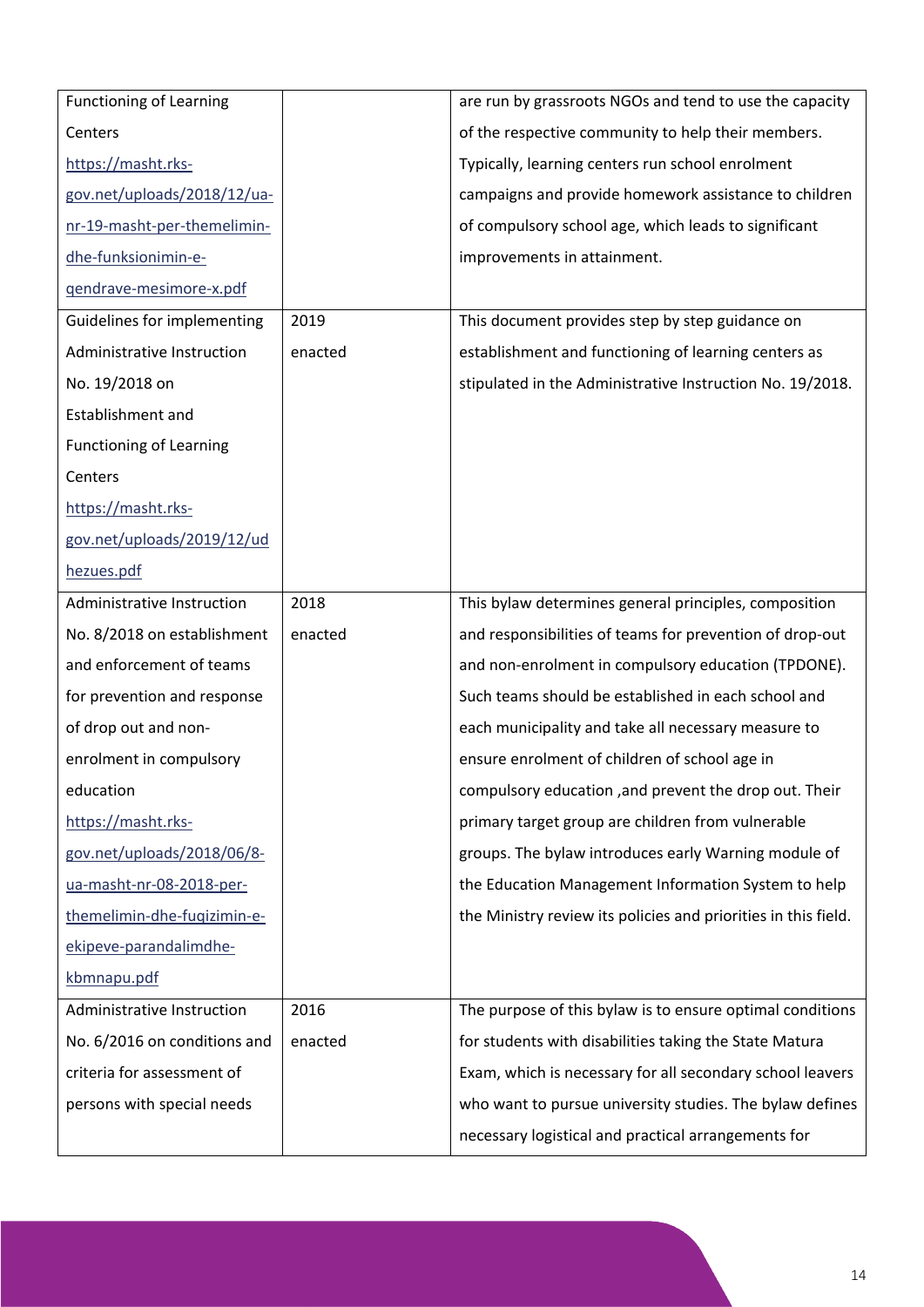| https://gzk.rks-               |         | examinees with various types of impairment: hearing,       |
|--------------------------------|---------|------------------------------------------------------------|
| gov.net/ActDocumentDetail.a    |         | vision, mental and physical impairments.                   |
| spx?ActID=15193                |         |                                                            |
| Administrative Instruction     | 2017    | The bylaw stipulates mechanisms and procedure for          |
| No. 16/2017 on professional    | enacted | assessment of children with special educational needs,     |
| assessment of children with    |         | including children with disabilities. The purpose of the   |
| special educational needs      |         | assessment process is to determine learning needs and      |
| https://masht.rks-             |         | place the learner in the most suitable institution to meet |
| gov.net/uploads/2017/12/16-    |         | his/her needs.                                             |
| ua-masht-nr-16-vleresimi-      |         |                                                            |
| pedagogjik-i-femijeve-me-      |         |                                                            |
| nevoja-te-vecanta-             |         |                                                            |
| arsimore.pdf                   |         |                                                            |
| Administrative Instruction     | 2007    | The bylaw provides detailed guidance on the procedure      |
| No. 52/2007-                   | enacted | for assessment of children with special educational        |
| Implementation of the Guide    |         | needs. The Ministry of Education organized training for    |
| for identification, assessment |         | assessment teams on this topic.                            |
| and education of students      |         |                                                            |
| attending special education    |         |                                                            |
| https://masht.rks-             |         |                                                            |
| gov.net/uploads/2015/05/52-    |         |                                                            |
| ua-per-udhezuesin-per-         |         |                                                            |
| vleresim.pdf                   |         |                                                            |
| Administrative Instruction     | 2014    | This bylaw is one step towards integration of students     |
| No. 24/2014 on conversion of   | enacted | with disabilities in mainstream classrooms. It replaces    |
| attached classrooms to         |         | the previous concept of classrooms attached to             |
| resource rooms                 |         | mainstream schools to serve students with disabilities     |
| https://masht.rks-             |         | with the concept of the resource room which facilitates    |
| gov.net/uploads/2015/05/24-    |         | their inclusion in mainstream classes. Resource rooms      |
| 2014-ua-1.pdf                  |         | serve for individual work with students with special       |
|                                |         | educational needs and provide other resources needed       |
|                                |         | for their successful integration in mainstream classes.    |
|                                |         | Also, the bylaw introduces the concept of support          |
|                                |         | teacher who works with students with special               |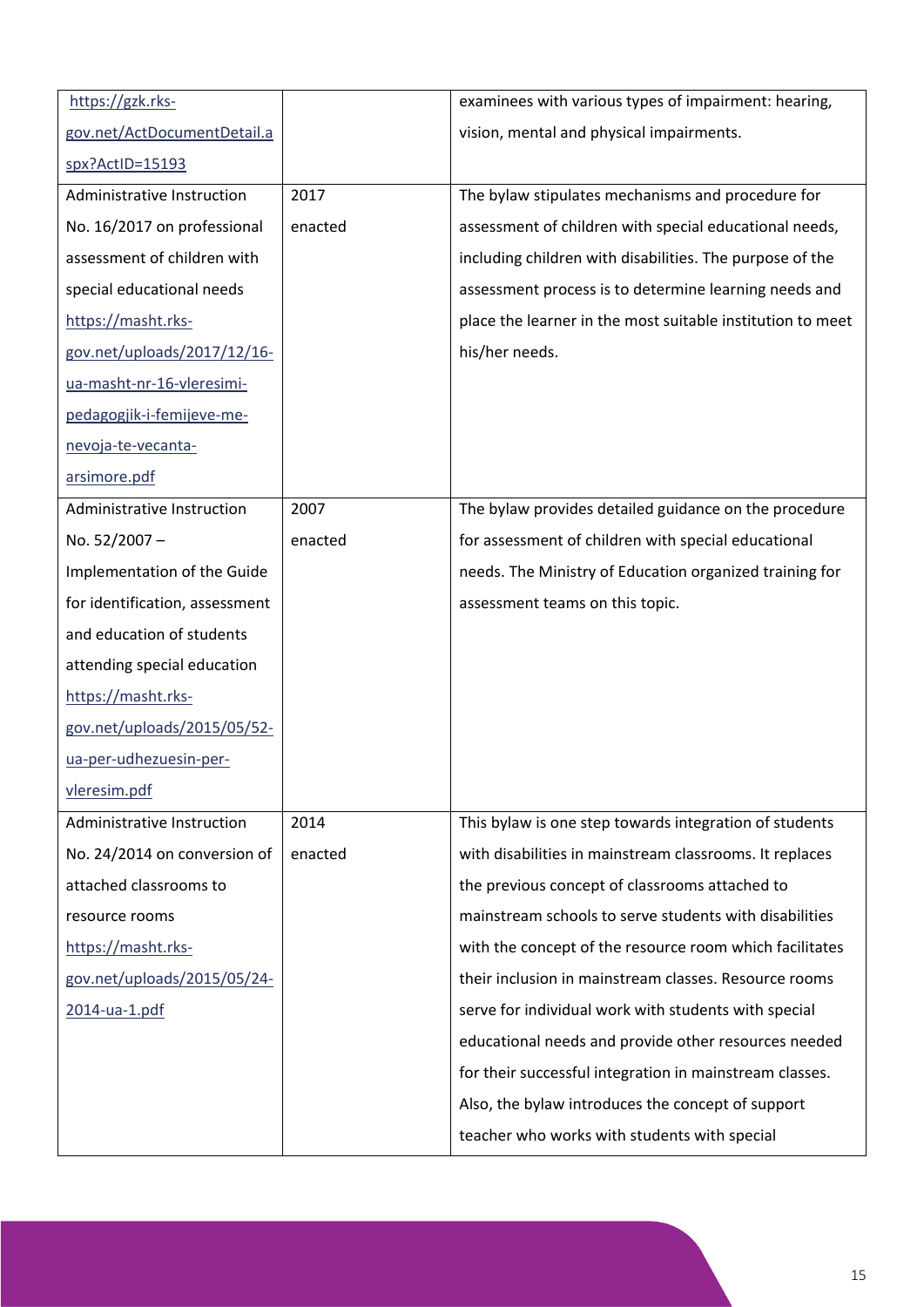|                               |         | educational needs in close cooperation with other class    |
|-------------------------------|---------|------------------------------------------------------------|
|                               |         | teachers.                                                  |
| Government of Kosovo          | 2013    | The Government of Kosovo approved the Protocol on          |
| Regulation GRK No.            | enacted | Prevention and Referral of Violence in Pre-University      |
| 21/2013on the Protocol for    |         | Education Institutions which emphasizes the legal and      |
| Prevention and Referral of    |         | institutional responsibilities of each individual and body |
| Violence in Pre-University    |         | inside and out of schools and other institutions in        |
| Institutions,                 |         | relation to the prevention, referral and treatment of      |
| https://masht.rks-            |         | violence in schools. The Protocol stipulates the modes of  |
| gov.net/uploads/2015/06/rre   |         | inter-agency cooperation in addressing the issues of       |
| gullore-grk-nr-21-2013-per-   |         | violence in schools, including schools, education,         |
| protokollin-per-parandalimin- |         | healthcare and social welfare authorities, as well as the  |
| dhe-referim.pdf               |         | Police Force.                                              |

# **Please describe any specific plans and strategies designed to support inclusion in education (e.g.**

### **national strategy on migrant learners):**

| Name and link               | <b>Year and</b> | <b>Description of the focus</b>                                |
|-----------------------------|-----------------|----------------------------------------------------------------|
|                             | status          |                                                                |
|                             | (approved,      |                                                                |
|                             | under           |                                                                |
|                             | preparation     |                                                                |
|                             | etc.)           |                                                                |
| Kosovo Education Strategic  | 2016            | This strategic plan is the basic document for the              |
| Plan 2017-2021              | Approved        | development of the education sector in Kosovo in the period    |
| https://masht.rks-          |                 | 2017-2021. One of the seven strategic objectives of the Plan   |
| gov.net/uploads/2017/02/201 |                 | is related to participation and inclusion:                     |
| 61006-kesp-2017-2021.pdf    |                 | "Increasing participation and providing equal opportunities    |
|                             |                 | for the development, training, and education of every          |
|                             |                 | individual in pre-university education".                       |
|                             |                 | To a large extent this objective focuses on children from      |
|                             |                 | marginalized groups, in particular children with disabilities, |
|                             |                 | as well as Roma, Ashkali and Egyptians. The Strategy has a     |
|                             |                 | costed action plan.                                            |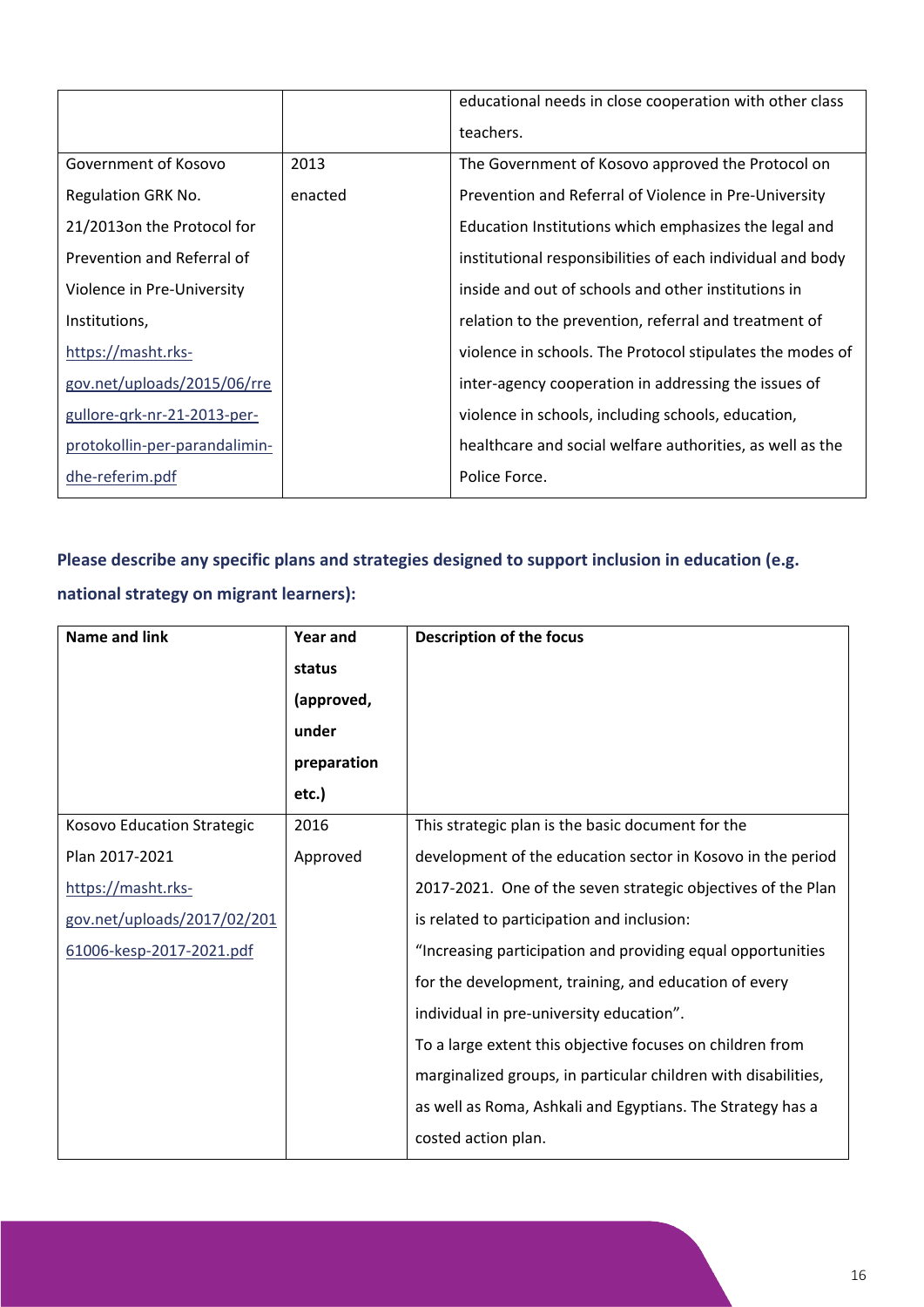| Strategy for Inclusion of Roma  | 2017     | This strategy represents a continuation of the policies of the  |
|---------------------------------|----------|-----------------------------------------------------------------|
| and Ashkali Communities In      | Approved | Government of the Republic of Kosovo that serve for             |
| the Kosovo Society 2017-2021    |          | strengthening the multi-ethnic and multi-cultural character     |
| https://kryeministri-           |          | of the Kosovo society. The document is based on the EU          |
| ks.net/wp-                      |          | Framework on National Strategies for Integration of Roma        |
| content/uploads/docs/ANG-       |          | until 2020. The Framework identifies four priority fields that  |
| STRATEGJIA_P%C3%8BR_P%C         |          | need to be addressed by the national strategies: education,     |
| 3%8BRFSHIRJEN_E_KOMUNIT         |          | employment and social welfare, health, and housing. The         |
| <u>ETEVE ROM DHE ASHKALI N</u>  |          | strategic objective for Education is:                           |
| <u>%C3%8B_SHOQ%C3%8BRIN%</u>    |          | "Increase inclusion and provide opportunities for personal      |
| C3%8B_KOSOVARE_2017-            |          | development, training and education for members of the          |
| 2021.pdf                        |          | Roma and Ashkali communities"                                   |
|                                 |          | The Strategy is well connected to the education strategic       |
|                                 |          | plan above, and focuses on participation, school                |
|                                 |          | performance and awareness rising. Although the Egyptian         |
|                                 |          | community was formally left out of this strategy upon           |
|                                 |          | request of political leaders from this community, the           |
|                                 |          | Strategy is effectively applied for Kosovo Egyptians as well.   |
|                                 |          |                                                                 |
|                                 |          | The Strategy has a costed action plan.                          |
| National Strategy on Rights of  | 2013     | This Strategy aims to provide a stable framework of actions     |
| Persons with Disabilities in    | Approved | to address the challenges and obstacles of persons with         |
| the Republic of Kosovo 2013-    |          | disabilities. As a follow up, the Government has developed      |
| 2023                            |          | several costed action plans for implement the Strategy. One     |
| http://www.kryeministri-        |          | of the five strategic objectives is about education:            |
| ks.net/repository/docs/STRAT    |          | "Creating conditions for inclusion in education and             |
| <u>EGJIA NACIONALE PER TE D</u> |          | professional support for children with special needs"           |
| REJTAT_E_PERSONAVE_ME_A         |          | The Government commits to meeting all requirements for          |
| FTESI_TE_Shq+Ser+Ang.pdf        |          | successful integration of people with disabilities in the       |
|                                 |          | education system including learning according to individual     |
|                                 |          | education plans, early identification and education of          |
|                                 |          | children with disabilities, , appropriate trainings and support |
|                                 |          | for professionals working with children with disabilities, etc. |
| Strategy on the Rights of the   | 2019     | This strategic document aims to establish a comprehensive       |
| Child 2019-2023                 | Approved | policy framework and at the same time to serve as a base for    |
|                                 |          | other sector strategies, in order to influence, to the greatest |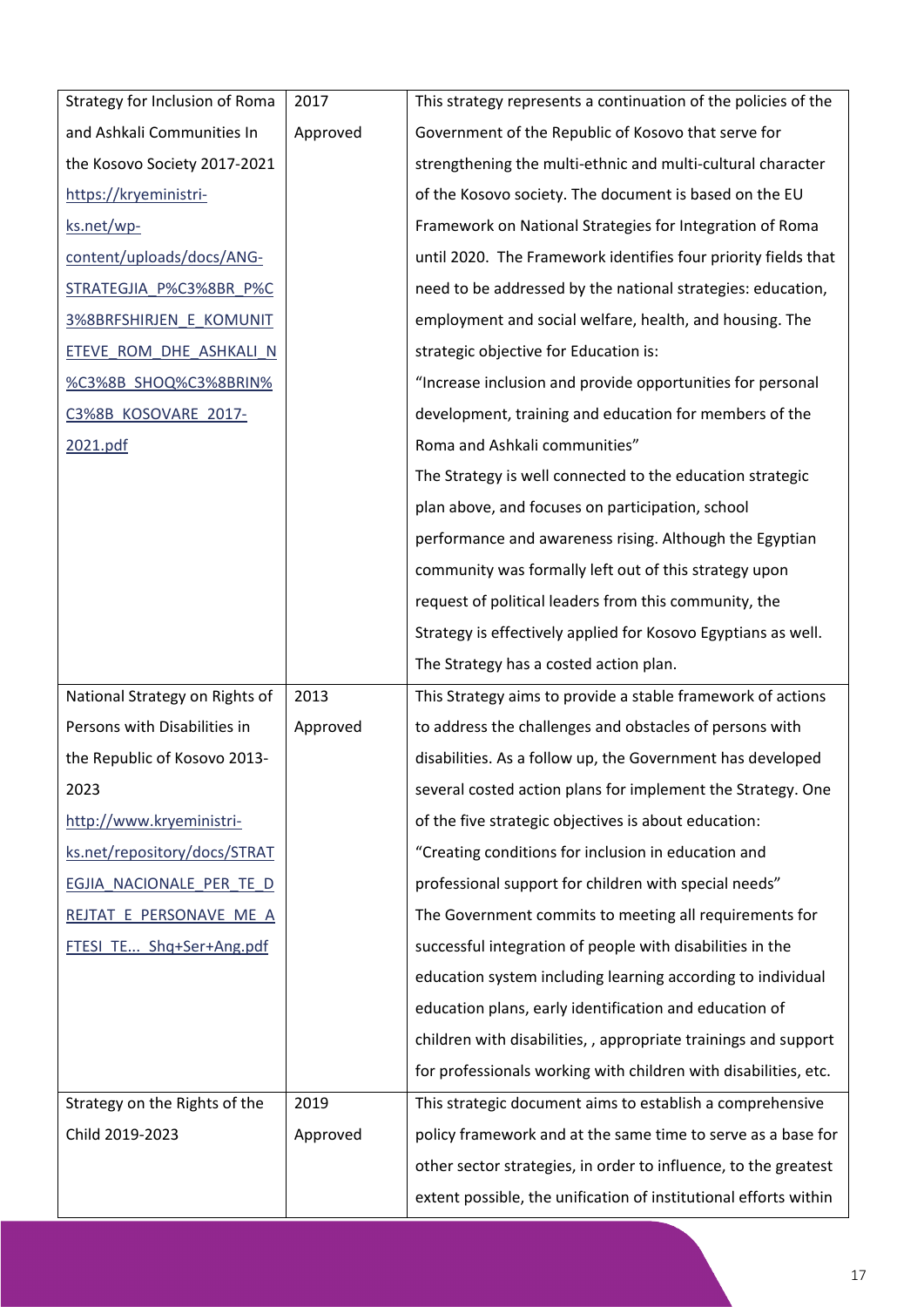| https://konsultimet.rks-     | the reform of the system as a whole, in particular, the          |
|------------------------------|------------------------------------------------------------------|
| gov.net/Storage/Consultation | system referring to the rights of child. These policies refer to |
| s/40542-UpdEn.pdf            | the child's life cycle, including prenatal, infancy, childhood   |
|                              | and adolescence care, by prioritizing the most marginalized      |
|                              | children. One out of five strategic objectives of this Strategy  |
|                              | is about education of children, mainly focusing on rights of     |
|                              | marginalized groups with specific mention of children with       |
|                              | disabilities, as well as Roma, Ashkali and Egyptians.            |

### **Is there a definition of inclusion in education?**

⬜ No ⬜ No information available ⬜ **Yes**

If yes, please provide the definition and give the official source:

The Law No. 04/L –032 on Pre-University Education in the Republic Of Kosovo [\(https://gzk.rks-](https://gzk.rks-gov.net/ActDetail.aspx?ActID=2770)

[gov.net/ActDetail.aspx?ActID=2770\)](https://gzk.rks-gov.net/ActDetail.aspx?ActID=2770) defines inclusive education in Article 2 ("Definitions") in the following way:

"Inclusive education - defined according to the provisions of the UN Convention on the Rights of the Child (1989), the UNESCO Salamanca Statement (1994), and the UN Convention on the Rights of Disabled Persons (2007)."

Principle of Inclusive Education is defined in Article 40 of the Law:

"1. It is the explicit intention of this Law that the principle of inclusive education should be applied in the Republic of Kosovo as best practice in accordance with international norms as set out in the UNESCO Convention on the Rights of the Child (1989), the Statement of Salamanca (1994), the UN Convention of the Rights of Disabled Persons (2007) and other relevant international conventions or recommendations.

2. The principle of inclusive education is that:

2.1. educational and/or training institutions should accommodate all children regardless of their physical, intellectual, social, linguistic or other conditions and should promote integration and contact between children,

2.2. that relevant support should be offered based on pupils' individual needs; and

2.3. separate educational settings or special schools are justified only where after expert assessment it is considered impractical to enroll a child in a regular municipal school or training institution."

If no, please give further information:

#### **Is there a definition of vulnerable groups?**

**X No No** information available **No** Yes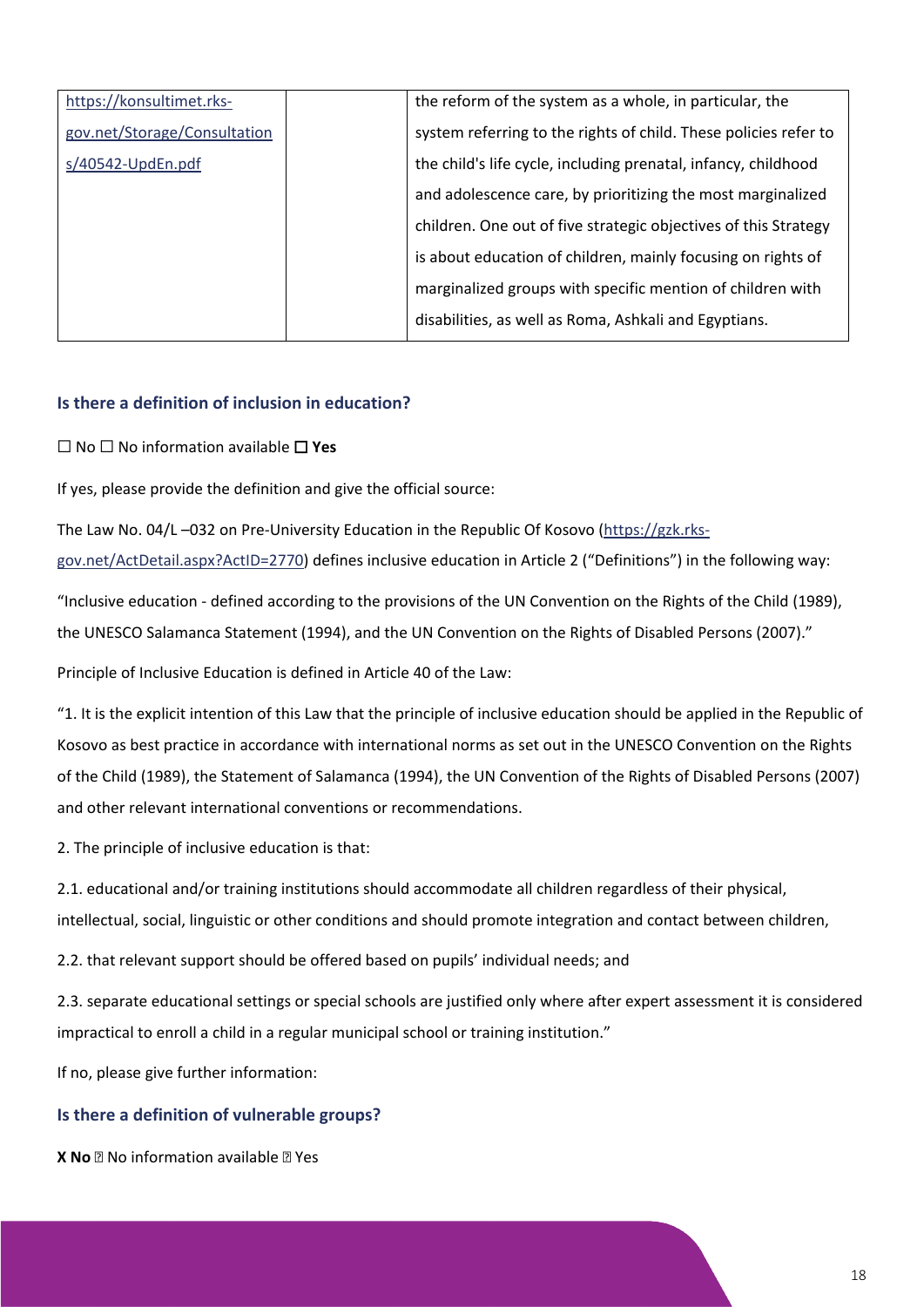There is no specific definition of vulnerable groups in the Kosovo education legislation, but the Law No. 04/L –032 on Pre-University Education in the Republic Of Kosovo [\(https://gzk.rks-gov.net/ActDetail.aspx?ActID=2770\)](https://gzk.rks-gov.net/ActDetail.aspx?ActID=2770) contains three specific references on vulnerable groups:

1) Article 3 sets general principles of the Pre-University Education, one of them being:

"In planning, managing and delivering the system of pre-university education, the Ministry, municipalities and educational and/or training institutions shall have regard to the internationally accepted norms of Education for All, the rights of the child, the **protection of vulnerable groups within society** and the promotion of gender equality."

2) Article 4 is titled "Protection of vulnerable groups". However, the content is general and speaks about protection of children from various forms of violation of their rights, including corporal punishment. Also, in the course of academic work, the need to offer pupils "a balanced presentation of opposing views" is emphasized.

3) Article 5 describes the duties and responsibilities of the Ministry, one of them being "to promote **the protection of vulnerable groups** within the education and training system, the health and welfare of pupils and employees of educational and/or training institutions, and measures to prevent drop-out";

[Groups that require special policy or practice \(disadvantaged groups\):](https://www.meb.gov.tr/stratejik_plan/) It refers to groups consisting of individuals such as women, young people, long-term unemployed and disabled people who have more difficulties in education or employment compared to other groups.

MoNE's 2019-2023 Strategic Plan

#### **Is there a definition of special educational needs?**

No No information available **X Yes**

If yes, please provide the definition and give the official source:

Article 39 of the Law No. 04/L –032 on Pre-University Education in the Republic Of Kosovo [\(https://gzk.rks](https://gzk.rks-gov.net/ActDetail.aspx?ActID=2770)[gov.net/ActDetail.aspx?ActID=2770](https://gzk.rks-gov.net/ActDetail.aspx?ActID=2770) defines: Special Educational Needs

"1. A child has learning difficulties if:

1.1. the child has a significantly greater difficulty in learning than the majority of children of that age; or

1.2. the child has a disability which either prevents or hinders him or her from making use of educational facilities of a kind generally provided for children of his or her age in educational and/or training institutions.

2. A child is not to be taken as having a learning difficulty solely because the language, or form of the language, in which he or she is taught is different from a language, or form of a language, which has at any time been spoken in his or her home, or because he or she belongs to a particular community; in such cases the municipality shall ensure that efficient support in the language of instruction is provided to the child.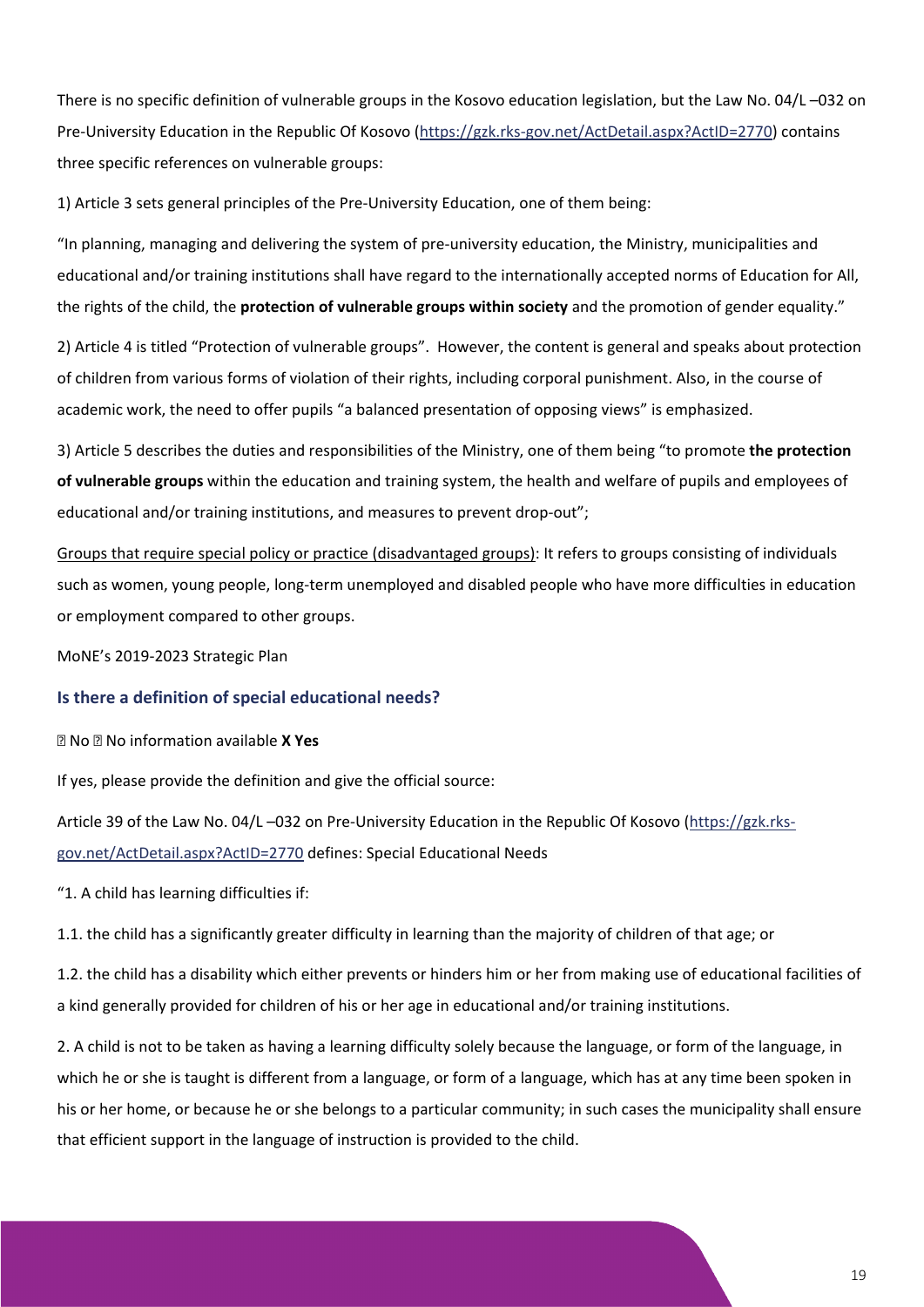3. 'Special educational provision' for a child means educational provision which is additional to, or otherwise different from, the educational provision made generally for children of his or her age in educational and/or training institutions established in the municipality.

4. Special educational provision is not limited to children with learning difficulties but also extends to particularly gifted children who may require modifications in the normal pattern of progress through the system of compulsory education, including the curriculum."

If no, please give further information:

#### **Please provide information on any future developments planned for inclusion in education.**

Inclusion oriented plans of the Government are usually guided by the strategic documents specified above.

Kosovo Education Strategic Plan 2017-2021 has eight expected results with regard to it strategic objective on participation and inclusion:

Participation in quality pre-school education reaches 20% of children aged 0-5;

All 5-year-old children are included in pre-primary quality education;

50% of children with special needs are included in the pre-university education system;

Inclusion of children of Roma, Ashkali and Egyptian communities in primary education has increased by 10%, while in lower and upper secondary education has increased by 20%;

 All repatriated children are included in the education system and strengthen the mechanisms for organizing education in Diaspora;

Effective mechanisms to prevent dropout and non-enrolment in pre-university education are established;

There are mechanisms and programs for identification and support of children with exceptional intellectual potential and special talents in academic, creative and artistic fields;

 There are effective mechanisms and policies in place to promote diversity through an integrated education system.

Strategy for Inclusion of Roma and Ashkali Communities In the Kosovo Society 2017-2021 has three educationrelated outcomes:

Participation of Roma and Ashkali community members in education has been improved;

Performance of learners and students of Roma and Ashkali communities has been improved;

Key stakeholders have been sensitized to support the education of Roma and Ashkali community members.

Each result/outcome is broken down into a number of strategic measures and included in the respective costed action plan.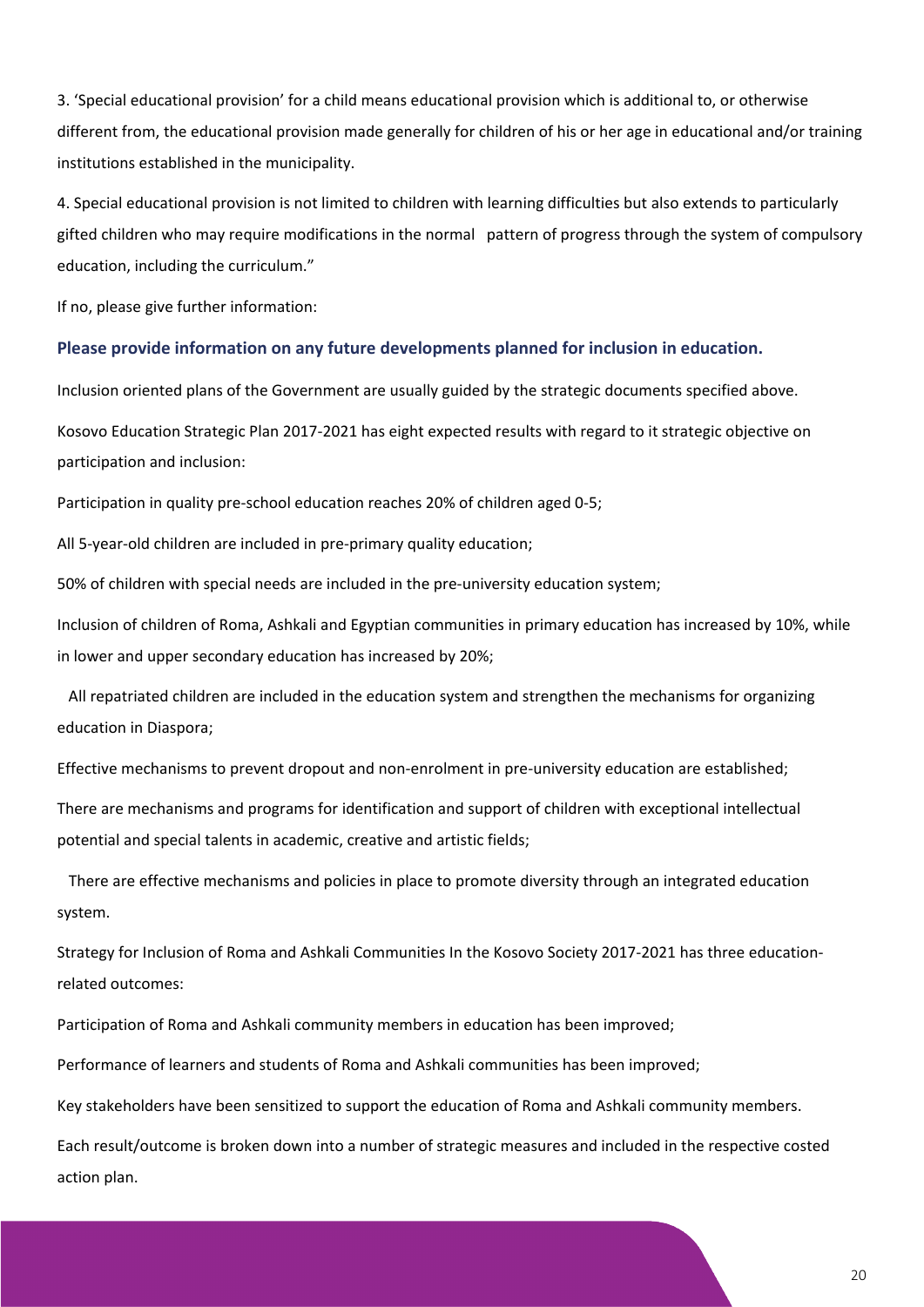# **Please provide information on any reports, evaluations and/or reviews of legislation and/or policy relating to inclusion in education, since 2015. This could include official and parallel reports on UNCRPD etc.**

Numerous situational analysis reports related to inclusion were produced in Kosovo since 2015, three of them calling for special mention:

### **1) Hunt P.F.; Belegu-Caka V.: Situation analysis: children with disabilities in Kosovo, Prishtina: Unicef, 2018.** <https://www.unicef.org/kosovoprogramme/media/216/file/KOS-SITAN-ENG.pdf>

This Situation Analysis took place from December of 2016 until December of 2017, and aimed to: identify the main causes of child rights violations in Kosovo, particularly violations of the rights of children with disabilities vis-à-vis the Convention on the Rights of Persons with Disabilities and, assess the barriers and opportunities for access and participation of children with disabilities. Designed as a qualitative study, the research included a desk review and field research. Particular attention was paid to ensuring the participation of children with disabilities and families from the Roma, Ashkali and Egyptian communities in Kosovo.

### 2) **Mehmeti S., Boshtrakaj L., Mehmeti F.: Mid-term Evaluation: Implementation of Kosovo Education Strategic Plan 2017 – 2021, Prishtina: KEEN, 2020.** [http://www.keen-](http://www.keen-ks.net/site/assets/files/1474/vleresim_afatmesem_i_psak_eng.pdf)

#### [ks.net/site/assets/files/1474/vleresim\\_afatmesem\\_i\\_psak\\_eng.pdf](http://www.keen-ks.net/site/assets/files/1474/vleresim_afatmesem_i_psak_eng.pdf)

This report presents a summary of monitoring results on the implementation of the Kosovo Education Strategic Plan (KESP) during the period 2017 – 2019. Moreover, the report provides a detailed assessment of the implementation of measures foreseen, achievement of indicators defined and consequently accomplishment of strategic objectives during the first three years of the KESP implementation. The monitoring took place in 2019 and was focused on seven strategic objectives of KESP. in addition to the analysis and review of available data, including strategic documents, analysis, statistical data and reports published in the area, interviews were conducted with senior officials from respective divisions in the MEST and representatives of civil society organizations engaged in the area of education.

### 3) **Saqipi B: Integrating the Roma, Ashkali and Egyptian Communities in the Education System in Kosovo - A monitoring report. Prishtina: KOSINT2020**.

This report provides a summary of monitoring of the implementation of the Strategy of the Integration of Roma and Ashkali Communities in the Kosovar society 2017-2021, with a clear focus on the dimension of education. In addition, the monitoring report includes also the measures and activities of the KESP 2017-2021 sections on the integration of Roma, Ashkali and Egyptian communities for the period 2017-2021. Though the activities of the two strategies overlap there are specifics that differ, thus the monitoring report provides explanations that help make the distinction between the two as needed. The report relies on various sources of data that have been gather specifically for this purpose.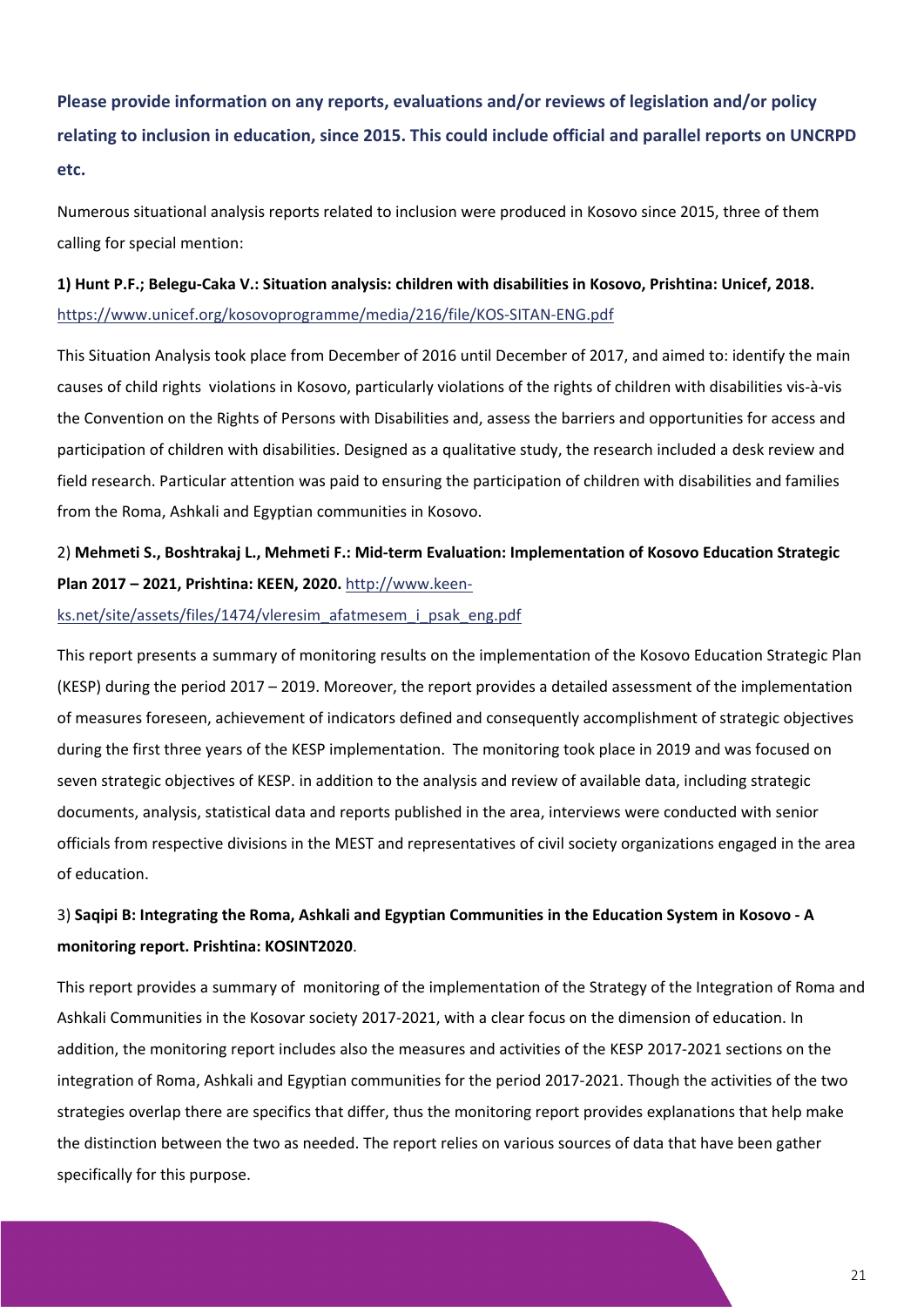### **What are the perceived main challenges (barriers and hindrances) and opportunities (support and ways forward) for inclusion in education in relation to laws and policies?**

Kosovo does not have a Child Protection Law and the existing laws that provide protection do not clearly include children and are not disability-inclusive. Thus, prevention, response and monitoring of abuse and neglect are not made explicit or enforced. Children with disabilities in Kosovo are at a high risk of being abused and/or neglected that children without disabilities and most children and families do not know their rights under the law, how to protect themselves, or how/to whom to report instances of abuse or neglect. Further, the existing protection mechanisms do not explicitly include children with disabilities. Children with disabilities from the Roma, Ashkali and Egyptian communities are at exceedingly high risk of vulnerability.

The concept of Inclusive Education (IE) is, in Kosovo, understood in its most restricted way. Inclusive Education is understood as the provision of access to education to children with disabilities (i.e. enrolling children with disabilities in regular schools, often in attached classes) and not as ensuring the conditions for full participation of children with disabilities in the teaching/learning process. There is no common understanding of Inclusive Education among stakeholders and thus no agreement as to a way forward in developing inclusive practices. Early childhood development, school-readiness, pre-school and kindergarten are not included within the broad understanding of IE and are not taken into consideration when developing education plans. Pre-service and in-service teacher preparation curricula are not harmonized and in-service teacher training has been provided by many NGOs over the years, without a cohesive plan of action, and has resulted in a fragmented understanding and practices of IE.

Progress was achieved in regards to participation of children of Roma, Ashkali and Egyptian communities in education, in inclusion of children with disabilities, in establishing mechanisms to prevent drop-out and nonenrolment, and in promoting diversity through an integrated education system. However, the increase in inclusion was not accompanied with a sufficient increase in budget and human capacities to maintain and advance the increase in inclusion, as well as with supervision and continuous support mechanisms. In addition, the sustainability of different mechanisms in this area has been challenged greatly because it was not followed by a financing formula review, increase in financial and human capacity.

The phenomenon of dropout and absenteeism of students from Roma, Ashkali and Egyptian Communities still remains a challenge for Kosovo's education system. Authorities need to figure out ways to advance the practices of dropout prevention teams by establishing more detailed protocols and provide support to those teams. One significant issue to be addressed is the lack of attention to learning progress and academic achievement of Roma, Ashkali and Egyptian students.

Although the legislation related to inclusive education is quite comprehensive, there is a considerable disconnect between the legislation and application. Moreover, the existing legislation carries greater weight in theoretical/principle aspects of inclusive education rather than the mechanisms to uphold inclusive education. The lack of clear guidelines for inclusive education practices result in inconsistent educational approaches and practices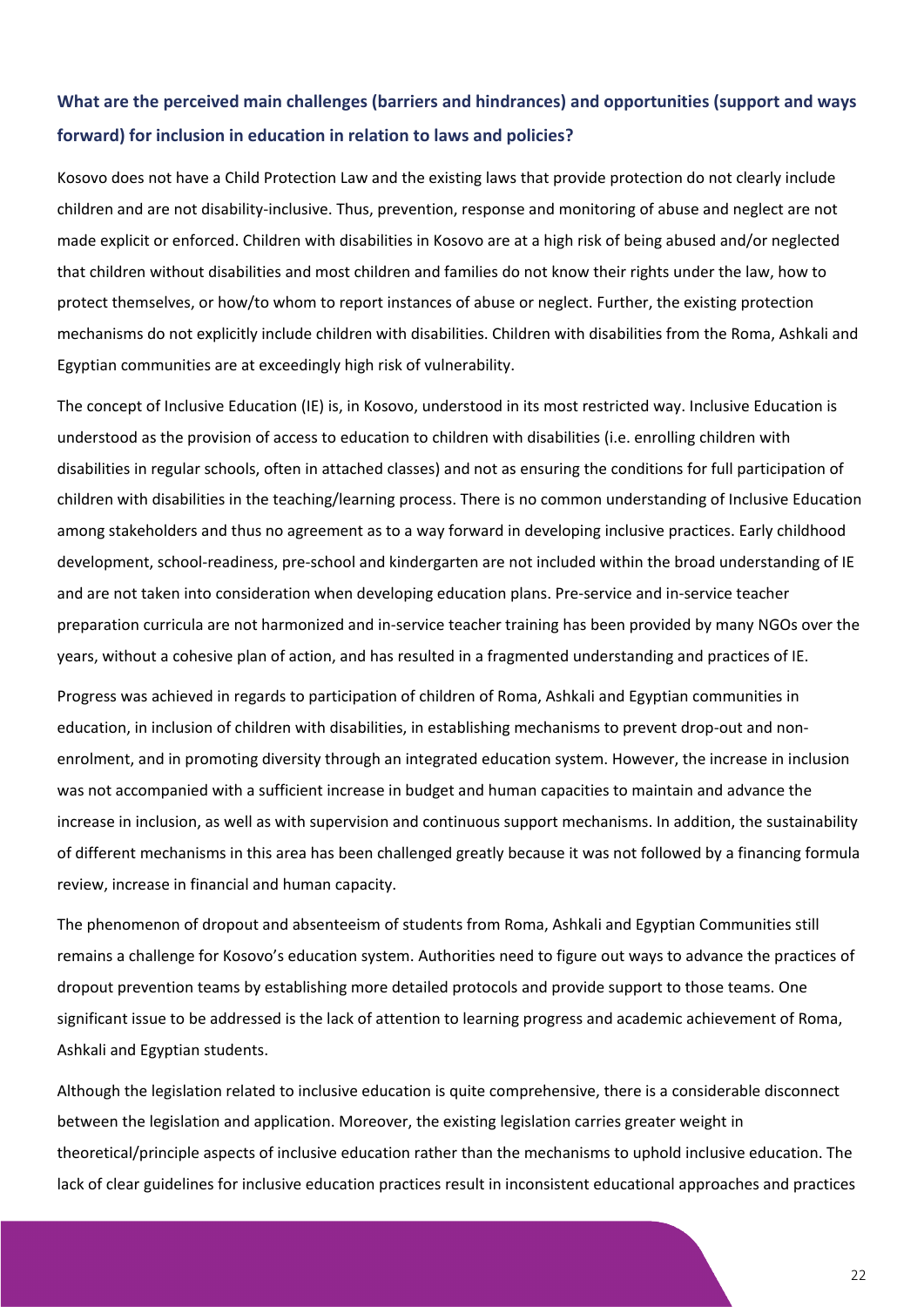throughout the state. Additionally, the said lack of guidance carries the potential to leave stakeholders confused in searching for legal or other type of remedies should a right violation occur.

The main challenge is the lack of overarching policy and framework on inclusive education. And the main opportunity is that there is no opposition against disability rights and children's rights.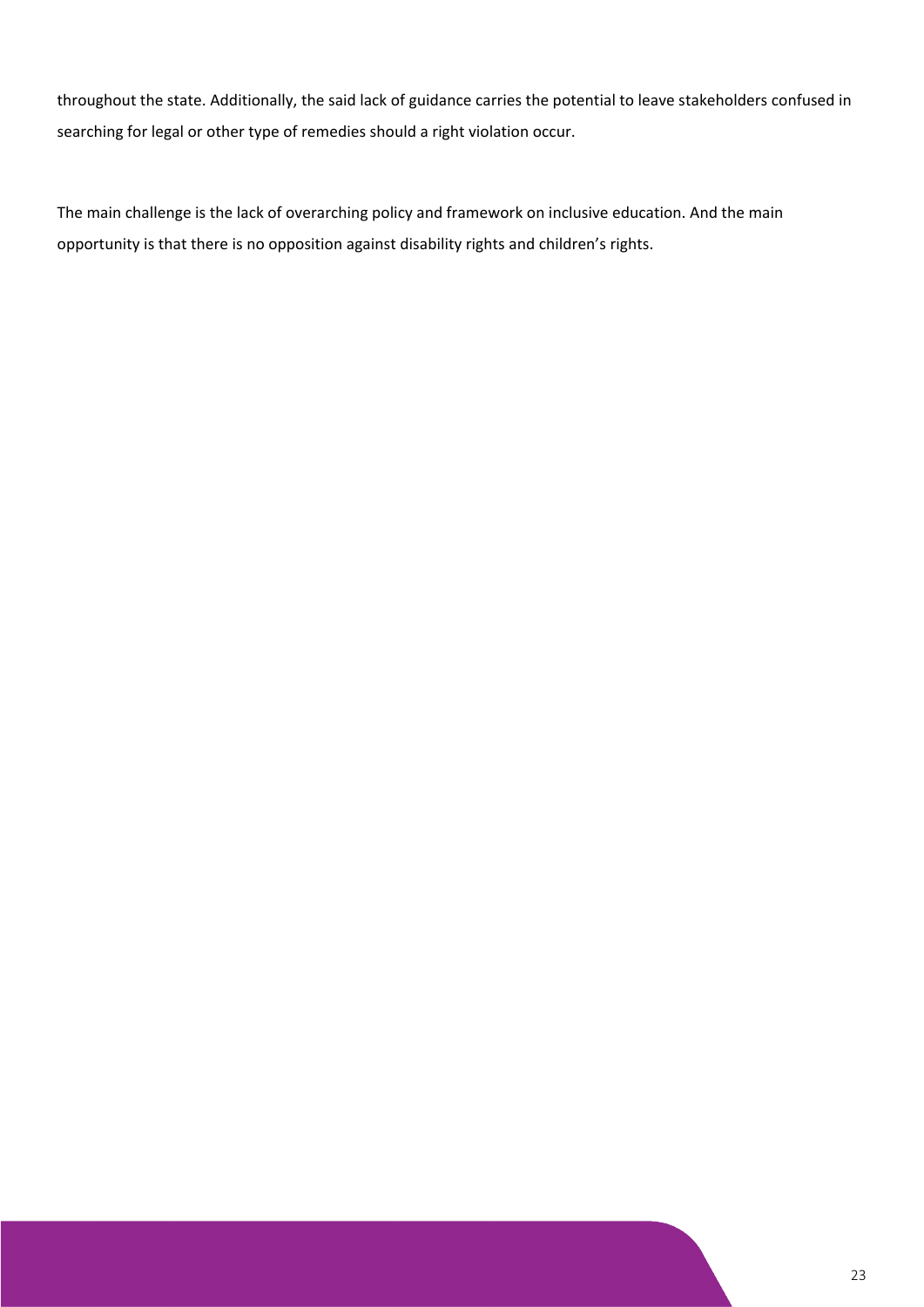# <span id="page-24-0"></span>**Section 2: Governance and finance**

*How far are inclusive principles underpinning policies at national and local levels effectively supported by governance and financing mechanisms?*

### **Is there formal collaboration across ministries on inclusion in education?**

**X No R** No information available **R** Yes

If yes, in which areas does this take place and who is involved?

| Area                      | Yes/No | Description: what mechanism, who is involved and how |
|---------------------------|--------|------------------------------------------------------|
| Policy development,       |        |                                                      |
| implementation and        |        |                                                      |
| coordination              |        |                                                      |
| Identification of needs / |        |                                                      |
| referral for services     |        |                                                      |
| Data sharing              |        |                                                      |
| Monitoring and evaluation |        |                                                      |
| Quality assurance and     |        |                                                      |
| accountability            |        |                                                      |
| (others  )                |        |                                                      |

### **Are there shared responsibilities between central and local governments on inclusion in education?**

No No information available **X Yes**

If yes, in which areas does this take place and who is involved?

| Area                | Yes/No | Description: who is involved and how                                   |
|---------------------|--------|------------------------------------------------------------------------|
| Policy development, | Yes    | Governance of pre-university education system in Kosovo is shared      |
| implementation and  |        | among central government (Ministry of Education Science and            |
| coordination        |        | Technology – MEST), local government (municipalities) and schools.     |
|                     |        | In terms of policy development, MEST is responsible for developing,    |
|                     |        | as well as, implementing legislation for the development of pre-       |
|                     |        | university education in Kosovo. In this regard, MEST is responsible to |
|                     |        | promote an inclusive education system which guarantees the rights to   |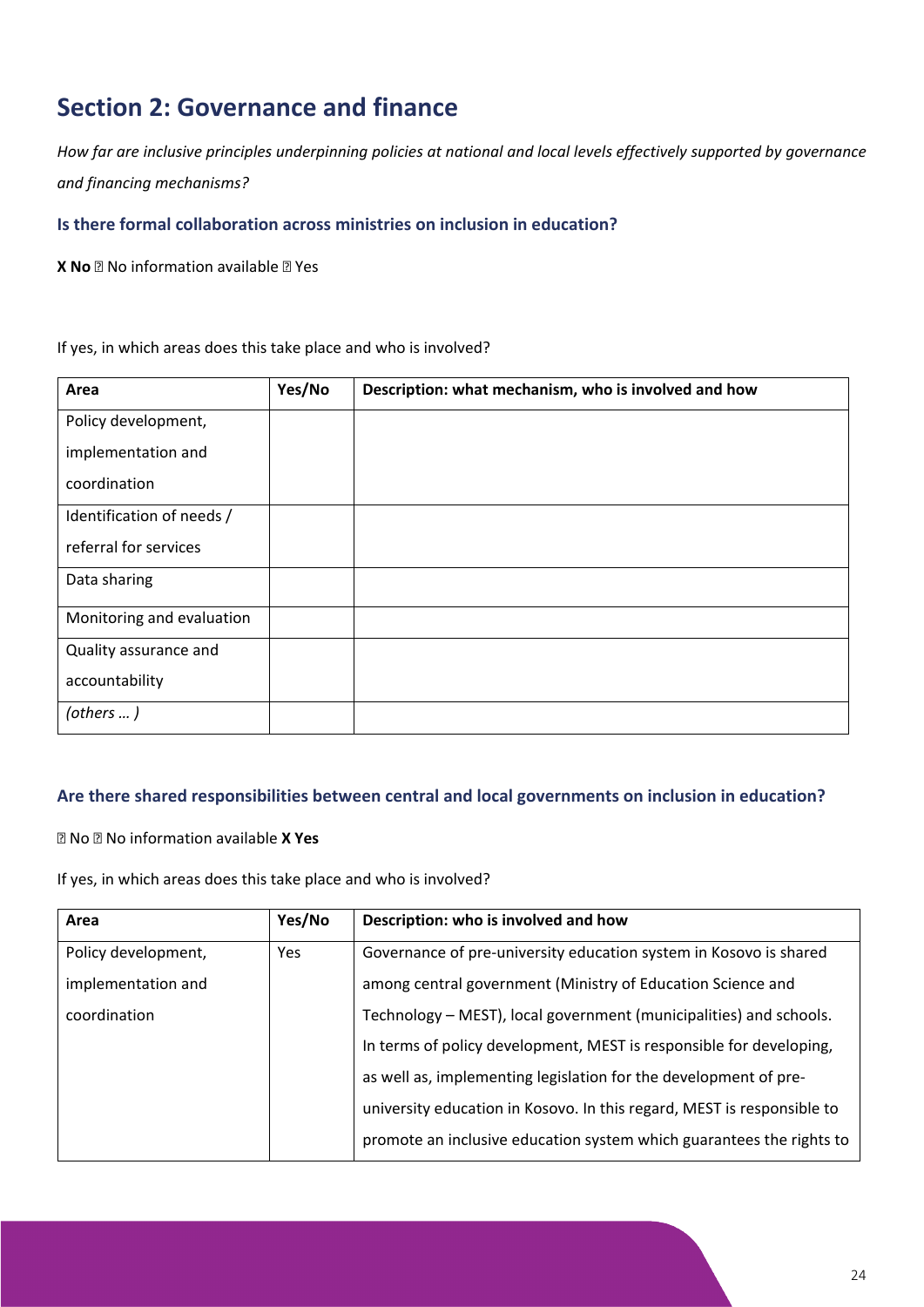|                           |     | education for all individuals without any discrimination. <sup>10</sup> This implies |
|---------------------------|-----|--------------------------------------------------------------------------------------|
|                           |     | the development of comprehensive policies that aim to improve the                    |
|                           |     | access to education of every child/person, regardless of their race,                 |
|                           |     | religion, ethnicity, disability. In this line, MEST also provides technical          |
|                           |     | support to municipalities in establishing an adequate school                         |
|                           |     | environment that enhances inclusive education. <sup>11</sup>                         |
|                           |     | Municipalities and schools on the other hand are responsible to                      |
|                           |     | implement policies developed at national level. In this regard,                      |
|                           |     | municipalities are responsible to take the adequate measures that                    |
|                           |     | support the inclusion of all children in regular schools, including the              |
|                           |     | establishment of resource centres adapted for students with special                  |
|                           |     | needs.                                                                               |
| Identification of needs / | Yes | Each municipality alone or in cooperation with other municipalities                  |
| referral for services     |     | shall establish a team consisting of different experts who provide                   |
|                           |     | external support to educational and training institutions, including,                |
|                           |     | counselling and guidance to teachers, parents and identified students                |
|                           |     | with special educational needs.                                                      |
|                           |     | Identification of needs begins with the request of a parent or the                   |
|                           |     | educational institutions upon obtaining the consent of a parent. The                 |
|                           |     | expert team, in line with parents' opinions, as well as, principles of               |
|                           |     | inclusive education, assesses the condition and determines whether                   |
|                           |     | the student requires special educational provision. In addition,                     |
|                           |     | depending on the identified needs provides recommendations on                        |
|                           |     | teaching methods, aids and other needs necessary for child's well-                   |
|                           |     | being and learning. <sup>12</sup>                                                    |
| Data sharing              | Yes | Data related to inclusion is shared/reported by schools through the                  |
|                           |     | Education Management Information System (EMIS), which is a system                    |
|                           |     | for reporting and collecting data related to education in Kosovo. EMIS               |
|                           |     | is an information system shared between MEST, municipalities and                     |
|                           |     | schools and as such aims to contribute to better development and                     |
|                           |     | monitoring of policies at school, local and national level. In this                  |
|                           |     | regard, schools are required to report data on the system, which is                  |
|                           |     | administered by MEST.                                                                |

<span id="page-25-1"></span><span id="page-25-0"></span><sup>&</sup>lt;sup>10</sup> Law No.03/L-068 on Education in the Municipalities of the Republic of Kosovo. Kosovo, 2008[. https://gzk.rks-gov.net/ActDetail.aspx?ActID=2543](https://gzk.rks-gov.net/ActDetail.aspx?ActID=2543) 11 Ibid.<br><sup>11</sup> Ibid.<br><sup>12</sup> Law No. 04/L-032 on Pre-University Education in the Republic of Kosovo. Kosovo, 2011[. https://gzk.rks-gov.net/ActDetail.aspx?ActID=2770](https://gzk.rks-gov.net/ActDetail.aspx?ActID=2770)

<span id="page-25-2"></span>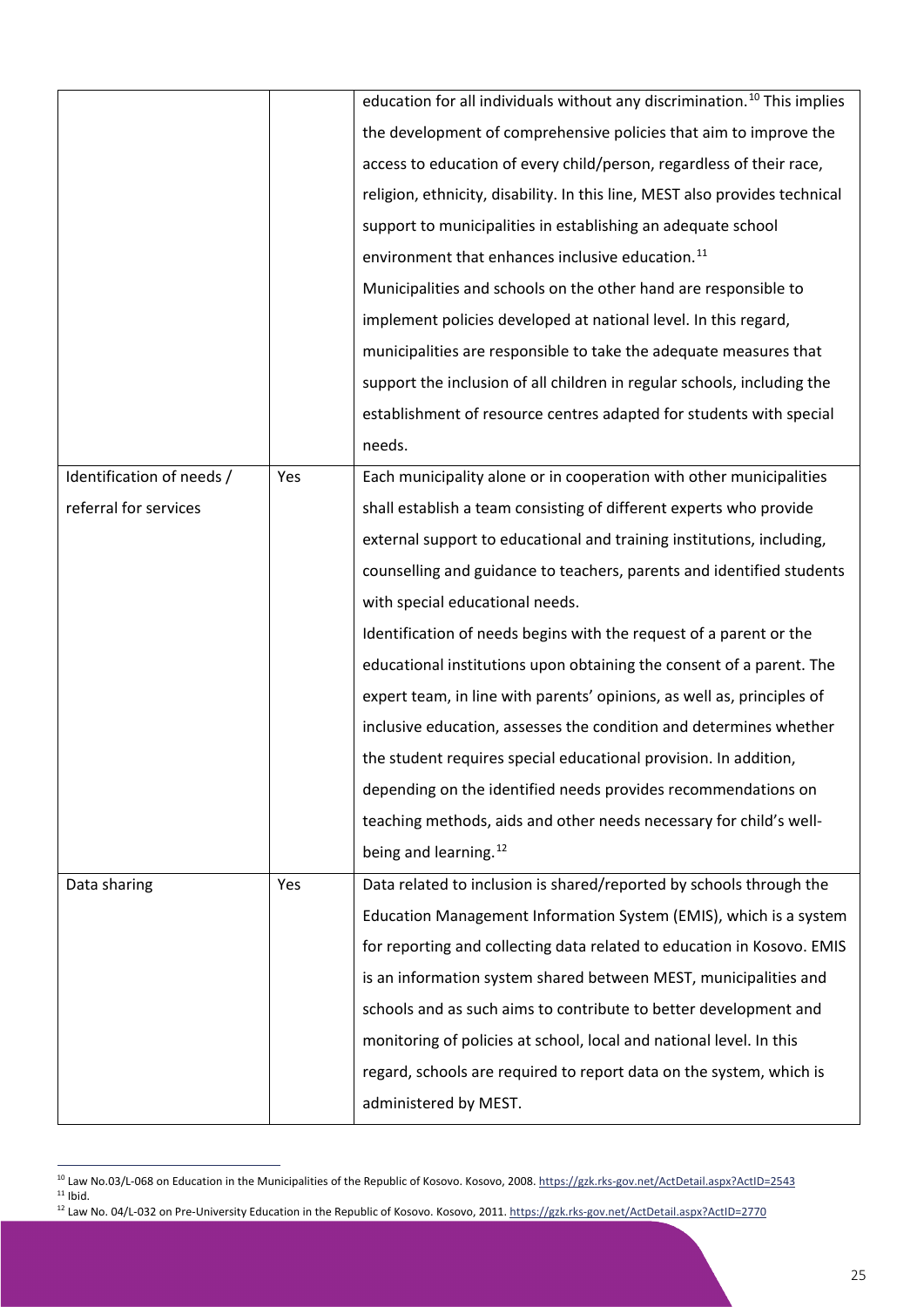|                           |     | EMIS consists of different modules which collect data on the school,      |
|---------------------------|-----|---------------------------------------------------------------------------|
|                           |     | number of children, number of teachers etc. Data on the inclusion of      |
|                           |     | children with special needs, inclusion of children from minority          |
|                           |     | communities, data on school dropout are all reported in EMIS.             |
| Monitoring and evaluation | Yes | As indicated above, MEST in cooperation with municipalities and           |
|                           |     | schools enforces the implementation of policies related to inclusion of   |
|                           |     | education, monitor the progress, assess and report the dropout and        |
|                           |     | non-enrolment.                                                            |
|                           |     | EMIS publishes annual statistical reports on education, which in turn     |
|                           |     | provide information to stakeholders involved in the education sector      |
|                           |     | to evaluate and monitor the implementation of policies at school,         |
|                           |     | local and national level.                                                 |
| Quality assurance and     | Yes |                                                                           |
|                           |     | The implementation of duties/responsibilities by municipalities and       |
| accountability            |     | schools deriving from policies at national level is monitored by MEST.    |
|                           |     | The central executive authority for quality assurance in pre-university   |
|                           |     | education is the Education Inspectorate within MEST, whereas,             |
|                           |     | municipalities and directors of educational and training institutions     |
|                           |     | co-operate with authorised inspectors and provide all the necessary       |
|                           |     | documentation and access to the institution, and attend the               |
|                           |     | inspection personally or through an authorised deputy. The inspection     |
|                           |     | is organised in an annual planning cycle, with the possibility of special |
|                           |     | inspections in specific circumstances as decided by the Inspectorate      |
|                           |     | Department. <sup>13</sup>                                                 |

### **Are non-governmental organisations and/or associations involved in governance processes?**

### ⬜ No ⬜ No information available ⬜ **Yes**

The legal framework in Kosovo allows the involvement of citizens/NGOs in decision making and policy development. In this regard, different NGOs in Kosovo have established alliances to facilitate policy dialogue. Some of them are as following:

**CIVIKOS** – is the largest network of more than 200 civil society organizations, which is committed to the development of a favourable environment for cooperation between Civil Society and Public Authorities.

<span id="page-26-0"></span><sup>&</sup>lt;sup>13</sup> Law No. 04/L-032 on Pre-University Education in the Republic of Kosovo. Kosovo, 2011[. https://gzk.rks-gov.net/ActDetail.aspx?ActID=2770](https://gzk.rks-gov.net/ActDetail.aspx?ActID=2770)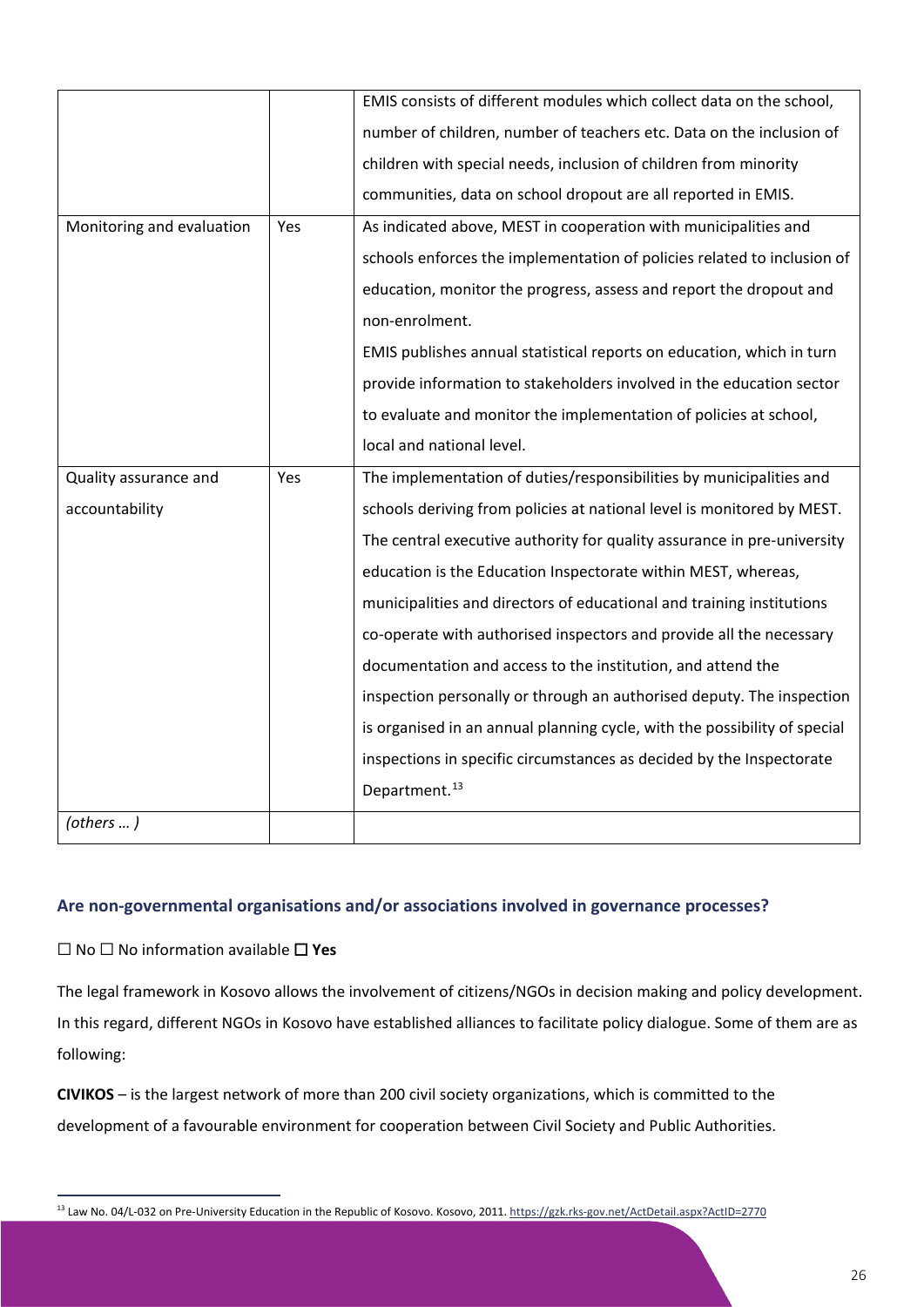**Coalition of NGOs for Child Protection in Kosovo (KOMF)** established in June 2011, composed of 27 local and international NGOs working in the field of child protection, with the joint mission to advocate and protect the rights of children in Kosovo.

**Konect Network** – a strategic coalition of leading civil society organisations involved in education of Roma, Ashkali and Egyptian communities.

**Kosova Education Center (KEC)** is an important factor in education policy making and policy dialogue. So far, KEC had a leading role in producing several key strategic documents for the Education Sector in Kosovo, which were officially approved by the Kosovo Government.

In addition to participation in policy development, certain municipalities invite different NGOs to monitor the recruitment process of teachers and school directors. However, this is not the case in all municipalities and therefore is mostly based on the goodwill of municipalities to increase accountability and transparency.

They can participate only if the public institutions invite them or ask their opinion. Generally, these organizations participate in workshops for policies on education of vulnerable groups organized by MoNE. Also, NGOs are invited to steering committees of inclusive education projects funded by international organizations, such as UNICEF, EU Delegation, and ECHO.

### **Are there any accountability mechanisms to promote the inclusion of learners from vulnerable groups?**

| Area                                 | Yes/No     | Description of the focus/actors involved (e.g.          |
|--------------------------------------|------------|---------------------------------------------------------|
|                                      |            | state/non state)                                        |
| Appeal process for rights violations | <b>Yes</b> | Children who believe their rights have been violated,   |
|                                      |            | as individuals or collectively as a group can seek      |
|                                      |            | redress. In such cases it is the duty of each education |
|                                      |            | institution to take the necessary measures to address   |
|                                      |            | and stop the violation. According to the Regulation     |
|                                      |            | GRK - No.21/2013 for Protocol for the Prevention and    |
|                                      |            | Reference on Violence in Institutions of Pre-University |
|                                      |            | Education, the main actors responsible to deal with     |
|                                      |            | violations of children's' rights are: education         |
|                                      |            | institutions (school director, parents' council, school |
|                                      |            | board and students' council), municipalities through    |
|                                      |            | their municipal education directorates (parents'        |
|                                      |            | council and students' council at municipal level), MEST |

⬜ No ⬜ No information available ⬜ **Yes**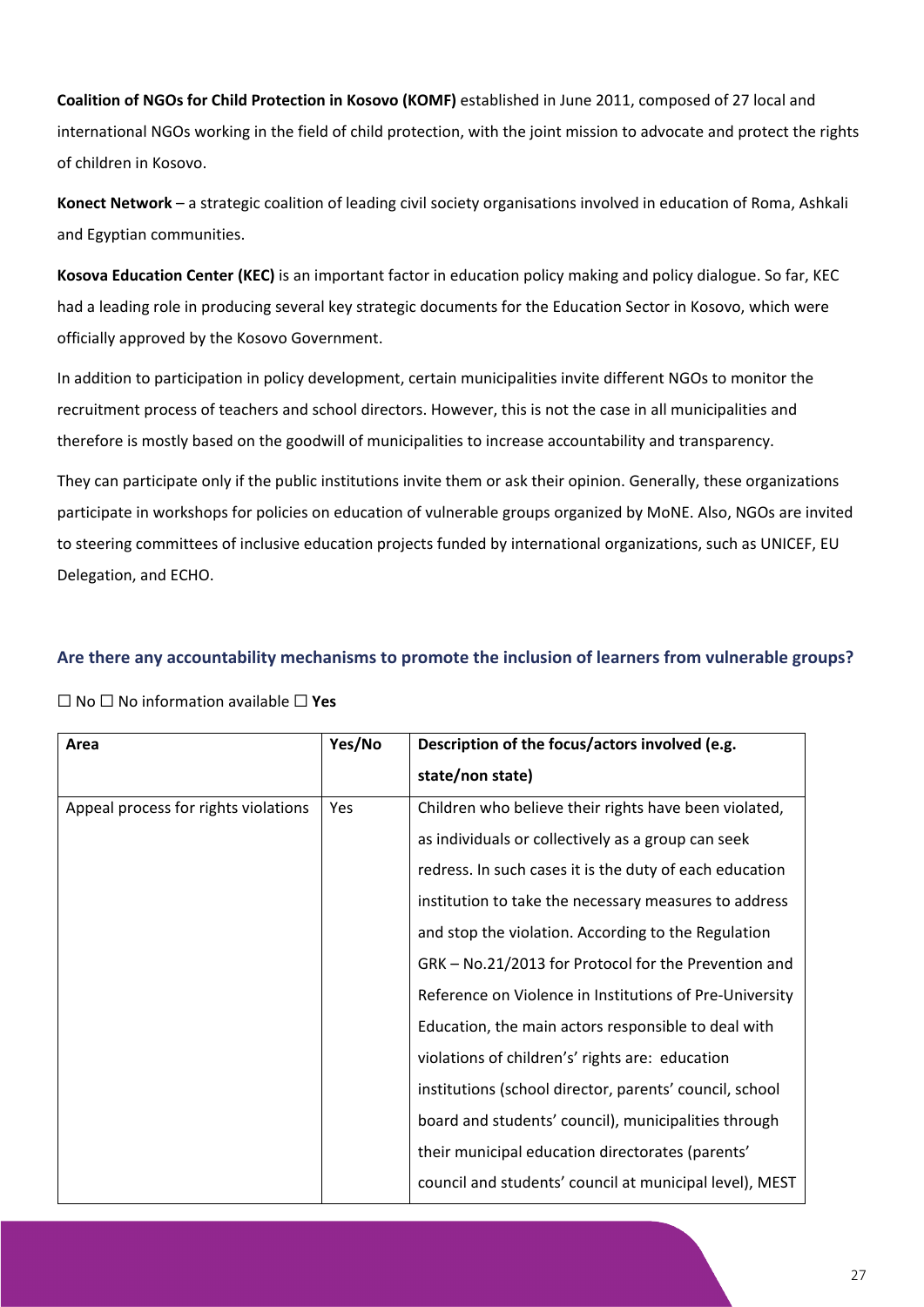|                                   |     | (Education Inspectorate), Directorate for Health and     |
|-----------------------------------|-----|----------------------------------------------------------|
|                                   |     | Social Welfare (DHSW), Kosovo Police, Centre for         |
|                                   |     | Social Work, Media, Ombudsperson. 14                     |
| School inspection                 | Yes | Education Inspectorate within MEST is the main actor     |
|                                   |     | responsible for conducting school inspection. Its main   |
|                                   |     | functions are as following:                              |
|                                   |     | Evaluate the quality of educational institution service; |
|                                   |     | Control the compliance of the educational institution    |
|                                   |     | activity with the legal and sub-legal acts in force;     |
|                                   |     | Advice educational institutions for further              |
|                                   |     | improvements;                                            |
|                                   |     | Inform MEST, municipalities and educational              |
|                                   |     | institutions about the findings of inspection and        |
|                                   |     | publish the reports annually. <sup>15</sup>              |
|                                   |     | There are six (6) types of education inspection,         |
|                                   |     | namely: 1) general inspection; 2) thematic inspection;   |
|                                   |     | 3) emergent inspection; 4) re-inspection; 5) teacher     |
|                                   |     | performance evaluation for licensing purposes and 6)     |
|                                   |     | school director's and deputy director's performance      |
|                                   |     | evaluation.                                              |
|                                   |     | General inspection includes both the administrative      |
|                                   |     | inspection and external evaluation of the performance    |
|                                   |     | of pre-university educational institutions, which        |
|                                   |     | includes aspects of inclusion.                           |
| Other quality assurance processes | Yes | MEST has developed the process of teacher licensing,     |
| (e.g. standards for teaching,     |     | which determines a set of professional standards         |
| support services etc)             |     | (teaching) and competencies that teachers must           |
|                                   |     | acquire throughout their career. Teacher performance     |
|                                   |     | evaluation conducted by the education inspectorate is    |
|                                   |     | based on the fulfilment of these teaching standards.     |
|                                   |     | There are seven (7) teaching standards grouped in        |
|                                   |     | four areas of teaching: 1) professional values (stands   |
|                                   |     | and behavior); 2) professional knowledge and             |

<span id="page-28-0"></span><sup>&</sup>lt;sup>14</sup> Office for Good Governance. Regulation GRK – No.21/2013 for Protocol for the Prevention and Reference on Violence in Institutions of Pre-University education. Kosovo, 2014[. http://kec-ks.org/wp-content/uploads/2016/05/Rregullore.pdf](http://kec-ks.org/wp-content/uploads/2016/05/Rregullore.pdf)

<span id="page-28-1"></span><sup>&</sup>lt;sup>15</sup> Law No. 06/L-046 on Education Inspectorate in the Republic of Kosovo. Kosovo, 2018[. https://gzk.rks-gov.net/ActDocumentDetail.aspx?ActID=17744](https://gzk.rks-gov.net/ActDocumentDetail.aspx?ActID=17744)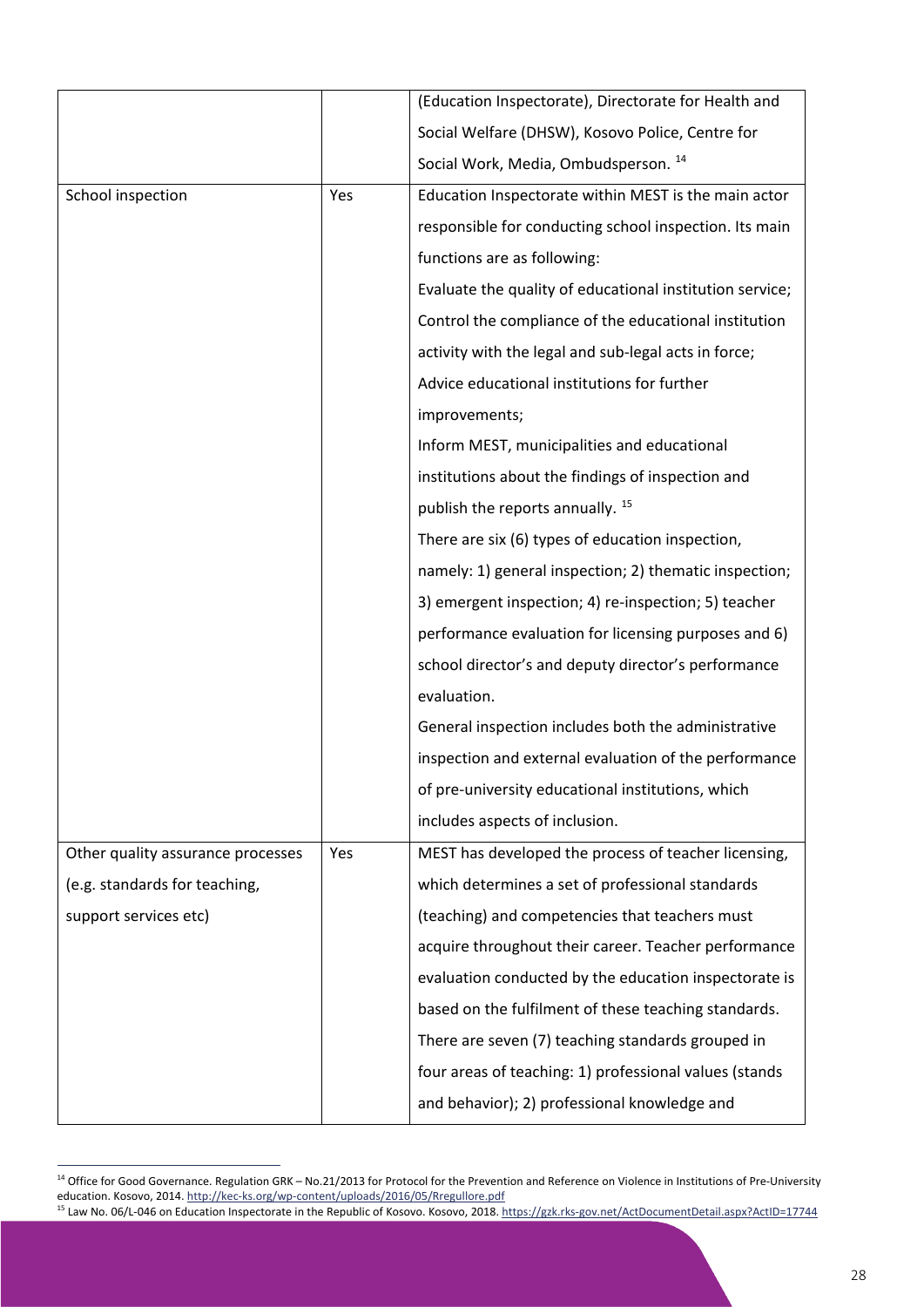|                                 |     | understanding; 3) professional practice; and 4)                  |
|---------------------------------|-----|------------------------------------------------------------------|
|                                 |     | teaching and professional commitment. Such                       |
|                                 |     | standards are interrelated, interdependent and                   |
|                                 |     | mutually complementary. <sup>16</sup>                            |
|                                 |     | In terms of inclusion, the first area of teaching                |
|                                 |     | "professional values" requires teachers to have                  |
|                                 |     | positive attitudes by promoting values and excluding             |
|                                 |     | negative stands which stem from prejudices. In                   |
|                                 |     | addition, they are expected to respect their students            |
|                                 |     | and value their diversity. Similarly, the third area of          |
|                                 |     | teaching "professional practice" requires teachers to            |
|                                 |     | be capable of creating and sustaining a safe, inclusive          |
|                                 |     | and challenging teaching and learning environment. <sup>17</sup> |
|                                 |     | As above, teaching standards can be used as a basis              |
|                                 |     | for professional accountability as they help evaluate            |
|                                 |     | whether teachers show the righ level of professional             |
|                                 |     | knowledge, practice and professional engagement.                 |
| Monitoring and evaluation (e.g. | Yes | As explained above, EMIS (Education Management                   |
| data collection on attendance,  |     | Information System) is the main system for data                  |
| participation, achievement,     |     | reporting, collection and analysis on attendance,                |
| funding)                        |     | participation and achievement. On an annual basis,               |
|                                 |     | EMIS produces two statistical reports: 1) Annual                 |
|                                 |     | Statistical Report with Education Indicators, which              |
|                                 |     | provides data on access and participation, learning              |
|                                 |     | conditions, internal efficiency, and financial                   |
|                                 |     | conditions; and 2) Education Statistics in Kosovo,               |
|                                 |     | which provides data on the number of students                    |
|                                 |     | enrolled in all levels of education aggregated by                |
|                                 |     | gender, age, ethnicity, disability, as well as, data on          |
|                                 |     | teachers, educational institutions, special education            |
|                                 |     | etc.                                                             |
| (others  )                      |     |                                                                  |

<span id="page-29-1"></span><span id="page-29-0"></span><sup>&</sup>lt;sup>16</sup> Ministry of Education, Science and Technology. Strategic Framework for Teacher Professional Development. Kosovo, 2017. [https://masht.rks](https://masht.rks-gov.net/uploads/2017/04/kornize-strategjike.pdf)[gov.net/uploads/2017/04/kornize-strategjike.pdf](https://masht.rks-gov.net/uploads/2017/04/kornize-strategjike.pdf)  $17$  Ibid.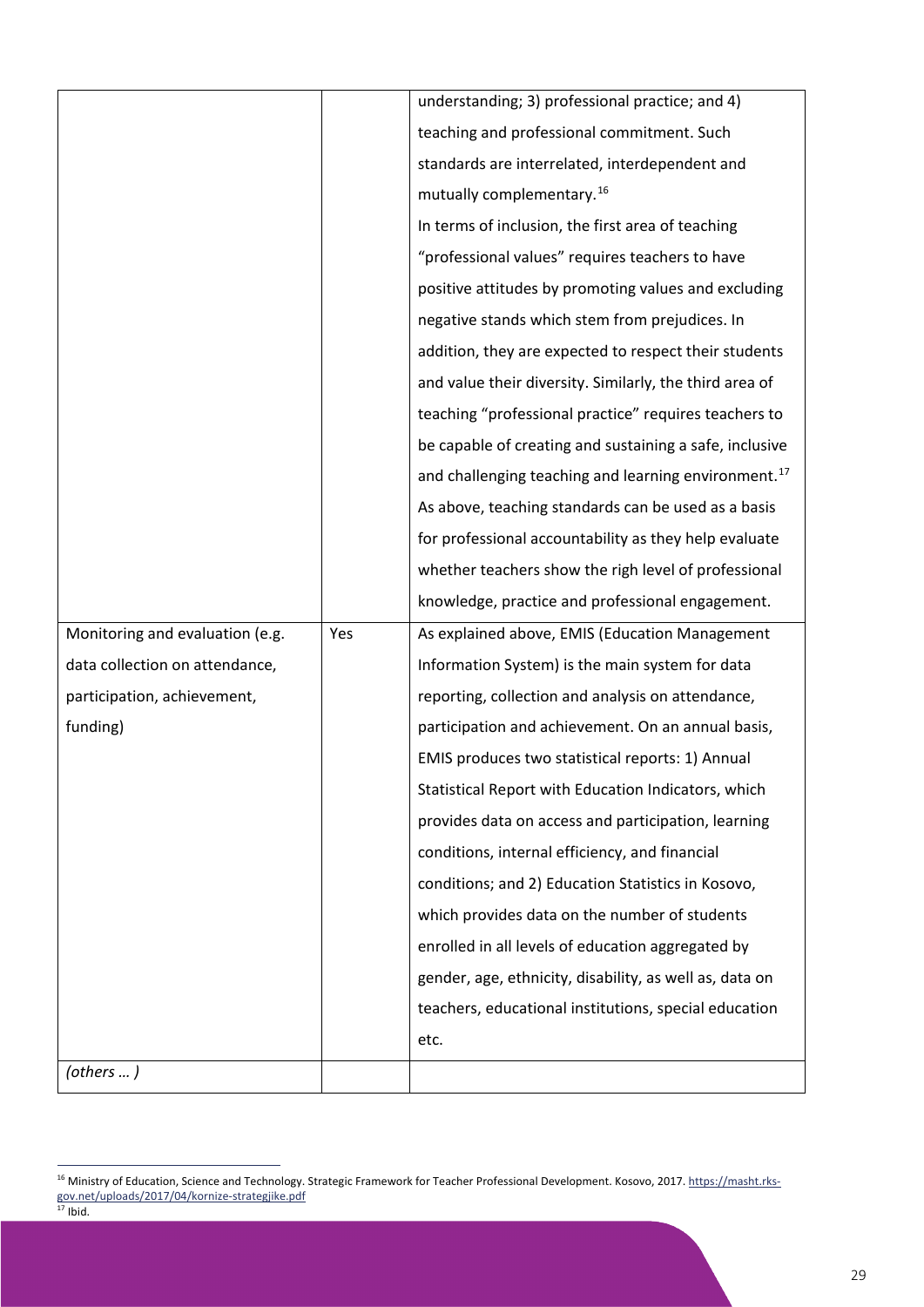2.5 Please describe the general mechanisms for funding schools. Give details on: which institutions provide funding; what they provide; how they provide it and to whom, which mechanisms they use to allocate resources; and their respective roles and responsibilities.





education, location and operating costs.<sup>[19](#page-30-1)</sup>

<span id="page-30-1"></span><span id="page-30-0"></span><sup>18</sup> Aliu J., Rraci E., Bajrami K.: Management of Pre-University Education in Kosovo, Prishtina: KEEN, December 2018[. https://www.keen](https://www.keen-ks.net/site/assets/files/1456/raporti_per_menaxhimin_e_arsimit_parauniversitar_-_eng-1.pdf)[ks.net/site/assets/files/1456/raporti\\_per\\_menaxhimin\\_e\\_arsimit\\_parauniversitar\\_-\\_eng-1.pdf](https://www.keen-ks.net/site/assets/files/1456/raporti_per_menaxhimin_e_arsimit_parauniversitar_-_eng-1.pdf) <sup>19</sup> Law No. 03/L-049 on Local Government Finance. Kosovo, 2008[. https://gzk.rks-gov.net/ActDetail.aspx?ActID=2525](https://gzk.rks-gov.net/ActDetail.aspx?ActID=2525)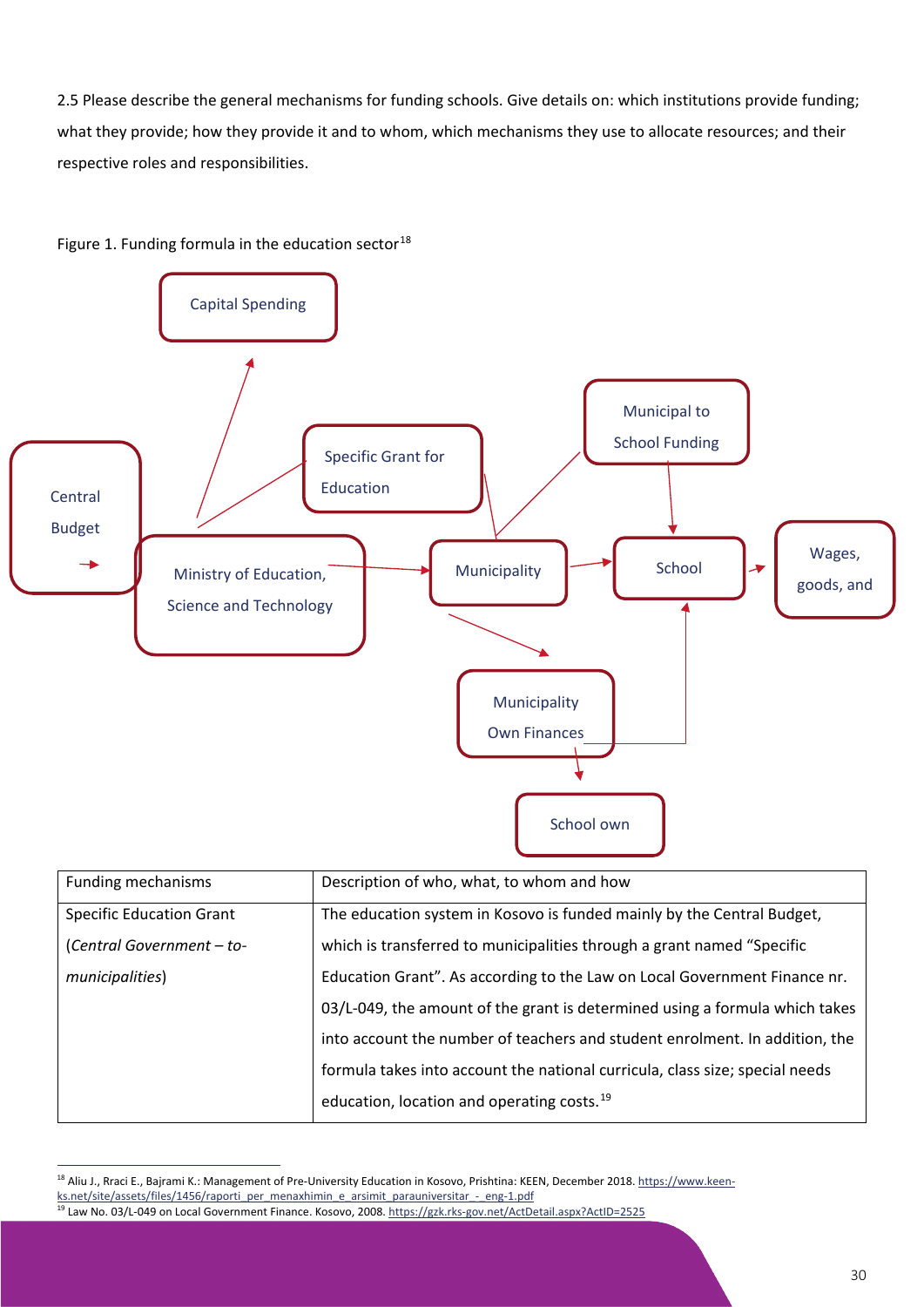| Municipality - to- school funding | Based on the above-mentioned specific education grant, the municipality -     |
|-----------------------------------|-------------------------------------------------------------------------------|
| formula                           | to-school per capita funding is based on the number of students enrolled,     |
|                                   | school characteristics e.g. location, heating method etc. as well as in other |
|                                   | parameters from the Education Specific Grant formula, e.g. student/teacher    |
|                                   | ratio, number of students with special needs etc. 20                          |
|                                   |                                                                               |

### **Do schools have flexibility to use funding allocations to support the inclusion of learners from vulnerable groups?**

### **X No P** No information available **P** Yes

The legislation framework, in particular the municipality-to-school per capital funding formula, entered into force with the aim of shifting the responsibilities and providing more autonomy to schools in their financial management, which in turn is supposed to improve efficiency and transparency. Nevertheless, even though the legislative framework provides school autonomy about finance management, schools do not yet have bank accounts nor they are able to manage the budget. Municipalities through their municipal education directorates (MEDs) manage budget codes obliging as such schools to go through the municipality even for minor repairs.<sup>[21](#page-31-1)</sup>

In addition, the discretion of MEDs over budget creates uncertainties among schools regarding the amount of budget allocated to them, which in turn presents difficulties in planning at the school level.

**Please describe the specific mechanisms for funding the inclusion of vulnerable learners and their families in education (e.g. benefits, cash transfers, scholarships). Give details on: which institutions provide funding; what they provide; how they provide it and to whom, which mechanisms they use to allocate resources; and their respective roles and responsibilities.**

| <b>Funding mechanisms</b> | Description of the who, what, to whom and how                               |
|---------------------------|-----------------------------------------------------------------------------|
| Scholarships              | MEST, municipalities and development partners focused on improving the      |
|                           | inclusion of Roma, Ashkali and Egyptian communities in the education system |
|                           | provide scholarships to students of these communities enrolled in upper     |
|                           | secondary level of education. The amount of the scholarship is 30 EUR per   |
|                           | student per month. During the school year 2018/19, 750 students from Roma,  |

<span id="page-31-1"></span><span id="page-31-0"></span><sup>20</sup> Law No. 03/L-049 on Local Government Finance. Kosovo, 2008[. https://gzk.rks-gov.net/ActDetail.aspx?ActID=2525](https://gzk.rks-gov.net/ActDetail.aspx?ActID=2525) <sup>21</sup> Aliu J., Rraci E., Bajrami K.: Management of Pre-University Education in Kosovo, Prishtina: KEEN, December 2018[. https://www.keen](https://www.keen-ks.net/site/assets/files/1456/raporti_per_menaxhimin_e_arsimit_parauniversitar_-_eng-1.pdf)[ks.net/site/assets/files/1456/raporti\\_per\\_menaxhimin\\_e\\_arsimit\\_parauniversitar\\_-\\_eng-1.pdf](https://www.keen-ks.net/site/assets/files/1456/raporti_per_menaxhimin_e_arsimit_parauniversitar_-_eng-1.pdf)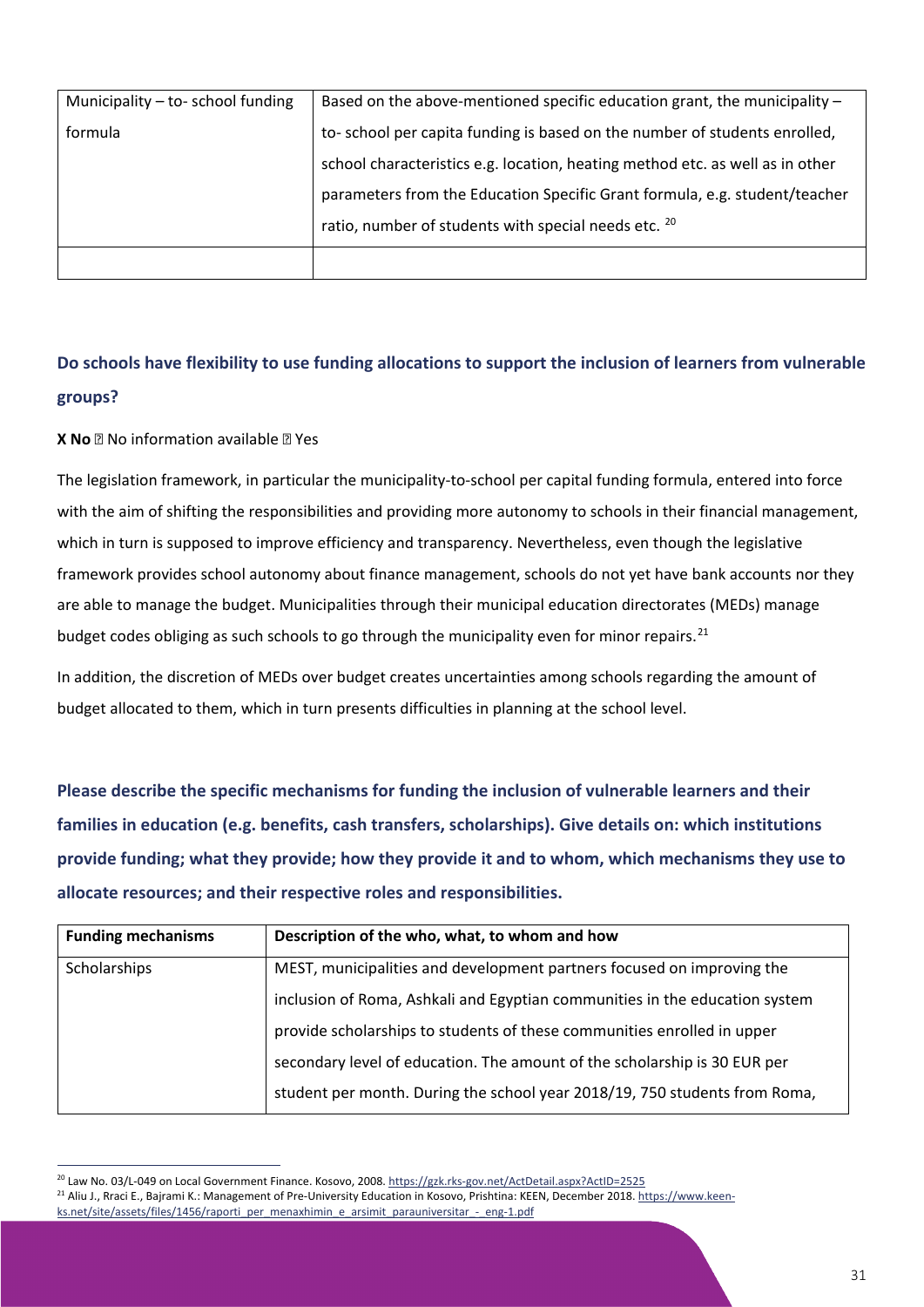|                 | Ashkali and Egyptian communities have received scholarships from MEST and<br>development partners.<br>In addition to MEST, some municipalities also provide scholarships; however, this<br>is not always the case.                                                                                                         |
|-----------------|----------------------------------------------------------------------------------------------------------------------------------------------------------------------------------------------------------------------------------------------------------------------------------------------------------------------------|
| Transport       | Some municipalities provide transportation for students who live far from school<br>objects, as well as, children with special needs.                                                                                                                                                                                      |
| School packages | Different development partners (EU, GiZ,) on behalf of their projects have<br>supported children living in difficult socio-economic conditions with school<br>packages consisting of necessary school materials.                                                                                                           |
| Cash benefits   | Ministry of Labor and Social Welfare (MLSW) through its social schemes provides<br>material support to the families of children with disabilities (age 0-18). The<br>amount depends on budget and is transferred directly to the guardian of the<br>child. The amount of aid varies (100 to 150 EUR) based on impairments. |

**Please provide information (main conclusions, reference and a link if available) on any recent reports, evaluations and/or reviews, since 2015 of funding and resourcing relating to inclusive education.**

1) Mehmeti S., Boshtrakaj L., Mehmeti F.: Mid-term Evaluation: Implementation of Kosovo Education Strategic Plan 2017 – 2021, Prishtina: KEEN, 2020. **[http://www.keen-](http://www.keen-ks.net/site/assets/files/1474/vleresim_afatmesem_i_psak_eng.pdf)**

**[ks.net/site/assets/files/1474/vleresim\\_afatmesem\\_i\\_psak\\_eng.pdf](http://www.keen-ks.net/site/assets/files/1474/vleresim_afatmesem_i_psak_eng.pdf)**

This report evaluates the implementation of Kosovo Education Strategic Plan 2017 – 2021, as a key strategic document for the development of the education sector in Kosovo. As such, it provides a detailed assessment on the implementation of all activities/measures foreseen, achievement of indicators defined and consequently accomplishment of strategic objectives during the first three years of the KESP implementation.

In terms of funding, the report states that the funding formula of the pre-university education in Kosovo has not been revised as planned in the strategic plan, hence it does not take into account school development projects, such as new curriculum development, teacher professional development and school specific needs and expenses incurred etc. In this line, the report highlights that the spending in pre-university education is mainly focused on wages and salaries and capital investments. In this regard, during 2018 and 2019, around 92% of the Specific Grant for Pre-University Education is used for the category of wages and salaries.

2) Aliu J., Rraci E., Bajrami K.: Management of Pre-University Education in Kosovo, Prishtina: KEEN, December 2018. https://www.keen-ks.net/site/assets/files/1456/raporti per menaxhimin e arsimit parauniversitar - eng-**[1.pdf](https://www.keen-ks.net/site/assets/files/1456/raporti_per_menaxhimin_e_arsimit_parauniversitar_-_eng-1.pdf)**

The aim of this study was to review the management of pre-university education and to understand how well the education sector in the pre-university level is managed.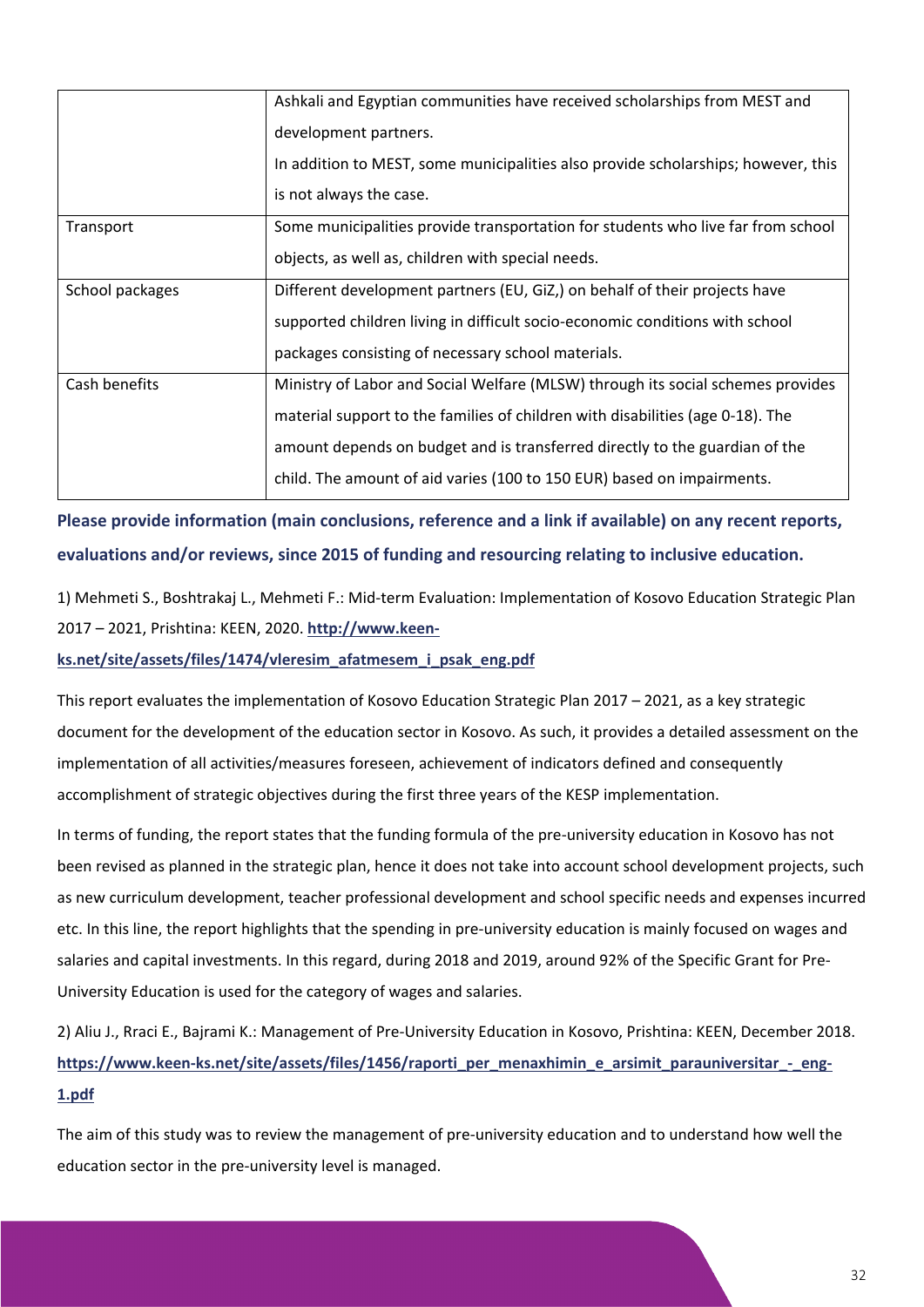As according to this report, financing of the education is identified to be one of the most important challenges of the pre-university education in Kosovo. Despite the fact that expenditures have increased steadily throughout years, Kosovo continues to remain in the list of countries and territories with low expenditure per pupil capital. This provides challenges for municipalities and schools to implement policies and standards that are enacted by central institutions. In addition to low spending per student, spending in education is characterized by lack of efficient management. The two categories where the expenditures are focused are mainly in wages and salaries and capital expenditures and less on recourses that would directly improve learning and teaching.

### **Overall, what are the perceived main challenges (barriers and hinderances) and opportunities (support and ways forward) for inclusion in education in relation to governance and finance issues?**

The concept of inclusive education is an integral part of all policies of the Ministry of Education, Science and Technology. Nonetheless, despite continuous efforts to develop the legal framework and make the education system in Kosovo more inclusive, the implementation of policies and action plans remains a challenge. In this regard, providing quality education to children with special needs, children from Roma, Ashkali and Egyptian communities, as well as, children from poor socio-economic backgrounds remains a challenge in Kosovo. Low level of investment in the education sector presents one of the main challenges in this regard. Even though it is difficult to assess the optimal amount of resources needed to prepare each student for life, international comparisons of expenditure on education per student offer useful reference points. In this line, public expenditures on education expressed in terms of percentage of annual government spending and compared to GDP are comparable with regional and EU practices.<sup>[22](#page-33-0)</sup> The level of public spending on education in 2019 was 4.2% of GDP or 14.5% of government spending.<sup>[23](#page-33-1)</sup> However, given the low level of GDP base and government spending in one hand, and the large number of young people in Kosovo on the other hand, expenditures per pupil capital are low as compared to regional and EU countries. In addition, despite the low levels of investment, an enduring challenge of the education finance in Kosovo is that it is not managed efficiently enough to provide a quality education for all students, where on average more than 80% is allocated to salaries and wages and capital investments. This being said, lack of budget and its inefficient allocation provides challenges to municipalities and schools to implement policies and standards developed by central institutions, hence presents one of the key challenges in ensuring a quality and inclusive education.

In the same line, the report "Situation Analysis – Children with Disabilities in Kosovo" points out that the "Existing legislation, while currently being revised and amended, is not cohesive and encompassing of all aspects (bio-psychosocial) of the life of children with disabilities. It is not implemented at local levels, budgets for implementation do not exist or are small and, more importantly, existing mechanisms for enforcing implementation are not fully functioning. The implementation of legislation and service provision is obstructed by a lack of commitment, human

<span id="page-33-0"></span><sup>&</sup>lt;sup>22</sup> Aliu J., Rraci E., Bajrami K.: Management of Pre-University Education in Kosovo, Prishtina: KEEN, December 2018[. https://www.keen](https://www.keen-ks.net/site/assets/files/1456/raporti_per_menaxhimin_e_arsimit_parauniversitar_-_eng-1.pdf)[ks.net/site/assets/files/1456/raporti\\_per\\_menaxhimin\\_e\\_arsimit\\_parauniversitar\\_-\\_eng-1.pdf](https://www.keen-ks.net/site/assets/files/1456/raporti_per_menaxhimin_e_arsimit_parauniversitar_-_eng-1.pdf)

<span id="page-33-1"></span><sup>23</sup> Ministry of Education, Science and Technology (MEST). Annual Statistical Report with Education Indicators. Prishtina, December 2019[. https://masht.rks](https://masht.rks-gov.net/uploads/2019/12/raport-vjetor-statistikor-me-tregues-arsimore-2018-19.pdf)[gov.net/uploads/2019/12/raport-vjetor-statistikor-me-tregues-arsimore-2018-19.pdf](https://masht.rks-gov.net/uploads/2019/12/raport-vjetor-statistikor-me-tregues-arsimore-2018-19.pdf)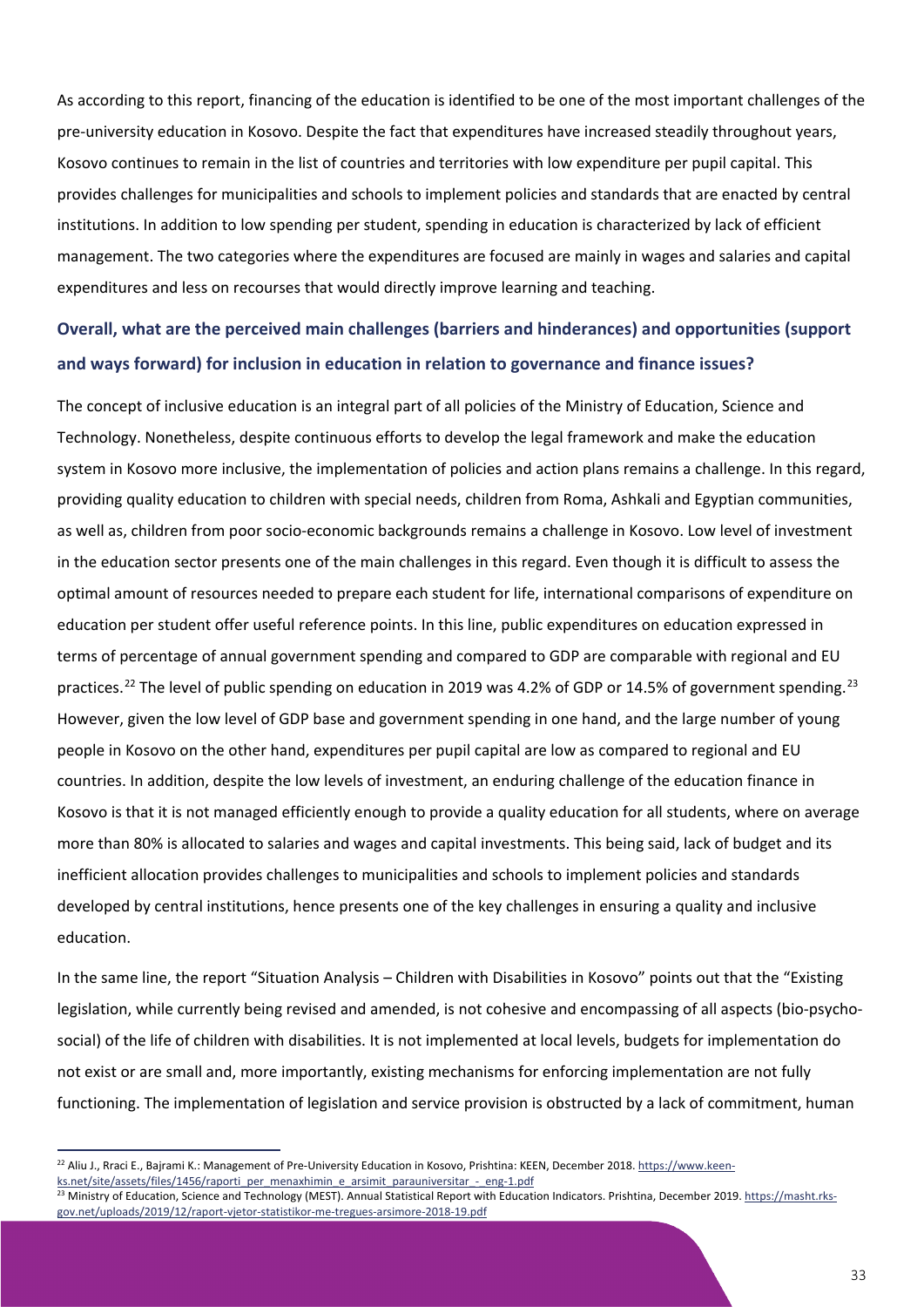and financial resources, and a continued lack of understanding of disability from the social perspective by professionals."[24](#page-34-0)

<span id="page-34-0"></span><sup>24</sup> Hunt P.F.; Belegu-Caka V.: Situation analysis: children with disabilities in Kosovo, Prishtina: Unicef, 2018. <https://www.unicef.org/kosovoprogramme/media/216/file/KOS-SITAN-ENG.pdf>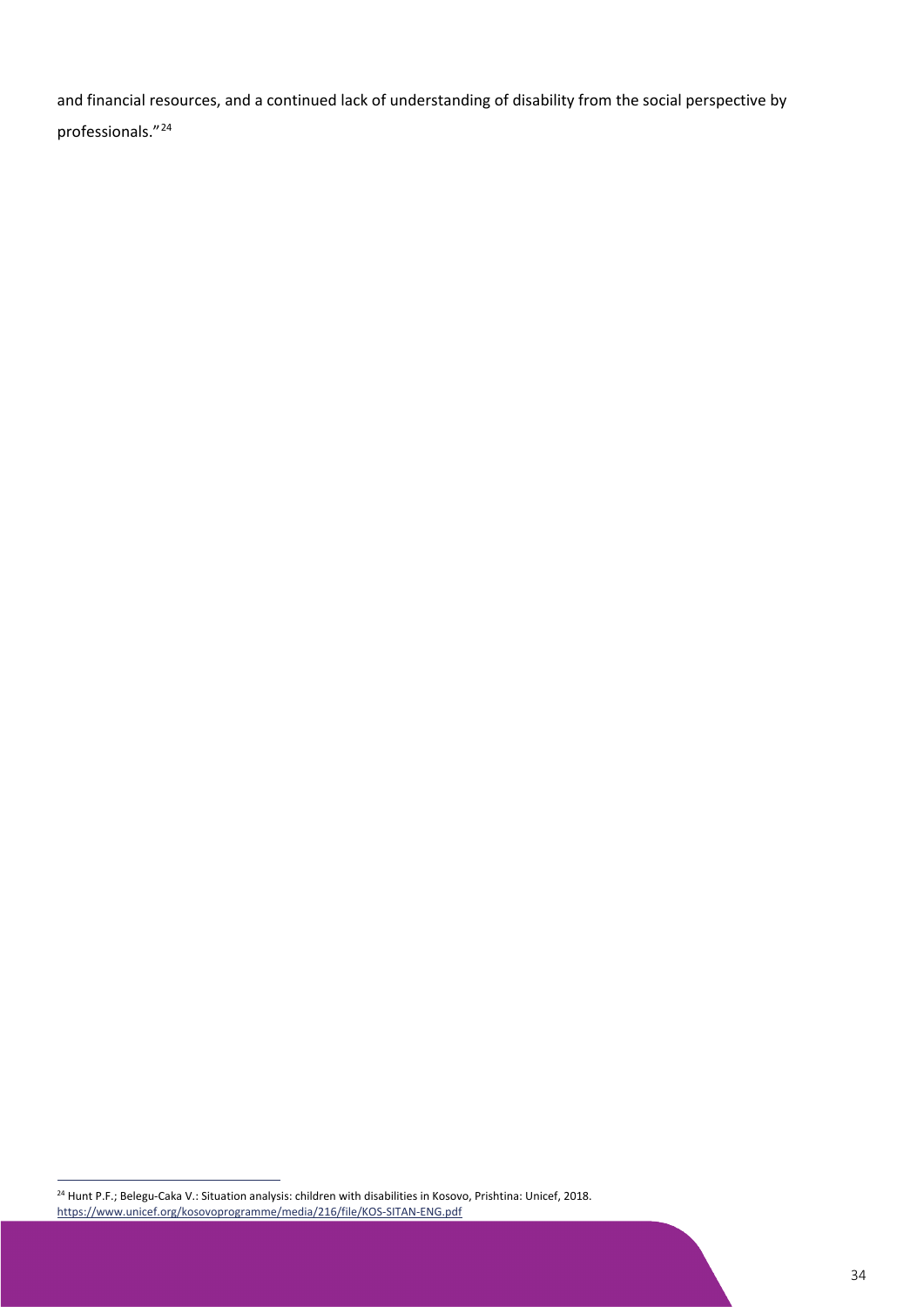# <span id="page-35-0"></span>**Section 3: Data**

*What data on inclusion in education is available to understand if progress is being made towards equitable learning opportunities for all learners?*

### **Please indicate if the following frameworks are in place, provide a link and give a brief description of**

### **their aims and focus:**

| <b>Framework</b>         | Yes / No  | <b>Description</b>                                                                    |
|--------------------------|-----------|---------------------------------------------------------------------------------------|
| For monitoring and       | Yes       | To monitor and evaluate the implementation of current policies in the field of        |
| evaluating the           |           | education, as well as, orient the development of new policies based on data, MEST     |
| implementation of        |           | administers the Education Management Information System (EMIS) which allows           |
| national-level inclusion |           | the generation of statistical reports that measure the progress achieved in the field |
| in education policy      |           | of education.                                                                         |
|                          |           | Data is collected through school directors who report data in EMIS database.          |
| For quality assurance    | <b>No</b> |                                                                                       |
| across all levels of the |           |                                                                                       |
| system (national,        |           |                                                                                       |
| regional, school)        |           |                                                                                       |
| Providing guidance on    | <b>No</b> |                                                                                       |
| the use of a range of    |           |                                                                                       |
| different data sources   |           |                                                                                       |
| for evaluation and self- |           |                                                                                       |
| review at different      |           |                                                                                       |
| levels (national,        |           |                                                                                       |
| regional, school)        |           |                                                                                       |

### **What data is collected on learners from vulnerable groups, how and why?**

Data is collected based on gender, age, level of education, ethnicity, and disability.

### **Please provide the available data relating to all learners in the compulsory education system and where they are enrolled for their education.**

All questions can be answered using the own data sources as far as possible. Alternatively, the data can be provided from publicly available international sources e.g. UIS:<http://data.uis.unesco.org/index.aspx?queryid=216> or UOE: https://ec.europa.eu/eurostat/statistics-explained/index.php/Main\_Page

Please give a clear reference to the Source in the column provided.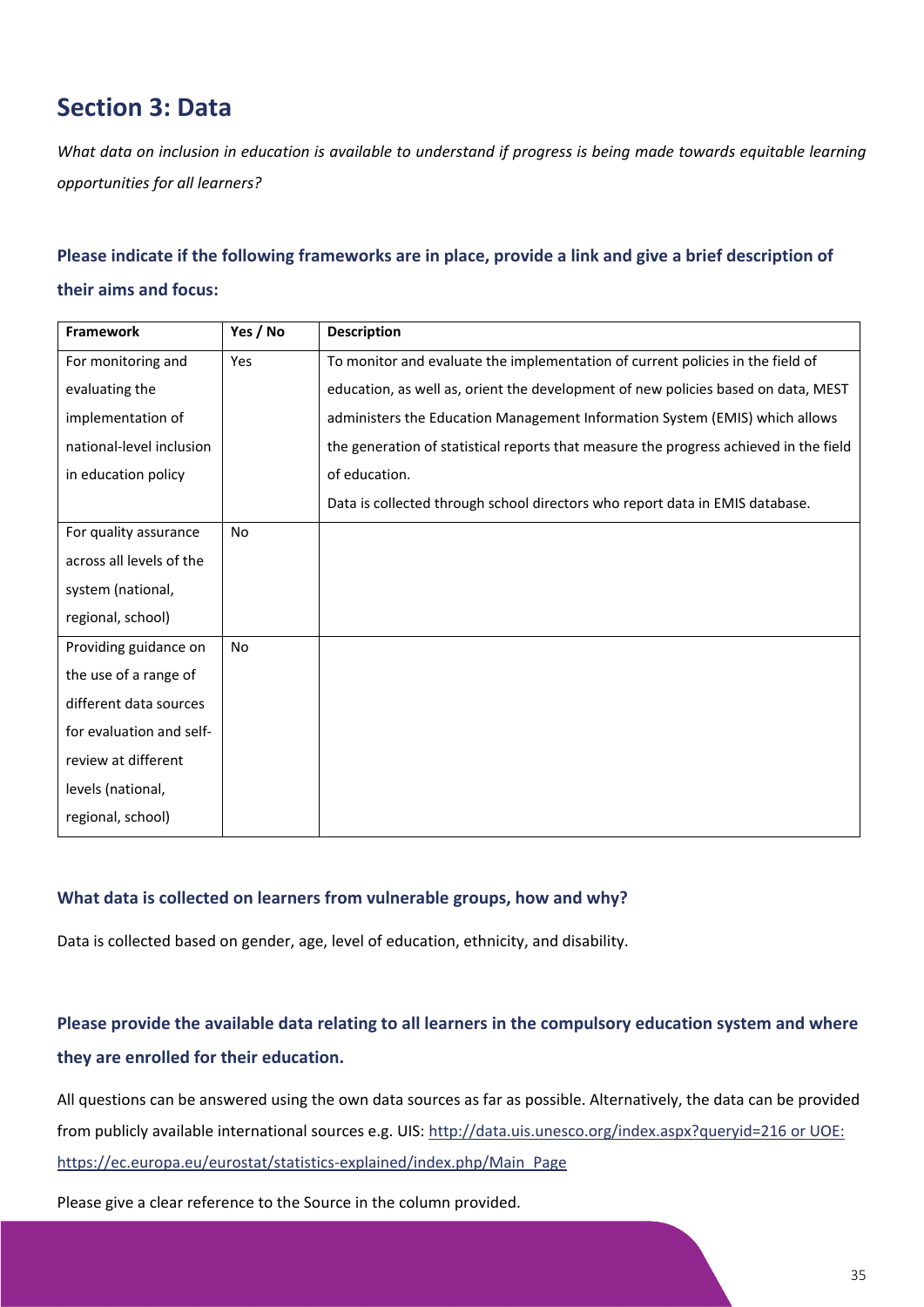In the Learners column, as far as possible:

- provide actual numbers as far as possible and not estimates.

- only use 0 when the data is zero.

- use M to indicate missing data.

- use NA to indicate the question is Not Applicable (i.e. there is not that type of provision).

All questions refer to ALL learners in the education system, not just those formally identified as belonging to a group that is vulnerable to exclusion.

Please provide notes to clarify any issues with the data and include a specific note on the calendar year and/or school year the data refers to.

| Data on learner    | <b>Learners</b> | <b>Notes</b>                 | Source                                                     |
|--------------------|-----------------|------------------------------|------------------------------------------------------------|
| access to          |                 |                              |                                                            |
| compulsory         |                 |                              |                                                            |
| education          |                 |                              |                                                            |
| (i) What is the    | Total: 253,717  | Compulsory                   | Kosovo Agency of Statistics (KAS). Kosovo Population       |
| potential          | Male: 122,468   | education in Kosovo          | Forecast 2011 - 2061. December, 2013.                      |
| population of      | Female: 131,249 | includes children of         | https://ask.rks-gov.net/media/1611/kosovo-                 |
| learners for the   |                 | age 6 to 14 years.           | population-projection-2011-2061.pdf                        |
| compulsory         |                 | For the purpose of           |                                                            |
| education system   |                 | calculating the              |                                                            |
| (i.e. how many     |                 | potential population         |                                                            |
| children are that  |                 | of learners for              |                                                            |
| should, by law, be |                 | compulsory                   |                                                            |
| in some form of    |                 | education,                   |                                                            |
| compulsory         |                 | population data by           |                                                            |
| education)?        |                 | age were used                |                                                            |
|                    |                 | according to the             |                                                            |
|                    |                 | medium version               |                                                            |
|                    |                 | provided by Kosovo           |                                                            |
|                    |                 | <b>Agency for Statistics</b> |                                                            |
|                    |                 | for year 2019 (KAS).         |                                                            |
| (ii) How many      | Total: 364,044  | The total number             | Kosovo Agency of Statistics (KAS). Education Statistics in |
| learners are       | Male: 188,365   | include the number           | Kosovo 2018/19. June, 2019.                                |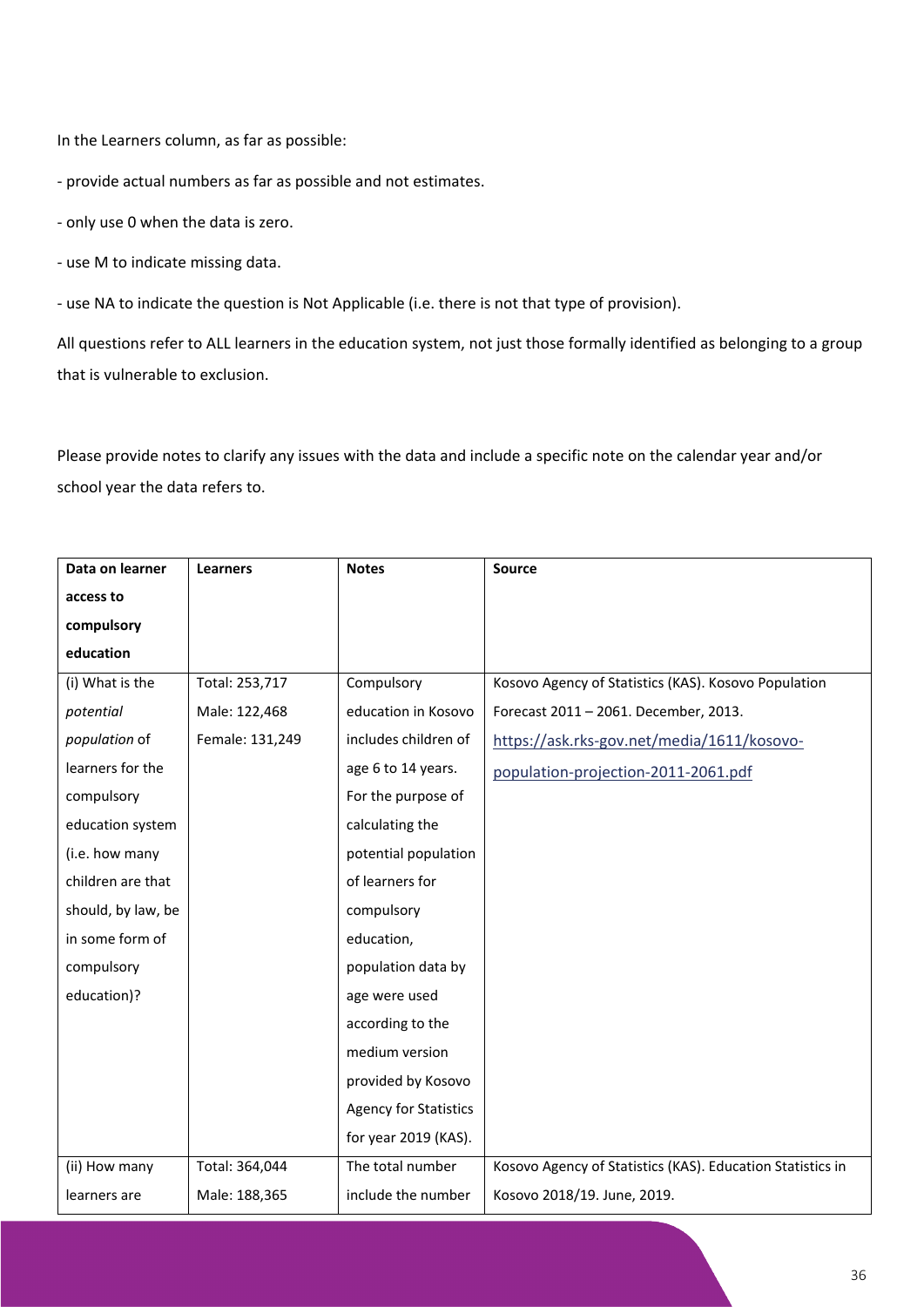| enrolled in all   | Female: 175,679          | of children/students    | https://masht.rks-                                  |
|-------------------|--------------------------|-------------------------|-----------------------------------------------------|
| forms of          |                          | enrolled in all levels  | gov.net/uploads/2019/08/education-statistics-2018-  |
| education (i.e.   | <b>Public Education</b>  | of formal education     | 2019.pdf                                            |
| educational       | Pre-school level (age    | in public and private   |                                                     |
| settings          | $0$ to 5)                | education               |                                                     |
| maintained by     | Total: 4,099             | institutions (pre-      | Employment Agency of the Republic of Kosovo. Annual |
| the ministry of   | Male: 2,215              | school education,       | Statistical Report 2018. November, 2019.            |
| education or by   | Female: 1,884            | pre-primary,            | https://aprk.rks-gov.net/sq-                        |
| other authorities |                          | primary, lower          | AL/Content/Documents?doctype=2                      |
| such as health,   | Pre-primary level        | secondary, upper        |                                                     |
| welfare or labour | (age 5-6)                | secondary               |                                                     |
| ministries)?      | Total: 22,051            | education and adult     |                                                     |
|                   | Male: 11,435             | education) ,as well     |                                                     |
|                   | Female: 10,616           | as, informal            |                                                     |
|                   |                          | education provided      |                                                     |
|                   | Primary and lower        | by Vocational           |                                                     |
|                   | secondary level          | <b>Training Centers</b> |                                                     |
|                   | (grade $1$ to $9$ )      | (VTCs) that operate     |                                                     |
|                   | Total: 235,161           | on behalf of the        |                                                     |
|                   | Male: 120,967            | Ministry of Labor       |                                                     |
|                   | Female: 114,194          | and Social Welfare      |                                                     |
|                   |                          | (MLSW)                  |                                                     |
|                   | Upper secondary          | The data is also        |                                                     |
|                   | level (grade 10 to       | disaggregated by        |                                                     |
|                   | 12)                      | level of education.     |                                                     |
|                   | Total: 81,041            |                         |                                                     |
|                   | Male: 41,189             |                         |                                                     |
|                   | Female: 39,852           |                         |                                                     |
|                   |                          |                         |                                                     |
|                   | <b>Adult Education</b>   |                         |                                                     |
|                   | Total:1,912              |                         |                                                     |
|                   | Male: 1,276              |                         |                                                     |
|                   | Female:636               |                         |                                                     |
|                   |                          |                         |                                                     |
|                   | <b>Special Education</b> |                         |                                                     |
|                   | Total:365                |                         |                                                     |
|                   | Male: 215                |                         |                                                     |
|                   | Female:150               |                         |                                                     |
|                   |                          |                         |                                                     |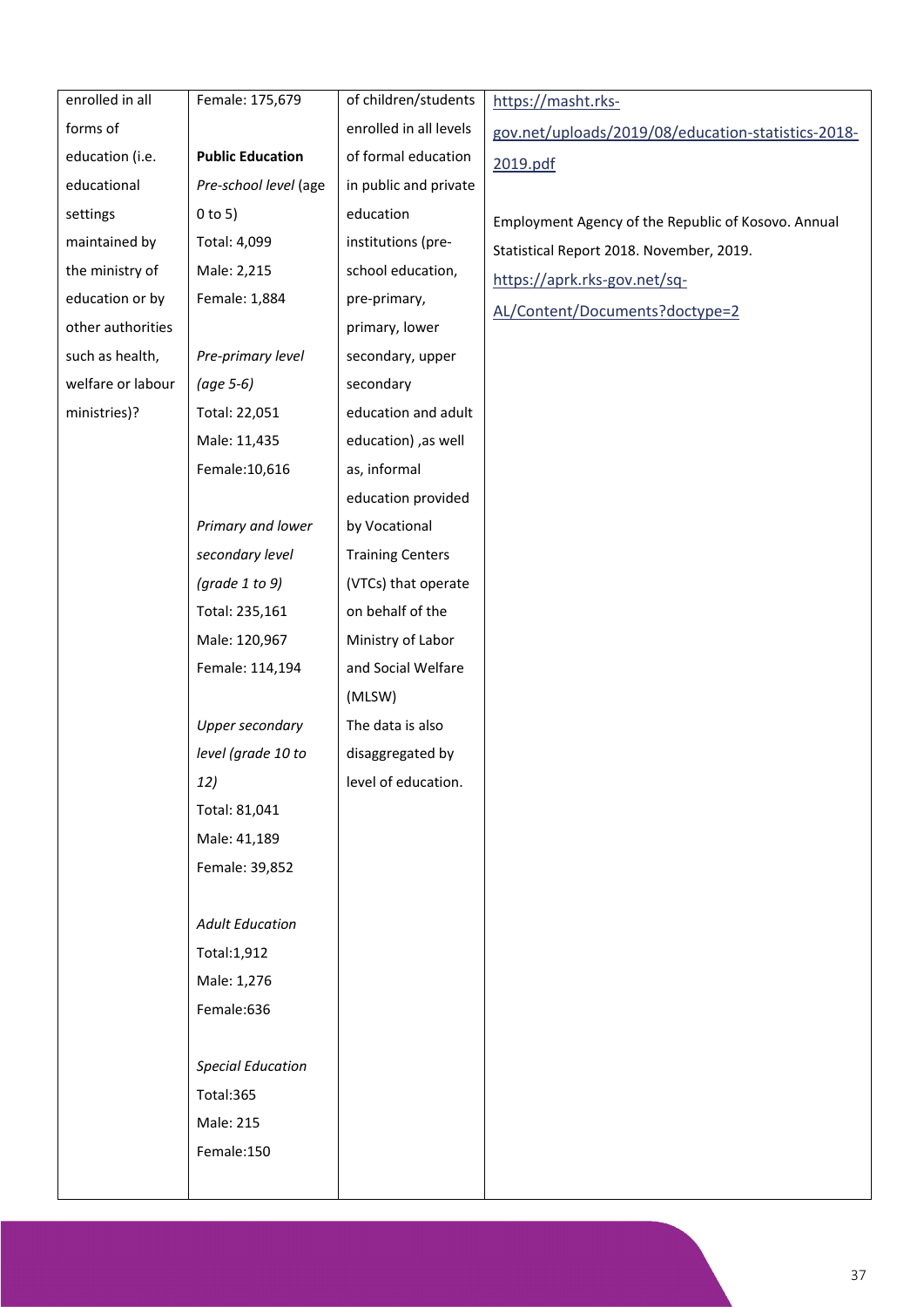|                  | <b>Private Education</b>   |                     |                                                       |
|------------------|----------------------------|---------------------|-------------------------------------------------------|
|                  | Pre-school level (age      |                     |                                                       |
|                  | $0$ to 5)                  |                     |                                                       |
|                  | Total: 4,236               |                     |                                                       |
|                  | Male: 2,189                |                     |                                                       |
|                  | Female: 2,047              |                     |                                                       |
|                  |                            |                     |                                                       |
|                  | Pre-primary level          |                     |                                                       |
|                  | (age 5-6):                 |                     |                                                       |
|                  | Total:1,698                |                     |                                                       |
|                  | Male: 929                  |                     |                                                       |
|                  | Female: 769                |                     |                                                       |
|                  |                            |                     |                                                       |
|                  | Primary and lower          |                     |                                                       |
|                  | secondary level            |                     |                                                       |
|                  | (grade $1$ to $9$ )        |                     |                                                       |
|                  | Total: 4,776               |                     |                                                       |
|                  | Male: 2,613                |                     |                                                       |
|                  | Female: 2,163              |                     |                                                       |
|                  |                            |                     |                                                       |
|                  | Upper secondary            |                     |                                                       |
|                  | level (grade 10 to         |                     |                                                       |
|                  | 12)                        |                     |                                                       |
|                  | Total: 3,208               |                     |                                                       |
|                  | Male: 1,767                |                     |                                                       |
|                  | Female: 1,441              |                     |                                                       |
|                  |                            |                     |                                                       |
|                  | <b>Vocational Training</b> |                     |                                                       |
|                  | <b>Centers (VTCs)</b>      |                     |                                                       |
|                  | Total: 5,597               |                     |                                                       |
|                  | Male:3,570                 |                     |                                                       |
|                  | Female: 1,927              |                     |                                                       |
|                  |                            |                     |                                                       |
| (iii) How many   | <b>Total: 4.3%</b>         | Note: The indicator | Ministry of Education, Science and Technology (MEST). |
| learners are out | Male: 4.8%                 | "Children out of    | Annual Statistical Report with Education Indicators   |
| of any form of   | Female: 2.8%               | school" based on    | 2018/19. December, 2019.                              |
| education (who   |                            | <b>UNESCO</b>       | https://masht.rks-gov.net/uploads/2019/12/raport-     |
| by law should be |                            | methodology         | vjetor-statistikor-me-tregues-arsimore-2018-19.pdf    |
|                  |                            | presents the ratio  |                                                       |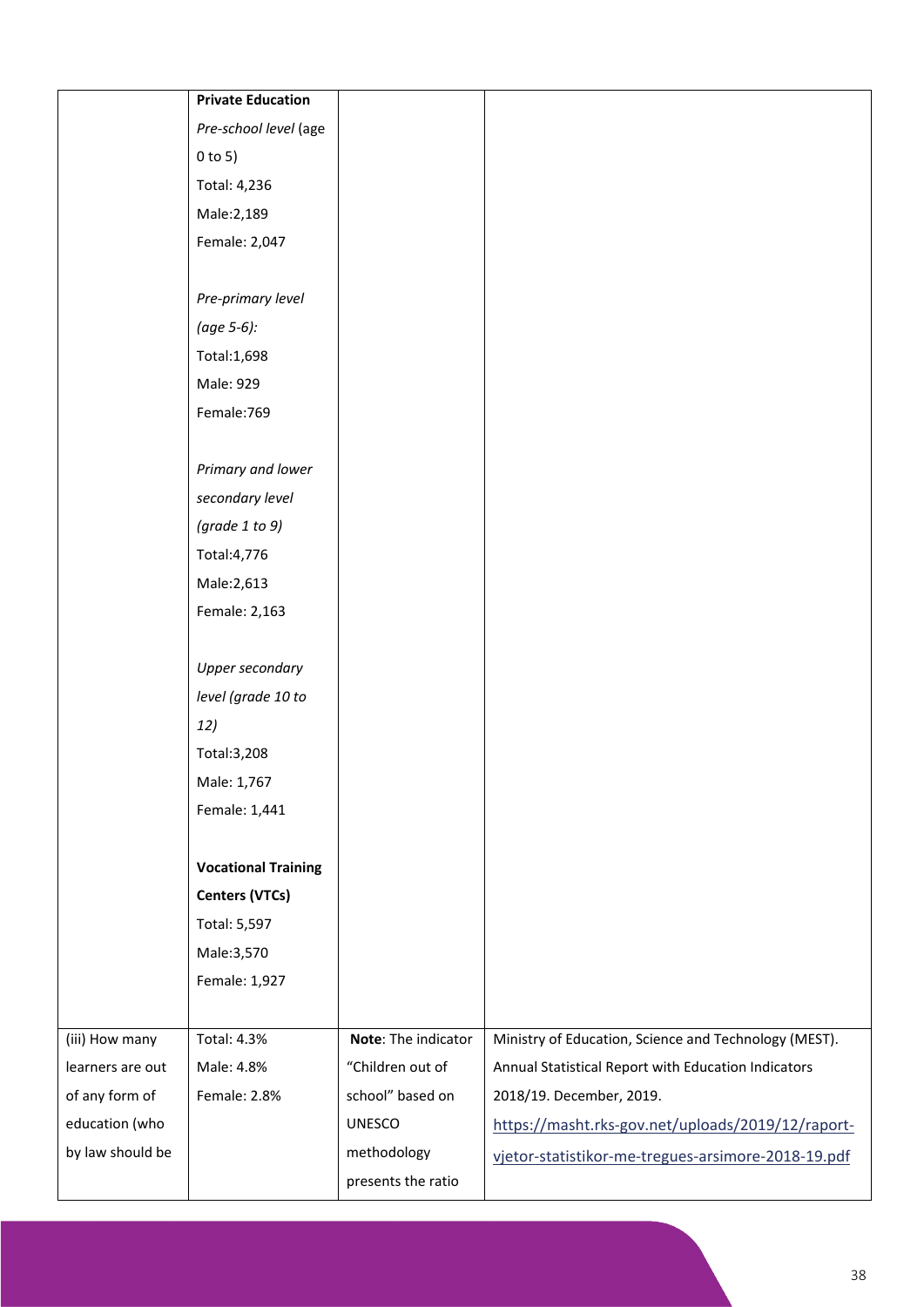| in some form of     |                 | between children of    |                                                            |
|---------------------|-----------------|------------------------|------------------------------------------------------------|
| education)?         |                 | the official age       |                                                            |
|                     |                 | corresponding to       |                                                            |
|                     |                 | compulsory             |                                                            |
|                     |                 | education who are      |                                                            |
|                     |                 | not enrolled at this   |                                                            |
|                     |                 | level of education     |                                                            |
|                     |                 | and the official       |                                                            |
|                     |                 | population             |                                                            |
|                     |                 | belonging to this      |                                                            |
|                     |                 | age group.             |                                                            |
| (iv) How many       | Total: 358,182  | Data include           | Kosovo Agency of Statistics (KAS). Education Statistics in |
| learners are        | Male: 184,580   | number of              | Kosovo 2018/19. June, 2019.                                |
| enrolled in         | Female: 173,602 | children/students      | https://masht.rks-                                         |
| mainstream          |                 | enrolled in all levels | gov.net/uploads/2019/08/education-statistics-2018-         |
| schools (i.e. all   |                 | of formal education    | 2019.pdf                                                   |
| learners, not just  |                 | in public and private  |                                                            |
| those with          |                 | education              |                                                            |
| recognised needs    |                 | institutions (pre-     |                                                            |
| or from             |                 | school education,      |                                                            |
| vulnerable          |                 | pre-primary,           |                                                            |
| groups)?            |                 | primary, lower         |                                                            |
|                     |                 | secondary, upper       |                                                            |
|                     |                 | secondary              |                                                            |
|                     |                 | education and adult    |                                                            |
|                     |                 | education).            |                                                            |
| (v) How many        | Total: 3,645    | Data include the       | Kosovo Agency of Statistics (KAS). Education Statistics in |
| learners are        | Male: M         | number of students     | Kosovo 2018/19. June, 2019.                                |
| enrolled in         | Female: M       | with special needs     | https://masht.rks-                                         |
| mainstream          |                 | enrolled in regular    | gov.net/uploads/2019/08/education-statistics-2018-         |
| schools and         |                 | classes.               | 2019.pdf                                                   |
| spend the           |                 | Note: The data for     |                                                            |
| majority of their   |                 | pupils with special    |                                                            |
| time (i.e. at least |                 | needs and the          |                                                            |
| 80% or 4 days of    |                 | accuracy of these      |                                                            |
| the week) in        |                 | data is complex due    |                                                            |
| inclusive           |                 | to the fact that not   |                                                            |
| groups/classes      |                 | all pupils with        |                                                            |
| with their peers?   |                 | special needs that     |                                                            |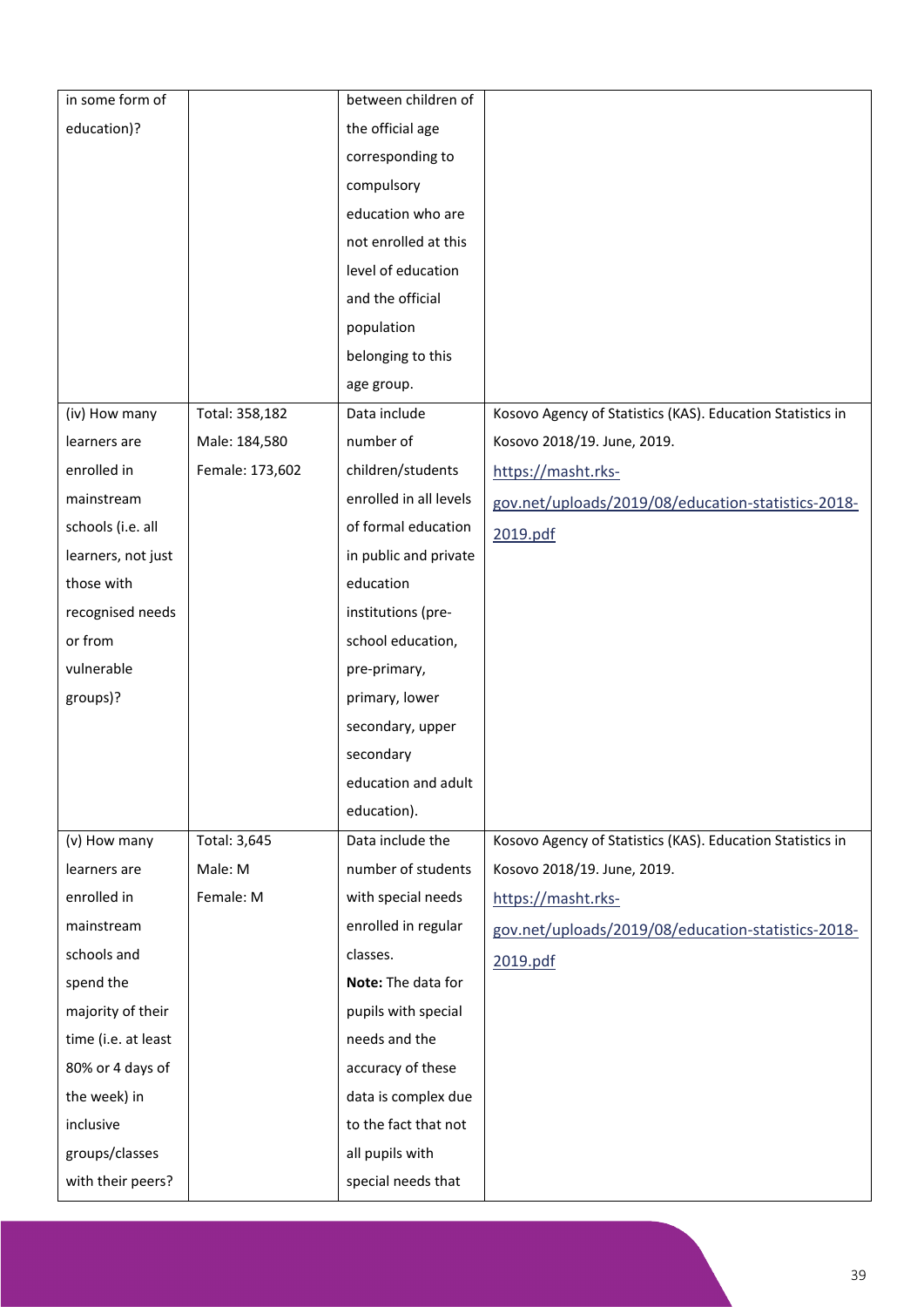|                     |                   | are in regular       |                                                            |
|---------------------|-------------------|----------------------|------------------------------------------------------------|
|                     |                   | classes have been    |                                                            |
|                     |                   | assessed by          |                                                            |
|                     |                   | professional         |                                                            |
|                     |                   | assessment teams     |                                                            |
|                     |                   | in municipalities.   |                                                            |
| (vi) How many       | Total: M          |                      |                                                            |
| learners are        | Male: M           |                      |                                                            |
| enrolled in         | Female: M         |                      |                                                            |
| mainstream          |                   |                      |                                                            |
| schools and         |                   |                      |                                                            |
| spend the           |                   |                      |                                                            |
| majority of their   |                   |                      |                                                            |
| time (i.e. at least |                   |                      |                                                            |
| 80% or 4 days of    |                   |                      |                                                            |
| the week) in        |                   |                      |                                                            |
| separate, special   |                   |                      |                                                            |
| groups/classes,     |                   |                      |                                                            |
| away from their     |                   |                      |                                                            |
| peers?              |                   |                      |                                                            |
| (vii) How many      | <b>Total: 365</b> | Data include the     | Kosovo Agency of Statistics (KAS). Education Statistics in |
| learners are        | Male: 215         | number of students   | Kosovo 2018/19. June, 2019.                                |
| enrolled in totally | Female: 150       | with special needs   | https://masht.rks-                                         |
| separate, special   |                   | enrolled in Resource | gov.net/uploads/2019/08/education-statistics-2018-         |
| units and/or        |                   | Centres.             | 2019.pdf                                                   |
| schools, away       |                   |                      |                                                            |
| from their peers?   |                   |                      |                                                            |

**Please provide information (main conclusions, reference and a link if available) on any recent reports, evaluations and/or reviews, since 2015 of data collection and monitoring for inclusion in education.**

# **Hunt P.F.; Belegu-Caka V.: Situation analysis: children with disabilities in Kosovo, Prishtina: Unicef, 2018. <https://www.unicef.org/kosovoprogramme/media/216/file/KOS-SITAN-ENG.pdf>**

This report aimed to identify the main causes of child rights violations in Kosovo, particularly violations of the rights of children with disabilities, as well as, assess the barriers and opportunities for access and participation of children with disabilities.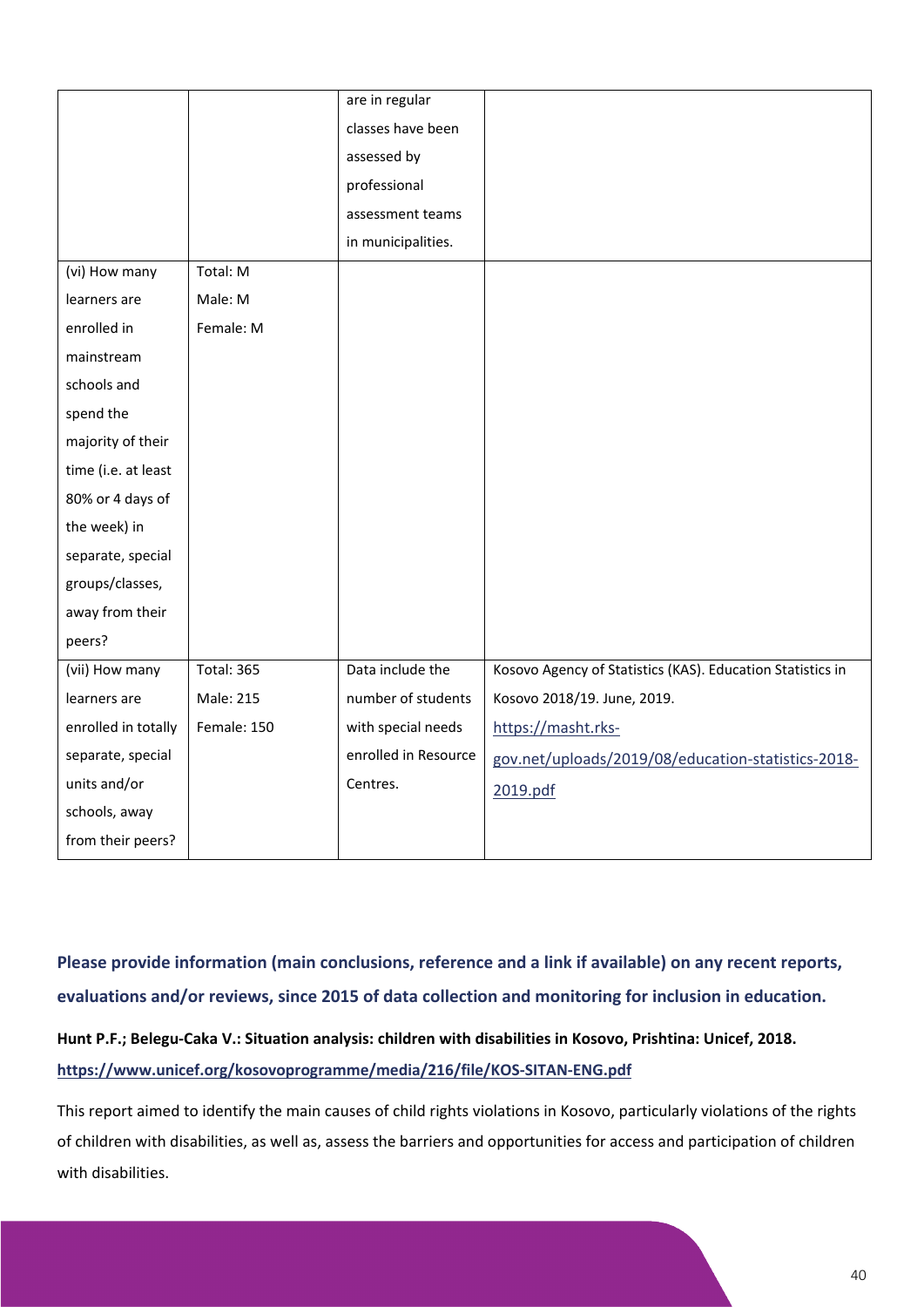The report highlights the lack of data on children with disabilities to be the main constraint in in developing datadriven-policies and address their needs: "While data has been gathered in the last few years, both in the Census and through administrative means, there is no accurate number that can support data-driven decision-making because multiple definitions of disability are in use by multiple institutions and stakeholders. Often, children with disabilities are only identified when they reach school age and attempt to enrol in school, at which time intervention is already too late to have a lasting impact on their development. Further, the existing practices do not lead to individualized plans that are responsive to each child's impairment and environmental barriers, and do not address the need for integrated, continuous services for the child and the family, to support proper development and life-long goals." In this regard it is very difficult to determine the number of children with disabilities in Kosovo, who and where they are, and what types of services are needed and provided.

In addition, the report states that there is no coordination between relevant stakeholders, in this case Ministry of Labour and Social Welfare (MLSW) and Ministry of Education, Science and Technology (MEST) regarding the data collection on children with special needs. While MLSW collects data on persons who receive disability cash benefits, MEST collects data on the number of children with disabilities who attend schools, but this does not include children who are not attending:

"While the MLSW collects data on disability benefits but not on the specifics of each person's functional abilities (what leads to the benefit), the MEST is collecting data according to "special educational needs" (not functional abilities or disability in the traditional sense), according to a list of 10 types of impairments: autism, communication and language impairments, Down's Syndrome, emotional and behaviour disorders, hearing impairments, intellectual impairments, learning difficulties/disorders, multiple impairments, physical impairments, and visual impairments. While the information is collected at the school level, and may be used in the future for purposes of funding, it is highly unlikely that the data is reliable or rigorous since it lacks adequate supporting documentation."

## **Kosovo Agency of Statistics (KAS). Education Statistics in Kosovo 2018/19. June, 2019. [https://masht.rks](https://masht.rks-gov.net/uploads/2019/08/education-statistics-2018-2019.pdf)[gov.net/uploads/2019/08/education-statistics-2018-2019.pdf](https://masht.rks-gov.net/uploads/2019/08/education-statistics-2018-2019.pdf)**

The same challenge related to lack of data is reported in the annual report on education statistics published by MEST itself, which states the following "The data for pupils with special needs and the accuracy of these data is complex due to the fact that not all pupils with special needs that are in regular classes have been assessed by professional assessment teams in municipalities."

3.5 Overall, what are the perceived main challenges (barriers and hinderances) and opportunities (support and ways forward) for inclusion in education in relation to data collection issues?

As indicated in the sections above, annual education statistics are prepared based on the Education Management Information System (EMIS) administered by MEST. EMIS faces challenges in collecting reliable data on students with special educational needs, out-of-school children and those who have dropped out of the education system. Difficulties in collecting data on the students with special needs are due to the lack of mechanisms to collect data at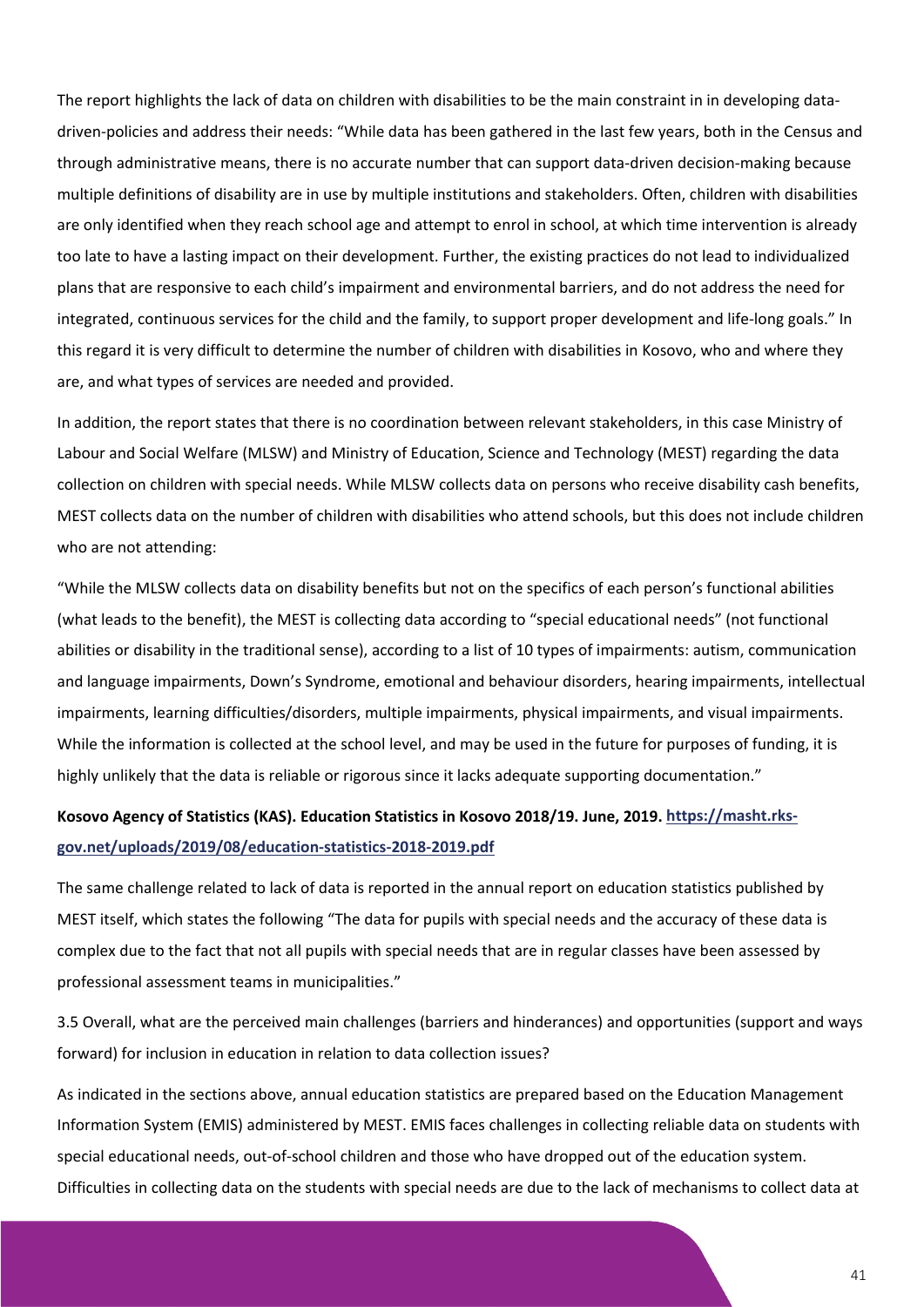school level, as well as, the lack of knowledge and skills to identify special needs. Similarly, the phenonmenon of school dropout and absenteeism is still present, particularly among Roma, Ashkali and Egyptian communities, whilst, the reliability of data on school dropout is questionable. It is generally assessed that one of the main challenges of preventing school dropouts is the lack reporting made by schools in EMIS. In this regard, lack of data makes it difficult to also identify reasons of school dropouts and take the necessary measures to prevent it. As it is stated in Kosovo Education Strategic Plan 2017 – 2021, low awareness, lack of coordination between institutions, including schools, MEDs and civil registry offices affects the identification of school dropouts and the non-erolment.

In order for the ministry, municipalities, schools and other relevant education stakeholders to address the education challenges in an efficient matter it is crucial to have data at their disposal. In this regard, it is necessary to improve mechanisms and data collection protocols which would help on identifying cases, thus, taking the appropriate measures to respond to school dropouts and non-enrolment.

"Child identification should be considered an integrated, holistic, and multidisciplinary approach, conducted by a mobile team of expert professionals, with case-management lead from MEST, with close cooperation with MoH, MLSW, CSWs, but as early in the child's life as possible (school age is too late) with close collaboration with Early Identification/Early Intervention (EI/EI) methodologies."[25](#page-42-0)

<span id="page-42-0"></span><sup>25</sup> Hunt P.F.; Belegu-Caka V.: Situation analysis: children with disabilities in Kosovo, Prishtina: Unicef, 2018. <https://www.unicef.org/kosovoprogramme/media/216/file/KOS-SITAN-ENG.pdf>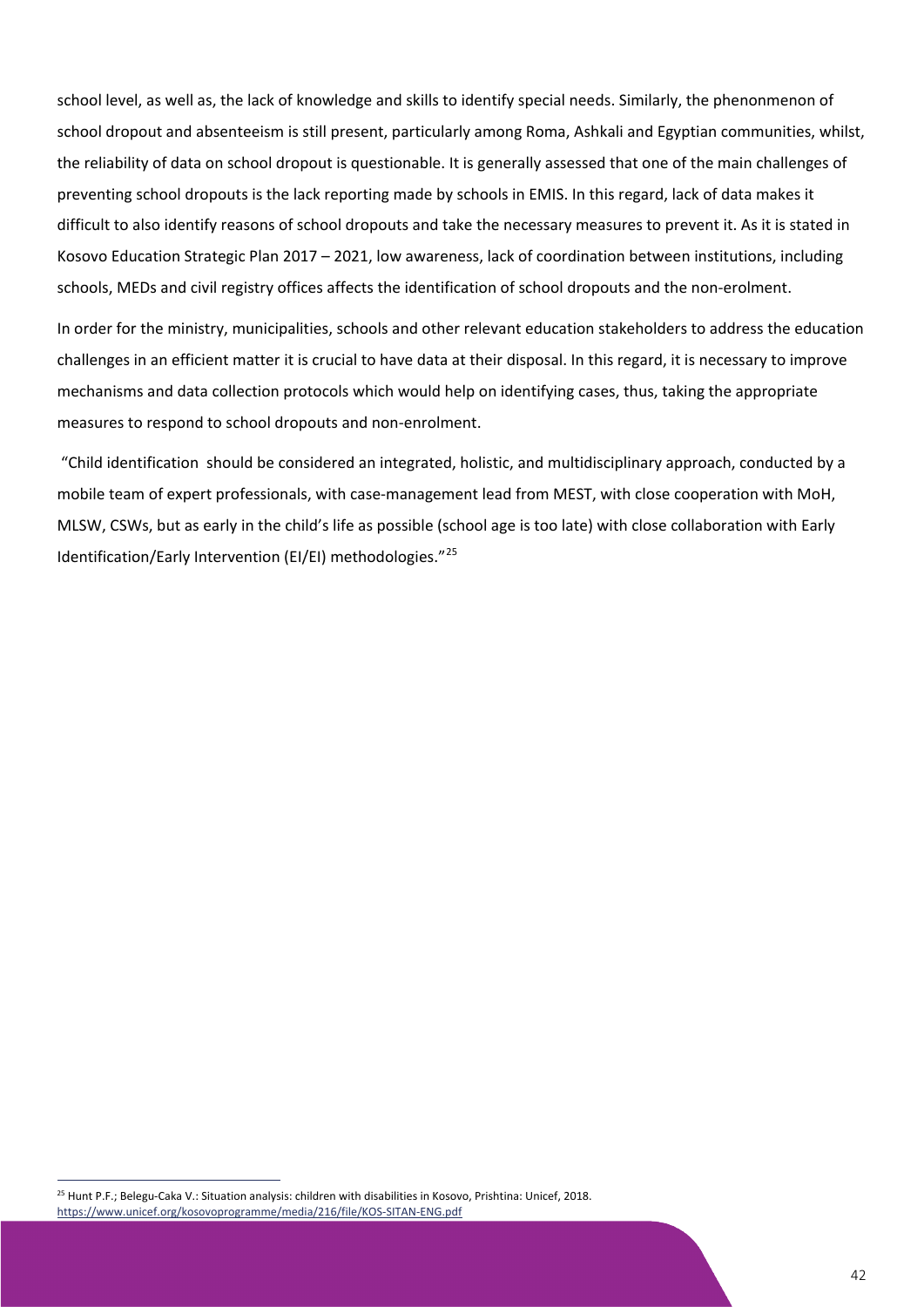# **Section 4: Curricula, learning materials and assessments**

*To what extent are curricula, learning materials and different assessment processes and procedures adapted to the principles of inclusive education?*

### **Curriculum**

a. Does the curriculum content include and represent all learners?

No No information available Partially**X Yes**

<span id="page-43-1"></span>Pre-University Education System in Kosovo operates on the basis of the Kosovo Curriculum Framework (KCF)<sup>[26](#page-43-0)</sup> a basic document which defines competencies and learning fields from ISCED levels 0-3. In addition, the Ministry develops core curricula for each ISCED level, effectively translating competencies into learning outcomes and setting the stage for development of school-based curriculum. Table below provides the hierarchy of basic curriculum documents in Kosovo. By law, core curriculum and school/institution based curriculum are considered to be integral part of the KCF, which serves as basis for the development of the subject syllabus.

**Table.** Hierarchy of curriculum documents in Kosovo

| Curriculum documents                          | System of learning outcomes                                                                                                                                                                                                                      |  |
|-----------------------------------------------|--------------------------------------------------------------------------------------------------------------------------------------------------------------------------------------------------------------------------------------------------|--|
| Kosovo Curriculum Framework                   | Key learning outcomes, which express the required<br>level of achievement of the six key competencies upon<br>completion of pre-university education.                                                                                            |  |
| Core curriculum for curriculum Key Stages 1-6 | Key Stages 1-6 Learning outcomes, which express the<br>required level of achievement of the six key<br>competencies upon completion of each curriculum key<br>stage. Learning outcomes for each curriculum area<br>during curriculum key stages. |  |
| School-based curriculum                       | Subject learning outcomes for each grade (1-12)                                                                                                                                                                                                  |  |

There are six key stages of the Kosovo Core Curriculum presented in the table below.

| <b>ISCED 3</b> | Upper secondary | Key stage 6                                |
|----------------|-----------------|--------------------------------------------|
|                | Grade 12        | Consolidation and specialization           |
|                | Upper secondary | Key stage 5                                |
|                | Grades 10-11    | Basic general and professional development |
| <b>ISCED 2</b> | Lower secondary | Key stage 4                                |
|                | Grades 8-9      | Reinforcement and orientation              |
|                |                 |                                            |

<span id="page-43-0"></span><sup>&</sup>lt;sup>26</sup> MEST, "Korniza Kurrikulare e Arsimit Parauniversitar të Republikës së Kosovës (e rishikuar)," 2016. [https://masht.rks-gov.net/uploads/2017/03/korniza](https://masht.rks-gov.net/uploads/2017/03/korniza-kurrikulare-finale.pdf)[kurrikulare-finale.pdf.](https://masht.rks-gov.net/uploads/2017/03/korniza-kurrikulare-finale.pdf)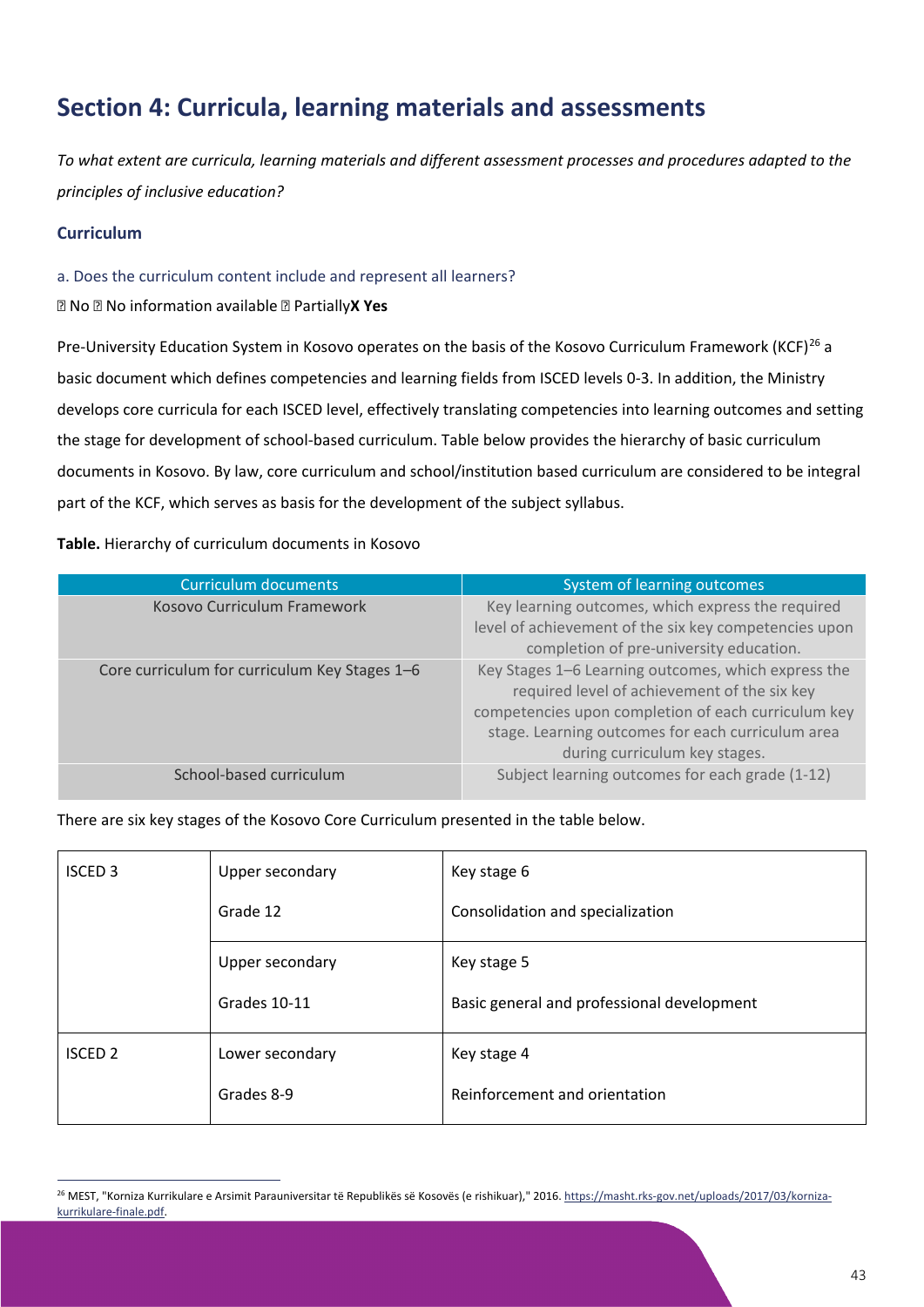|                | Lower secondary   | Key stage 3                         |
|----------------|-------------------|-------------------------------------|
|                | Grades 6-7        | Further development and orientation |
| <b>ISCED 1</b> | Primary education | Key stage 2                         |
|                | Grades 3-5        | Reinforcement and development       |
|                | Primary education | Key stage 1                         |
|                | Grades 1-2        | <b>Basic acquisitions</b>           |
| <b>ISCED 0</b> | Pre-primary grade |                                     |
|                | Grade 0           |                                     |
|                | Age birth-5       | Key stage 0                         |
|                |                   | Early child education               |

The KCF defines key competencies that should be achieved by **all learners** until completion of upper msecondary education, whereas core curricula learning ourcome to be achieved by **all learners** upon completion of each curriculum stage. One of the key principles on which KCF is based is all-inclusiveness by "offering modifiable solutions to address differences among students during the learning process and their particular needs"<sup>26</sup>.

### b. Does the process of curriculum development involve the participation and contribution of different stakeholders?

### No No information available **X Yes**

Ministry of Education, Science and Technology is responsible for developing the curriculum framework and core curricula for key stages, whereas schools are responsible for developing the school-based curriculum and subject syllabi. However, in practice, the Ministry develops subject syllabi for public schools, whereas private schools develop their own school-based curriculum and related subject syllabi.

At the Ministry level, the curriculum development process is run by the Curriculum Division and is highly participatory with involvement of external experts and practicioners. Usually, specialized working groups are set up for each particular task and the product is officially approved by the Ministry. At school level, this process is organized by school departments ("activas") with participation of teachers of certain subject areas and/or class teachers.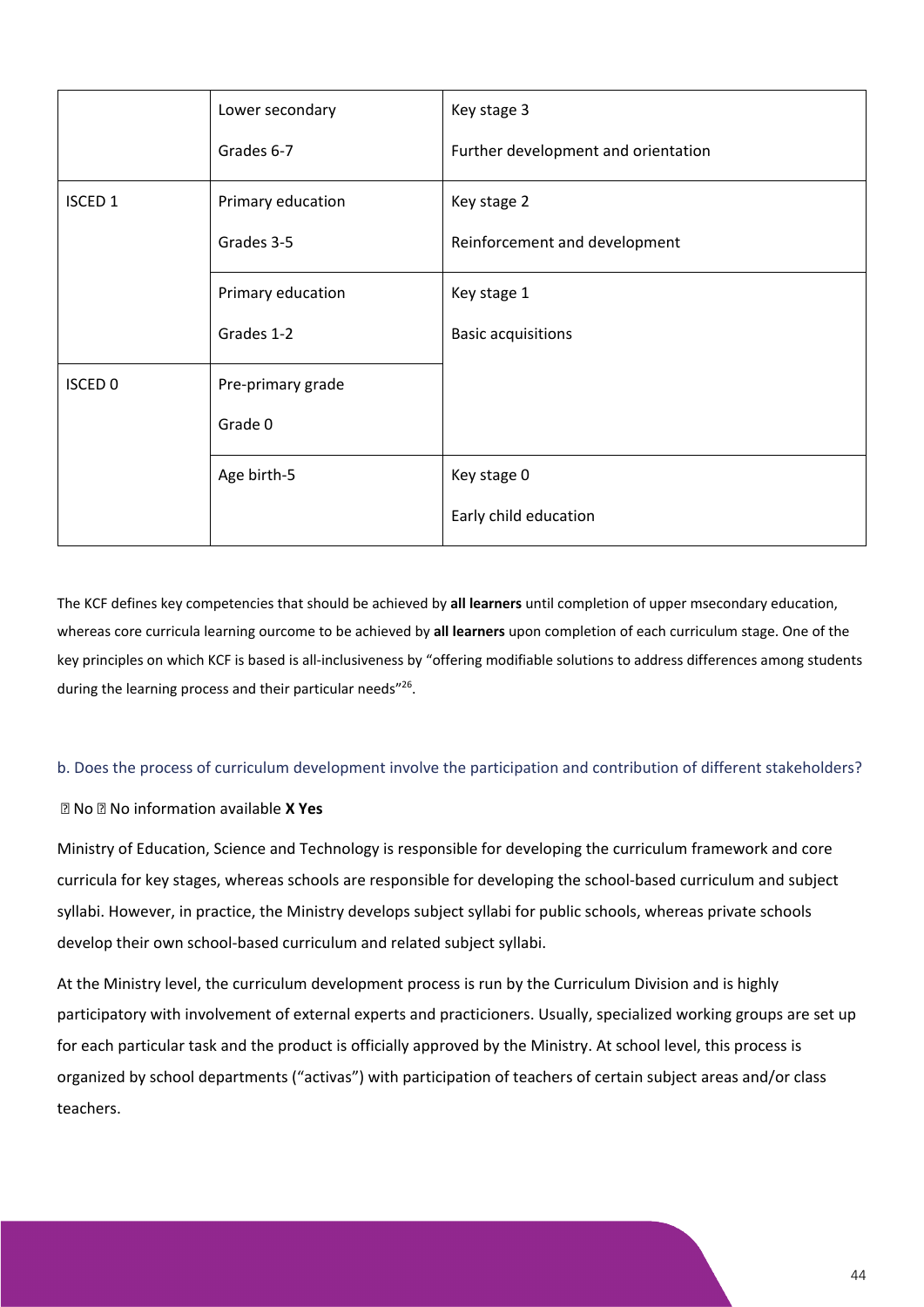c. Is there guidance/procedures for schools to ensure that the curriculum content takes account of all learners (e.g. using flexibility to address differences due to gender, culture, religions, the ethnicities/nations, their history and culture, differences related to disability and socio-economic background, LGBT community).

#### No information available **X Yes**

Core Curricula do not sufficiently orient teachers and schools in planning and implementing educational processes according to the autonomy foreseen with the Curriculum Framework to enable the development of competences, thus preventing the proper implementation of these aspects at the school level. A progress to meet these orientations was made with the Guide to Implementing the Implementation of the Curriculum in Schools, published by KPI<sup>27</sup>, which is focused on clarifying the new expectations of school and provision of concrete instructions to:

plan and guide the curriculum implementation process;

ensure an environment that enables the implementation of the curriculum;

plan and realize quality education according to new curriculum requirements;

professional development of teachers for curriculum implementation;

overall performance self-evaluation from the perspective of its impact on improved student achievement; and continuous improvement of performance in view of full implementation of the requirements of the new state curriculum

This guide also describes the implications of principles in the school's work during the implementation of the curriculum. One of those principles is **inclusion** which refers to the right of each child and young person to equal inclusion in quality education. Led by this principle, school provides equal access and inclusion by contributing to the full realization of the individual potential of each child/young person. This principle should guide the school's approach to the school community and beyond, and especially to children who are inside and outside the learning process. School performance is not evaluated only on the basis of the level of achievement of the students who attend the school, but also on the basis of the degree of children involvement in the area where it operates.

Anotther relevant principle described in the Guide is **autonomy and flexibility at the school level** which enables a school to build its profile in the best interest of its students and the locality in which it operates, in accordance with the specific conditions of the teaching staff and its infrastructure and within the regulatory framework established by MEST. This means that a competency-based approach implies equal opportunities and not equality of opportunities, and therefore, the Curriculum Framework and Core Curriculum have increased the autonomy of the school in organizing and implementing learning processes.

If no, please give further information:

<span id="page-45-0"></span><sup>&</sup>lt;sup>27</sup> Guide to manage implementation of school curriculum, KPI, Prishtina, 2016.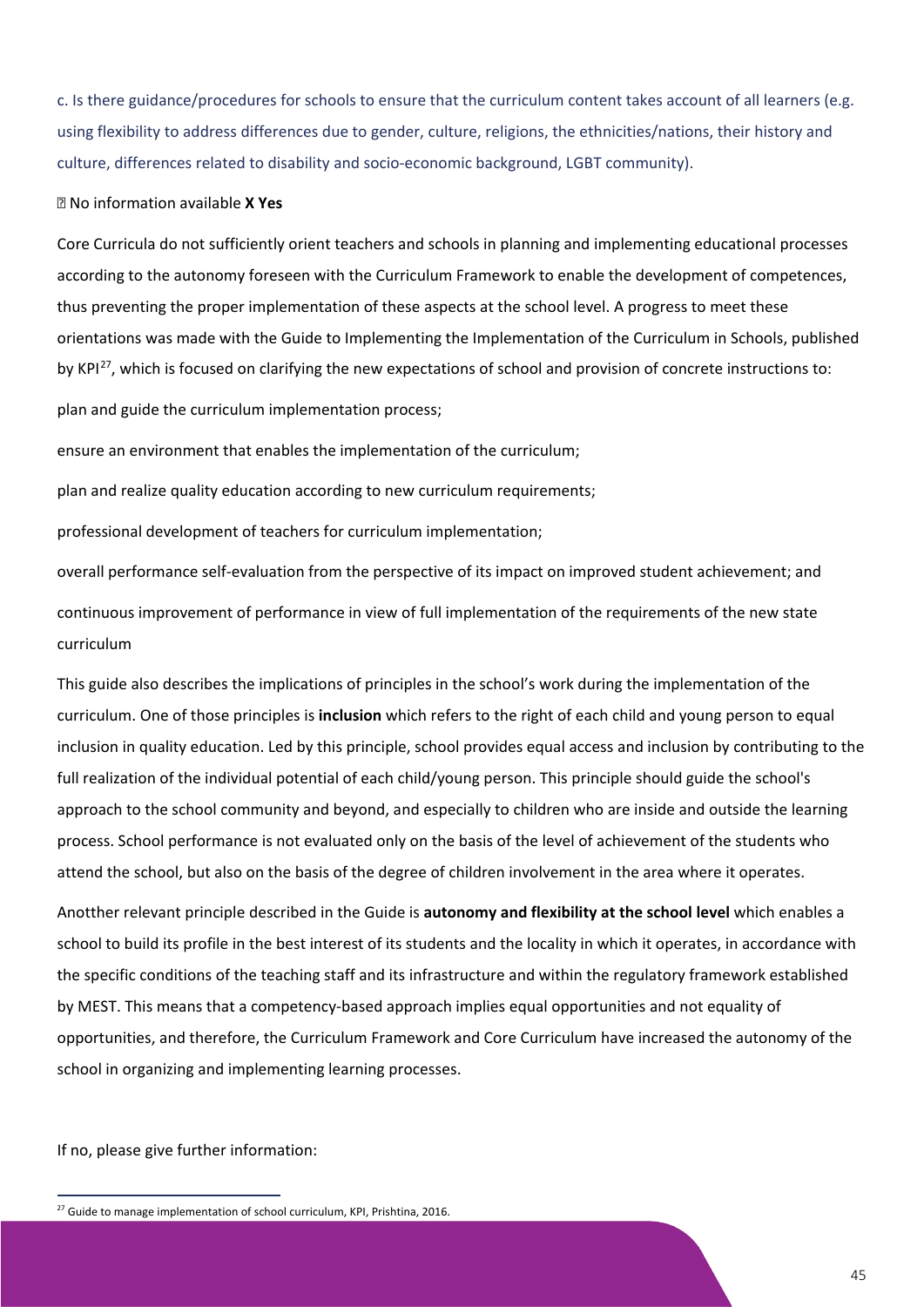d. If individual education plans (IEPs) are used, please describe the procedure for developing (who is involved and how), what they focus on (specific curriculum areas; cross curricular competences; support strategies etc.) and how IEPs are implemented, used across the school.

The implementation of the IEPs began in 2011 through Save the Children's project "Inclusion of children with special education needs in preschool institution and primary schools in Kosovo" in 7 target municipalities that were chosen for piloting the project<sup>[28](#page-46-0)</sup>. School administrators, teachers, inclusive educators, parents, and members of support teams from each municipality were trained on IEP design and adoption, integration of the regular curriculum into the IEPs, empowering of parents to seek an active role in the design process, building professional skills of Evaluation Teams, teachers, educators and school administrators. As a result of the project the implementation and application of the Individual Education Plans has been in put place and the number of children with disabilities benefitting from the program has increased.

In 2017, the Ministry of Education, with help from Save the Children, produced the Guidance for Individual Education Plans[29](#page-46-1). According to the Guidance, IEPs should be developed through a highly participatory process which includes schools, parents, teaching personnel and, when appropriate, children. IEP is a confidential document which refers to adaptation of the curriculum to the needs of a learner. IEP sets:

Educational objectives of the child,

Individual learning outcomes,

Methods and means to achieve the learning outcomes,

Individualized content of subjects or activity fields,

Forms of assessment ,

Responsible persons for IEP implementation,

Monitoring of the IEP.

IEPs are developed for all children for whom the municipal assessment team and the school team deemed necessary. Usually, IEPs are limited to 2 years, and after this period the need for a new IEP is reviewed.

e. Are there different curricula or programmes for specific groups of learners at risk of exclusion (e.g. ethnic minorities or minority language groups)

No No information available **X Yes**

If yes, please give a description of the main characteristics/organisation.

<span id="page-46-0"></span><sup>&</sup>lt;sup>28</sup> [https://kosovo.savethechildren.net/sites/kosovo.savethechildren.net/files/library/Ikea\\_Best6.pdf](https://kosovo.savethechildren.net/sites/kosovo.savethechildren.net/files/library/Ikea_Best6.pdf)

<span id="page-46-1"></span><sup>&</sup>lt;sup>29</sup> [https://resourcecentre.savethechildren.net/node/15078/pdf/plani\\_individual\\_i\\_arsimit.pdf](https://resourcecentre.savethechildren.net/node/15078/pdf/plani_individual_i_arsimit.pdf)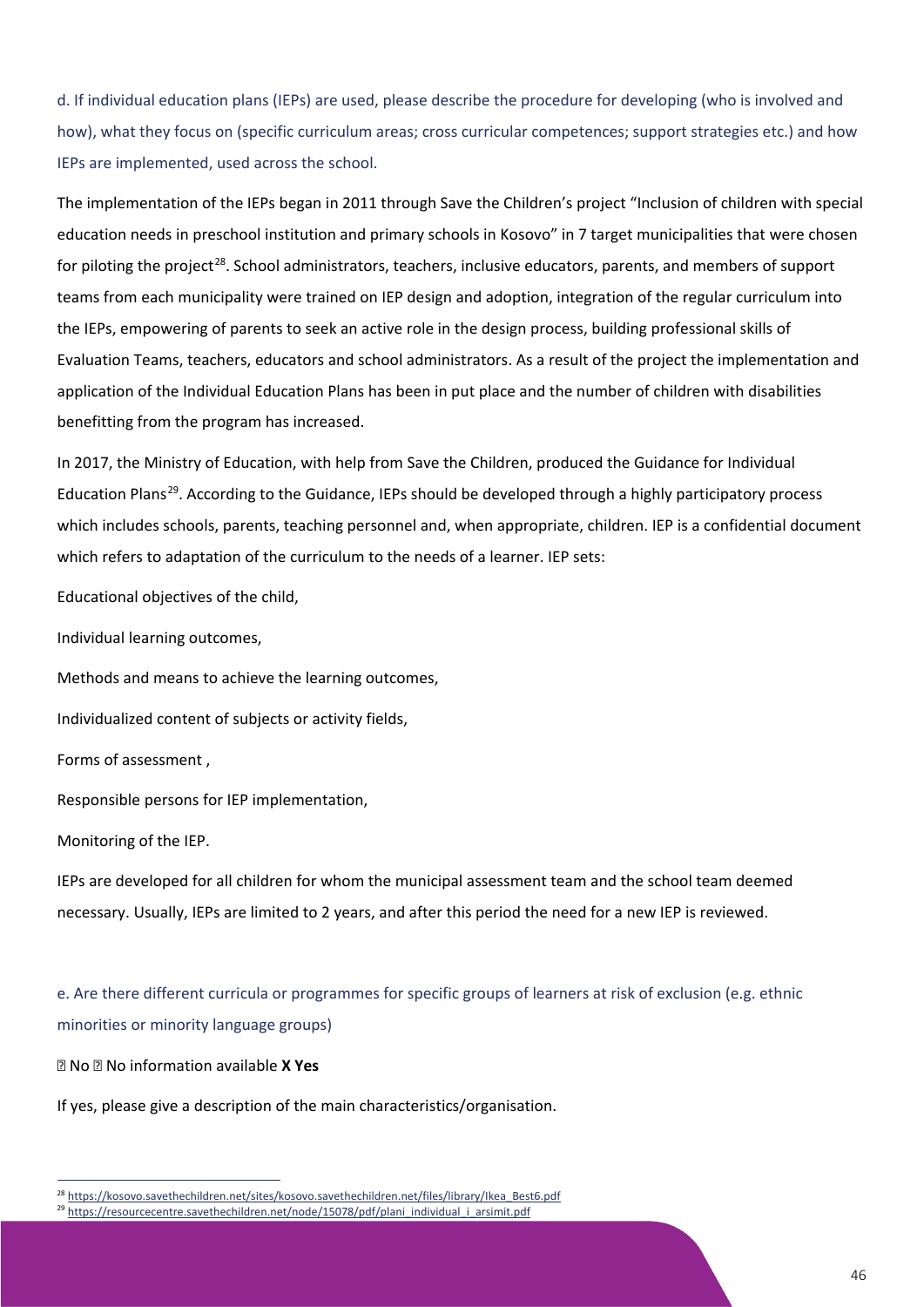The Kosovo Curriculum Framework approved in August 2016 embraces a competency-based perspective in order to address the diverse learner needs. The system of competencies includes: knowledge, skills, attitudes, values, emotions and routines. The following are key competencies envisaged for the Kosovo Education System: Communication and expression competencies – Effective communicator Thinking competencies – Creative thinker Learning competencies – Successful learner Life- , work-, and environment-related competencies – Productive contributor Personal competencies – Healthy individual Civic competencies – Responsible citizen The Core Curriculum is also common for all students, whereas subject curricula are specific for students from different language streams accommodating the content which best fits their needs. There are no specific subject curricula for children from vulnerable groups, except for IEPs as described in 4.2d. Please see 4.2. b for more information on the specific arrangements for the Serbian language stream. If no, please give further information:

### **Learning materials**

a. Is there autonomy for schools and teachers to select learning material/textbooks etc?

No No information available **X Yes**

The choice of textbooks in public schools is limited to those officially approved by the Ministry, but schools and teachers are allowed to use any supplementary teaching and learning materials deemed suitable, and decide about the most suitable teaching and learning methods. In case alternative textbooks are available, the schools may choose the most suitable ones. On the other hand, private schools may choose other textbooks provided they are approved by the Ministry through the regular school licensing process.

Source: Pupovci, D. (2012). Kosovo. In C. L. Glenn & J. De Groof (Eds.), Balancing freedom, autonomy and accountability in education: Volume 4 (155-170). Tilburg, NL: Wolf Legal Publishers.

b. Are there policies to ensure the availability of textbooks/materials that promote the inclusion of learners from different vulnerable groups? (e.g. resources relevant to different ethnic groups etc.)

No No information available **X Yes**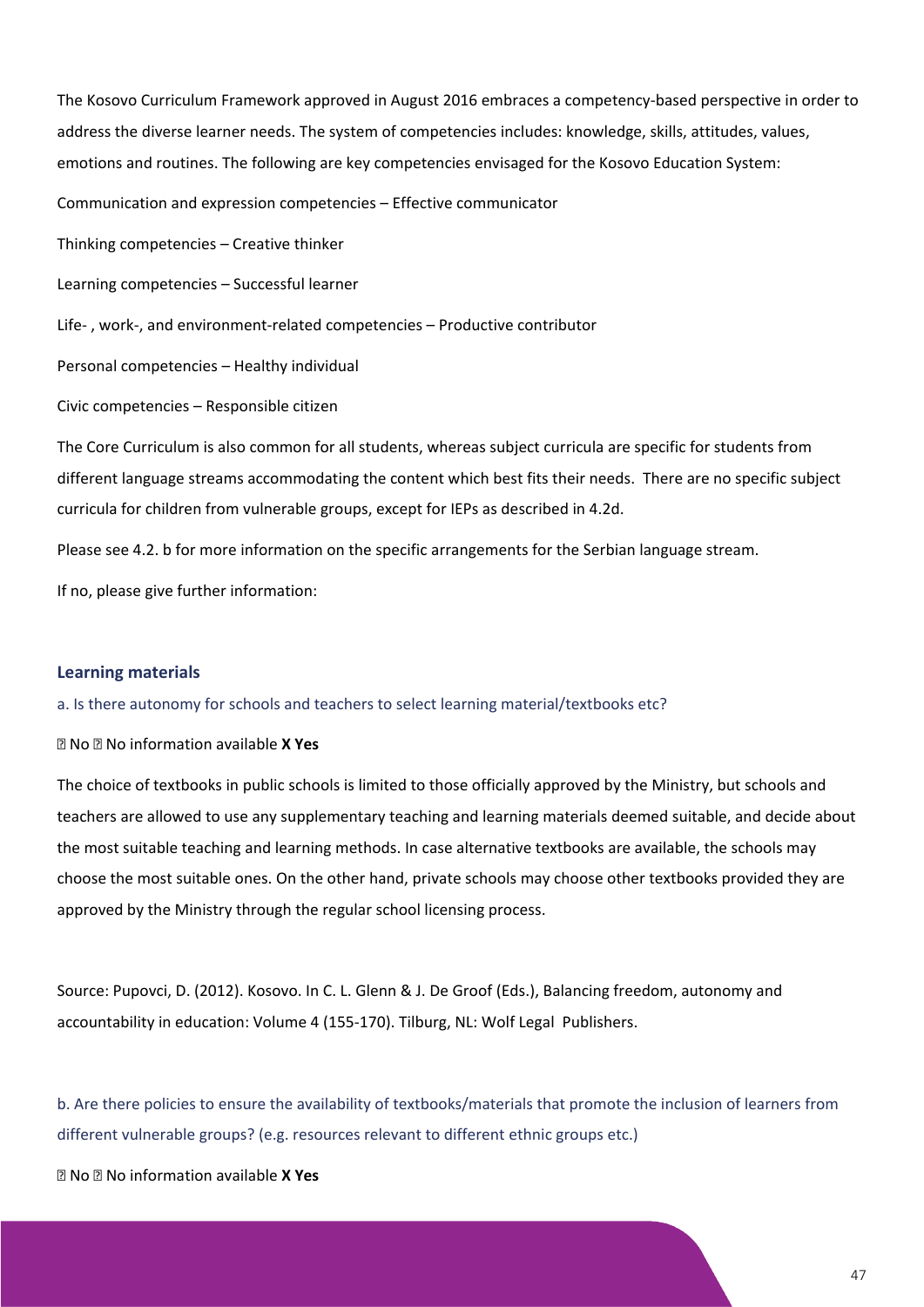Special arrangements are in place for Education in Serbian language. In principle, schools with teaching in the Serbian language may apply curricula or textbooks developed by the Ministry of Education of Serbia upon notification to the Ministry of Education, Science and Technology of Kosovo (MEST), provided that MEST raises no objection within three months. In the event of an objection, the matter is referred to an independent commission composed of three MEST representatives, three representatives of Serbian Community, and one international member. In practice, Serbian language schools in Kosovo use curricula and textbooks developed in Serbia, but do not notify MEST nor accept any arbitration on disputes.

Source: Pupovci, D. (2012). Kosovo. In C. L. Glenn & J. De Groof (Eds.), Balancing freedom, autonomy and accountability in education: Volume 4 (155-170). Tilburg, NL: Wolf Legal Publishers.

If no, please give further information:

c. Is there guidance/procedures to help schools to make learning materials accessible for all learners? (e.g. Braille/large print for learners with visual impairment, materials in other languages).

### No No information available **X Yes**

The resource center "Xheladin Deda" is the only resource center in Kosovo which provides guidance and counseling for blind and visually impaired students in Kosovo. In this regard, the center provides different services such as: translation and adaptation of learning materials in the language of Braille for all blind students, whilst, for the visually impaired students provides materials in large prints. Such services are provided to students around Kosovo through traveling/itinerary teachers. In this regard, schools contact the resource center which in turn collaborates with school and provides the necessary material. During 2018/19, around 30 supporting teachers have been trained on Braille writing and working with blind and visually impaired children to expand the network of teachers supporting visually impaired students in regular classrooms. In addition, the resource center also provides Braille/large print for learners with visual impairments for students enrolled in higher education.

Nonetheless, challenge in this regard is the fact that teachers in regular schools do not understand Braille, whereas, due to the distance, the center cannot provide daily support to every student in need.

Source: Interview with Lulavere Behluli, Head of Division for Education of Children with Special Needs - MEST held on 19.03.2020.

d. Is ICT used to improve access to materials for vulnerable groups?

**X No No** information available **No** Yes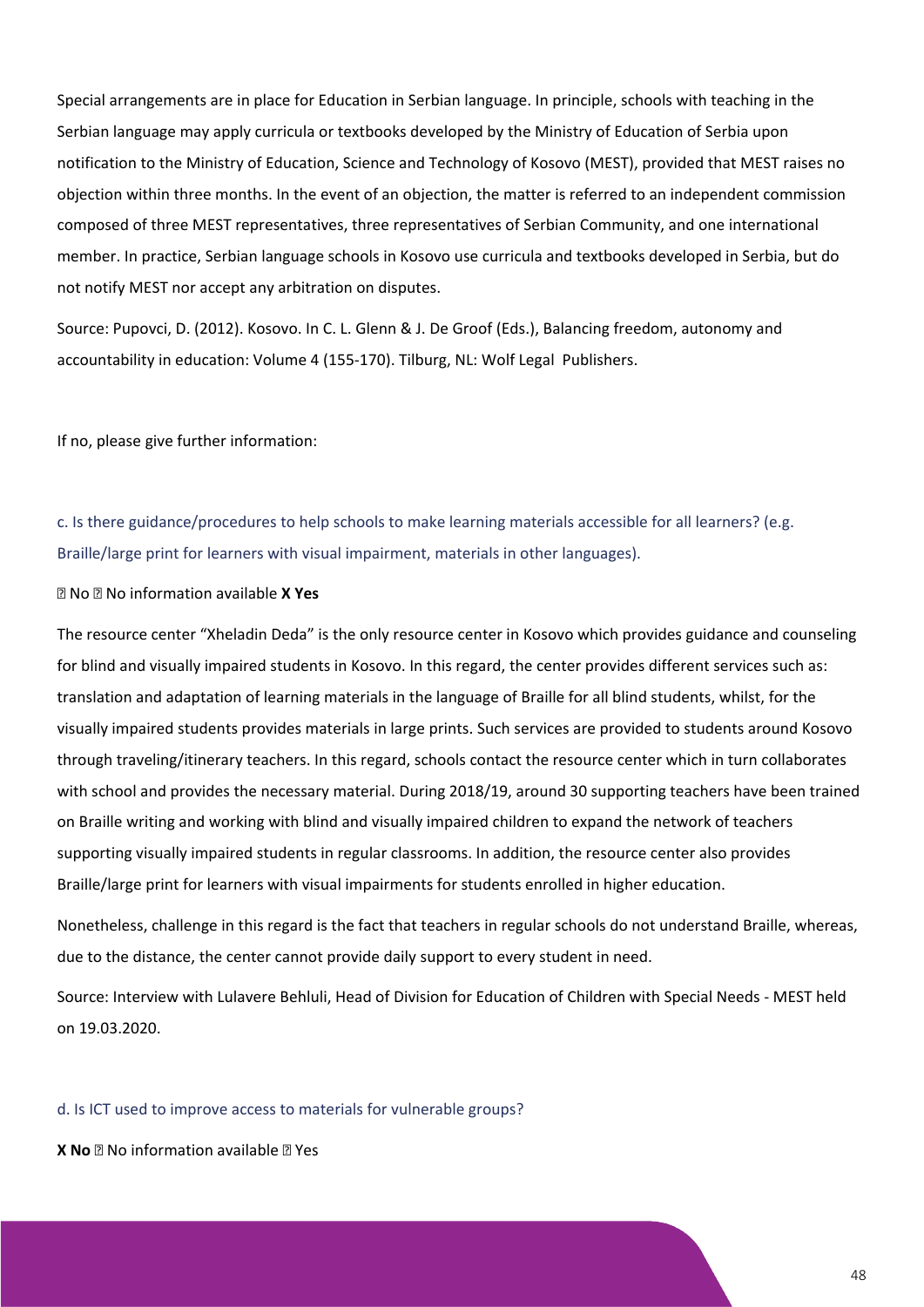ICT has a very limited use in the Kosovo schools. Technical conditions in schools for the use of such resources are inadequate, primarily because of the limited number of ICT equipment, but also because of poor maintenance. Furthermore, teacher skills for putting ICT in use for quality teaching are not at the right level. Schools have a significant lack of other teaching aids that cannot be replaced with appropriate hardware and software. The demonstration equipment, as well as specialized laboratories or simple charts or maps that should be hanging on the wall, visible to students long-term, are also included here.

Source: Kosovo Education Strategic Plan 2017-2021. https://masht.rks-gov.net/uploads/2017/02/20161006-kesp-2017-2021.pdf

e. Are there specific financial and practical resources available for textbooks/materials/ICT for different vulnerable groups?

No No information available **X Yes**

If yes, please give a description of the main characteristics/organisation.

The Kosovo Curriculum Framework approved in August 2016 embraces a competency-based perspective in order to address the diverse learner needs. The system of competencies includes: knowledge, skills, attitudes, values, emotions and routines. The following are key competencies envisaged for the Kosovo Education System:

Communication and expression competencies – Effective communicator

Thinking competencies – Creative thinker

Learning competencies – Successful learner

Life- , work-, and environment-related competencies – Productive contributor

Personal competencies – Healthy individual

Civic competencies – Responsible citizen

The Core Curriculum is also common for all students, whereas subject curricula are specific for students from different language streams accommodating the content which best fits their needs. There are no specific subject curricula for children from vulnerable groups, except for IEPs as described in 4.2d.

Please see 4.2. b for more information on the specific arrangements for the Serbian language stream.

If no, please give further information:

MEST in cooperation with international partners continuously develops and provides pedagogical materials for schools and parents, which are also available on the MEST web site. Some of the available materials are as following:

• Individual education plan;

• Comprehensive bilingual education guide for students with hearing impairments;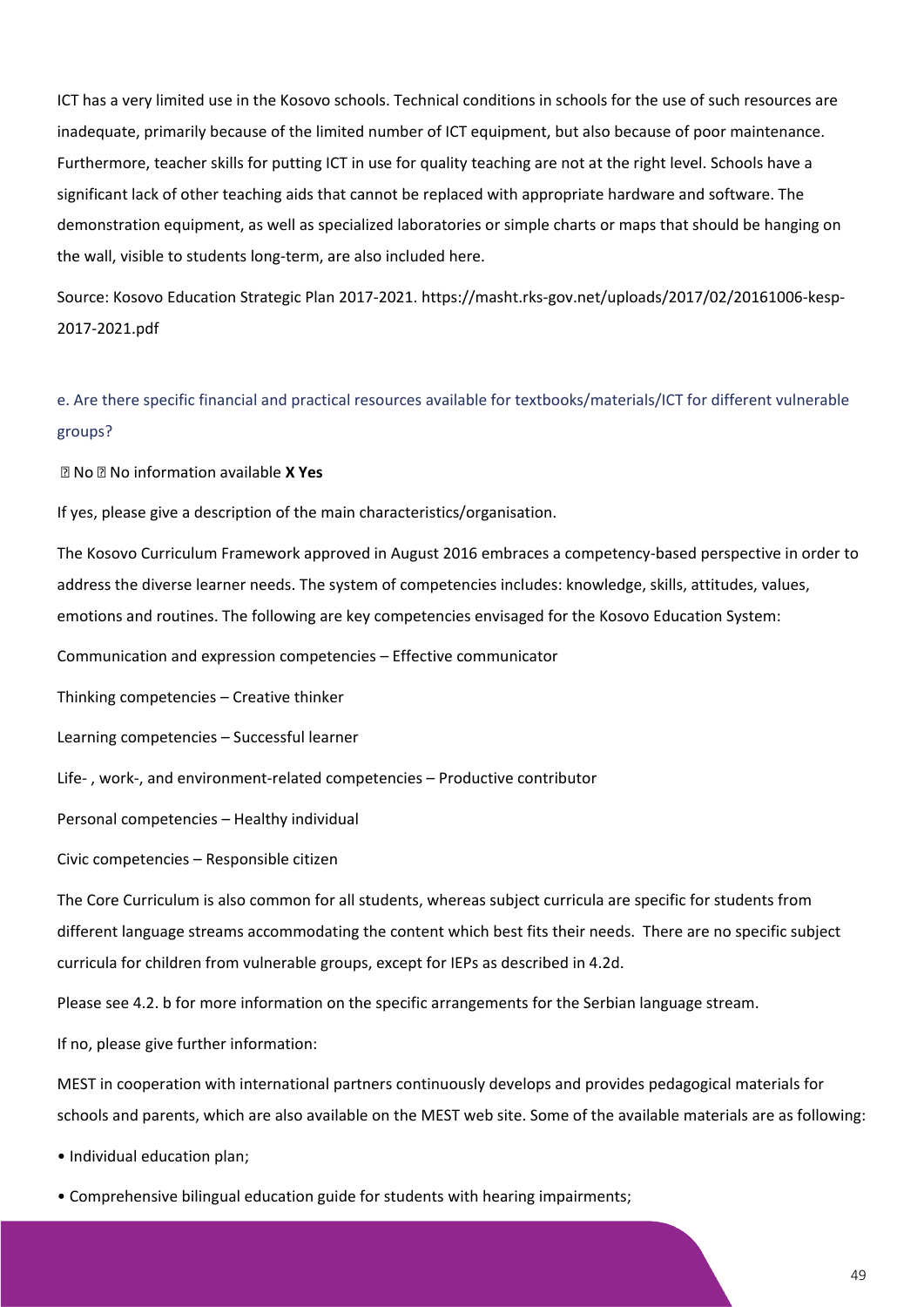- A teacher's guide for students with disabilities;
- Parenting guide;
- Guide for traveling/itinerary teachers;
- Financing parameters for students with special needs;
- Adoption of the Index for Inclusion;
- Planning and reporting guide for supporting teachers and assistants etc.

There are also many local and international organizations that continuously develop materials and provide materials to teachers, parents and other school professionals.

Source: Interview with Lulavere Behluli, Head of Division for Education of Children with Special Needs - MEST held on 19.03.2020.

If no, please give further information:

### **Assessment**

a. Is there a national/local assessment framework that includes all learners?

No No information available **X Yes**

If yes, please give a description.

According to the Curriculum Framework, the assessment of students is based on the learning outcomes for competencies, curriculum areas and subjects as defined in the curriculum documents. The Curriculum Framework also defines the types of internal assessment, including:

Continuous assessment

Final assessment

### Assessment per grade

The period for implementation of each type of assessment, the assessors, the main goals and the ways of documenting/evidencing student achievements are also determined in the Curriculum Framework.

A step forward was marked in 2016, with the issuance of AI 08/2016 on Student Assessment according to the Curriculum Framework for Pre-University Education of the Republic of Kosovo.<sup>[30](#page-50-0)</sup> This instruction regulates in detail the ongoing assessment and final assessment, but however not the assessment per level. The main challenge remains the lack of a framework document for student assessment that determines the criteria, procedures and

<span id="page-50-0"></span><sup>&</sup>lt;sup>30</sup> AI 08/2016 on Student Assessment according to the Curriculum Framework for Pre-University Education in the Republic of Kosovo.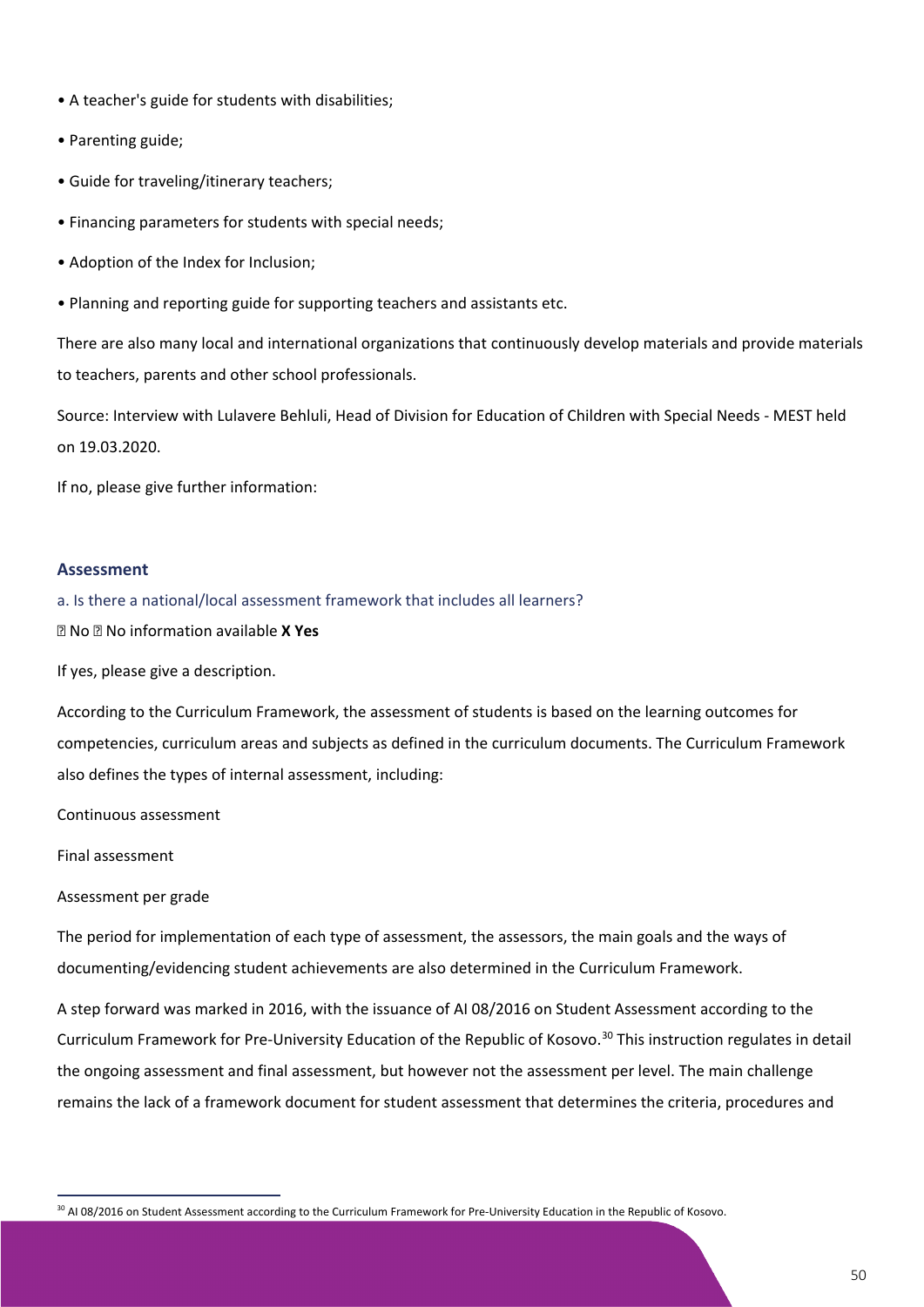instruments for all types of assessment. As a consequence, schools lack orientation on how to carry out assessment for the curriculum level (whether assessment of competency results or the assessment of curriculum areas).

If no, please give further information:

b. Is there guidance for teachers on how to use curriculum-based assessment to identify all learning needs in the classroom?

**X No**  $\mathbb{R}$  No information available  $\mathbb{R}$  Yes If yes, please give a description. If no, please give further information: For the time being there is no such guidance.

c. Is there guidance/procedures on providing access to tests/examinations when learners need additional support/reasonable adjustments? (e.g. adapted materials, extra time etc.)

No No information available **X Yes**

If yes, please give a description.

Administrative Instruction No. 6/2016 on conditions and criteria for assessment of persons with special needs. <https://gzk.rks-gov.net/ActDocumentDetail.aspx?ActID=15193>

The purpose of this bylaw is to ensure optimal conditions for students with disabilities taking the State Matura Exam, which is necessary for all secondary school leavers who want to pursue university studies. The bylaw defines necessary logistical and practical arrangements for examinees with various types of impairment: hearing, vision, mental and physical impairments.

For example, administrators in the rooms where test takers with hearing impairments are placed need to know the sign language and provide instructions in sign language. Test takers with visual impairments shall receive tests with larger fonts and administrator shall assist them by reading out test items and writing down answers. Also, candidates with other physical or mental disabilities are entitled to receive assistance from administrators and assessment center staff.

If no, please give further information:

d. Are there specific arrangements and/or formal procedures to support the assessment of the specific needs of learners who need additional support in their learning? (e.g. those with disabilities)

No No information available **X Yes**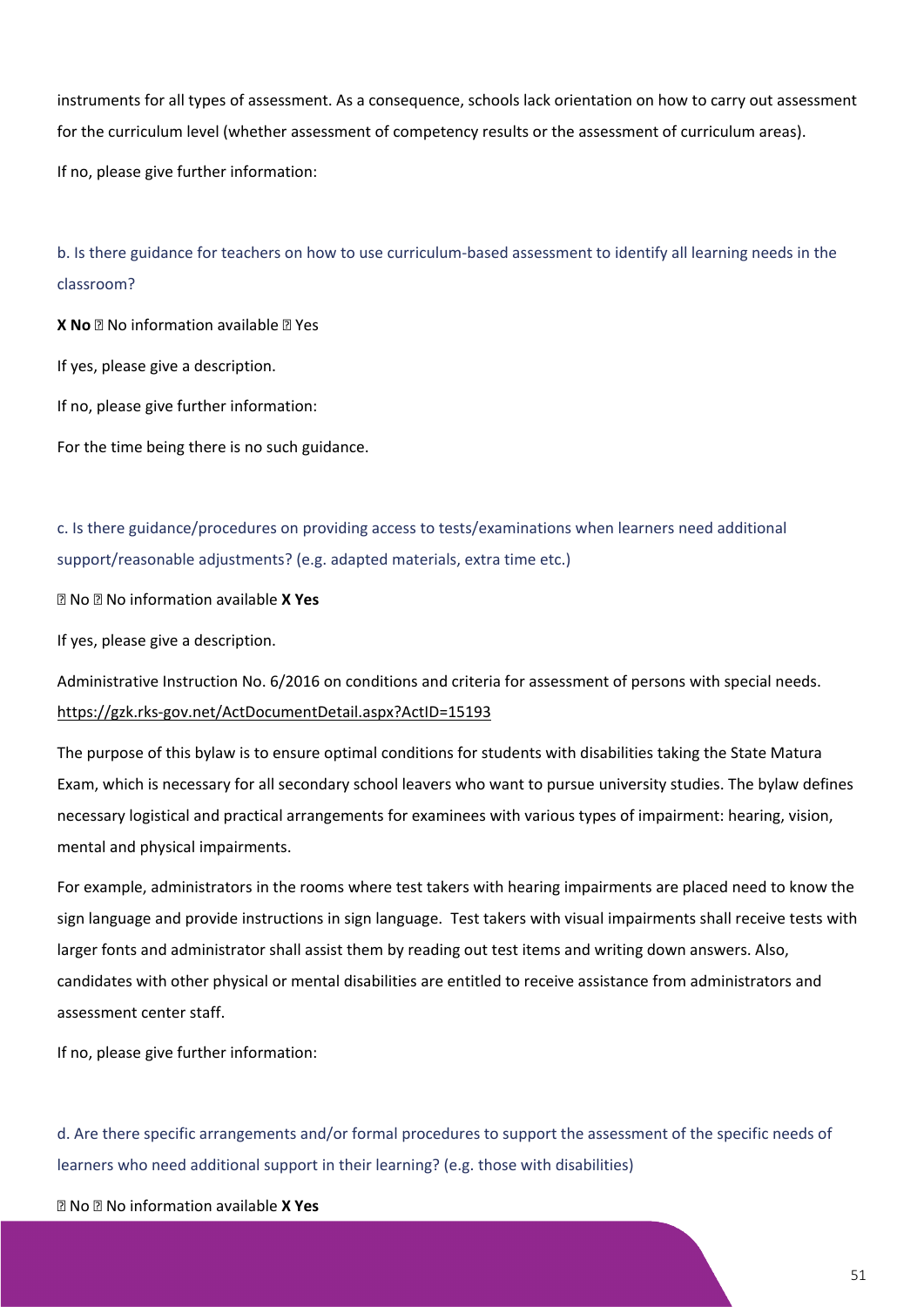If yes, please give a description, including clear information on the focus of needs identification procedures and who is involved in the procedures (learners, parents, professionals):

As explained in section 2. Governance and Finance, the Law on Pre – University Education in Kosovo foresees that each municipality establishes a professional team to evaluate/assess and provide guidance and support to children with special needs. Based on this, MEST has developed an Administrative Instruction Nr.16/2017 Pedagogical Evaluation of Children with Special Needs<sup>31</sup>, which determines the procedure for pedagogical assessment of children with special needs. All children with special educational needs are subject to pedagogical evaluation. Pedagogical evaluation of the child is done by the team appointed by the municipality based on the criteria set out in this regulation. The pedagogical evaluation team consists of the following members:

- Municipal Officer for Inclusive Education/team coordinator;
- **Psychologist**
- Pedagogue/special pedagogue
- Social Worker;
- Supportive or traveling teacher
- Other members invited by the evaluation team as needed;
- Class teacher
- Experts depending on the type of disability of the child.
- The parent, legal guardian of the child should be present and consultative throughout the whole period of assessment.

The municipal assessment team assesses the pedagogical needs of the child based on his/her individual needs and determines the following:

- Educational institution appropriate for the child based on identified needs;
- Type of teaching;
- Support services;
- Necessary assistive equipment and instruments;
- Rehabilitation services;
- Convenient transportation

Pedagogical assessment of students is done through instruments which are based on International Classification of Functioning Children & Youth ICF. The teacher should follow / observe the student and fill out the form, which is

<span id="page-52-0"></span><sup>&</sup>lt;sup>31</sup> Administrative Instruction Nr. 16/2017 Professional Assessment of Children with Special Instructive Educational Needs. MEST, 2017[. https://masht.rks](https://masht.rks-gov.net/uploads/2017/12/16-ua-masht-nr-16-vleresimi-pedagogjik-i-femijeve-me-nevoja-te-vecanta-arsimore.pdf)[gov.net/uploads/2017/12/16-ua-masht-nr-16-vleresimi-pedagogjik-i-femijeve-me-nevoja-te-vecanta-arsimore.pdf](https://masht.rks-gov.net/uploads/2017/12/16-ua-masht-nr-16-vleresimi-pedagogjik-i-femijeve-me-nevoja-te-vecanta-arsimore.pdf)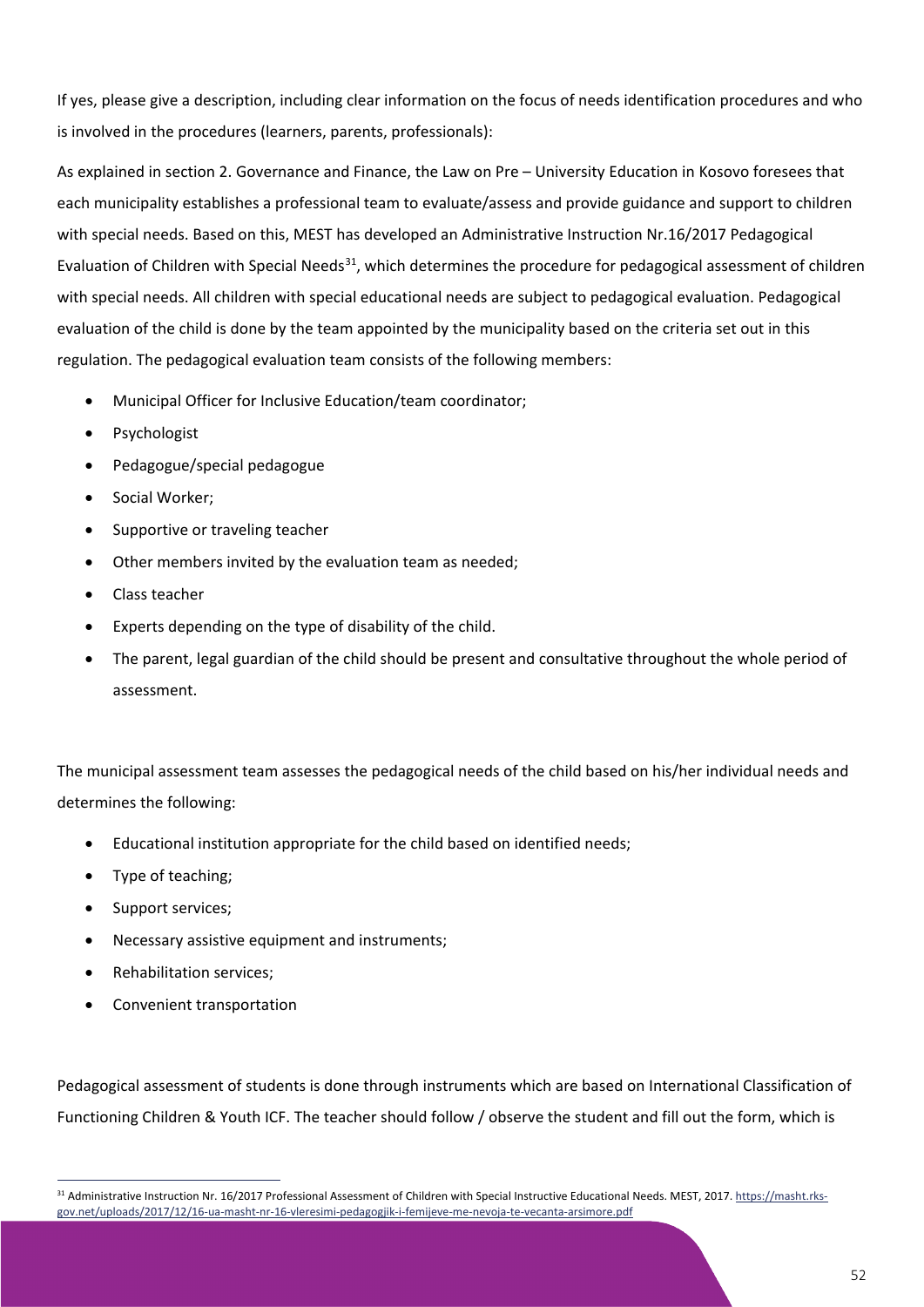then sent to the municipal pedagogical assessment team which assesses the child and drafts a report with further recommendations for schools. In addition, based on the assessment, the municipality plans the resources (financial and human) to provide the necessary services to children with special needs. Nonetheless, despite the fact that the legislation defines clearly the mechanisms for identification of children with special needs and provision of support to them, many municipalities have not established municipal assessment teams and do not allocate the required resources to help the integration of children with special needs in the education system, including, transportation costs, employment of supporting teachers and assistants etc. In addition, public education institutions in Kosovo do not provide specialized rehabilitation services and their absence makes the performance of child with special needs at school very difficult.

On the other hand, the so called learning centers have been established to support, improve the performance of children/students from Roma, Ashkali and Egyptian communities at school and overcome their learning difficulties. MEST has drafted the legal basis to ensure the functioning and sustainability of these centers. For detailed description of learning centers please see Vignette.

If no, please give further information:

### e. Is ICT used in the assessment of vulnerable groups?

**X No**  $\Omega$  No information available  $\Omega$  Yes If yes, please give a description. If no, please give further information: Please see 4.2 (d)

### **Assessment**

a. Is there a national/local assessment framework that includes all learners?

### ⬜ No ⬜ No information available ⬜ **Yes**

[A School Development Model](https://www.meb.gov.tr/2023-egitim-vizyonu-yolunda-buyuk-bir-adim-okul-profili-degerlendirme/haber/18208/tr) as part of the [Turkey's Education Vision 2023](http://2023vizyonu.meb.gov.tr/doc/2023_VIZYON_ENG.pdf) was "established through which all who are involved in children's learning will take part in the school improvement activities." MoNE aims this for systemwide improvement, thus they put schools needs on front. For MoNE "schools pursue specific objectives in line with the priorities of the education system and of their respective provinces, districts, and neighborhoods and organize activities tailored to achieve these objectives." School Development Model will target to help "schools improve themselves in line with the national education policies and objectives, taking into consideration their respective conditions and priorities." It will be prepared based on each school profile, which then will show a roadmap in "which progress will be evaluated each year at local and central levels." Each student's "academic and social development will be monitored, evaluated, supported and improved individually." It is aimed that this model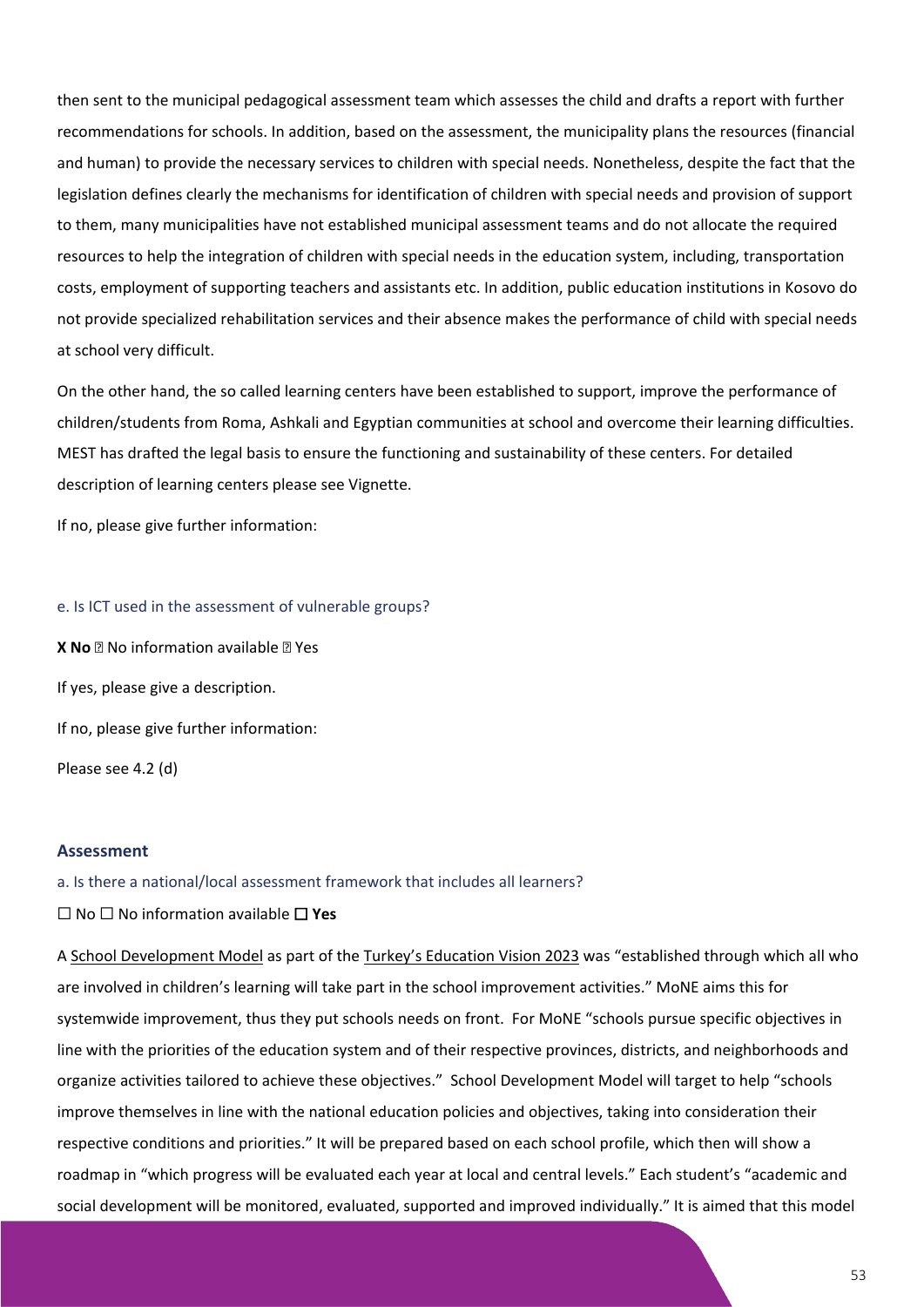will be based on improvement, rather than competition. By monitoring students, schools will be monitored, evaluated, supported and improved via School Profile Evaluation Model.

b. Is there guidance for teachers on how to use curriculum-based assessment to identify all learning needs in the classroom?

⬜ **No** ⬜ No information available ⬜ Yes

But MoNE's ne[w Education Vision 2023](http://kago.meb.k12.tr/meb_iys_dosyalar/67/05/714705/dosyalar/2020_02/12214328_2023_VIZYON_ENG.pdf?CHK=885e9f6d2ad8821223421c115593de0e) will target this aim. As MoNE shares, this assessment will be implemented via the School Development Model mentioned above. In addition to that "Learning Analytics Platform, which is to be established will be used to evaluate all processes, including the school performance assessments, identification of teachers' professional development needs, measurement of curriculum efficiency, and analysis of physical capacity and personnel needs."

c. Is there guidance/procedures on providing access to tests/examinations when learners need additional support/reasonable adjustments? (e.g. adapted materials, extra time etc.)

⬜ **No** ⬜ No information available ⬜ Yes

There are no national guidelines/procedures on all learners in the classroom. However, in some handbooks/curriculums that are designed for special education there might be chapters titled "assessment and evaluation," where the teachers are advised to use diverse methods to assess learners with various backgrounds. Nevertheless, the recommendations are not supported by concrete examples or specific guidelines on how to diversify assessment methods.

d. Are there specific arrangements and/or formal procedures to support the assessment of the specific needs of learners who need additional support in their learning? (e.g. those with disabilities)

 $\Box$  **No**  $\Box$  No information available  $\Box$  Yes

There are no national guidelines/procedures. In some handbooks/curriculums that are designed for special education there are chapters titled "assessment and evaluation," where the teachers are advised to use diverse methods to assess learners with various backgrounds. Nevertheless, the recommendations are not supported by concrete examples or specific guidelines on how to diversify assessment methods.

### e. Is ICT used in the assessment of vulnerable groups?

⬜ No ⬜ No information available ⬜ **Yes**

Recently [a School Development Model](https://www.meb.gov.tr/2023-egitim-vizyonu-yolunda-buyuk-bir-adim-okul-profili-degerlendirme/haber/18208/tr) was established which targets to assess particularly vulnerable groups. Please see 4.3.a.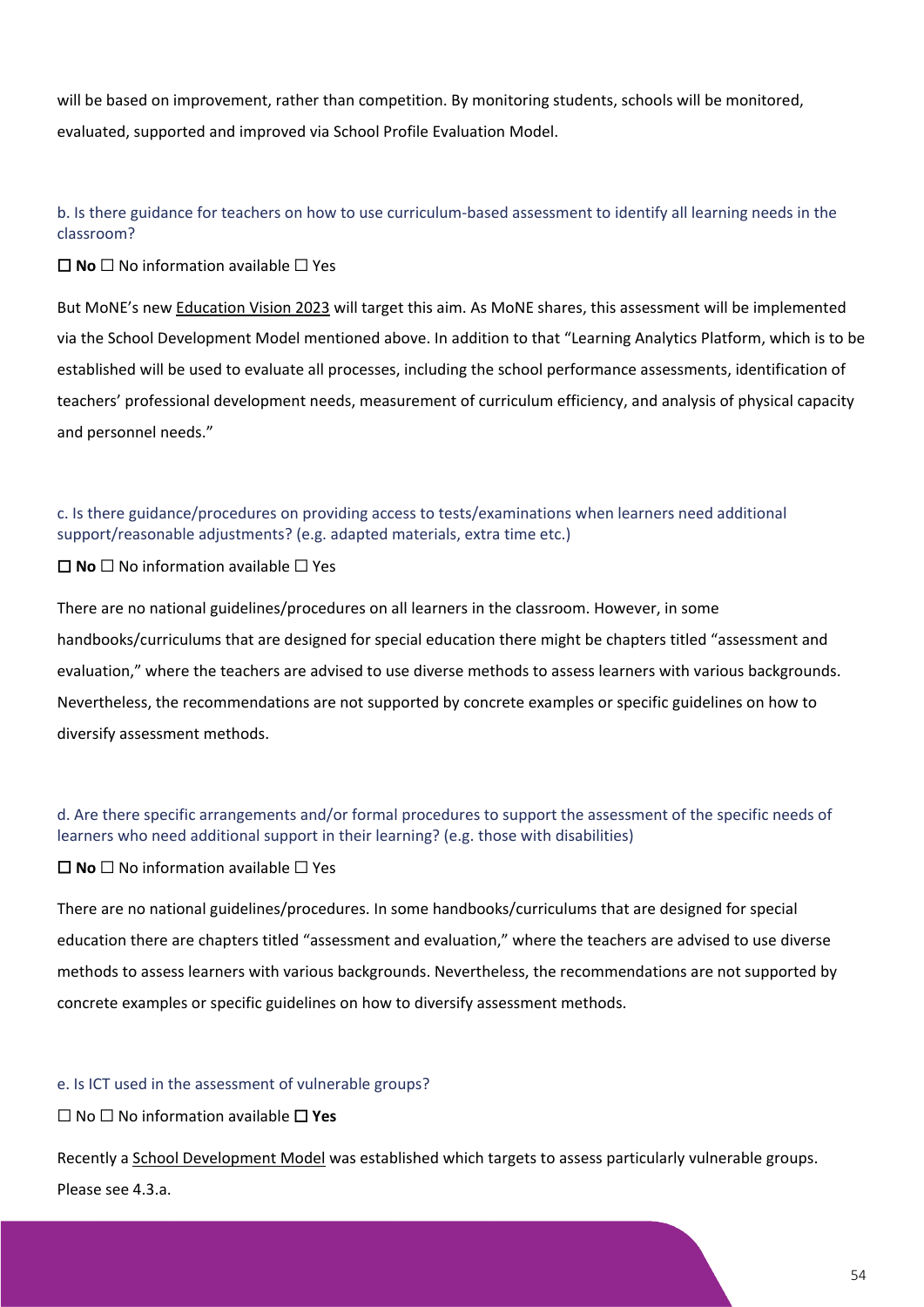# **1. Boshtrakaj L, Rraci E., Bajrami K.: Challenges of Implementing the Curricular Reform in Pre-University Education in Kosovo, Prishtina: KEEN, 2018.** [https://keen-](https://keen-ks.net/site/assets/files/1444/sfidat_e_zbatimit_te_reformes_kurrikulare_eng-1.pdf)

[ks.net/site/assets/files/1444/sfidat\\_e\\_zbatimit\\_te\\_reformes\\_kurrikulare\\_eng-1.pdf](https://keen-ks.net/site/assets/files/1444/sfidat_e_zbatimit_te_reformes_kurrikulare_eng-1.pdf)

This study aimed to identify and analyze current challenges in implementing the curricular reform in pre-university education, and in this context to provide recommendations on the further development of education policies and improvement of school practices in terms of the implementation of curricular reform.

The key challenges in implementation of the curricular reform identified in this study include:

Fragmented and incoherent approach to implementation of reform elements;

Non-consolidation of the mechanism for supervision, support and accountability in the process of curriculum implementation;

Inadequate orientation and insufficient support of teachers and schools in the planning and implementation of learning processes based on the principles of the Curriculum Framework;

Failure to set out standard requirements for learning progress, access and criteria for assessing certain competences for curriculum level;

Inadequate preparation, supervision and support of teachers and management and professional staff for the implementation of the curriculum;

Poor quality of education management of schools;

Insufficient engagement of the Municipal Education Directorates (MEDs) in the process of the curriculum implementation;

Lack of consolidation of quality assurance mechanisms;

Insufficient use of school autonomy in the curriculum implementation, in accordance with specific conditions of the teaching staff, students' needs, school infrastructure, and specifics of the locality where the school operates.

### **2. Boshtrakaj L, Rraci E., Bajrami K.: Quality of School Textbooks in Kosovo, Prishtina:KEEN, 2019.**

https://www.keen-ks.net/site/assets/files/1466/cilesia e\_teksteve\_shkollore\_ne\_kosove\_eng.pdf

This study analyzed the legal framework and institutional mechanisms for evaluating and publishing school textbooks as well as the textbooks currently in use, from the perspective of their compliance with the requirements of the Curriculum Framework of Pre-University Education. The main shortcomings in the regulatory framework based on which new textbooks are being drafted and evaluated, include:

Lack of compliance between documents that regulate the process of drafting, evaluating and approving school textbooks and teaching resources;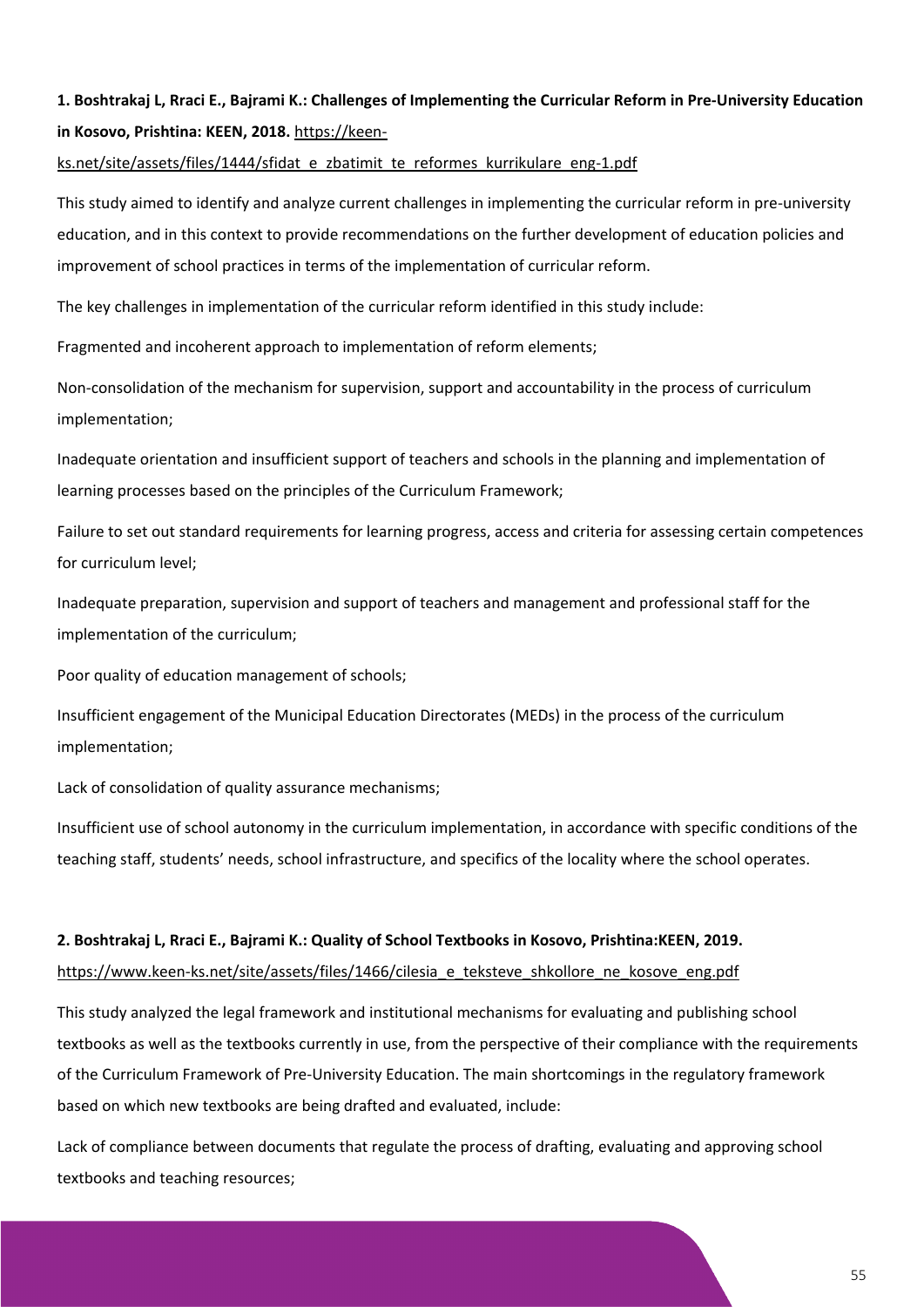Shortcomings in addressing fundamental aspects that regulate these processes and numerous procedural unclarities;

Avoiding important measures in the preparation process for drafting new textbooks and their evaluation process; Non-consolidation of mechanisms for continuous data collection from schools/municipalities regarding the quality of school textbooks.

In the first pilot stages of the new curriculum and after starting the implementation, despite the lack of new textbooks, schools have not received any specific instruction on how to approach the use of current textbooks in line with the new spirit of the curriculum. Orientations offered in core curricula are very general, with emphasis on the possibility of using textbooks and alternative resources but they do not facilitate teachers getting repositioned about textbooks. The situation is similar in the subject curricula/educational programs prepared for the preparatory class, the first, second, sixth, seventh, tenth and eleven grades. In addition, neither in the teacher training programs for the implementation of the new curriculum this issue was addressed properly.

On the other hand, during the pilot phase of the new curriculum, there was a lack of a mechanism for data recording from schools/municipalities regarding shortcomings in school textbooks from the perspective of new curriculum requirements. Such an identification of typical and recurring shortcomings by teachers who worked with existing textbooks in implementing the new curriculum, would greatly contribute to the drafting of appropriate policies for drafting, evaluating, approving and publishing new textbooks.

## **3. Mehmeti S. et al: The Competency-based Curriculum – Implementation experience, challenges and opportunities, and the need for continuous support of teachers (Albanian), Prishtina: IPK, 2019.**

This study analyses the developments related to the curriculum reform process in the Pre-University Education in Kosovo in the period 2016-2019. It assesses the curriculum implementation progress, particularly focusing at school level. The study identifies several shortcomings primarily related to the quality of trainings and support provided to teachers during the preparatory phase. Major conclusions of this study can be summarized as follows:

Lack of commitment and leadership by the Ministry in the curriculum implementation process, and missing consultation mechanisms;

Slow change in the school organizational culture to facilitate mutual cooperation and peer support in implementing the new curriculum;

Insufficient training of teachers and school administrators and lack of any organized support to schools.

**Please provide information (main conclusions, reference and a link if available) on any recent reports, studies, evaluations and/or reviews, since 2015 relating to issues around curricula, learning materials and assessment processes.**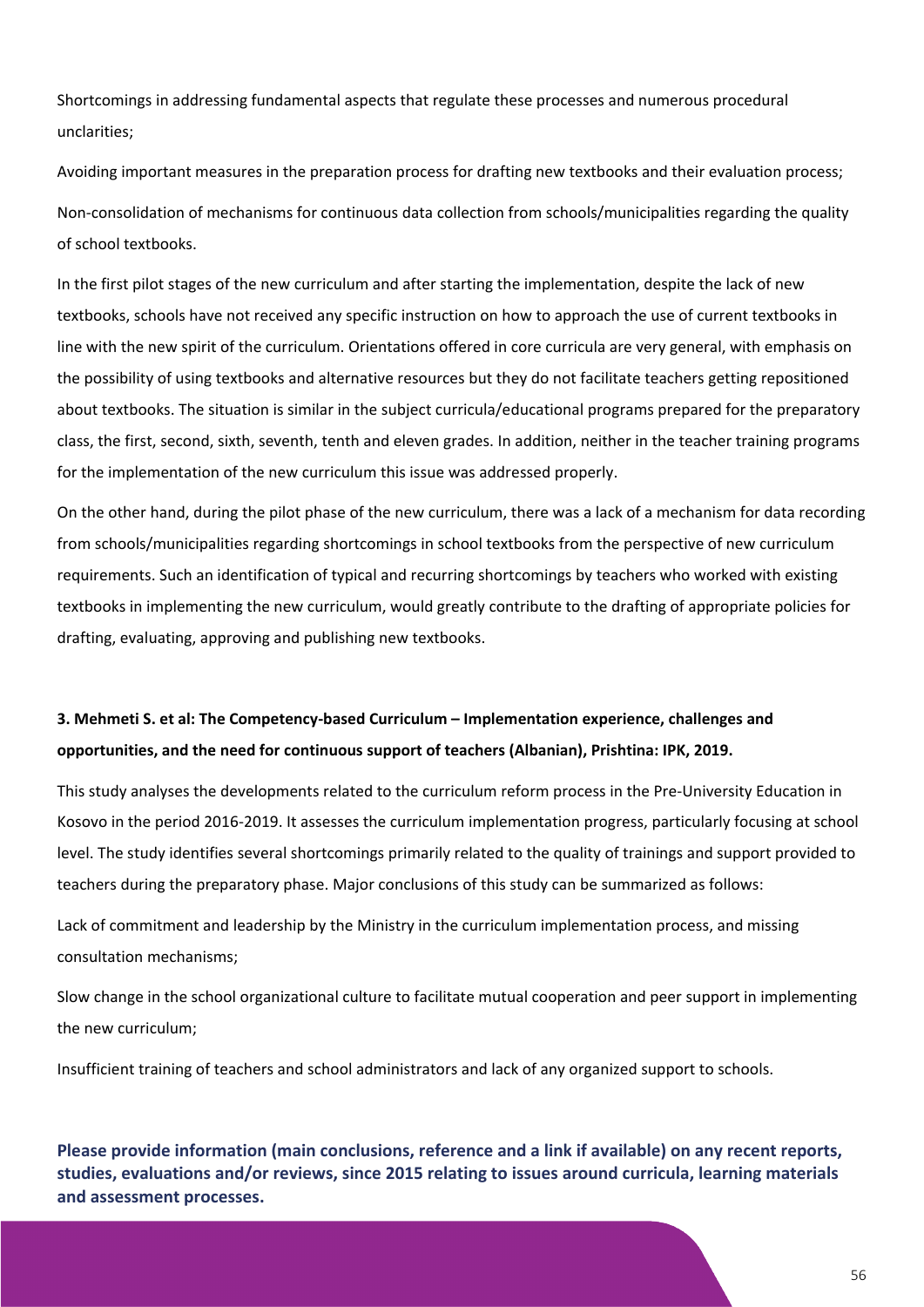Overall, what are the perceived main challenges (barriers and hinderances) and opportunities (support and ways forward) for inclusion in education in relation to curricula, learning materials and assessment processes?

Implementation of the competency based curriculum requires a lot of coordination and guidance from the central level which was largely missing. The Government must establish mechanisms to support and monitor the implementation, using the monitoring data to inform curriculum revisions and future planning.

Competency-based approach requires a radical change in the way of interaction between the parties that make up the school community. This implies the cultivation of a school organizational culture that pays due attention to the involvement of students and parents in school processes, the involvement of external experts, cooperation between teachers and cooperation of teachers with school management, cooperation with other schools, partners and other service providers as well as continuous reflection

Serious concerns were raised by teachers, school administrators and experts with regard to the quality of new textbooks, primarily in relation to their alignment with the textbook standards and suitability to the requirements of the new curriculum. It is important to strengthen the textbook review process, and also consider adapting textbooks produced by reputable international publishers.

The Curriculum Framework provides a clear vision and orientation for pre-university education reform and is fully compliant with the European Council and European Parliament Recommendation on key competences for lifelong learning. However, the implementation process of curricular reform in Kosovo is characterized with a fragmented and incoherent approach. The Government is currently working in consolidating quality assurance mechanisms at central and school level, and revising its textbook publication policies, which are expected to have positive impact on curriculum implementation process. Also, the Government has a clear policy of introducing psycho-social and counseling services in all schools, and strengthening the school autonomy with respect to implementation of the curriculum and its adaptation to the context.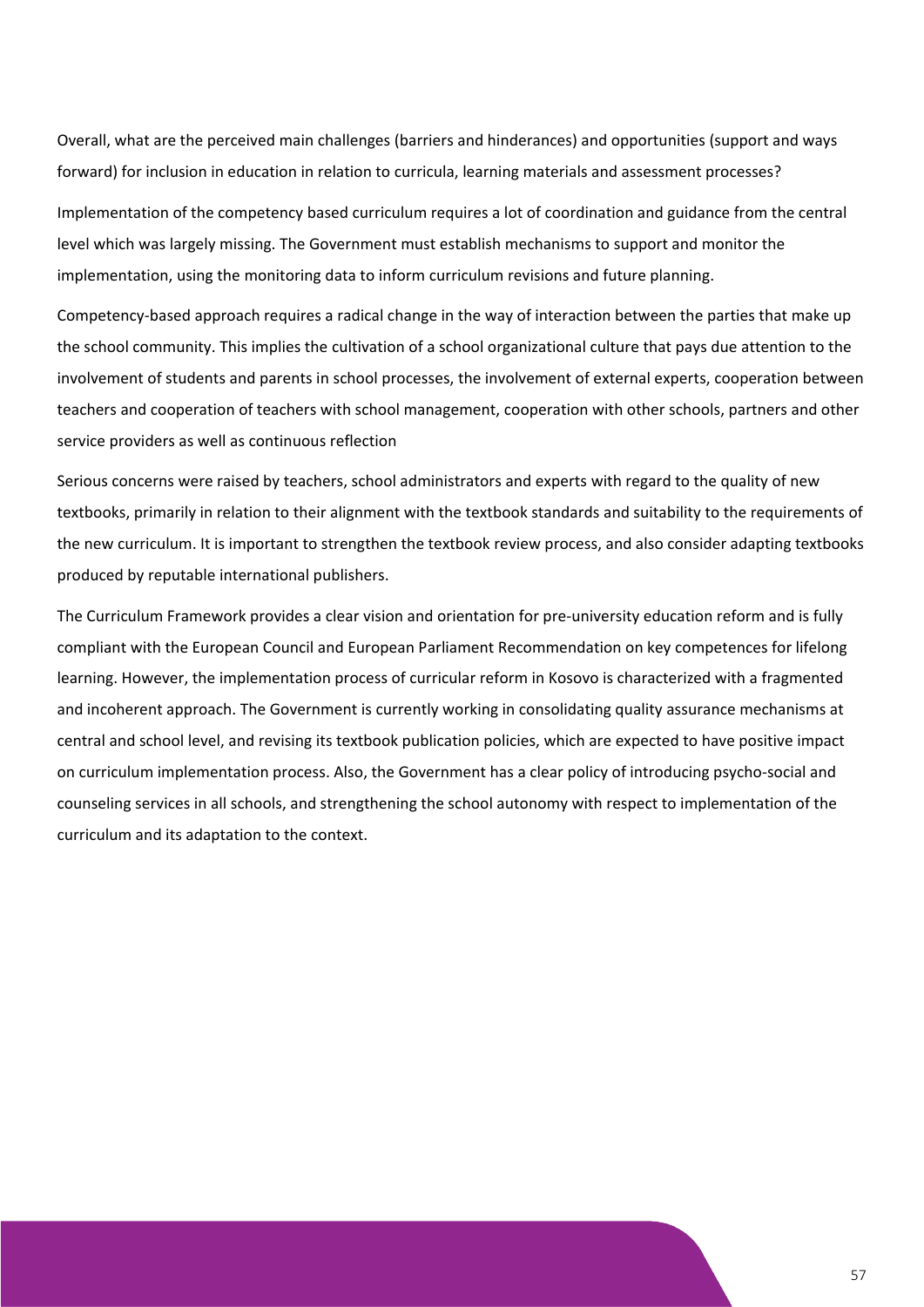# **Section 5: Teachers and support personnel**

*How are staff in schools prepared to accommodate students of all abilities and backgrounds, in terms of their initial training, continuing professional development and their attitudes to inclusion?*

| Please list type of staff, their numbers and required level of education for the position in different type |
|-------------------------------------------------------------------------------------------------------------|
| of educational institutions                                                                                 |

| Type of staff             | <b>Number</b> | <b>Required education</b>                                    | <b>Comment</b>            |
|---------------------------|---------------|--------------------------------------------------------------|---------------------------|
| <b>Mainstream schools</b> |               |                                                              |                           |
| <b>Teachers</b>           | 23,262        | As according to the Law on Pre-university                    | The number provided       |
|                           |               | Education in Kosovo and the Law on Higher                    | includes teachers         |
|                           |               | Education in Kosovo, public higher education                 | employed in all levels of |
|                           |               | institutions are the only institutions that can              | education (pre-school     |
|                           |               | provide study programs for preparation of                    | to upper secondary        |
|                           |               | teachers. In this regard, teacher preparation                | education) in public      |
|                           |               | programs are provided by the University of                   | institutions.             |
|                           |               | Prishtina, University of Gjilan, University of               |                           |
|                           |               | Gjakova, University of Prizren and the                       |                           |
|                           |               | University of Mitrovica.                                     |                           |
|                           |               | Furthermore, based on Article 33, Item 4 of                  |                           |
|                           |               | the Law on Pre-university Education in                       |                           |
|                           |               | Kosovo <sup>32</sup> and Article 4 of the Administrative     |                           |
|                           |               | Instruction No. 5/2017 on the Licensing                      |                           |
|                           |               | System and Development of teachers in                        |                           |
|                           |               | Career <sup>33</sup> , the duration of studies for teachers' |                           |
|                           |               | preparation is as following:                                 |                           |
|                           |               |                                                              |                           |
|                           |               | 1. Programs for preparation of teachers for                  |                           |
|                           |               | pre-school and primary education: Duration                   |                           |
|                           |               | of studies for preparation of pre-school and                 |                           |
|                           |               | primary teachers is at least 240 ECTS, of them               |                           |
|                           |               | at least 25 ECTS from the professional                       |                           |
|                           |               | practice. This being said, teachers for pre-                 |                           |
|                           |               | school education and primary education                       |                           |
|                           |               | (grade 1 to 5) should have a BA degree from                  |                           |

<span id="page-58-0"></span><sup>&</sup>lt;sup>32</sup>Law Nr. 04/L-032 on Pre-University Education in Kosovo. Kosovo, 2011. [https://masht.rks-gov.net/uploads/2015/06/03-ligji-per-arsimin-parauniversitar](https://masht.rks-gov.net/uploads/2015/06/03-ligji-per-arsimin-parauniversitar-anglisht.pdf)[anglisht.pdf](https://masht.rks-gov.net/uploads/2015/06/03-ligji-per-arsimin-parauniversitar-anglisht.pdf)

<span id="page-58-1"></span><sup>&</sup>lt;sup>33</sup> AI No. 5/2017 on the Licensing System and Development of teachers in Career. MEST, 2017. [https://masht.rks-gov.net/uploads/2017/08/sistemimi-i](https://masht.rks-gov.net/uploads/2017/08/sistemimi-i-licencimit-dhe-zhvillimit-te-mesimdhenesve-ne-karriere.pdf)[licencimit-dhe-zhvillimit-te-mesimdhenesve-ne-karriere.pdf](https://masht.rks-gov.net/uploads/2017/08/sistemimi-i-licencimit-dhe-zhvillimit-te-mesimdhenesve-ne-karriere.pdf)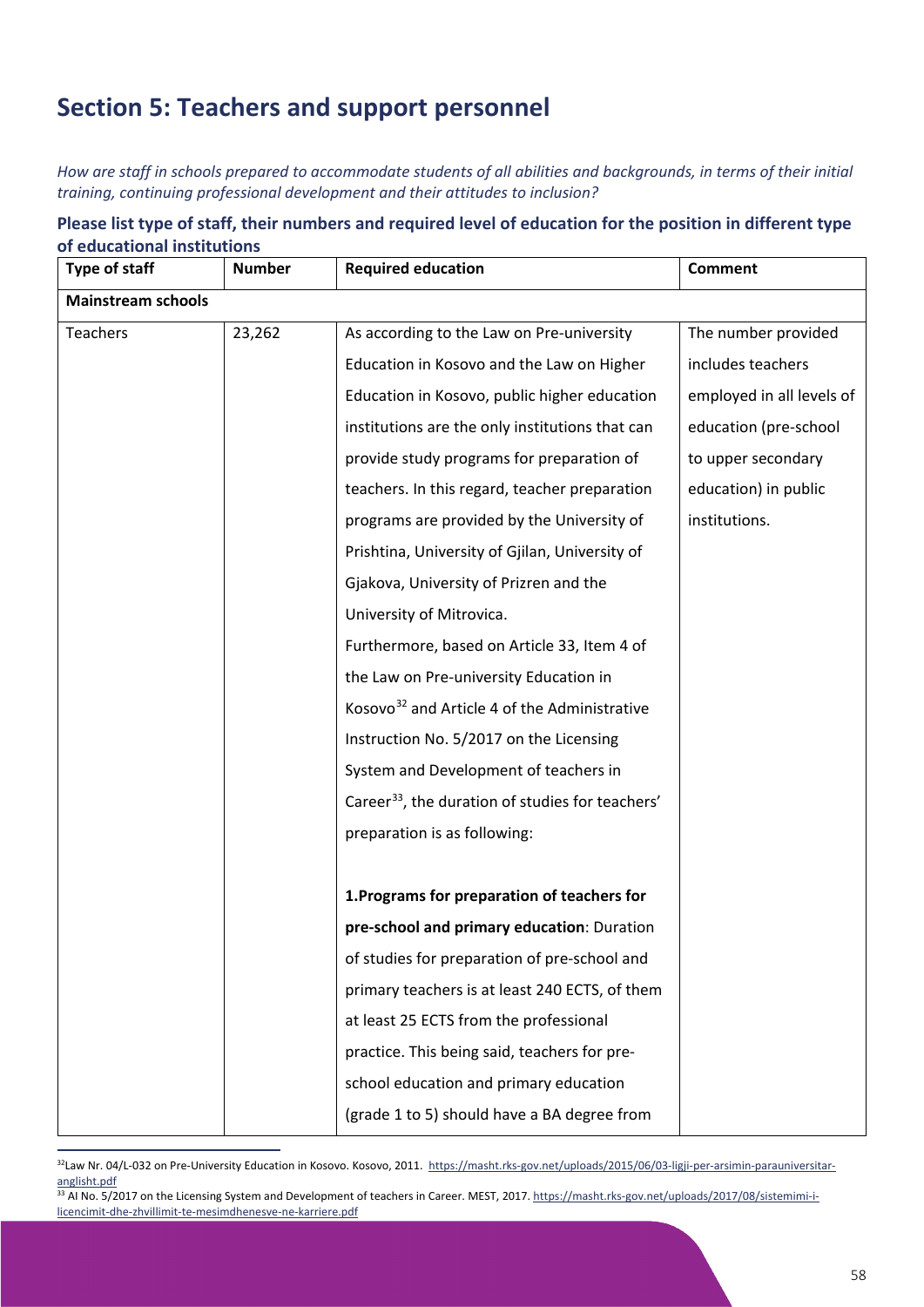|                    |                          | the Faculty of Education in pre-school program     |  |
|--------------------|--------------------------|----------------------------------------------------|--|
|                    |                          | and primary program respectively.                  |  |
|                    |                          |                                                    |  |
|                    |                          | 2. Programs for preparation of subject             |  |
|                    |                          | teachers (lower and upper secondary                |  |
|                    |                          | education, grade 5 to 12): Duration of studies     |  |
|                    |                          | for preparation of subject teachers is at least    |  |
|                    |                          | 300 ECTS, 180 ECTS academic preparation and        |  |
|                    |                          | 120 ECTS (MA) pedagogical and pracitcal            |  |
|                    |                          | components, of these at least 15 ECTS              |  |
|                    |                          | professional practice. In this regard, subject     |  |
|                    |                          | teachers for lower and upper secondary level       |  |
|                    |                          | of education should have a Master Education        |  |
|                    |                          | level in the Faculty of Education.                 |  |
|                    |                          | 3. Programs for teachers preparation for           |  |
|                    |                          | vocational education (VET): Duration of            |  |
|                    |                          | studies for preparation of professional            |  |
|                    |                          | teachers of the vocational school profile is at    |  |
|                    |                          | least 300 ECTS, of them 180 ECTS professional      |  |
|                    |                          | preparation and 120 ECTS (MA) pedagogical          |  |
|                    |                          | and practical components, of them at least 15      |  |
|                    |                          | ECTS professional practice.                        |  |
|                    |                          |                                                    |  |
|                    |                          | In addition, all teacher training programs         |  |
|                    |                          | provided by the Faculty of Education should be     |  |
|                    |                          | in line with the professional standards set by     |  |
|                    |                          | <b>Strategic Framework for Teacher Development</b> |  |
|                    |                          | and Curricular Framework for the relevant          |  |
|                    |                          | education level (pre-school and primary            |  |
|                    |                          | teachers, subject teachers, VET teachers).         |  |
| Professional staff | 81                       | The functioning of pedagogical - psychological     |  |
| (psychologists,    | psychologists            | services in schools is regulated with the AI       |  |
| pedagogues, social | 69                       | Nr.34/2014 Functioning of Pedagogical-             |  |
| pedagogues, speech | pedagogues <sup>34</sup> | Psychological Service in Schools, according to     |  |
|                    |                          |                                                    |  |

<span id="page-59-0"></span><sup>34</sup> Interview with Shqipe Bruqi, EMIS Statistics Officer held on 16.03.2020.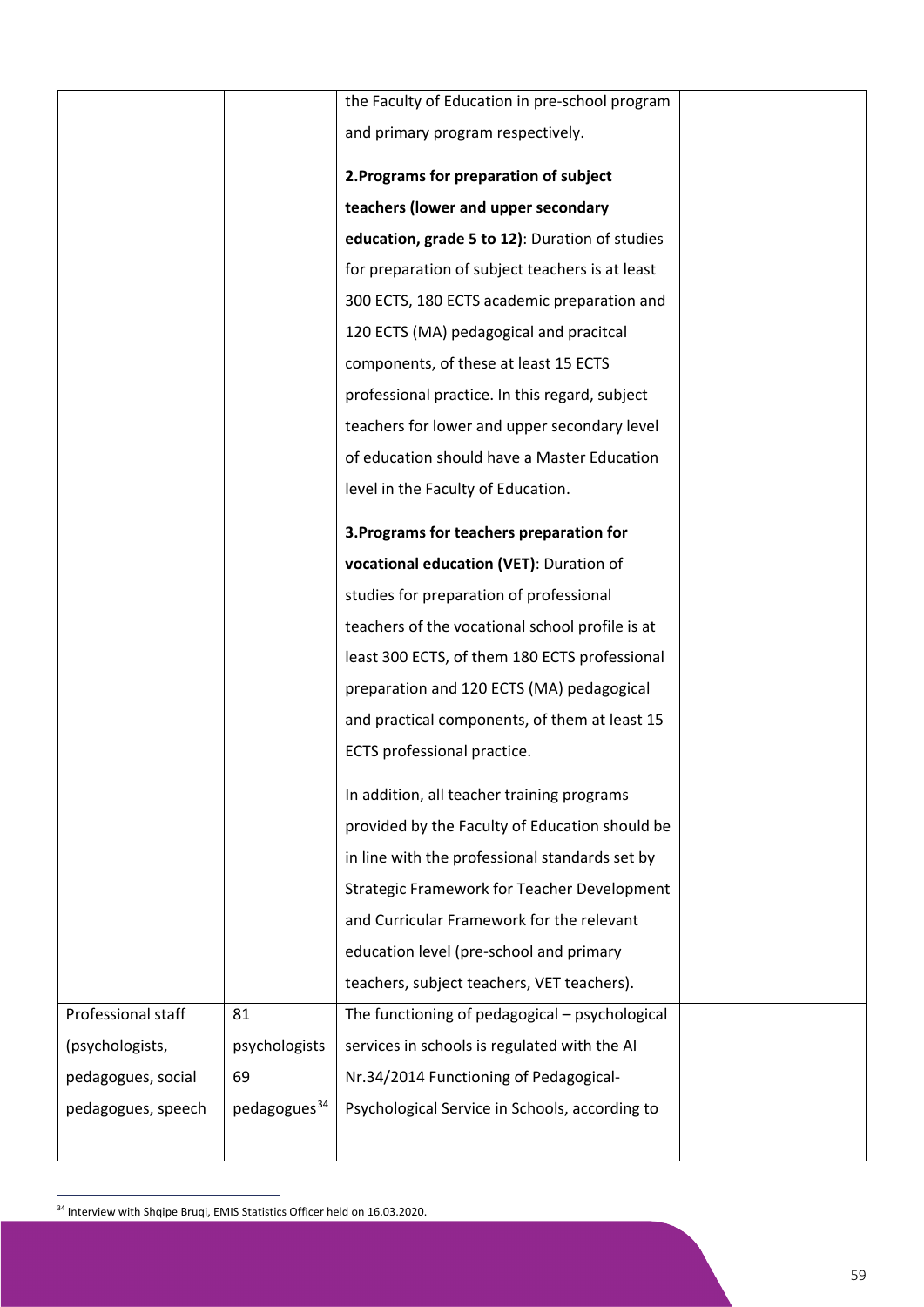| and other types of        |                      | which psychologists and pedagogues should                |  |
|---------------------------|----------------------|----------------------------------------------------------|--|
| therapists)               |                      | have the following qualifications:                       |  |
|                           |                      | School Pedagogue must have a MA degree in                |  |
|                           |                      | Pedagogical branch of the Philological Faculty,          |  |
|                           |                      | respectively Faculty of Education.                       |  |
|                           |                      | School Psychologist must have a MA degree in             |  |
|                           |                      | Psychological branch course or School of                 |  |
|                           |                      | Psychology and Counselling of Philological               |  |
|                           |                      | Faculty <sup>35</sup>                                    |  |
| <b>Teacher Assistants</b> | 86                   | According to the AI Nr.10/2018 for Normative             |  |
| (specify role and add     | supporting           | over Professional Staff of the General                   |  |
| rows as required)         | teachers;            | Education <sup>37</sup> , supporting educators, teachers |  |
|                           | 71 assistants        | and assistants for children with special needs           |  |
|                           | for children         | are required to complete the following levels            |  |
|                           | with special         | of education:                                            |  |
|                           | needs. <sup>36</sup> | 1. Supporting Educators - Faculty of Education           |  |
|                           |                      | - Preschool program or Program of Pedagogy.              |  |
|                           |                      | <b>2.Supporting Teachers</b>                             |  |
|                           |                      | MA level degree on inclusive education or                |  |
|                           |                      | education with special needs; or Philosophic             |  |
|                           |                      | Faculty - branch of Pedagogy or branch of                |  |
|                           |                      | special Pedagogy; or Education Faculty -                 |  |
|                           |                      | program of primary education.                            |  |
|                           |                      | 3. Assistant for Children with Special Needs             |  |
|                           |                      | Secondary School of Health and post-                     |  |
|                           |                      | secondary qualification for assistant for                |  |
|                           |                      | children with special needs.                             |  |
| Others (please            |                      |                                                          |  |
| specify and add rows      |                      |                                                          |  |
| as required)              |                      |                                                          |  |
| <b>Special schools</b>    |                      |                                                          |  |

<sup>&</sup>lt;sup>35</sup> AI No.34/2014 on the Functioning of Pedagogical – Psychological Service in Schools. Kosovo, 2014[. https://gzk.rks-gov.net/ActDetail.aspx?ActID=10421](https://gzk.rks-gov.net/ActDetail.aspx?ActID=10421)

<span id="page-60-1"></span><span id="page-60-0"></span><sup>36</sup> Interview with Lulavere Behluli, Head of Division for Education of Children with Special Needs - MEST held on 19.03.2020.

<span id="page-60-2"></span><sup>&</sup>lt;sup>37</sup> AI Nr.10/2018 for Normative over Professional Staff of the General Education. MEST, 2018. [https://masht.rks-gov.net/uploads/2018/07/ua-masht-10-2018](https://masht.rks-gov.net/uploads/2018/07/ua-masht-10-2018-per-normativin-mbi-kuadrin-profes-te-arsimit-te-pergjithshem-x.pdf) [per-normativin-mbi-kuadrin-profes-te-arsimit-te-pergjithshem-x.pdf](https://masht.rks-gov.net/uploads/2018/07/ua-masht-10-2018-per-normativin-mbi-kuadrin-profes-te-arsimit-te-pergjithshem-x.pdf)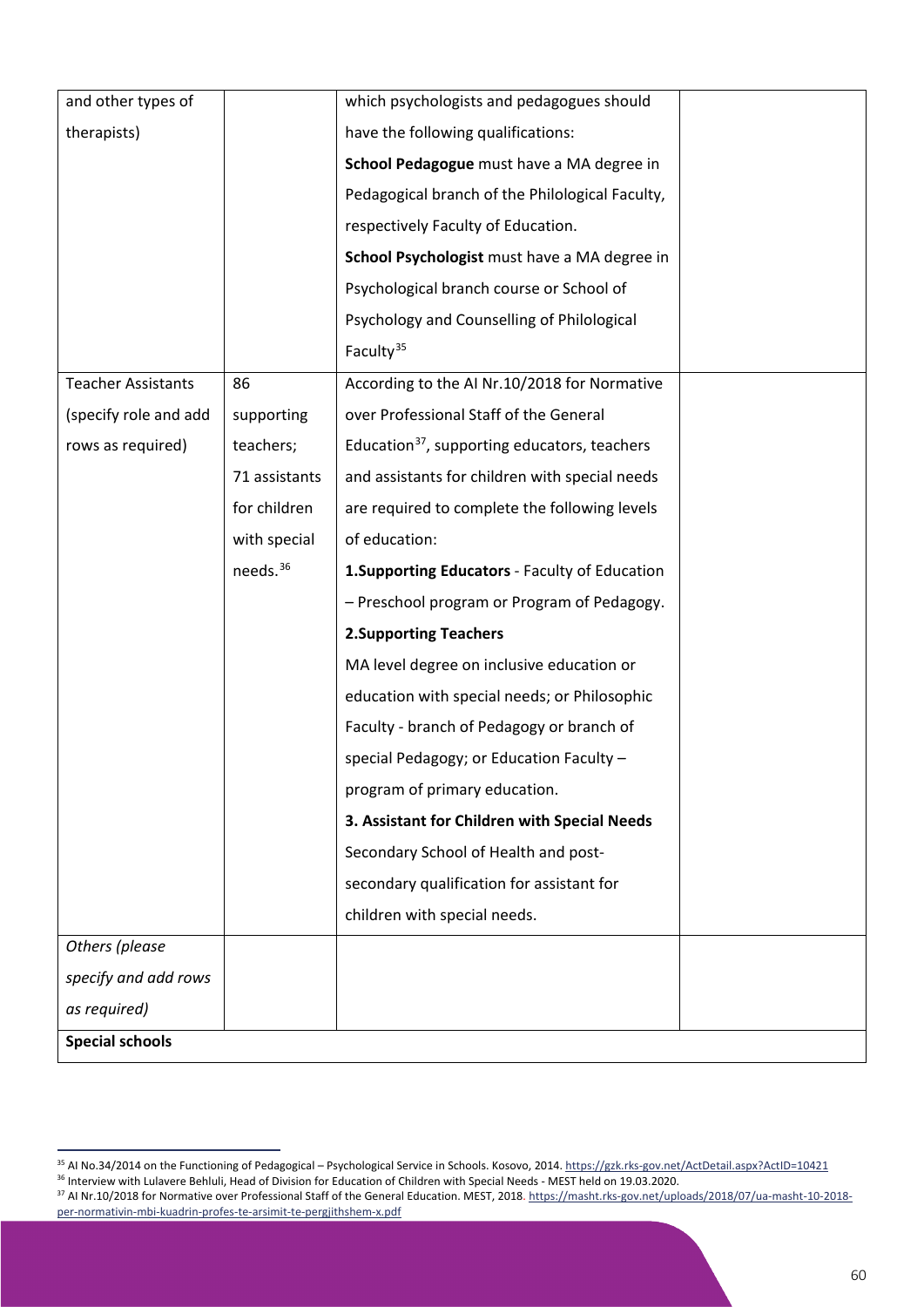| <b>Teachers</b>           | 113                      | Similar to above, according to the AI 10/2018  |  |
|---------------------------|--------------------------|------------------------------------------------|--|
|                           | supporting               | on Normative over Professional Staff of the    |  |
|                           | teachers                 | General Education, the different categories of |  |
|                           | 23                       | teachers in special schools should complete    |  |
|                           | supporting               | the required level of education as following:  |  |
|                           | educators                | 1. Supporting Educators - BA degree - Faculty  |  |
|                           | 4 Instructors            | of Education: Preschool program or Program     |  |
|                           | of Sign                  | of Pedagogy.                                   |  |
|                           | Language <sup>38</sup>   | 2. Supporting Teachers and 3. Itinerary        |  |
|                           |                          | Teachers MA degree on inclusive education or   |  |
|                           |                          | education with special needs; or Philosophic   |  |
|                           |                          | Faculty - branch of Pedagogy or branch of      |  |
|                           |                          | special Pedagogy; or Education Faculty:        |  |
|                           |                          | program of primary education.                  |  |
|                           |                          | 4. Instructor of Sign Language - Educational   |  |
|                           |                          | related BA with trainings on sign language     |  |
|                           |                          | with 120 ECTS.                                 |  |
|                           |                          | 5. Interpreter of Sign Language (Secondary     |  |
|                           |                          | Education; or Certificate on completion of     |  |
|                           |                          | training of sign language with 120 ECTS.       |  |
|                           |                          |                                                |  |
| Professional staff        | $\mathbf{1}$             | As stated above, School Pedagogue must have    |  |
| (psychologists,           | Psychologist;            | a MA degree in Pedagogical branch of the       |  |
| pedagogues, social        | 2                        | Philological Faculty, respectively Faculty of  |  |
| pedagogues, speech        | Pedagogues <sup>39</sup> | Education.                                     |  |
| and other types of        |                          | School Psychologist must have a MA degree in   |  |
| therapists)               |                          | Psychological branch course or School of       |  |
|                           |                          | Psychology and Counselling of Philological     |  |
|                           |                          | Faculty) $40$                                  |  |
| <b>Teacher Assistants</b> | 7 assistants             | 1. Assistant for Children with Special Needs - |  |
| (specify role and add     | for children             | Secondary School of Health and post-           |  |
| rows as required)         | with special             | secondary qualification for assistant on the   |  |
|                           | needs <sup>41</sup>      |                                                |  |

<span id="page-61-0"></span><sup>&</sup>lt;sup>38</sup> Interview with Lulavere Behluli, Head of Division for Education of Children with Special Needs - MEST held on 19.03.2020.

<span id="page-61-1"></span><sup>39</sup> Interview with Lulavere Behluli, Head of Division for Education of Children with Special Needs - MEST held on 19.03.2020.

<sup>40</sup> AI No.34/2014 on the Functioning of Pedagogical – Psychological Service in Schools. Kosovo, 2014[. https://gzk.rks-gov.net/ActDetail.aspx?ActID=10421](https://gzk.rks-gov.net/ActDetail.aspx?ActID=10421)

<span id="page-61-3"></span><span id="page-61-2"></span><sup>&</sup>lt;sup>41</sup> Interview with Lulavere Behluli, Head of Division for Education of Children with Special Needs - MEST held on 19.03.2020.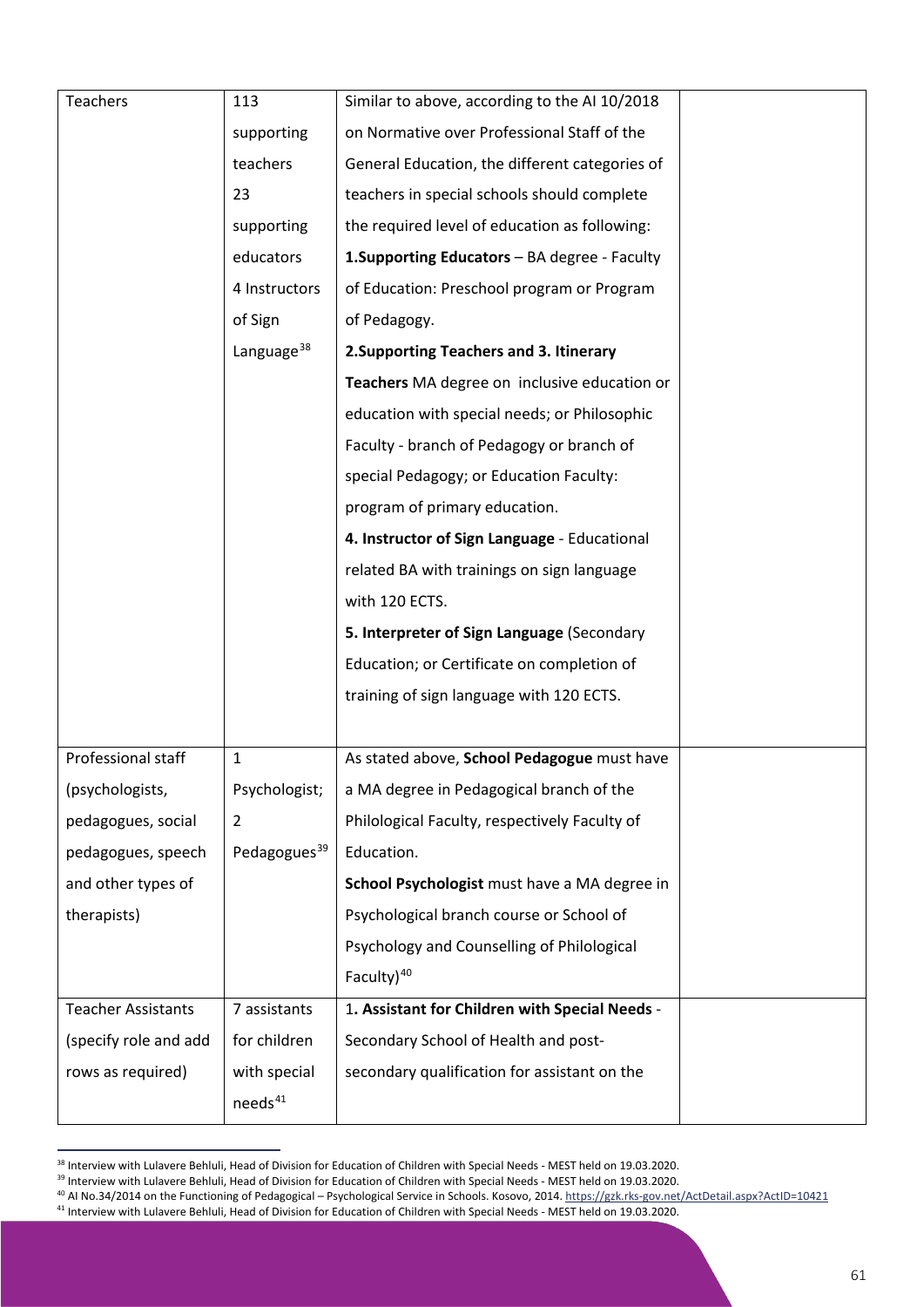|                           | work for children with special education                                                                       |  |
|---------------------------|----------------------------------------------------------------------------------------------------------------|--|
|                           | needs. <sup>42</sup>                                                                                           |  |
|                           |                                                                                                                |  |
|                           | 2. Assistant of Sign Language - Secondary                                                                      |  |
|                           | Education or Certificate on completion of                                                                      |  |
|                           | training of sign language with 120 ECTS. 43                                                                    |  |
| Others (please            |                                                                                                                |  |
| specify and add rows      |                                                                                                                |  |
| as required)              |                                                                                                                |  |
|                           | Other institutions offering education if they exist (i.e. children's homes, young offenders institutions etc). |  |
| <b>Teachers</b>           |                                                                                                                |  |
| Professional staff        |                                                                                                                |  |
| (psychologists,           |                                                                                                                |  |
| pedagogues, social        |                                                                                                                |  |
| pedagogues, speech        |                                                                                                                |  |
| and other types of        |                                                                                                                |  |
| therapists)               |                                                                                                                |  |
| <b>Teacher Assistants</b> |                                                                                                                |  |
| (specify role and add     |                                                                                                                |  |
| rows as required)         |                                                                                                                |  |
| Others (please            |                                                                                                                |  |
| specify and add rows      |                                                                                                                |  |
| as required)              |                                                                                                                |  |

## **Please indicate if education/training on inclusion in education is available for the following groups of professionals.**

| Type of staff        | <b>Yes</b> | No | No      | If yes please state if pre- or in-service, mandatory or    |  |
|----------------------|------------|----|---------|------------------------------------------------------------|--|
|                      |            |    | inform- | optional, who provides education/training and summary      |  |
|                      |            |    | ation   | of content                                                 |  |
| Head teachers/School | Yes        |    |         | Teacher professional development in Kosovo is regulated by |  |
| directors            |            |    |         | both primary and secondary legislation. The existing model |  |
|                      |            |    |         | of teacher professional development in Kosovo is mostly    |  |
|                      |            |    |         | based on training programs provided by MEST and other      |  |

<span id="page-62-1"></span><span id="page-62-0"></span><sup>&</sup>lt;sup>42</sup> AI Nr.10/2018 for Normative over Professional Staff of the General Education. MEST, 2018. [https://masht.rks-gov.net/uploads/2018/07/ua-masht-10-2018](https://masht.rks-gov.net/uploads/2018/07/ua-masht-10-2018-per-normativin-mbi-kuadrin-profes-te-arsimit-te-pergjithshem-x.pdf) [per-normativin-mbi-kuadrin-profes-te-arsimit-te-pergjithshem-x.pdf](https://masht.rks-gov.net/uploads/2018/07/ua-masht-10-2018-per-normativin-mbi-kuadrin-profes-te-arsimit-te-pergjithshem-x.pdf)  $43$  Ibid.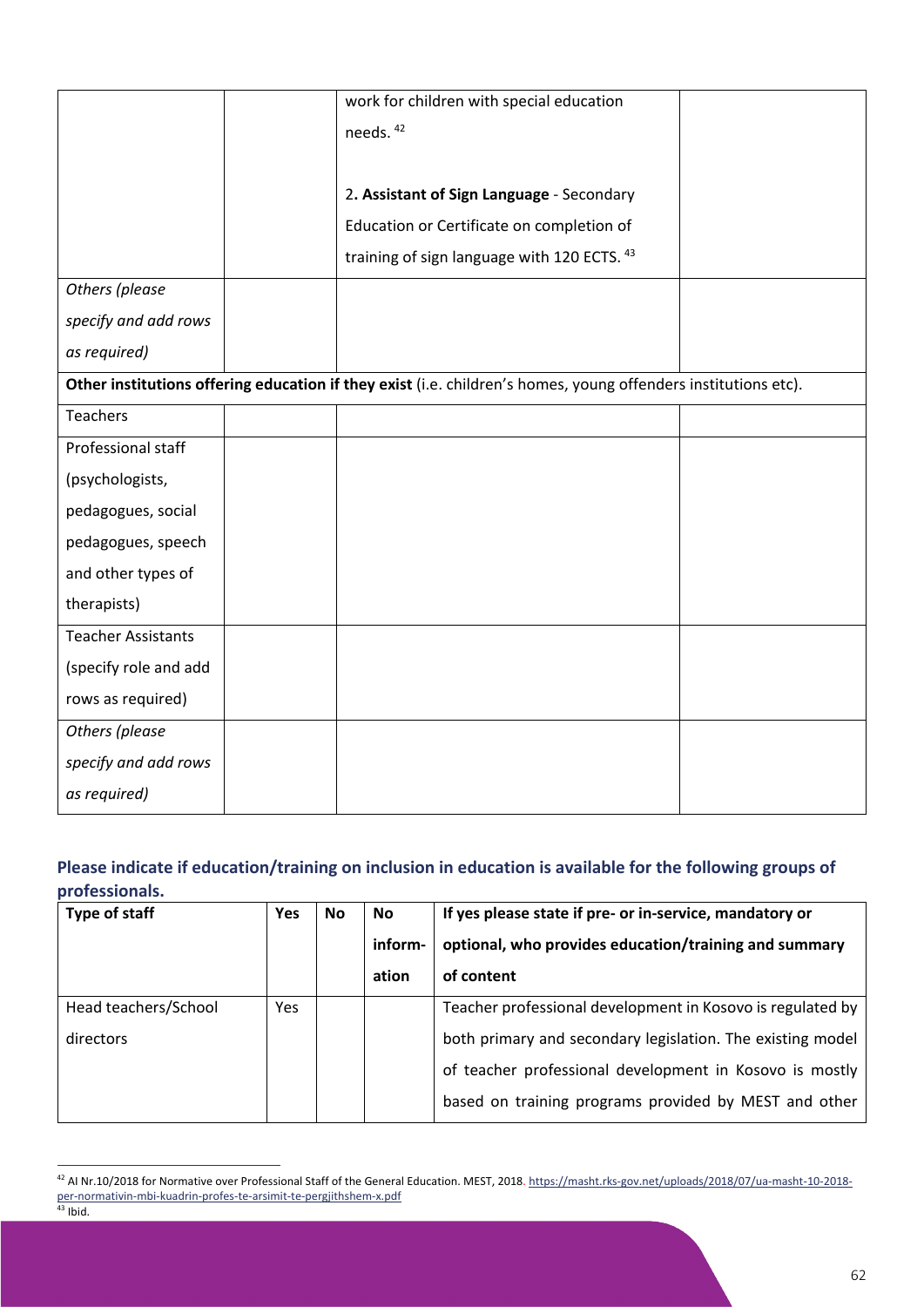external providers (Kosovo Pedagogue Institute, NGOs, Faculty of Education) selected by MEST based on a certain criteria. All training programs are presented in the catalogue published and updated by MEST, but this does not mean that they are available for all teachers and school directors anytime. In this regard, as according to this catalogue, there are numerous training programs on inclusion (among others) available for school directors:

- Inclusive Education;
- Education for Social Justice;
- Multicultural and Multiethnic education;
- Education for democracy and human rights;
- Inclusion and Teaching for Students with Special Needs.

Nonetheless, it is worth mentioning the process of professional development for school directors based on certain standards has not been developed yet. In addition, there is no information whether it is mandatory for school directors to complete certain trainings on inclusion.

In regards to pre-service education, as according to the AI Nr. 15/2019 on duties, responsibilities, procedures and criteria of election of the director and deputy director of the public pre-university educational and training institutions<sup>[44](#page-63-0)</sup>, one of the main criteria to be met to be elected for the position of school director is to have e regular teachers license, meaning that school directors should have a degree in one of the teaching programs. As explained in the question 5.4. there are different teaching programs provided by the Faculty of Education and all of them have at least one course in inclusion in education with academic credits varying from 4 to 6 ECTS depending on the type of the program.

<span id="page-63-0"></span><sup>&</sup>lt;sup>44</sup> AI Nr. 15/2019 on duties, responsibilities, procedures and criteria of election of the director and deputy director of the public pre-university educational and training institutions. MEST, 2019[. https://masht.rks-gov.net/uploads/2019/07/ua-nr-15-2019.pdf](https://masht.rks-gov.net/uploads/2019/07/ua-nr-15-2019.pdf)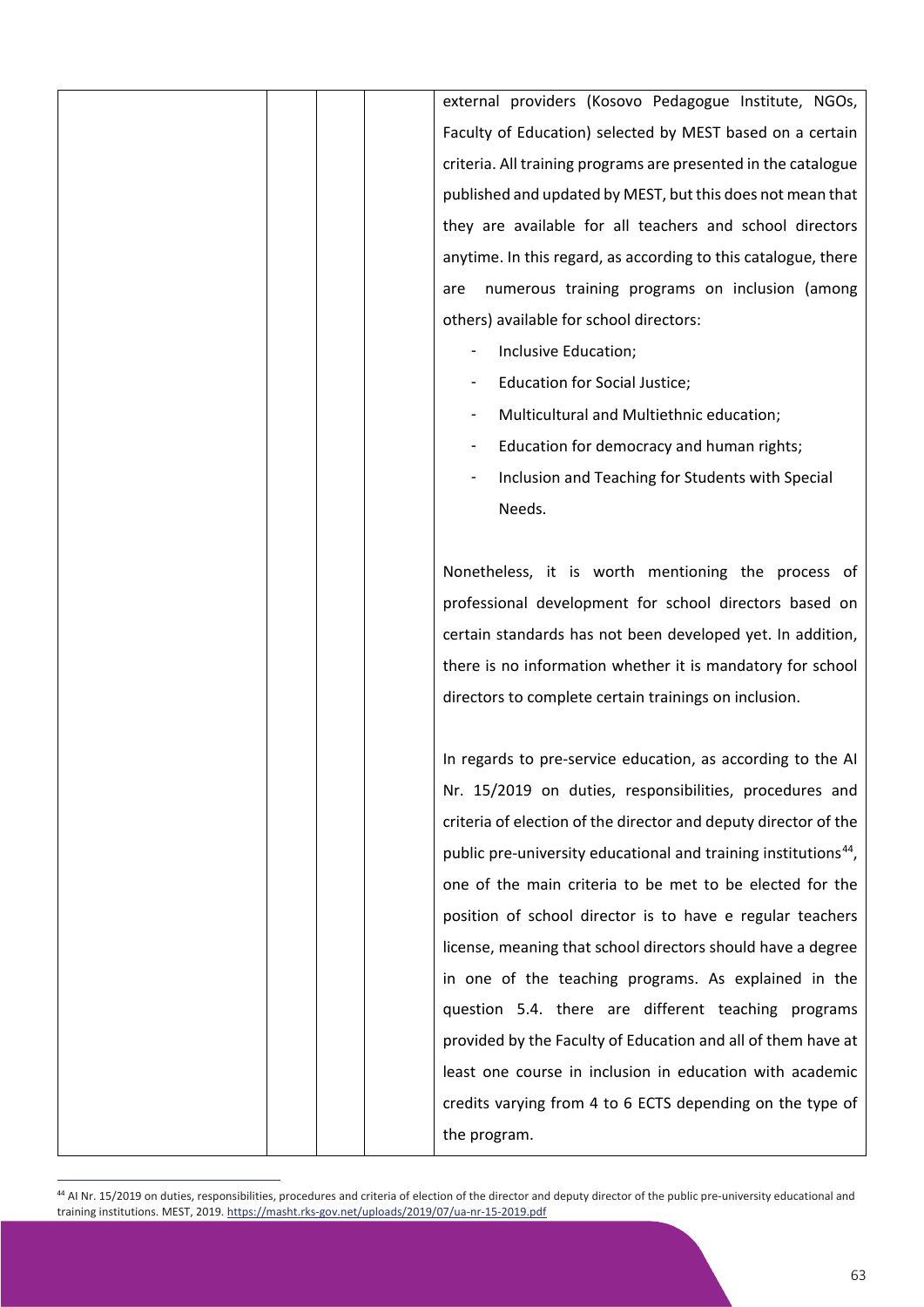| <b>Teachers</b> | Yes | Similar to above, based on the catalogue with the             |  |
|-----------------|-----|---------------------------------------------------------------|--|
|                 |     | accredited programs for teacher professional development      |  |
|                 |     | there is a number of in-service trainings on inclusion        |  |
|                 |     | available for teachers as following:                          |  |
|                 |     | Inclusive Education;                                          |  |
|                 |     | Education for Social Justice;                                 |  |
|                 |     | Multicultural and Multiethnic education;                      |  |
|                 |     | Education for democracy and human rights;                     |  |
|                 |     | Inclusion and Teaching for Students with Special              |  |
|                 |     | Needs;                                                        |  |
|                 |     | Inclusion of Children in Pre-Primary education;               |  |
|                 |     | Individual education plan etc.<br>$\overline{\phantom{a}}$    |  |
|                 |     | though the process of teacher professional<br>Even            |  |
|                 |     | development is regulated with primary and secondary           |  |
|                 |     | legislation its implementation in practice remains a          |  |
|                 |     | challenge. Similarly, despite the fact that MEST has invested |  |
|                 |     | in the software for teacher licensing system, which includes  |  |
|                 |     | data on the training hours of teachers, the maintenance and   |  |
|                 |     | population of the database is not updated regularly and       |  |
|                 |     | accordingly. Consequently, there are no reports on teacher    |  |
|                 |     | involvement in trainings, types of training programs,         |  |
|                 |     | teachers' needs etc. In addition, training programs have not  |  |
|                 |     | been evaluated and prioritized based on teachers' needs       |  |
|                 |     | and in alignment with four career stages (e.g. career         |  |
|                 |     | teacher; advanced teacher; mentor teacher and merit           |  |
|                 |     | teacher). To this end, there is no information whether it is  |  |
|                 |     | mandatory for teachers to complete training programs on       |  |
|                 |     | inclusion.                                                    |  |
|                 |     | It is also worth mentioning that not all training programs    |  |
|                 |     | provided in the catalogue are available to teachers           |  |
|                 |     | throughout the year.                                          |  |
|                 |     | In terms of pre-service teacher preparation, as explained in  |  |
|                 |     | question 5.1. depending on the position (pre-school teacher,  |  |
|                 |     | primary, or subject teacher) teachers should complete a       |  |
|                 |     | required level of education. Education programs are           |  |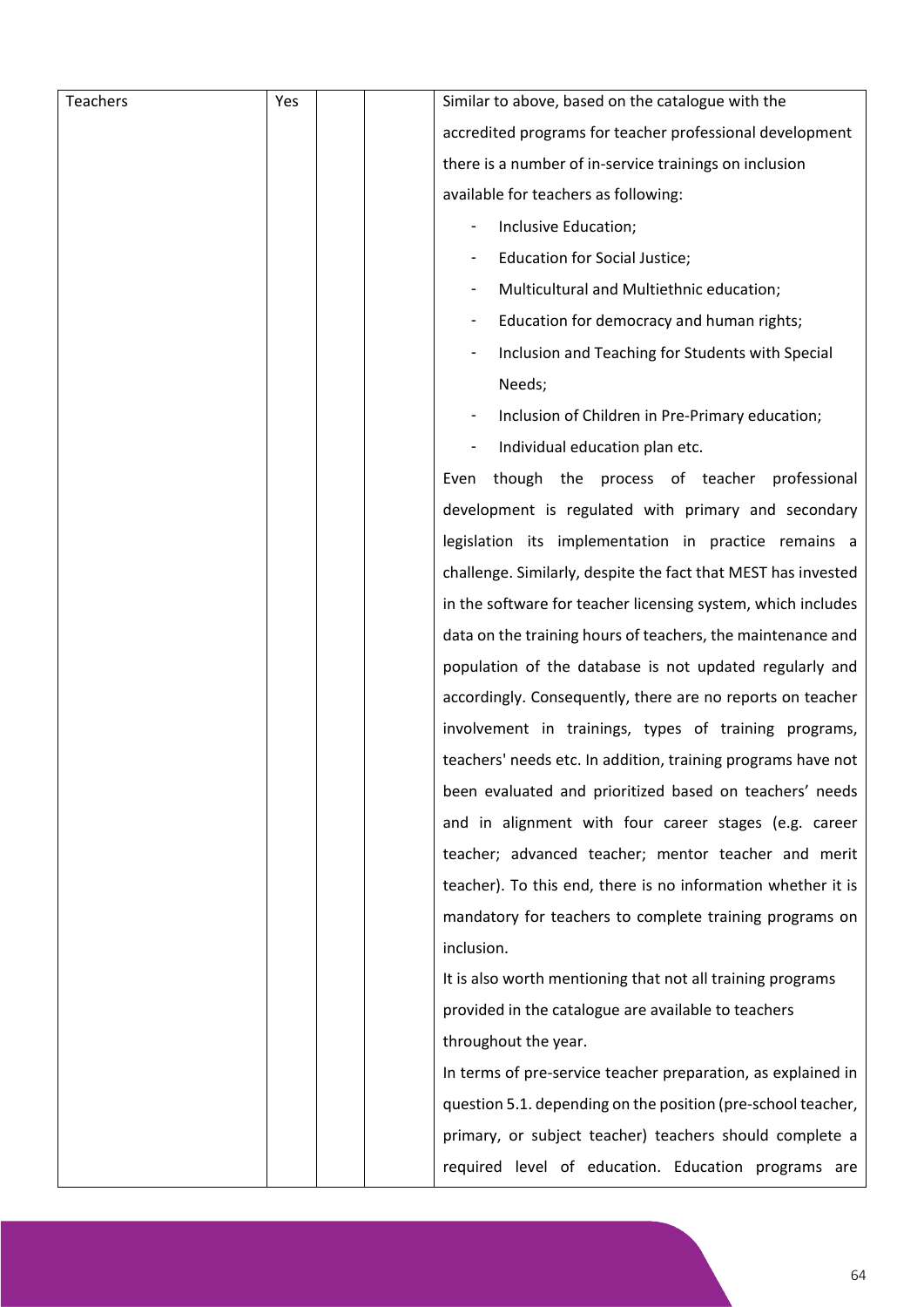|                           |     | provided by the Faculty of Education in five public               |
|---------------------------|-----|-------------------------------------------------------------------|
|                           |     | universities of Kosovo. All education programs provided by        |
|                           |     | universities have at least one course on inclusive education      |
|                           |     | in their curriculum. Nonetheless, the number of courses           |
|                           |     | varies depending on the type of the education program. For        |
|                           |     | e.g. pre-school education program, among other courses            |
|                           |     | related to the development of the child has one particular        |
|                           |     | course on inclusion on pre-school education with 6 ECTS.          |
|                           |     | Whereas, the education program on inclusive education in          |
|                           |     | its syllabus has many courses related to inclusion. <sup>45</sup> |
| <b>Teacher Assistants</b> | Yes | Similarly, to teachers and head teachers/school director,         |
|                           |     | teacher assistants also have the opportunity to                   |
|                           |     | attend/complete accredited training programs on inclusion.        |
|                           |     | In Kosovo there are only assistants for children with special     |
|                           |     | needs whom should have a post-secondary qualification for         |
|                           |     | children with special needs.                                      |
|                           |     |                                                                   |
| <b>Professional Staff</b> | Yes | Among other trainings, trainings on inclusion and education       |
|                           |     | of children with special needs; Multicultural and                 |
|                           |     | Multiethnic education are also available to the professional      |
|                           |     | staff (pedagogues and psychologists).                             |
|                           |     | All programs for the preparation of school pedagogues             |
|                           |     | provided by the Faculty of Education within the University of     |
|                           |     | Prishtina namely: General Pedagogy, Pedagogy - Scientific         |
|                           |     | Theory, MA of Pedagogy in VET schools, include courses on         |
|                           |     | inclusion, special pedagogy, school dropouts and its              |
|                           |     | prevention, inclusive education and diversity etc. 46             |
|                           |     | Similarly, the programs related to the field of psychology        |
|                           |     | provided by the Faculty of Philosophy, within University of       |
|                           |     | Prishtina in their syllabuses include courses on learning and     |
|                           |     | inclusive<br>education,<br>teaching<br>and<br>active<br>learning, |
|                           |     | intercultural psychology, working with people with special        |

<span id="page-65-0"></span><sup>45</sup> Faculty of Education/University of Prishtina Website[. https://edukimi.uni-pr.edu/Departamentet.aspx](https://edukimi.uni-pr.edu/Departamentet.aspx)

<span id="page-65-2"></span><span id="page-65-1"></span><sup>46</sup> Ibid.<br>46 Ibid.<br>47 Faculty of Philosophy/University of Prishtina Website[. http://filozofiku.uni-pr.edu/Departamentet/Departamenti05.aspx](http://filozofiku.uni-pr.edu/Departamentet/Departamenti05.aspx)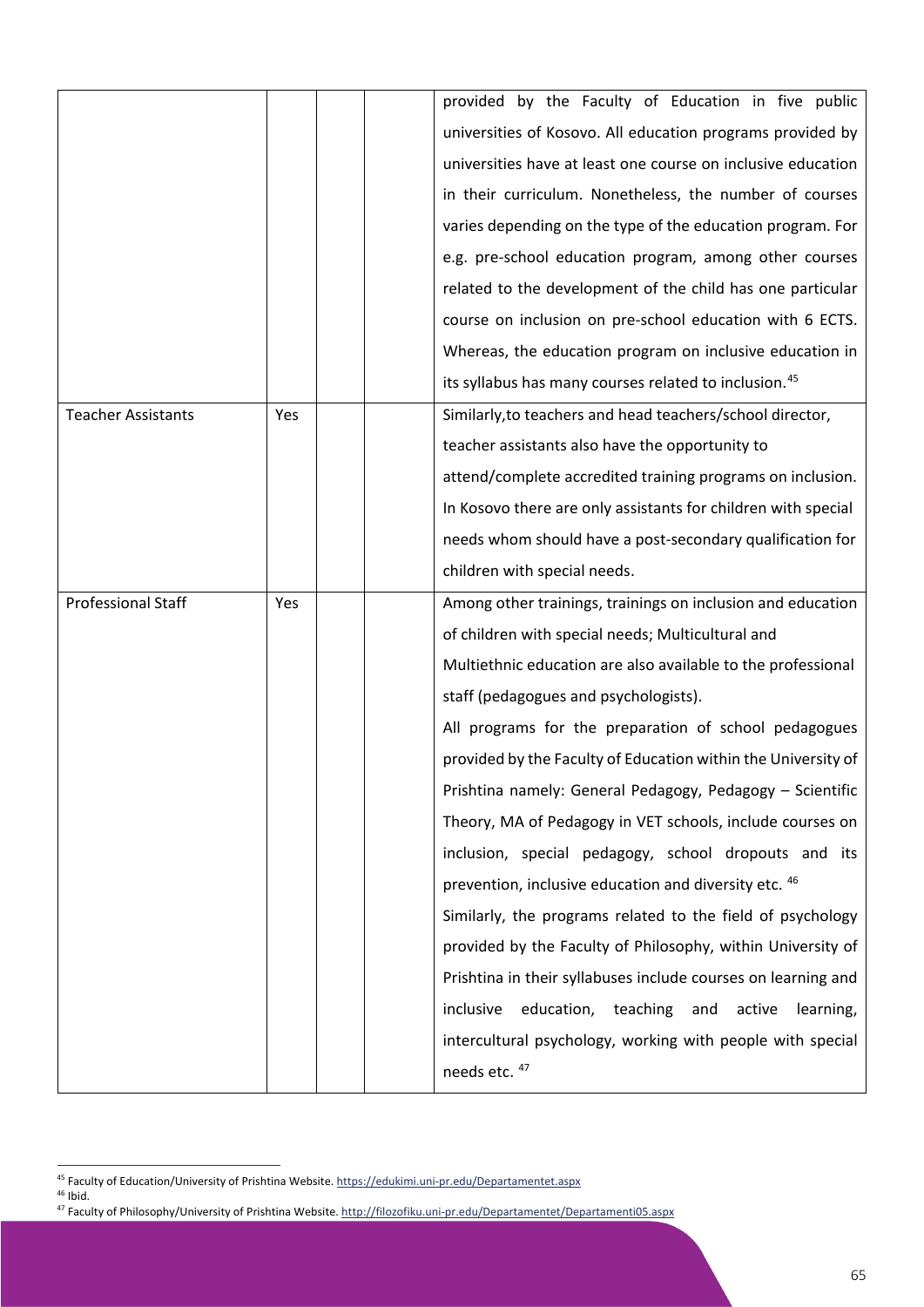| Inspectors              | Yes | According to the Law Nr. 06/L-046 on Education                               |  |  |
|-------------------------|-----|------------------------------------------------------------------------------|--|--|
|                         |     | Inspectorate in the Republic of Kosova, <sup>48</sup> Article 21,            |  |  |
|                         |     | inspectors should<br>education<br>engage in continuous                       |  |  |
|                         |     | professional development programs. In this regard, trainings                 |  |  |
|                         |     | on inclusion are available to educator inspectors as well. In                |  |  |
|                         |     | 2018/19, education inspectors completed the trainings on                     |  |  |
|                         |     | inclusion index and individual education plans. <sup>49</sup>                |  |  |
|                         |     |                                                                              |  |  |
|                         |     | Similar to the case of school directors above, one of the main               |  |  |
|                         |     | criteria to be elected in the position of education inspector                |  |  |
|                         |     | is to have at least 5 years of experience in education <sup>50</sup> , thus, |  |  |
|                         |     | implying that education inspectors have completed one of                     |  |  |
|                         |     | the teaching programs, which in turn involve courses on                      |  |  |
|                         |     | inclusion on their syllabuses.                                               |  |  |
| <b>Teacher Trainers</b> | Yes | Trainings on inclusion for teacher trainers are also                         |  |  |
|                         |     | available, however, it should be noted that similar to other                 |  |  |
|                         |     | training programs they are not available throughout the                      |  |  |
|                         |     | whole year.                                                                  |  |  |
|                         |     | Teacher trainers should undergo a standardized training                      |  |  |
|                         |     | themselves prior to being able to provide that training to                   |  |  |
|                         |     | teachers. Upon the accreditation of training by MEST, calls                  |  |  |
|                         |     | for preparation of teacher trainers for a specific training                  |  |  |
|                         |     | along with the criteria for participation are determined by                  |  |  |
|                         |     | training developers and providers (MEST, local and                           |  |  |
|                         |     | international NGOs, Faculty of Education etc.) Nonetheless,                  |  |  |
|                         |     | inclusion in education as a concept is also involved in                      |  |  |
|                         |     | different training programs provided to teachers, not only                   |  |  |
|                         |     | those related to inclusion.                                                  |  |  |
| Others (please list add |     |                                                                              |  |  |
| rows as required)       |     |                                                                              |  |  |

a. If you answered no to any of the above, please provide further information:

<span id="page-66-1"></span><span id="page-66-0"></span><sup>&</sup>lt;sup>48</sup> Law Nr. 06/L-046 on Education Inspectorate in the Republic of Kosova. Kosovo, 2018.<https://gzk.rks-gov.net/ActDocumentDetail.aspx?ActID=17744> 49 Mehmeti S., Boshtrakaj L., Mehmeti F.: Mid-term Evaluation: Implementation of Kosovo Education Strategic Plan 2017 – 2021, Prishtina: KEEN, 2020. [http://www.keen-ks.net/site/assets/files/1474/vleresim\\_afatmesem\\_i\\_psak\\_eng.pdf](http://www.keen-ks.net/site/assets/files/1474/vleresim_afatmesem_i_psak_eng.pdf)

<span id="page-66-2"></span><sup>&</sup>lt;sup>50</sup> Law Nr. 06/L-046 on Education Inspectorate in the Republic of Kosova. Kosovo, 2018.<https://gzk.rks-gov.net/ActDocumentDetail.aspx?ActID=17744>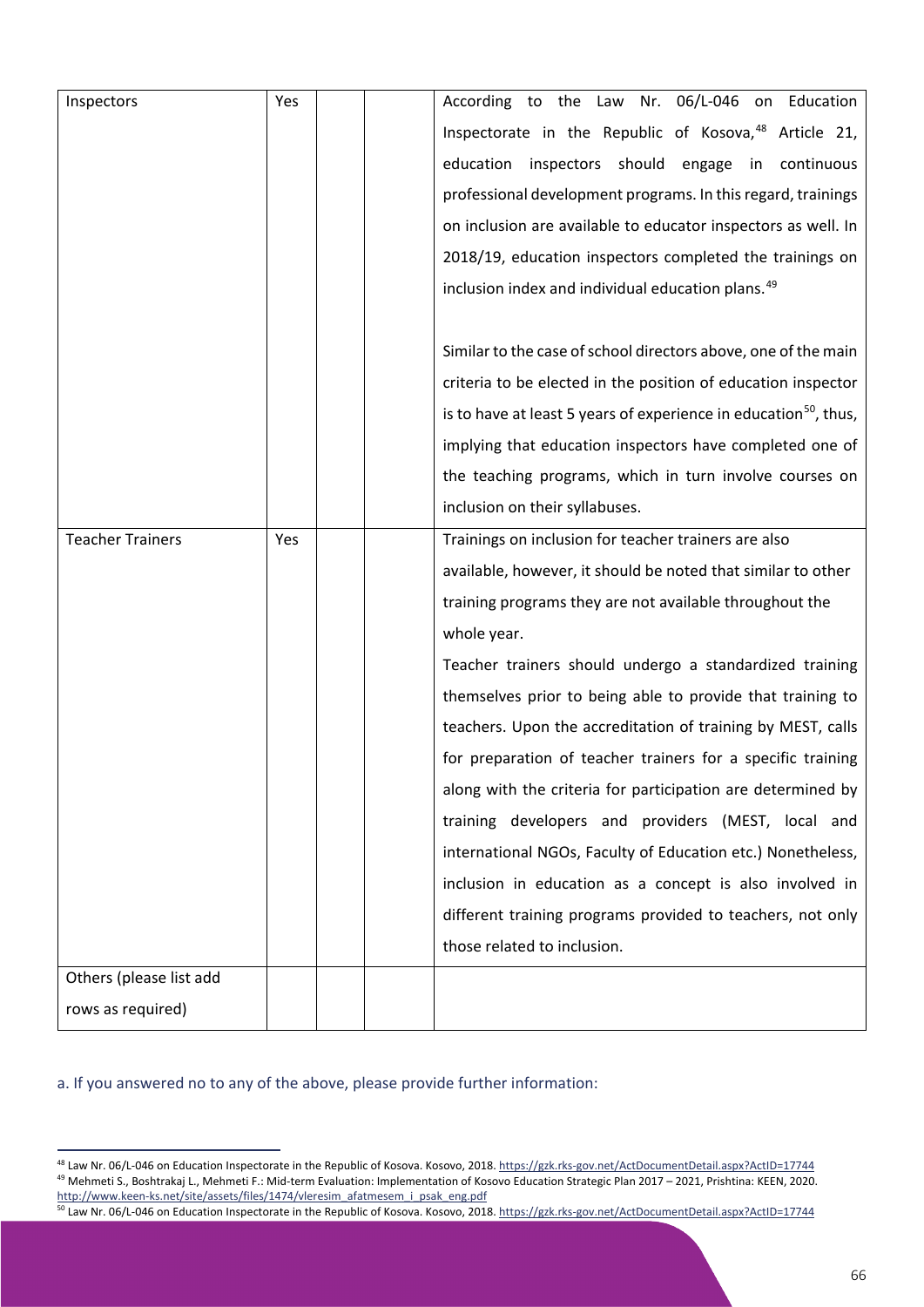### **Is education and training of teachers aligned with national policy goals on inclusive education?**

No No information available **X Yes**

If yes, please give a description.

Teacher professional development along with inclusive education is one of the main priorities of the education system in Kosovo and as such is reflected in almost all policies and strategic documents developed at national level. Similarly, teacher professional development is an integral part of education development plans developed at both local and school level. In addition, teacher professional development (pre-service and in-service) should be in alignment with professional standards as defined in the Strategic Framework for Professional Development, as well as, Curricular Framework for Pre-university Education in Kosovo,

Nonetheless, despite the fact that the legal framework for teacher professional development has advanced throughout years, it lacks its implementation in practice mainly due to lack of institutional support provided to schools, lack of budget allocated and lack of coordination between all stakeholders to provide training programs based on teachers' needs.

### If no, please give further information:

### **With respect to the main initial teacher education programmes, describe how inclusion in education is addressed in it (i.e. requirement for number of academic credits under European Credit Transfer and Accumulation System (ECTS), subjects and topics covered, focus etc).**

Faculty of Education provides a variety of teaching programs, including, early childhood education and development, pre-school education, primary education program, inclusive education, general pedagogy, leadership in education, teaching and curricula etc. <sup>[51](#page-67-0)</sup> In this regard, all teaching programs have at least one course in inclusion in education, whose academic credits vary from 4 to 6 ECTS, depending on the program. In general, the course on inclusion in education addresses issues such as: knowledge of the notions and fundamentals of inclusiveness in education, observation, identification and evaluation of children/students with special needs, early intervention, early services and individual education plan. In addition, courses on inclusion address topics related to contemporary definition of inclusion, human/child rights, philosophy of inclusive education, and forms of inclusion in EU countries.

Please provide information (main conclusions, reference and a link if available) on any recent reports, evaluations and/or reviews, since 2015 relating to initial teacher education and/or professional development issues.

### **Hunt P.F.; Belegu-Caka V.: Situation analysis: children with disabilities in Kosovo, Prishtina: Unicef, 2018. <https://www.unicef.org/kosovoprogramme/media/216/file/KOS-SITAN-ENG.pdf>**

In regards to initial teacher education and in-service professional development, the reports states that the curriculum for pre-service preparation and in-service teacher development are not harmonized. In addition, training programs for teacher professional development have been provided by different NGOs without a cohesive plan of action and

<span id="page-67-0"></span><sup>51</sup> Faculty of Education Website[. https://edukimi.uni-pr.edu/Departamentet.aspx](https://edukimi.uni-pr.edu/Departamentet.aspx)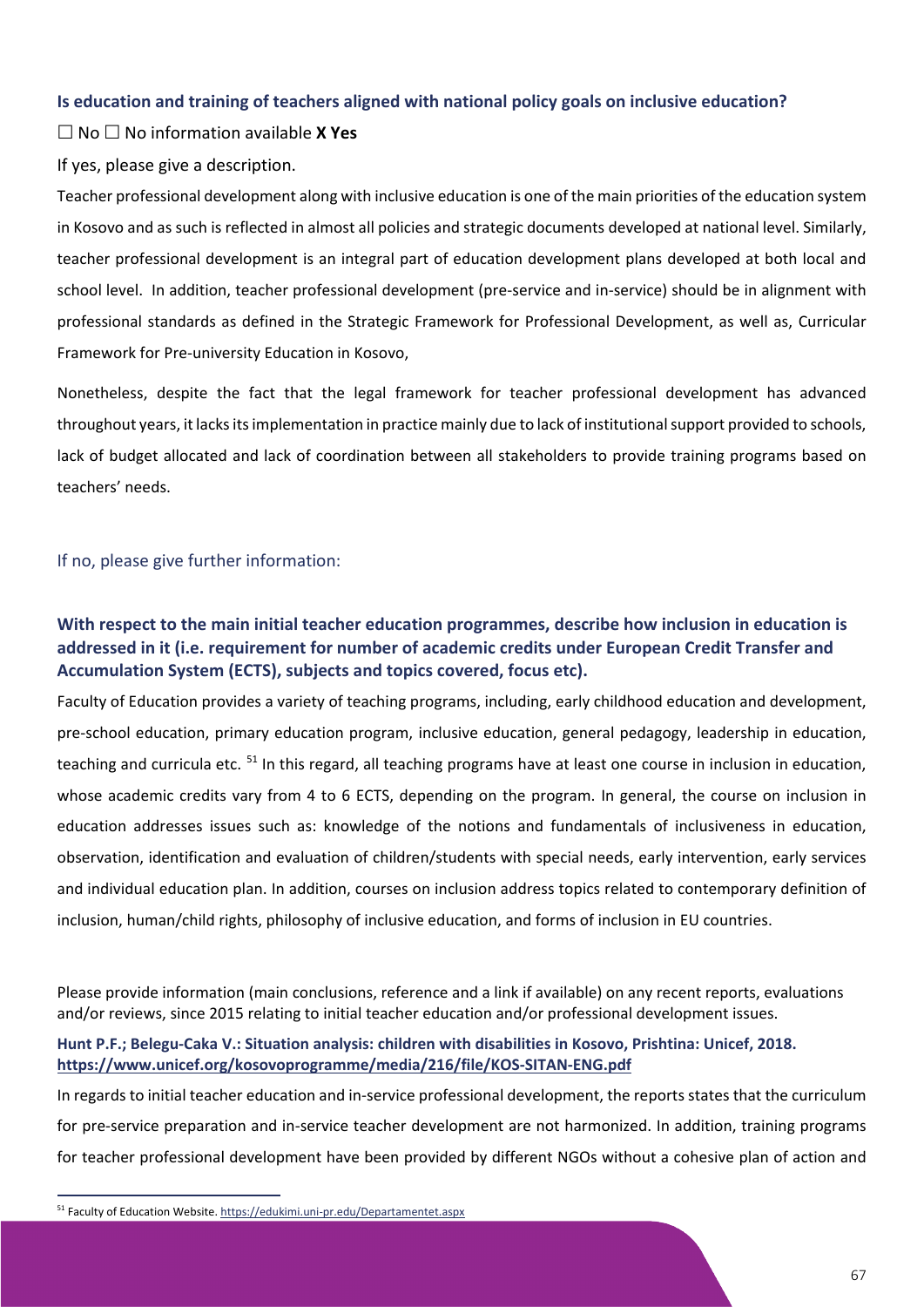has thus resulted in different understanding and practices of inclusive education. To this end, the report suggests that capacities of pre-school professionals, teachers and other education professionals should be improved to help foster an inclusive education system: "All teachers must be adequately trained on child development and child-centred pedagogy and differentiated instruction that can support them to teach all students in a regular classroom. Teachers and education professionals must also be trained to identify the occasions when they require the support of other teachers or specialized professionals, and they must be compelled to utilise mechanisms for collaboration and cooperation among professionals."

# Mehmeti S., Rraci E., Bajrami K.:Teacher Professional Development in Kosovo, KEEN 2019. **[http://www.keen](http://www.keen-ks.net/site/assets/files/1467/zhvillimi_profesional_i_mesimdhenesve_ne_kosove_eng.pdf)[ks.net/site/assets/files/1467/zhvillimi\\_profesional\\_i\\_mesimdhenesve\\_ne\\_kosove\\_eng.pdf](http://www.keen-ks.net/site/assets/files/1467/zhvillimi_profesional_i_mesimdhenesve_ne_kosove_eng.pdf)**

This report analyses current policies related to teacher professional development in Kosovo, identifies challenges, gaps, as well as, opportunities to build an effective and sustainable system for teacher professional development in Kosovo. As such the report, analyses how in-service teacher professional development in Kosovo is planned and carried out, the relevance of teacher professional development programs in Kosovo, teachers' perception towards TPD programs etc.

In regards to pre-service teacher development, the reports states that the legal framework, strategic planning, curriculum documents and lately the development of the strategic framework for teacher professional development has improved the link between pre-service and in-service teacher development. Nonetheless, the implementation of this link in practice remains a challenge, mainly to due to the non-implementation of the Law on regulated professions, the failure to fully implement the teacher licensing system, the frequent changes of teacher norms that determine the qualification of teachers required for all level of the pre-university education and lastly lack of professional standards for pre-service teacher development based on the curriculum areas for each level of education.

In addition, the report states that the main TPD programs provided to teachers during the last three years were on trainings related to implementation of curriculum and educational leadership. On the other hand, there is a general consensus that trainings provided are not in line with teachers' actual needs. In this regard, there is still no analysis on TPD programs offered, their relevance and their prioritization based on teachers' needs according to four types of licenses (e.g. career teacher license; advanced teacher license; mentor teacher license and merit teacher license).

Another challenge identified in regards to in-service teacher professional development is the lack of accurate data related to TPD programs: "Despite the fact that MEST has invested in the software for teacher licensing system, which includes data on the training hours of teachers, the maintenance and population of the database is unsustainable. Consequently, there are no reports on teacher involvement in trainings, types of training programs involving teachers, teachers' needs etc."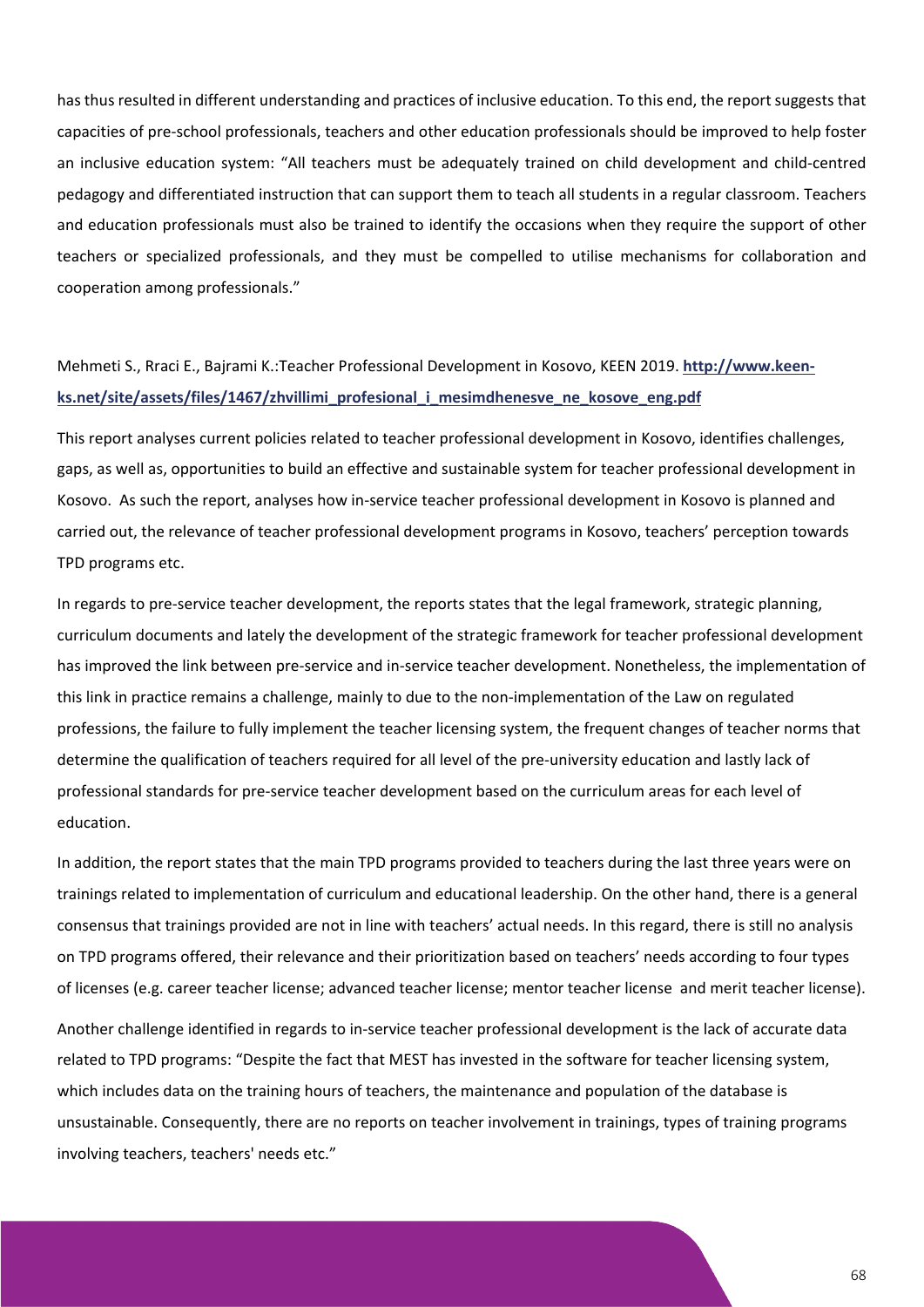Mehmeti S., Boshtrakaj L., Mehmeti F.: Mid-term Evaluation: Implementation of Kosovo Education Strategic Plan 2017 – 2021, Prishtina: KEEN, 2020. **[http://www.keen-](http://www.keen-ks.net/site/assets/files/1474/vleresim_afatmesem_i_psak_eng.pdf)**

### **[ks.net/site/assets/files/1474/vleresim\\_afatmesem\\_i\\_psak\\_eng.pdf](http://www.keen-ks.net/site/assets/files/1474/vleresim_afatmesem_i_psak_eng.pdf)**

Similarly to the reports above, the report on the implementation of Kosovo Education Strategic Plan during its first three years of implementation also finds out that despite the fact that the Catalogue for training programs was updated and published in 2019, there is still no evaluation of training programs provided to teachers and their relevance to teachers' needs, hence, the priority programs to be provided to teachers by MEST and other partners have not been identified yet. In addition, due to the lack of data it is very difficult to generate reports and assess teachers' needs. In terms of TPD programs, during 2017 – 2019 the main focus of MEST was the provision of trainings related to implementation of curriculum and education leadership.

Overall, what are the perceived main challenges (barriers and hinderances) and opportunities (support and ways forward) for inclusion in education in relation to teachers and support personnel?

Teachers play a critical role in making inclusive education accessible to all students, in particular students with special needs. Nonetheless, in order to ensure the inclusion of all children, supportive mechanisms should be provided to teachers. In this regard, there are several mechanisms in place in Kosovo that support educational institutions, in particular teachers to achieve inclusiveness namely $52$ :

Supporting educators whose role is to support regular educators in planning the individual education plan, organizing and planning activities, advising educators on how to work with children with special needs and as needed work individually with them. In addition, they cooperate with Resource Centers regarding teaching methods, teaching materials and help during the integration process of children/students from Resource Centers to regular schools.

Supporting teachers whose role is to cooperate with teachers/subject teachers to identify students with special needs, develop individual education plan and advise and support them on the teaching methods for children with special needs, classroom management, teaching materials. Similarly, to above they cooperate with Resource Centers on teaching methods, teaching materials and support needed for students.

Traveling/Itinerary teacher – identifies students with special needs in regular schools and other institutions, collaborates with regular schools, identifies students' needs and supports them with materials and other necessary materials, supports regular school teachers with professional advice, coordinates the work of the Resource Center with regular schools.

School Psychologist - provides psychological services and focuses on the mental and physical development of students as well as on the assistance and support to increase the quality of the learning and teaching process.

<span id="page-69-0"></span><sup>52</sup> Inclusive Education – The right of everyone. MEST, 2014. (Albanian)<https://masht.rks-gov.net/uploads/2015/06/arsimimi-06-06-2014-3.pdf>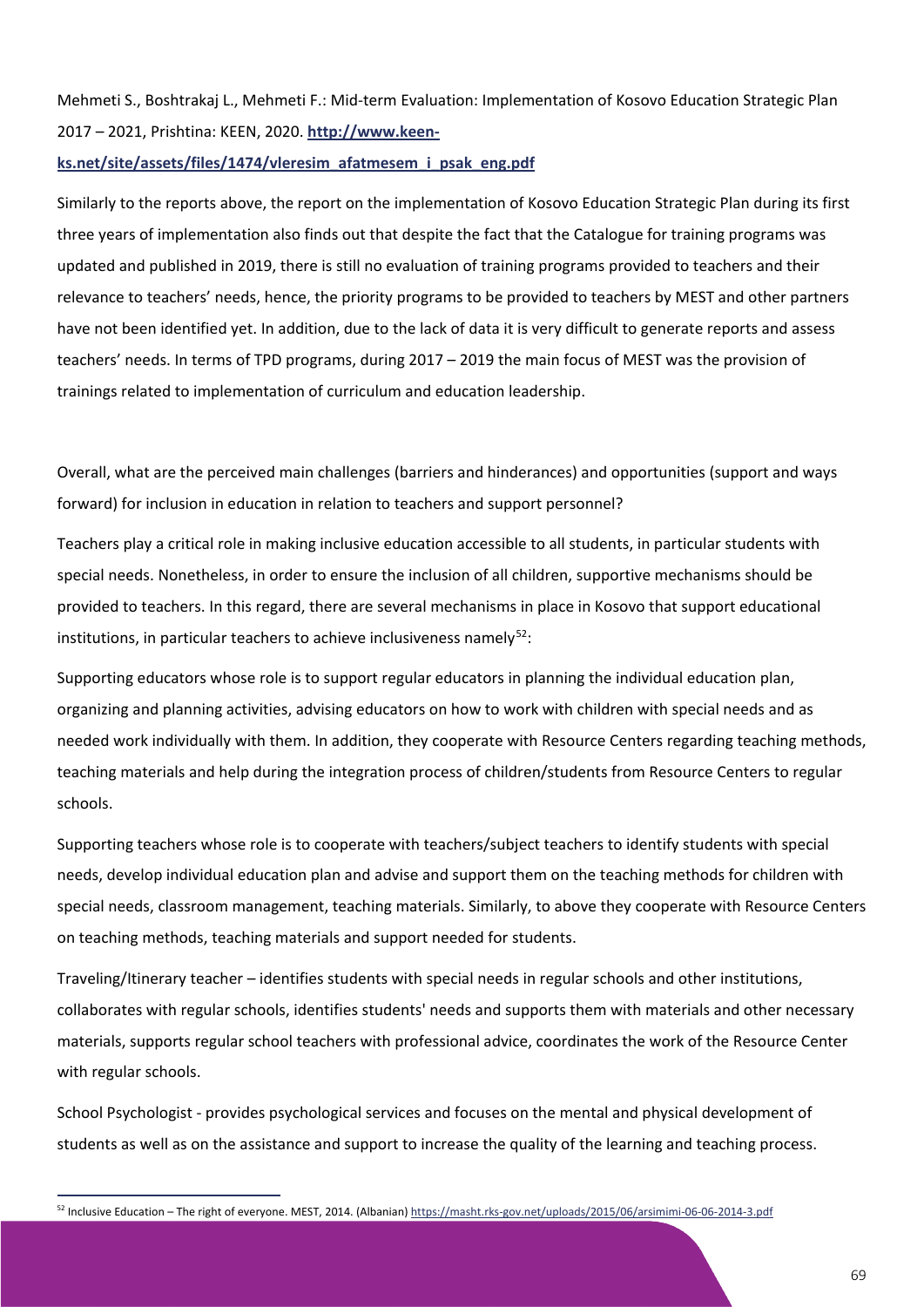Among others, the psychologist cooperates with teachers and provides counselling and training services Assessment and interpretation of student outcomes, school pedagogical staff in accordance with school development strategies.

School Pedagogue – focuses on teacher professional development and the development of student profiles in collaboration with teachers using contemporary techniques and methods and is also involved in the design of the individual education plan.

In addition to these school mechanisms, several positive steps have also been taken to improve legislation and school practice including, the development of numerous professional development trainings that tackle inclusion, establishment of attached classes within regular schools, transformation of special schools into Resource Centers, development of manuals and books on the issue of inclusive education etc.

Nonetheless, despite the existing mechanisms they are very limited. As it can be seen from question 5.1. there is a very low number of supporting educators, supporting teachers, assistants for children with special needs engaged in regular schools etc. Currently there are 86 supporting teachers and 71 assistants for children with special need at national level and due to the lack of such mechanisms, some parents are forced to hire assistants with their own finances. Similarly, the low number of school pedagogues and psychologists poses a barrier to inclusive education.

In addition, there is no accurate data on the number of training hours attended by teachers, which in turn makes impossible the generation of reports, evaluation of the impact of training programs as well as teachers' needs in regards to inclusion. It is generally evaluated that during the last three years the main focus of MEST was the provision of trainings related to the implementation of new curriculum, thus, the lack of trainings provided to teachers on working with children with special needs remains a challenge.

Therefore, in order for inclusion to be successfully implemented the number of supporting teachers/qualified staff should be increased so that they can support teachers, work individually with the student with special needs as needed, and help schools create a new approach of educational programs that contribute towards the achievement of potential of each child. In addition, in-service teacher training programs should be provided based on teachers' needs. In this regard it is necessary for all teachers to have the adequate skills to work in and help foster an inclusive education system.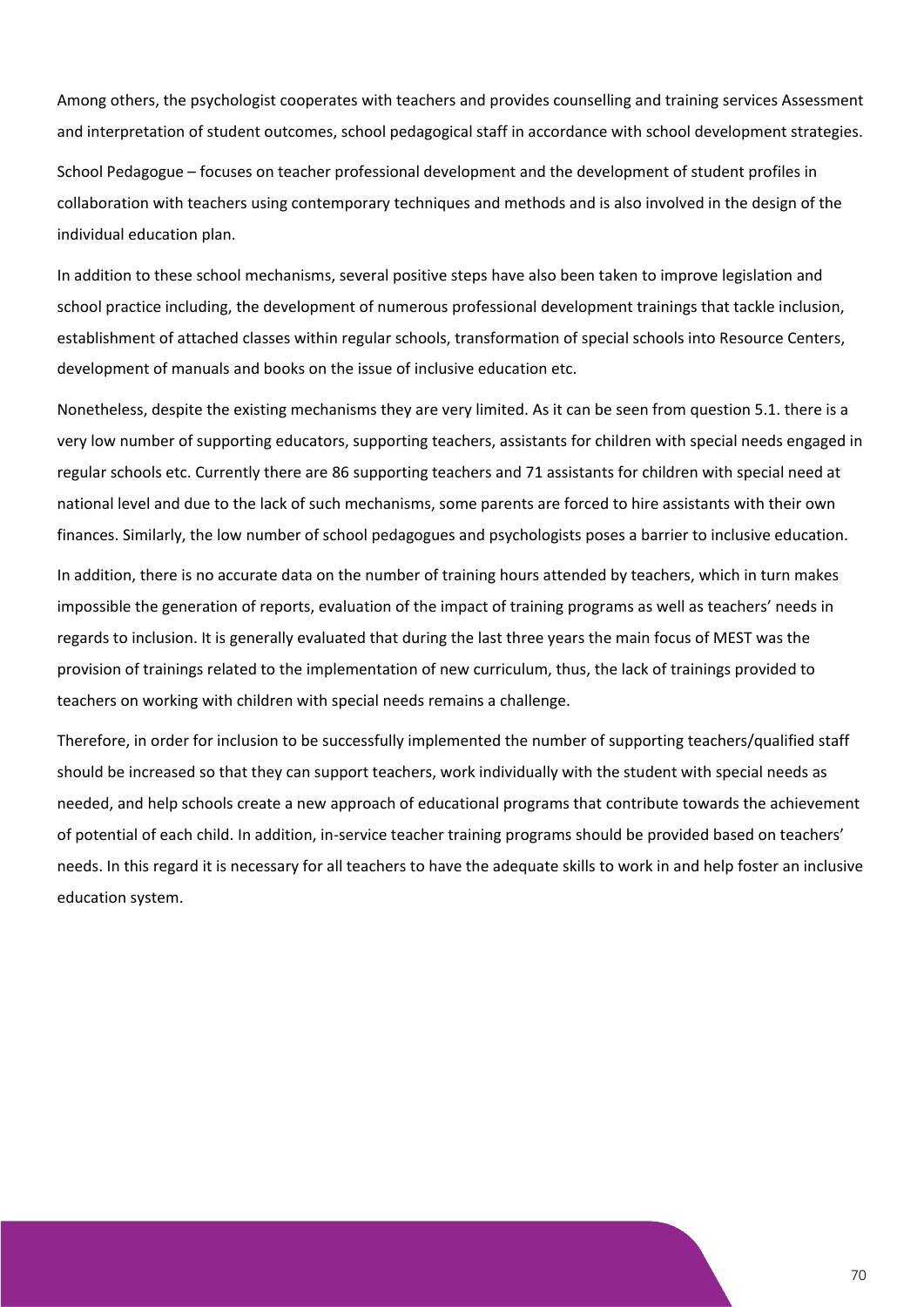# **Section 6: Schools**

*How does the work of schools, school management and leadership impact on access, participation and provision of equitable opportunities for all learners?*

*Who is excluded from attending any form of* school?

### **Please give reasons for this group being excluded from attending school and describe any form of alternative provision made for them?**

Primary and lower secondary level of education (grade I to IX) is mandatory, which means that no one shall be excluded from school. Nonetheless, there are cases of fixed-term exclusions and permanent exclusions from schools made for various disciplinary reasons. In such cases, excluded students are placed to another education institution. There is no data published which shows the number of students excluded (short term or permanently).

### **Are there issues around the over- and under-representation of different vulnerable groups in different school settings?**

No No information available **X Yes**

If yes, please give a description and provide any data/evidence that is available

The participation of children from Roma, Ashkali and Egyptian communities in the education system has improved throughout years, however, it still remains a challenge their low participation in the pre-school and upper secondary level of education. The table below presents the number of children/students from Roma, Ashkali and Egyptian communities enrolled in all levels of education during the last three years. As it can be seen from the table below, participation in compulsory education (grades I-IX) is satisfactory, whereas, participation in preschool education, pre-primary and upper secondary is very low.

| Level of Education                           | 2016/201753 | 2017/2018 <sup>54</sup> | 2018/201955 |
|----------------------------------------------|-------------|-------------------------|-------------|
| Pre-school education (Age 0-4)               | 0           | 13                      | 24          |
| Pre-primary (Age 5-6)                        | 397         | 411                     | 436         |
| Primary education (Grade 1-5)                | 3431        | 3663                    | 3651        |
| Lower secondary education (Grade 6-9)        | 1954        | 2020                    | 2146        |
| Upper secondary education (Grade $10 - 12$ ) | 486         | 561                     | 582         |
| Total                                        | 6268        | 6668                    | 6839        |

<span id="page-71-0"></span><sup>53</sup> Education Statistics in Kosovo 2016/17.KAS[. https://ask.rks-gov.net/media/3443/education-statistics-2016\\_2017-2.pdf](https://ask.rks-gov.net/media/3443/education-statistics-2016_2017-2.pdf)

<span id="page-71-1"></span><sup>54</sup> Education Statistics in Kosovo 2017/18. KAS[. https://ask.rks-gov.net/media/4146/stat-e-arsimir-2017-2018ang.pdf](https://ask.rks-gov.net/media/4146/stat-e-arsimir-2017-2018ang.pdf)

<span id="page-71-2"></span><sup>55</sup> Education Statistics in Kosovo 2018/19. KAS[. https://ask.rks-gov.net/media/5056/education-statistics-2018-2019.pdf](https://ask.rks-gov.net/media/5056/education-statistics-2018-2019.pdf)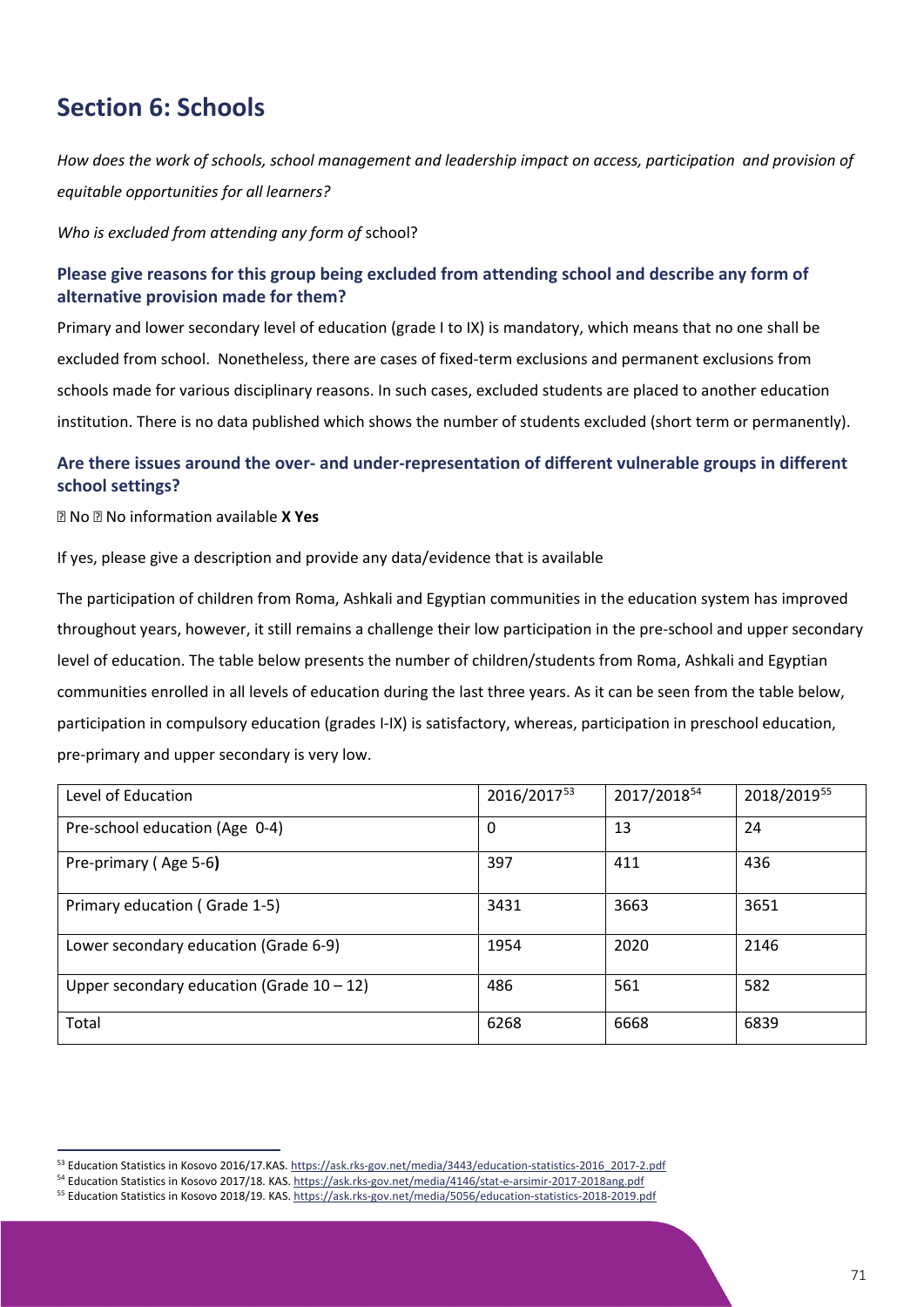The gross enrolment rate for children/students of Roma, Ashkali and Egyptian communities in all levels of education is: 55% in pre-primary education; 89.20% in primary education (grade 1 to 5); 69.4% in lower secondary education (grade 6 to 9) and only 30.3% in upper secondary education (grade 10 to 12).<sup>[56](#page-72-0)</sup>

Similarly, children/students with special needs are under-represented in the education system.

In this regard, the data related to the number of students with special needs and the accuracy of these data is complex because there is no evaluation of all students with special needs included in regular classes. In this regard, it is estimated that the number of students with special needs in regular classes has decreased year by year, whereas the number in Resource Centers has increased.

|  |  |  |  |  | Table 5. Number of students with special needs in pre-university education <sup>57</sup> |  |
|--|--|--|--|--|------------------------------------------------------------------------------------------|--|
|--|--|--|--|--|------------------------------------------------------------------------------------------|--|

| <b>Number of students</b>                                                  | 2016/2017 | 2017/2018 | 2018/2019 |
|----------------------------------------------------------------------------|-----------|-----------|-----------|
| Students with special needs in Resource<br>Centers                         | 271       | 315       | 365       |
| Students with special needs in attached<br>classes                         | 5,294     | 4,451     | 3,645     |
| Total number of students with special<br>needs in pre-university education | 5,565     | 4,766     | 4,010     |

If no, please give further information:

### **Please give details on the main admissions criteria for schools.**

### a. Highlight any issues with the national polices.

In regards to enrolment in the first class of primary education, schools are required to enrol all students living in the area they cover. The parents may request for the enrollment of their children in another educational institution even though they live out of the area covered by that institution. The request is reviewed by the municipality and based on the vacant positions in that educational institution the decision is taken.

In order to enroll the child in the first class, a parent should present these documents:

Child's birth certificate

Child's medical card

Documents certifying the identity and the residence of the parent

Registration form, which is filled out at the time of enrollment in the respective institution.

72

<span id="page-72-1"></span><span id="page-72-0"></span><sup>56</sup> Mehmeti S., Boshtrakaj L., Mehmeti F.: Mid-term Evaluation: Implementation of Kosovo Education Strategic Plan 2017 – 2021, Prishtina: KEEN, 2020. [http://www.keen-ks.net/site/assets/files/1474/vleresim\\_afatmesem\\_i\\_psak\\_eng.pdf](http://www.keen-ks.net/site/assets/files/1474/vleresim_afatmesem_i_psak_eng.pdf)  $57$  Ibid.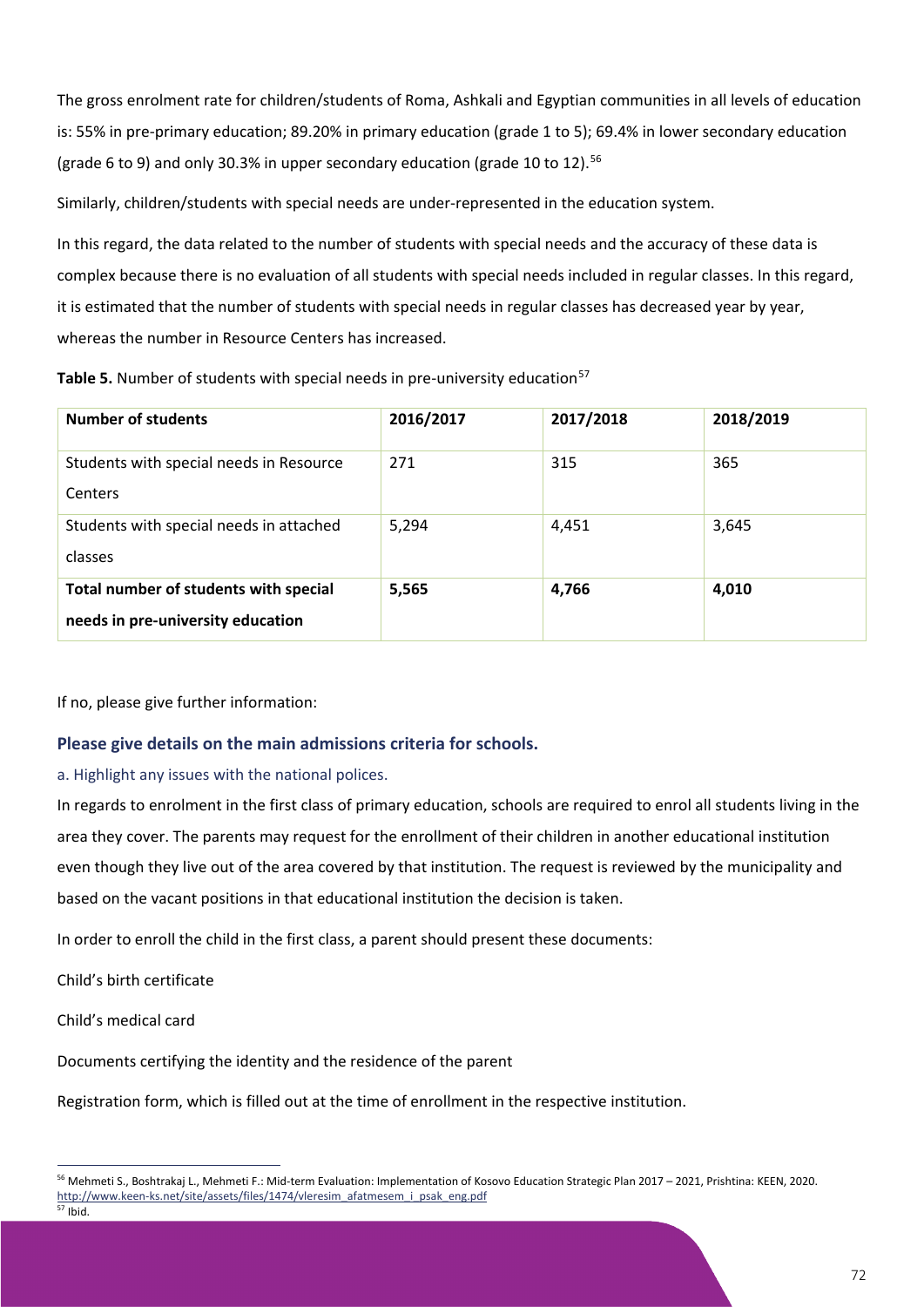The State still does not have a test for the children enrolling in the first class. The requirements for a student to enroll in a private school are determined by the private schools.

b. Where schools set their own admissions criteria, please outline any impact on inclusion.

As according to the admissions criteria explained above, all children are provided the opportunity to enrol in primary education.

### **Please provide information on the different forms of support that are available to learners in schools.**

a. Inclusive pedagogy, personalized learning and universal design approaches

No No information available **X Yes**

If yes, please give a description.

Pedagogical and psychological services are available in educational institutions in Kosovo. Their role and functioning is regulated with the AI No. No.34/2014 on the Functioning of Pedagogical – Psychological Service in Schools.<sup>[58](#page-73-0)</sup> Nonetheless, it is evaluated that the number of pedagogues and psychologists in all schools of Kosovo is very low due to the lack of budget, which in turn implies that there are schools that lack such services.

If no, please give further information:

#### b. counselling and mentoring possibilities

No No information available **X Yes**

If yes, please give a description.

If no, please give further information:

Professional staff (psychologists and pedagogues) provides counselling and mentoring services for learners in schools. In addition, counselling and mentoring services have been provided on behalf of different projects aiming to improve the quality and inclusion in the education system in Kosovo. For e.g. the EU-funded project "EU-Support for the Implementation of the Roma, Ashkali and Egyptian Strategy Phase 2- EUSIMRAES II" has provided mentorship programs which aimed at improving the retention and attainment by providing non-academic and academic support to Roma, Ashkali and Egyptian secondary school students. As a rule, students demonstrating lower performance at school were given priority for mentoring. They were assisted in issues related to learning, communication with peers or teachers, information about school programs or extracurricular activities etc. More specifically, the mentorship program was implemented in two ways:

Individual mentoring (counselling and career orientation, delivering learning techniques, facilitating the relationship student – family – school, helping the student to plan their time, guiding the students to elaborate individual study plans, support the beneficiaries to adapt in the new environment, show them the opportunities in school (library,

<span id="page-73-0"></span><sup>58</sup> AI No.34/2014 on the Functioning of Pedagogical – Psychological Service in Schools. Kosovo, 2014[. https://gzk.rks-gov.net/ActDetail.aspx?ActID=10421](https://gzk.rks-gov.net/ActDetail.aspx?ActID=10421)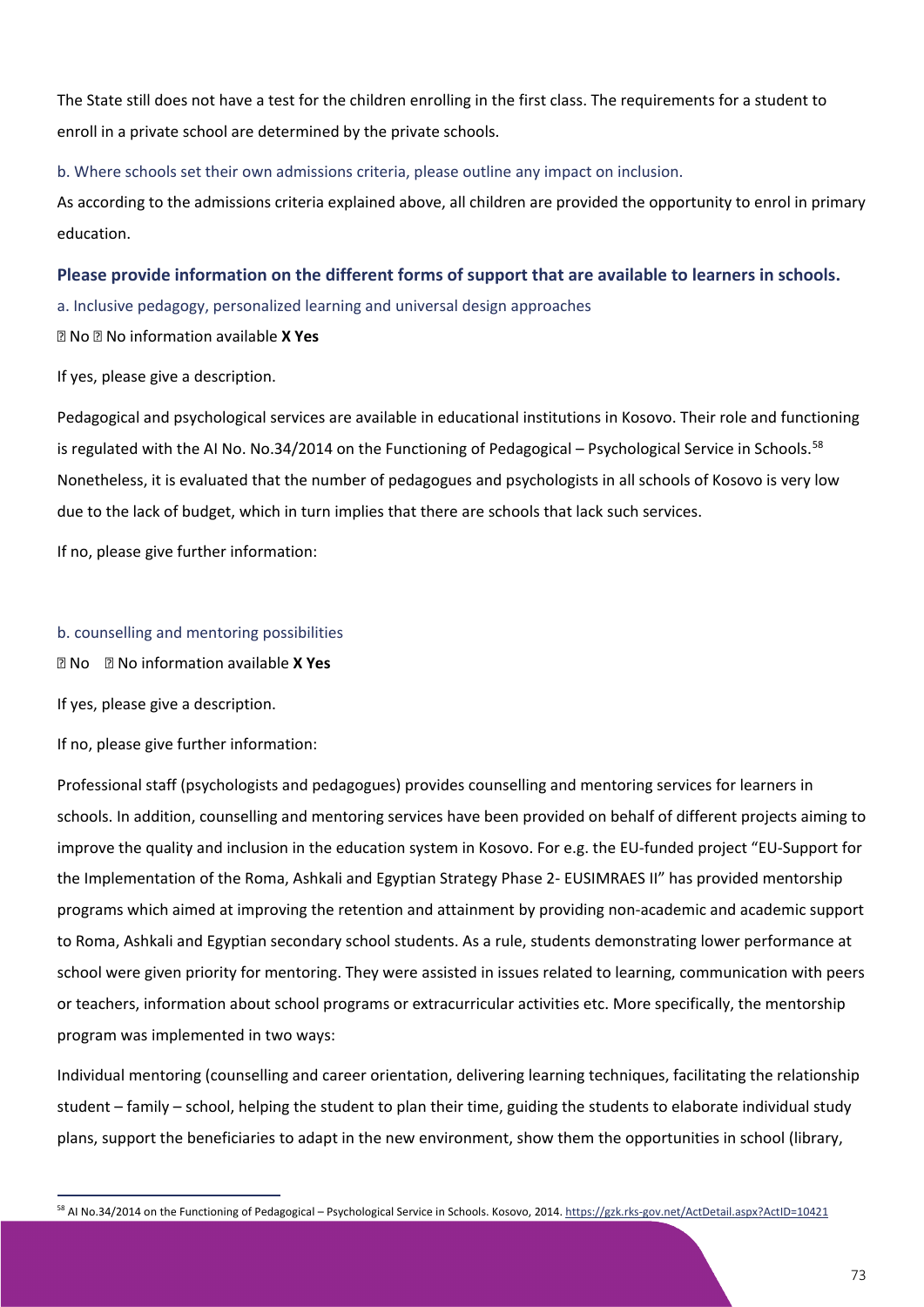medical office, youth club, theatre club, educational competitions, etc) and outside the school (different youth clubs, theatre, hospital, city library etc) and

group support (facilitating the interaction of the beneficiaries and other students from school, encouraging the participation of the beneficiaries in extracurricular activities: exchange of experience meetings with other beneficiaries, organizing group activities, encouraging the interaction with other youth groups, local Roma Roma, Ashkali and Egyptian NGOs.

c. input from specialist teachers/therapists

**X No No** information available **No** Yes

If yes, please give a description.

If no, please give further information:

Similar to the answer above, there is no practice of having therapists/specialist teachers in schools of Kosovo. There could be cases where such services were provided with the donor support, however, there is no accurate data nor reports on this regard.

#### d. input from learning support assistants

No No information available **X Yes**

If yes, please give a description.

The engagement of supporting assistants (namely supporting educators, teachers and itinerary teachers for students with special needs) is regulated with laws and by-laws concerning the education system in Kosovo, however, in practice the number of supporting assistants is very low. As of 2019, there were 83 supporting teachers and 49 assistants working with children with special needs.<sup>[59](#page-74-0)</sup> In this regard, lack of sufficient assistants forces parents to engage such services with their own finances.

If no, please give further information:

e. availability of ICT / assistive technology

No No information available **X Yes**

If yes, please give a description.

MEST has equipped a considerable number of schools with computers, projectors, equipment, as well as, other tools that enable the development of student competencies. Nonetheless, the situation in terms of the availability of ICT technology is considered to be unsatisfactory and there are no official accurate data which show the number of equipment distributed per school as well as their usage. Similarly, the majority of municipalities (municipal education directorates) who are also responsible to supply schools with teaching materials and ICT technology do

<span id="page-74-0"></span><sup>59</sup> Mehmeti S., Boshtrakaj L., Mehmeti F.: Mid-term Evaluation: Implementation of Kosovo Education Strategic Plan 2017 – 2021, Prishtina: KEEN, 2020. [http://www.keen-ks.net/site/assets/files/1474/vleresim\\_afatmesem\\_i\\_psak\\_eng.pdf](http://www.keen-ks.net/site/assets/files/1474/vleresim_afatmesem_i_psak_eng.pdf)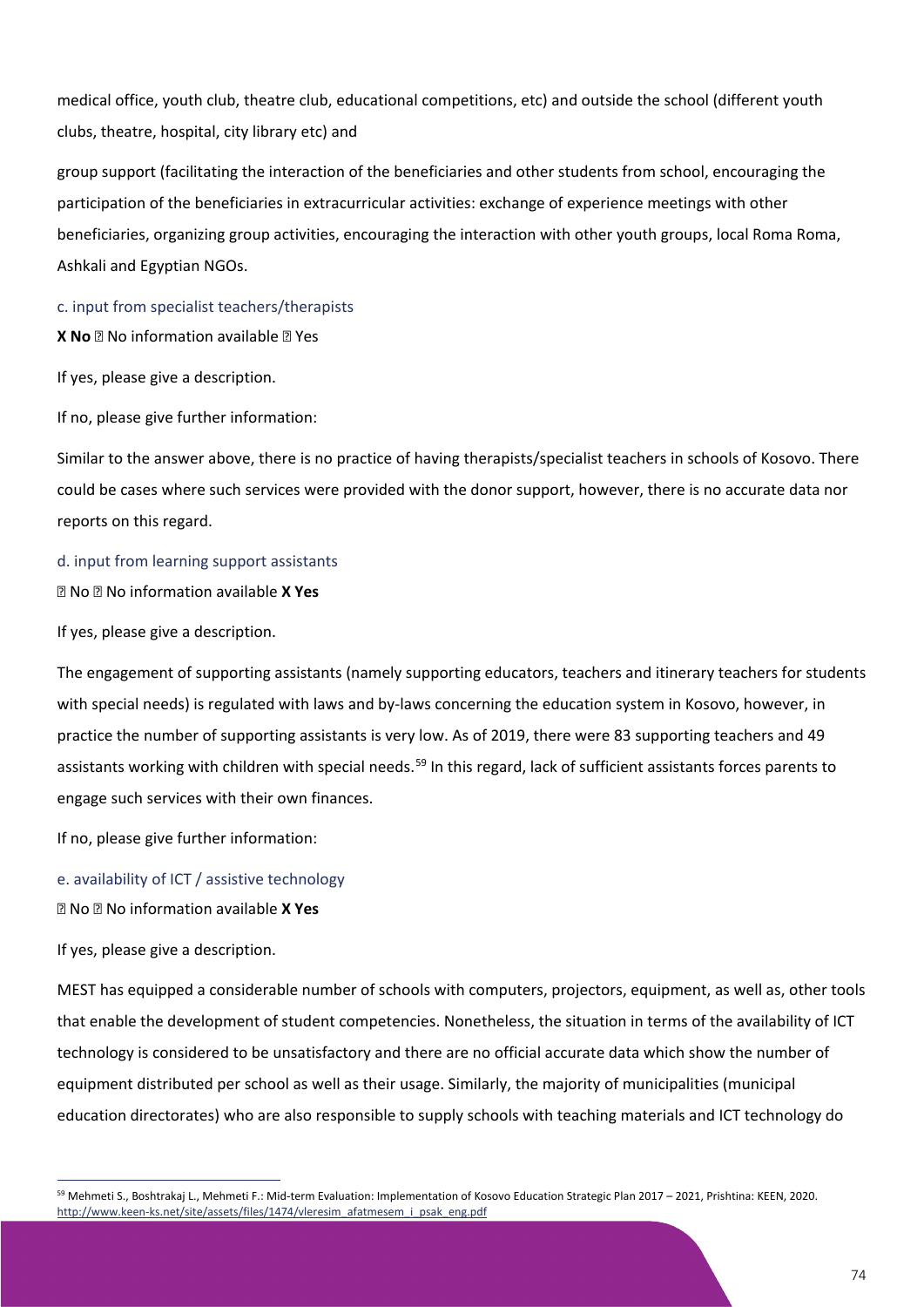not keep records of each school and update it regularly as needed, therefore, there is no accurate data on this regard.

If no, please give further information:

f. Please describe any other forms of support available.

Learning centers have been established and are functional in different municipalities of Kosovo with the aim of improving the participation of children/students from roma, ashkali and egyptian communites in all levels of education. In this regard, learning centers can be community based and school-based and as such provide preschool programs for children age 3 to 5, additional learning classes, help children with homework, as well as, organize different social activities. Nonetheless, it is worth mentioning that learning centers operate mainly through donor financial support, which is not sustainable. An AI NR.12/17 on the establishment and functioning of learning centers has been developed and approved by MEST in 2018 but it hasn't started its implementation yet. On the other hand, it is considered that Learning Centers have played a major role on not only improving participation of children in all levels of education, but also their school performance.

| <b>Strategy</b>       | <b>Description of the focus</b>                                                     |
|-----------------------|-------------------------------------------------------------------------------------|
| Kosovo Education      | Kosovo Education Strategic Plan 2017 - 2021 is the key strategic document for       |
| Strategic Plan 2017-  | the development of the education sector in Kosovo. As such it consists of 7         |
| 2021                  | strategic objectives: 1) Participation and Inclusion; 2) Management of the          |
| https://masht.rks-    | Education System; 3) Quality Assurance; 4) Teacher Development; 5) Teaching         |
| gov.net/uploads/2017/ | and Learning; 6) Vocational Education and Training and Adult Education and 7)       |
| 02/20161006-kesp-     | Higher Education.                                                                   |
| 2017-2021.pdf         | The first strategic objective on Participation and Inclusion foresees different     |
|                       | activities/measures, whose implementation is supposed to improve the                |
|                       | participation and inclusion in all levels of education. Expected results that could |
|                       | lead to the fulfilment of the strategic objectives are:                             |
|                       | Participation in quality pre-school education reaches 20% of children aged 0-5;     |
|                       | All 5-year-old children are included in pre-primary quality education;              |
|                       | 50% of children with special needs are included in the pre-university education     |
| system;               |                                                                                     |
|                       | Inclusion of children of Roma, Ashkali and Egyptian communities in primary          |
|                       | education has increased by 10%, while in lower and upper secondary education        |
|                       | has increased by 20%;                                                               |

**Please give a description of the strategies in place for practically supporting mainstream school staff teams to increase their capacity to be inclusive and to improve access, participation and achievement for all learners.**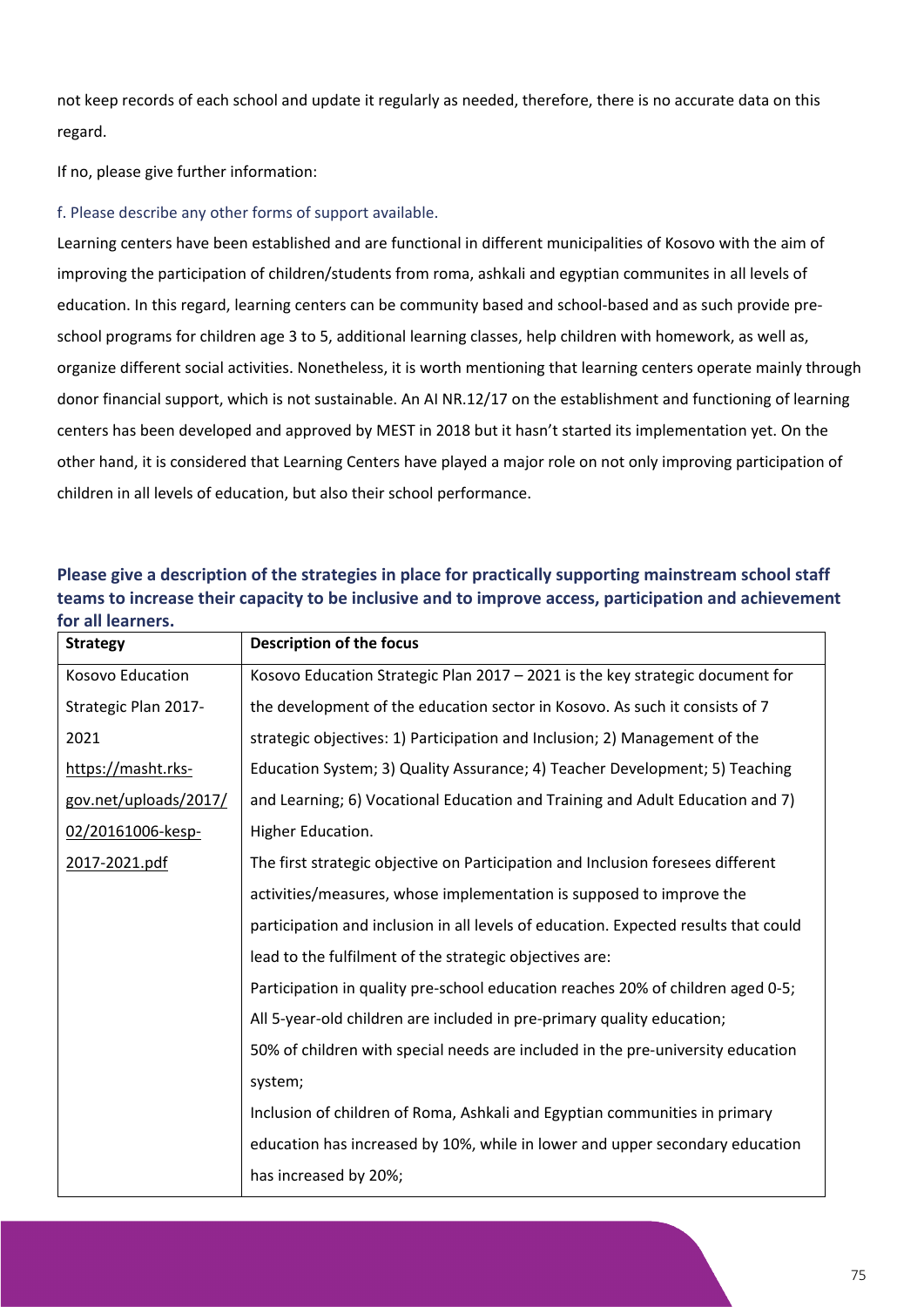|                           | All repatriated children are included in the education system and strengthen the  |  |  |
|---------------------------|-----------------------------------------------------------------------------------|--|--|
|                           | mechanisms for organising education in Diaspora;                                  |  |  |
|                           | Effective mechanisms to prevent dropout and non-enrolment in pre-university       |  |  |
|                           | education are established;                                                        |  |  |
|                           | There are mechanisms and programmes for identification and support of children    |  |  |
|                           | with exceptional intellectual potential and special talents in academic, creative |  |  |
|                           | and artistic fields;                                                              |  |  |
|                           | There are effective mechanisms and policies in place to promote diversity         |  |  |
|                           | through an integrated education system. <sup>60</sup>                             |  |  |
|                           | In addition, each of the above-mentioned expected results consists of different   |  |  |
|                           | activities.                                                                       |  |  |
| Strategy for Inclusion of | Strategy for Inclusion of Roma and Ashkali Communities in Kosovo Society 2017 -   |  |  |
| Roma and Ashkali          | 2021 is the key development document for the integration of roma and ashkali      |  |  |
| Communities In the        | communities, as well as, for strengthening the multi-ethnic and multi-cultural    |  |  |
| Kosovo Society 2017-      | character of Kosovo society. It is focused on 4 priority fields, namely, 1)       |  |  |
| 2021                      | Education; 2) Employment and Social Welfare; 3) Health and 4) Housing. Each       |  |  |
| https://kryeministri-     | strategic objective has been broken down to expected results, which were          |  |  |
| ks.net/wp-                | further translated into measures and activities.                                  |  |  |
| content/uploads/docs/     | Below is the list of expected results foreseen for the field of education:        |  |  |
| ANG-                      | 1.1. Participation of Roma and Ashkali community members in education has         |  |  |
| STRATEGJIA P%C3%8B        | been improved;                                                                    |  |  |
| R P%C3%8BRFSHIRJEN        | 1.2. Performance of learners and students of Roma and Ashkali communities has     |  |  |
| E KOMUNITETEVE RO         | been improved;                                                                    |  |  |
| <u>M_DHE_ASHKALI_N%C</u>  | 1.3. Key stakeholders have been sensitized to support the education of Roma and   |  |  |
| 3%8B SHOQ%C3%8BRI         | Ashkali community members. <sup>61</sup>                                          |  |  |
| N%C3%8B KOSOVARE          | In addition, each of the above-mentioned expected results consists of different   |  |  |
| 2017-2021.pdf             | activities.                                                                       |  |  |
| National Development      | National Development Strategy 2016 - 2021 is a basic strategic document           |  |  |
| Strategy 2016 - 2021      | addressing development policies of special importance. The education area, as     |  |  |
| http://www.kryeministr    | one of the prioritized areas, has been treated under Chapter One of the Strategy  |  |  |
| Ŀ                         | - Development of the Human Capital. Within this pillar, the foreseen measures     |  |  |
| ks.net/repository/docs/   | related to education are as following: increase participation of children in      |  |  |

<span id="page-76-0"></span><sup>&</sup>lt;sup>60</sup> Ministry of Education, Science and Technology (MEST). Kosovo Education Strategic Plan 2017 – 2021. Prishtina, 2016. [https://masht.rks](https://masht.rks-gov.net/uploads/2017/02/20161006-kesp-2017-2021-1.pdf)[gov.net/uploads/2017/02/20161006-kesp-2017-2021-1.pdf](https://masht.rks-gov.net/uploads/2017/02/20161006-kesp-2017-2021-1.pdf)

<span id="page-76-1"></span><sup>&</sup>lt;sup>61</sup> Government of the Republic of Kosovo. Strategy for Inclusion of Roma and Ashkali Communities in Kosovo Society 2017 – 2021. Prishtina, April 2017. [https://kryeministri-ks.net/wp-content/uploads/docs/ANG-](https://kryeministri-ks.net/wp-content/uploads/docs/ANG-STRATEGJIA_P%C3%8BR_P%C3%8BRFSHIRJEN_E_KOMUNITETEVE_ROM_DHE_ASHKALI_N%C3%8B_SHOQ%C3%8BRIN%C3%8B_KOSOVARE_2017-2021.pdf)

[STRATEGJIA\\_P%C3%8BR\\_P%C3%8BRFSHIRJEN\\_E\\_KOMUNITETEVE\\_ROM\\_DHE\\_ASHKALI\\_N%C3%8B\\_SHOQ%C3%8BRIN%C3%8B\\_KOSOVARE\\_2017-2021.pdf](https://kryeministri-ks.net/wp-content/uploads/docs/ANG-STRATEGJIA_P%C3%8BR_P%C3%8BRFSHIRJEN_E_KOMUNITETEVE_ROM_DHE_ASHKALI_N%C3%8B_SHOQ%C3%8BRIN%C3%8B_KOSOVARE_2017-2021.pdf)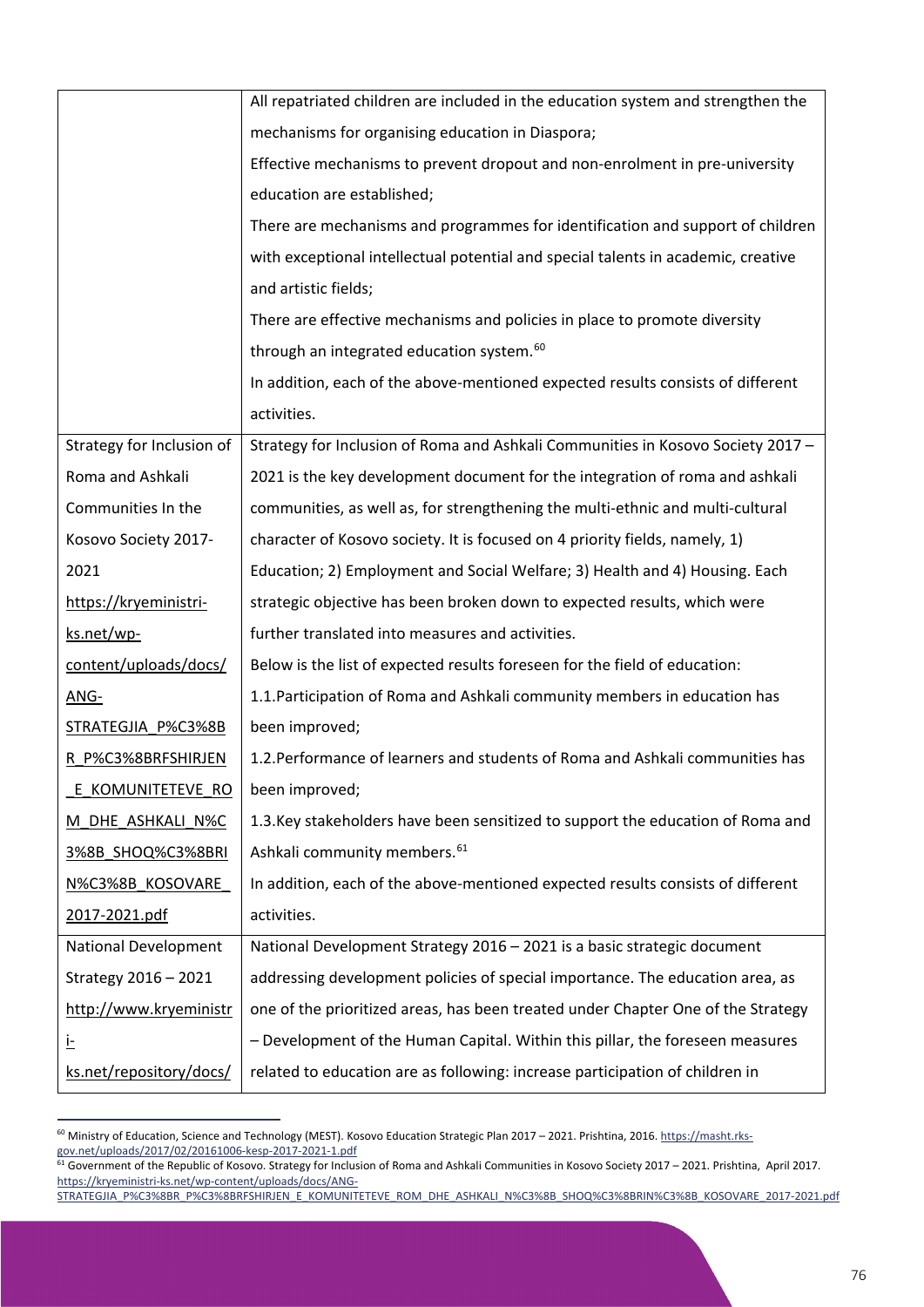| National Development | preschool education, improve teaching quality in pre-university education; link |
|----------------------|---------------------------------------------------------------------------------|
| Strategy 2016-       | education with labor market needs; strengthen accountability through            |
| 2021 ENG.pdf         | inspection, conduct performance assessment and external exams, as well as,      |
|                      | optimize expenses in education through database systems. <sup>62</sup>          |

### **Please provide information regarding school buildings and infrastructure.**

a. Are there schools that face infrastructure issues that are barriers to inclusion?

No No information available **X Yes**

If yes, please give a description and provide information on what barriers, how they are monitored and any data/evidence that is available.

The majority of mainstream schools in Kosovo have poor infrastructure and education materials (e.g. appropriate classrooms, desks, chairs, teaching materials etc.). In addition, transportation is often not available and limited budget allocated to the field of education does not allow for successful implementation of inclusive policies to fulfil the needs of all students while respecting the distinctions between their needs related to impairments and other characteristics.

In this regard the development of inclusive, safe and healthy environments remains an important issue.

If no, please give further information:

### b. Are there strategies and/or initiatives to improve school buildings and infrastructure?

No No information available **X Yes**

If yes, please describe the strategies, their aim and focus.

| <b>Strategy</b>                        | <b>Description of the focus</b>                                     |
|----------------------------------------|---------------------------------------------------------------------|
| Kosovo Education Strategic Plan 2017-  | As described in the section above, KESP $2017 - 2021$ is the key    |
| 2021                                   | strategic document for the development of the education sector in   |
| https://masht.rks-                     | Kosovo. On behalf of strategic objective 2) Management of the       |
| gov.net/uploads/2017/02/20161006-kesp- | Education System, the strategy foresees a number of measures to     |
| 2017-2021.pdf                          | improve school building and infrastructure as following:            |
|                                        | 2.6. Schools have established safe, friendly and healthy            |
|                                        | environments for all.                                               |
|                                        | 2.7. Build an effective system of education building management     |
|                                        | that contributes to the creation of suitable learning environments. |

<span id="page-77-0"></span><sup>&</sup>lt;sup>62</sup> Government of the Republic of Kosovo. National Development Strategy 2016 – 2021. Prishtina, January 2016[. http://www.kryeministri](http://www.kryeministri-ks.net/repository/docs/National_Development_Strategy_2016-2021_ENG.pdf)[ks.net/repository/docs/National\\_Development\\_Strategy\\_2016-2021\\_ENG.pdf](http://www.kryeministri-ks.net/repository/docs/National_Development_Strategy_2016-2021_ENG.pdf)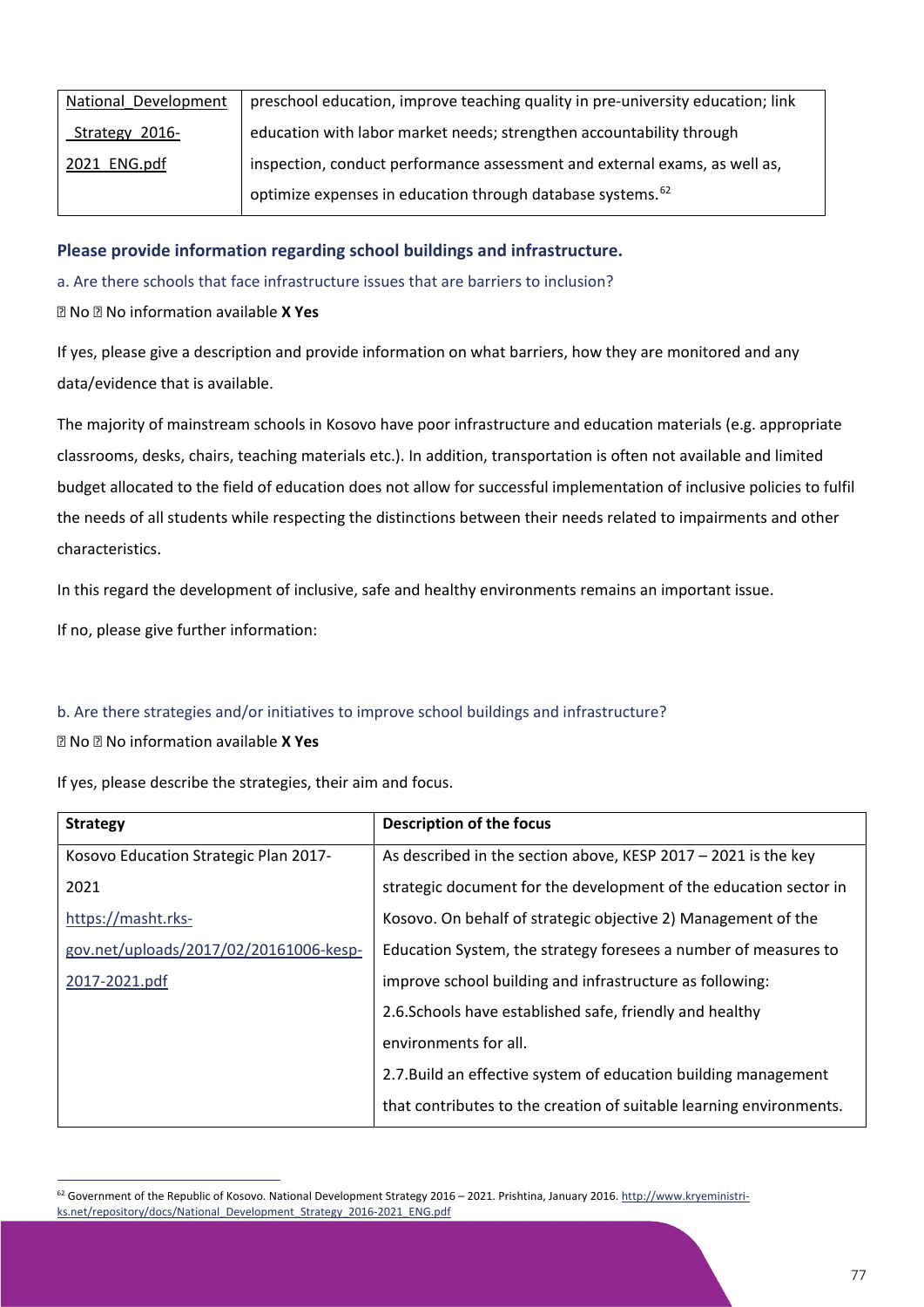| 2.8. Improve educational infrastructure through construction,   |
|-----------------------------------------------------------------|
| renovation, expansion and equipping of educational institutions |
| with adequate teaching resources. <sup>63</sup>                 |

If no, please give further information:

Please provide information (main conclusions, reference and a link if available) from any recent reports, systematic evaluations and/or reviews, since 2015 of the school system, potentially drawing on information from school inspections and / or school self-review work.

### **Ministry of Education, Science and Technology (MEST). Annual Self-Evaluation Report (Albanian). March, 2019.**

MEST annual self-evaluation report on the implementation of Kosovo Education Strategic Plan in 2018 indicates that teaching conditions, internal infrastructure, ICT equipment and other learning materials are significantly low. Throughout 2018, in regards to investment in infrastructure, MEST has mostly focused on building new schools and pre-school education institutions. Nonetheless, schools still lack adequate internal infrastructure. According to this self-evaluation report, the majority of school in Kosovo do not have the adequate equipment including, libraries, equipped laboratories, computers and learning textbooks.

# **Mehmeti S., Boshtrakaj L., Mehmeti F.: Mid-term Evaluation: Implementation of Kosovo Education Strategic Plan 2017 – 2021, Prishtina: KEEN, 2020. [http://www.keen-](http://www.keen-ks.net/site/assets/files/1474/vleresim_afatmesem_i_psak_eng.pdf)**

### **[ks.net/site/assets/files/1474/vleresim\\_afatmesem\\_i\\_psak\\_eng.pdf](http://www.keen-ks.net/site/assets/files/1474/vleresim_afatmesem_i_psak_eng.pdf)**

Similarly to the above, the monitoring report of CSOs on the implementation of Kosovo Education Strategic plan during its first three years of implementation shows that infrastructure investment policy in Kosovo is mainly focused on building new schools, and as such Kosovo lags behind in all parameters of internal infrastructure and teaching materials: "The majority of schools in Kosovo fail to offer the adequate conditions for learning, including libraries, labs, computers and textbooks. Internet access is widely provided, but its use in learning processes is low." In regards to the supply of schools with computers and other ICT equipment, although investment was made by partner organisations<sup>64</sup>, no serious initiative was noticed by the MEST and there are no specific data on this regard. Overall, what are the perceived main challenges (barriers and hinderances) and opportunities (support and ways

forward) for inclusion in education in relation to schools?

The main perceived challenges for inclusion in education in regards to schools are as following:

<span id="page-78-0"></span><sup>&</sup>lt;sup>63</sup> Ministry of Education, Science and Technology (MEST). Kosovo Education Strategic Plan 2017 - 2021. Prishtina, 2016. [https://masht.rks](https://masht.rks-gov.net/uploads/2017/02/20161006-kesp-2017-2021-1.pdf)[gov.net/uploads/2017/02/20161006-kesp-2017-2021-1.pdf](https://masht.rks-gov.net/uploads/2017/02/20161006-kesp-2017-2021-1.pdf)

<span id="page-78-1"></span> $64$  160 beneficiary schools part of the ESIP project, financed by the World Bank, received different technology equipment and other didactic materials; 23 beneficiary schools part of the project "Teach me" were equipped with 5-10 Smart TVs to implement digital teaching, whereas for 9 beneficiary schools, part of the project "Teach me", LAN has been installed and internet connection is prepaid for two years for 2 schools, 1 school in Shtime and 1 school in Drenas. With the support of the ASSET program, implemented by the KEC and financed by the USAID, Makerspaces were established in 16 gymnasiums, including: 3D printer, CNC laser, CNC router, 2 x TV, 4 x tablets, pocket lab, digital microscope, soldering station, digital cameras, hand tools, sewing machines, musical instruments, etc. used in project based learning.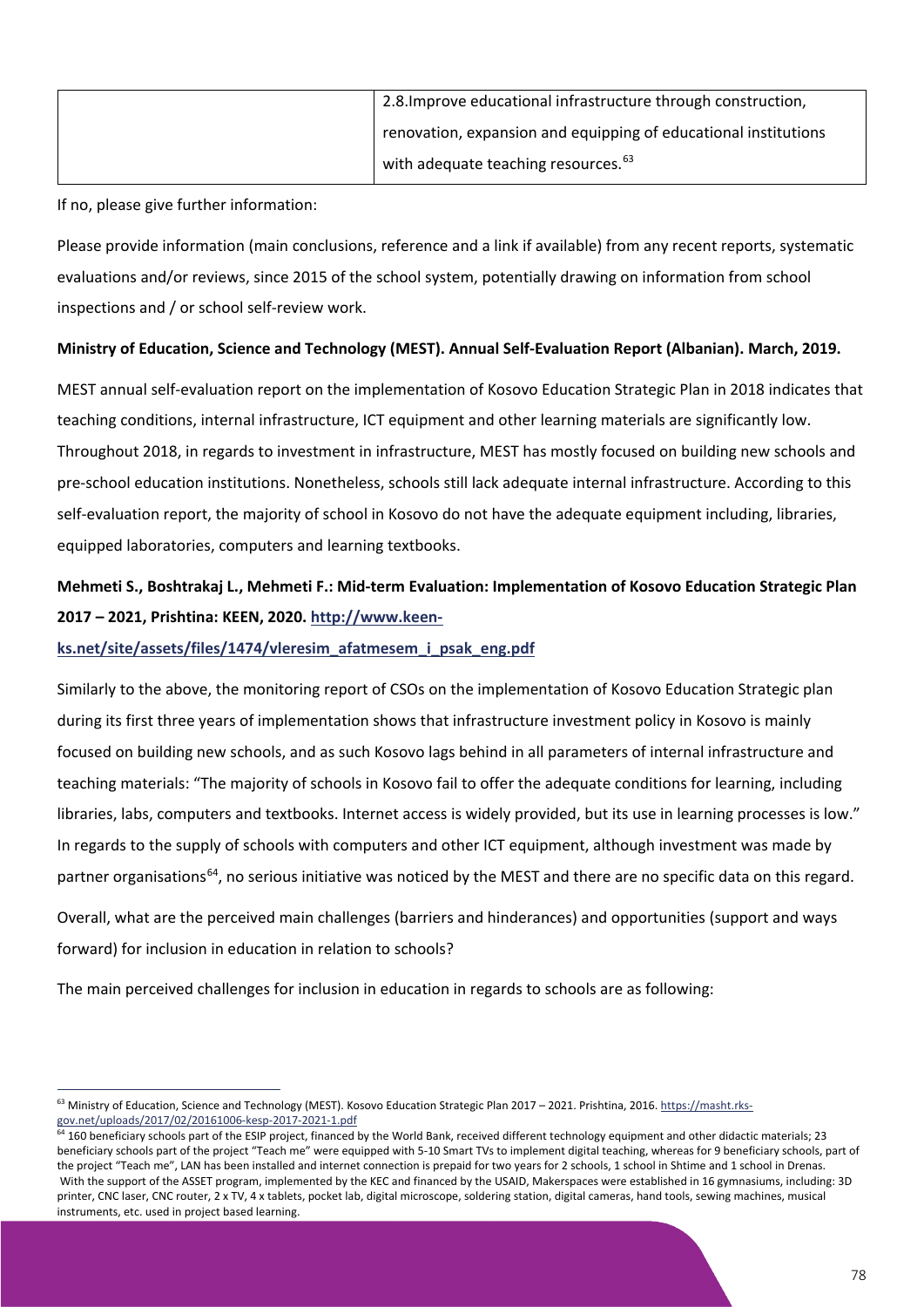Lack of adequate infrastructure and education materials to support the inclusion of all children in the education system (e.g. appropriate classrooms, desks, teaching materials etc.);

Limited budget allocated to the field of education;

Lack of investment in ICT technology and other materials that provide the development of student competencies; Lack of accurate data;

Lack of training for the educational personnel working with children with special needs.

Teaching materials, school infrastructure, ICT equipment are very important instruments in improving learning outcomes and developing student skills and competencies. In this regard, due to the lack of data, it is important for MEST and MEDs to analyse the situation of infrastructure, teaching materials, and ICT equipment in all schools and supply schools based on their needs. Keeping evidence and updating it regularly is an important aspect for efficient management of financial and human resources. In addition, it is necessary to draft a plan for equipping schools with technology and its effective use.

Continuous training for the educational personnel working with children with disabilities needs to be provided on an institutional level. Long term planning on staffing relevant positions with professionally prepared educators needs to be developed to ensure long term sustainability and transfer of know-how.

To ensure the successful transition of children with disabilities from non-formal education to formal education a teaching assistant/second teacher needs to be provided by the school. To date, the teachers in the majority of the cases are left unsupported in dealing with children with disabilities in their classroom which in the long run might jeopardize the successful transition and integration in formal education.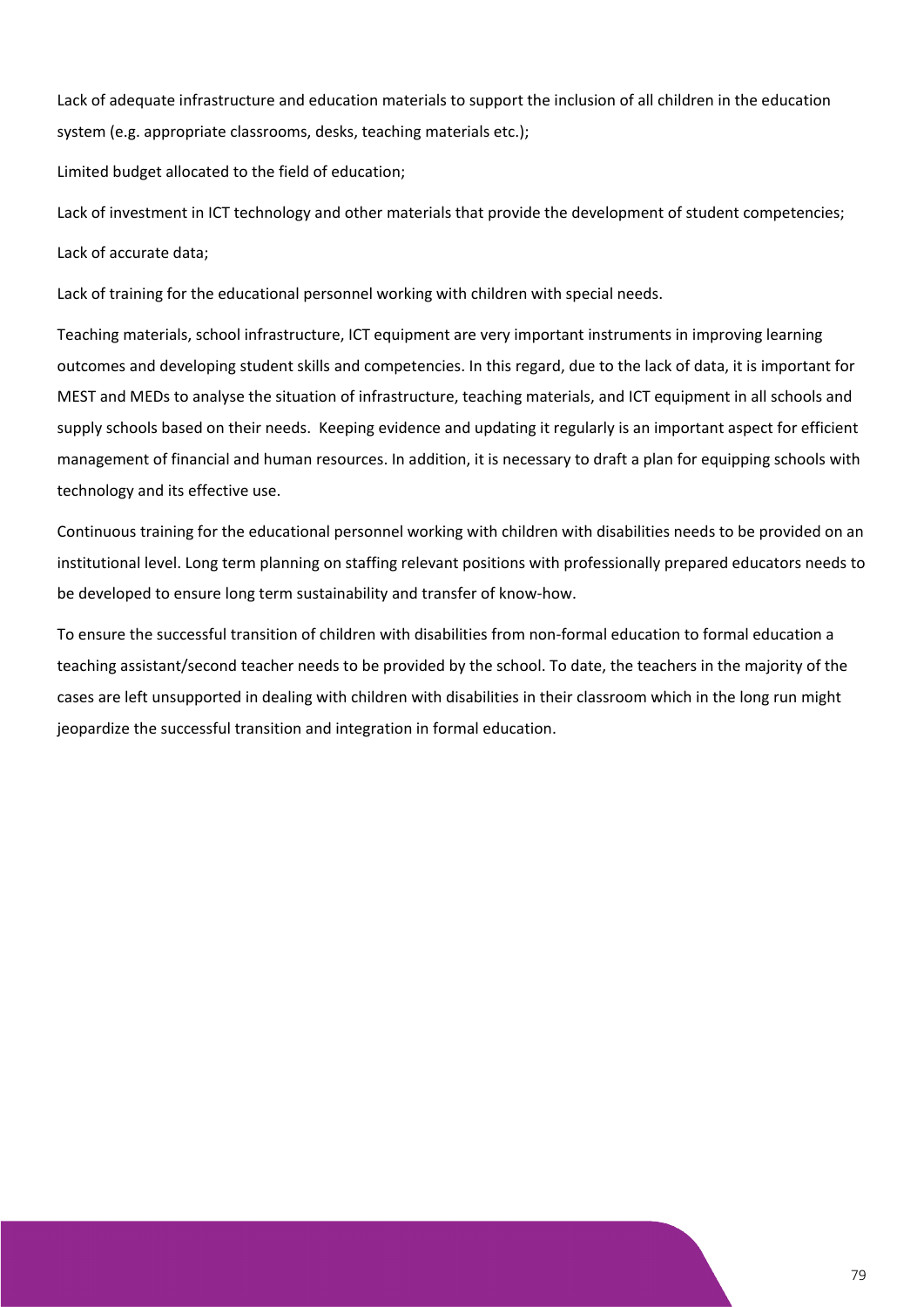# **Section 7: Communities, parents and students**

*How far does the wider school community support learners to access and benefit from education opportunities?*

**Have there been any campaigns to raise awareness of inclusion in education at national or local level?** No No information available **X Yes**

If yes, please give a description.

Numerous campaigns to raise awareness of inclusion in education have been organized at both local and national level. In this regard, various awareness raising campaigns were organized for families/children of roma, ashkali and egyptian communities related to the importance of education, preventing school dropouts, early marriages etc. Similarly, awareness raising campaigns for inclusion in education were organized by UNICEF, Save the Children and other stakeholders involved in this field.

If no, please give further information:

### **Does legislation/policy support parental involvement in schools?**

No No information available **X Yes**

If yes, please give a description.

Parents comprise a very important actor in students' learning; therefore, the legislation concerning the preuniversity education in Kosovo defines specific responsibilities for the involvement of parents in their children's schooling. In this regard, in addition to individual responsibilities, parents are guaranteed the right to be included in school governing bodies and parents council. They can also participate at Parents Council at municipal and central level.

The establishment and functioning of steering school council and parent's council is regulated with Administrative Instruction No. 03/2016 Steering School Council<sup>[65](#page-80-0)</sup> and Administrative Instruction 28/2012 Establishment and Functioning of Kosova Parents' Council<sup>[66](#page-80-1)</sup> respectively.

If no, please give further information:

## **Does legislation/policy support collaboration between schools and stakeholders in their local communities (e.g. services/employers)?**

No No information available **X Yes**

If yes, please give a description.

<span id="page-80-1"></span><span id="page-80-0"></span><sup>65</sup> AI No. 03/2016 Steering School Council. MEST, 2016[. https://masht.rks-gov.net/uploads/2016/01/ua-masht-03-2016-keshilli-dejtues-i-shkolles-rotated\\_1.pdf](https://masht.rks-gov.net/uploads/2016/01/ua-masht-03-2016-keshilli-dejtues-i-shkolles-rotated_1.pdf) <sup>66</sup> Administrative Instruction 28/2012 Establishment and Functioning of Kosova Parents' Council. MEST, 2012[. https://masht.rks](https://masht.rks-gov.net/uploads/2015/07/convert-jpg-to-pdfnet-2015-07-29-14-49-45_1.pdf)[gov.net/uploads/2015/07/convert-jpg-to-pdfnet-2015-07-29-14-49-45\\_1.pdf](https://masht.rks-gov.net/uploads/2015/07/convert-jpg-to-pdfnet-2015-07-29-14-49-45_1.pdf)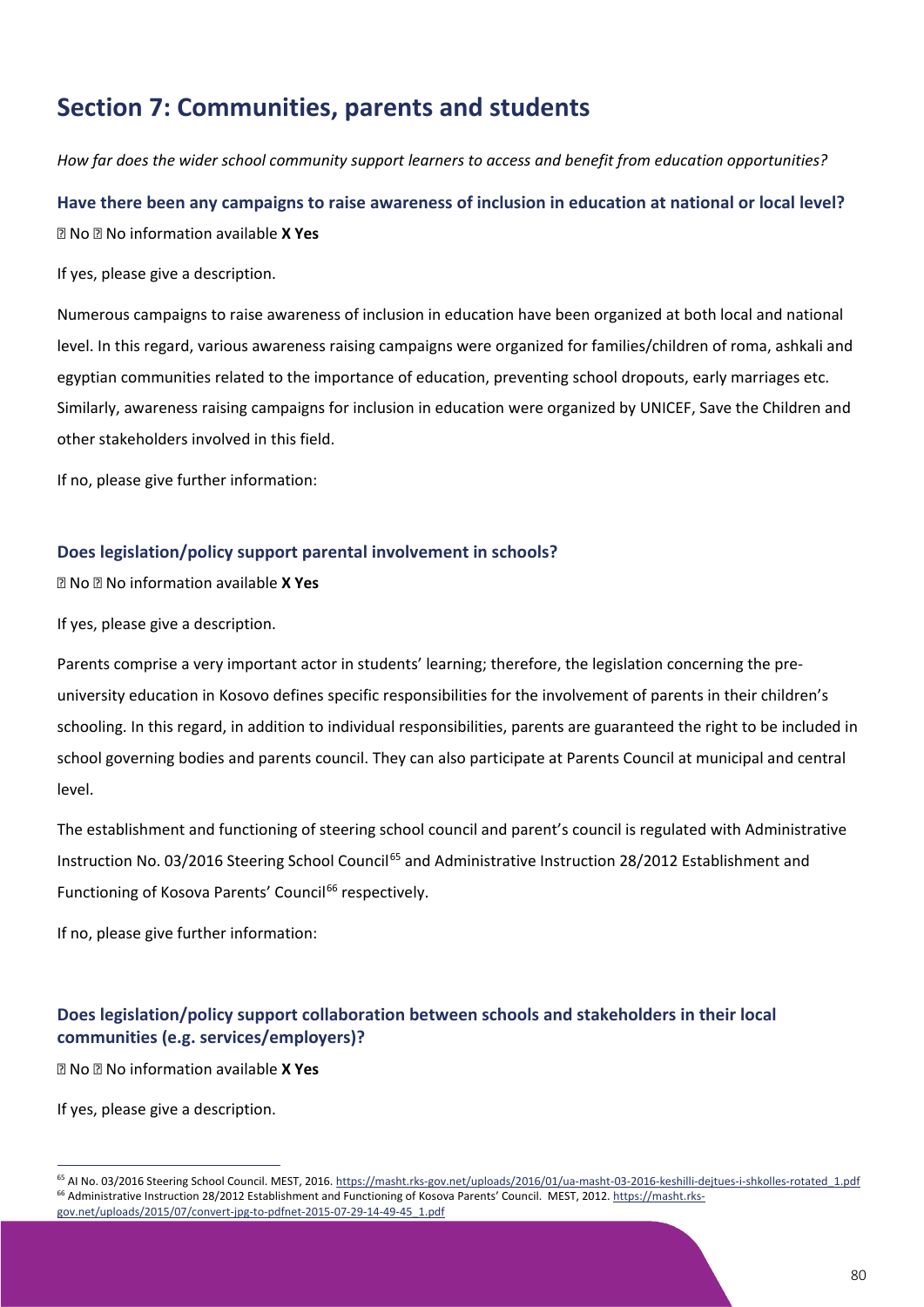Legislation supports the cooperation of schools and stakeholders in their local communities. This cooperation is especially important and encouraged for vocational education and training institutions in Kosovo. According to the Kosovo Curriculum Framework, professional practice programs are an integrated part of the VET secondary school curriculum. Programs for professional practice have been designed with the purpose of enabling students to spend a certain period of time in enterprises to gain as such practical experience that would assist their career choices and build upon their skills. The improvement of cooperation between VET schools and businesses is one of key expected results in Kosovo Education Strategic Plan for the period 2017 – 2021.

If no, please give further information:

## **Does legislation/policy support the development of learning communities in local/regional areas e.g. support for schools to work together; involvement with universities, support services to provide research evidence and development of innovative practice?**

No No information available **X Yes**

If yes, please give a description.

Legislation/policy supports in Kosovo supports the development of learning communities in local areas. Collaborative learning communities in the Kosovo context consist of one mentor school and three or four other cooperating schools. These schools make the community of collaborative learning whose focus is on sharing experiences and good practices with one another, working together for common goal, co-evolving and co-learning. GiZ CDBE project has engaged on establishing learning communities in the so called "champion schools". In this regard, 21 learning communities involving over 100 schools are benefitting from intensive exchanges and functional committees.[67](#page-81-0) Nonetheless, challenge remains their functioning upon the completion of project or end of donor support.

If no, please give further information:

## **Does legislation/policy set out a role for NGOs, DPOs, or other organizations representing vulnerable groups?**

No No information available **X Yes**

If yes, please describe the role. Specify which non-governmental actors are particularly active in inclusion in education and how they operate.

The following non-governmental actors are mostly involved in inclusion in education in Kosovo:

**UNICEF Kosovo Program** focuses on ensuring that vulnerable and excluded children have similar opportunities as their peers in accessing accessible and friendly services and opportunities for their growth and development;

<span id="page-81-0"></span><sup>67</sup> <https://www.giz.de/en/worldwide/21123.html>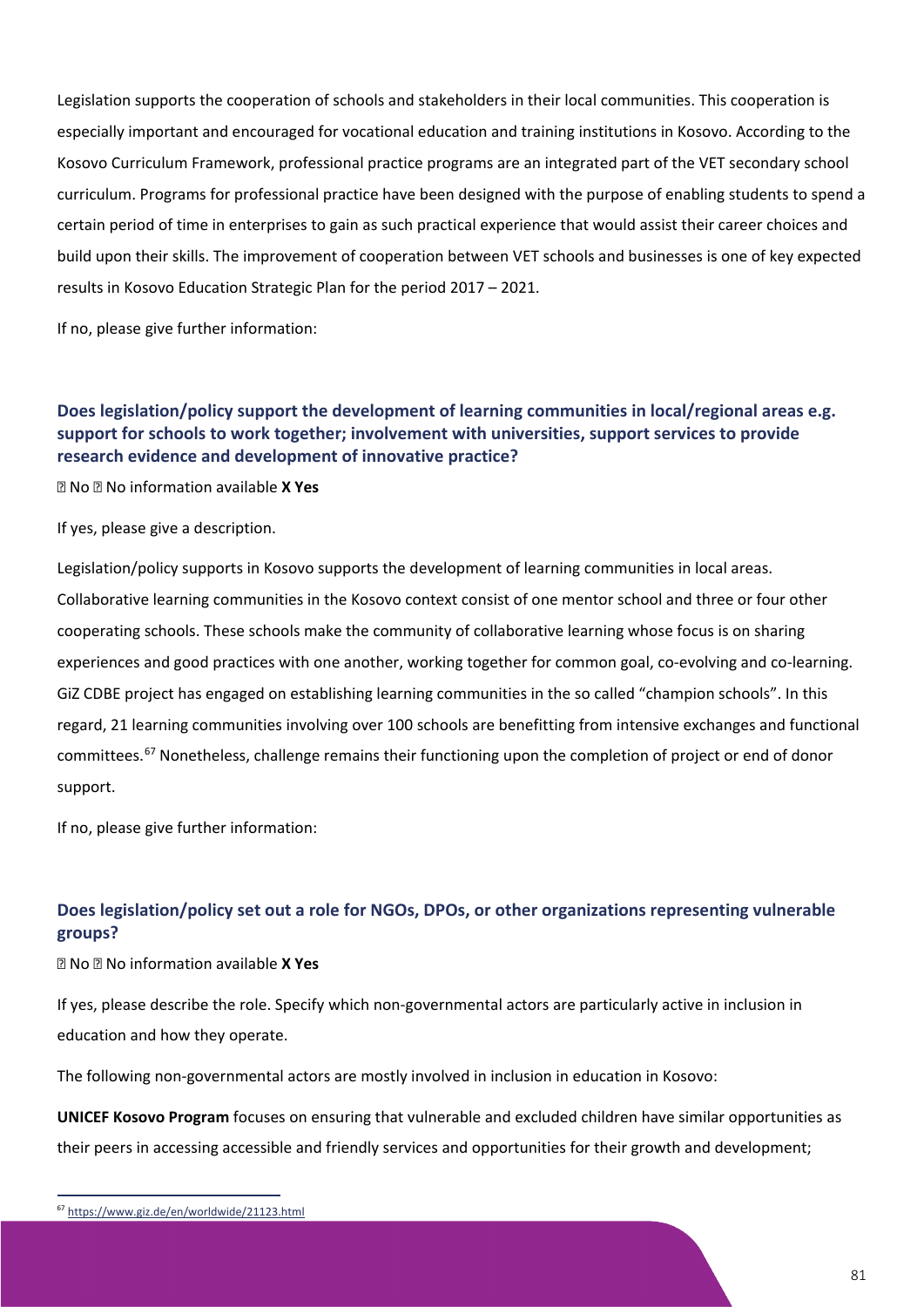strengthening the capacities of institutions at central and local level to develop and deliver quality services for children; and supporting children, adolescents, girls and boys, parents and communities to ask for their rights and participate in the development of their communities so that no child is left out. Emphasis is put on closing equity gaps between the majority of the population and Roma, Ashkali and Egyptian communities, addressing gender, urban and rural disparities and on issues affecting children with disabilities.

**ECMI Kosova** is the principal non-governmental organisation engaged with minority issues in Kosovo, with the overarching aim to develop inclusive, representative, community-sensitive institutions that support a stable multiethnic Kosovo. ECMI Kosovo contributes to the developing, strengthening and implementation of relevant legislation, supports the institutionalisation of communities-related governmental bodies, and enhances the capacity of civil society actors and the government to engage with one another in a constructive and sustainable way.

**Save the Children** – is focused on direct interventions and the establishment of good practices, capacity building of civil society and local duty bearers to respond to the needs of children. They are also focused on advocating for legislation and policies that will incorporate inclusive practices and have appropriate financial mechanisms to support systemic responses and therefore achieve long lasting positive changes.

**Worldvision** - is a global Christian humanitarian organization dedicated in working with children, families and the wider community to achieve their full potential by fighting the causes of poverty and injustice. Since 1999, World Vision has helped hundreds of families throughout Kosovo by helping them to restore their life. World Vision serves to all people in need, regardless to their religion, ethnicity or gender.

**BalkanSunflowers Kosova -** is a local NGO whose main goal is building activist lives in order to trigger social change. Balkan Sunflowers Kosova is totally inspired and engaged in community based actions in order to protect and respect human rights and dignity, working in fields such as education, health, culture, citizenship, employment, as well as increasing respect for diversity.

**Kosova Education Center –** aims to develop the capacity for the advancement of the education system, through provision of services and high quality resources and through active cooperation with all interested parties in and out. The main goal is to build an efficient and inclusive education system by enabling citizens to longlife learning process and to actively participate in the democratic life.

**HANDIKOS – Association of Paraplegics and Paralyzed Children of Kosova** was founded in 1983 with the main objective to improve the rights and living standards of persons with disabilities in Kosovo. HandiKOS represents and supports persons with disabilities through advocacy and lobbying, offers various services through a network spread throughout Kosovo and promotes equal, independent and dignified life for all persons with disabilities.

**Terre des hommes** is a Swiss foundation, which is contributing through the child protection program in order to build the child protection system in Kosovo. This is aiming at strengthening the capacity of state institutions working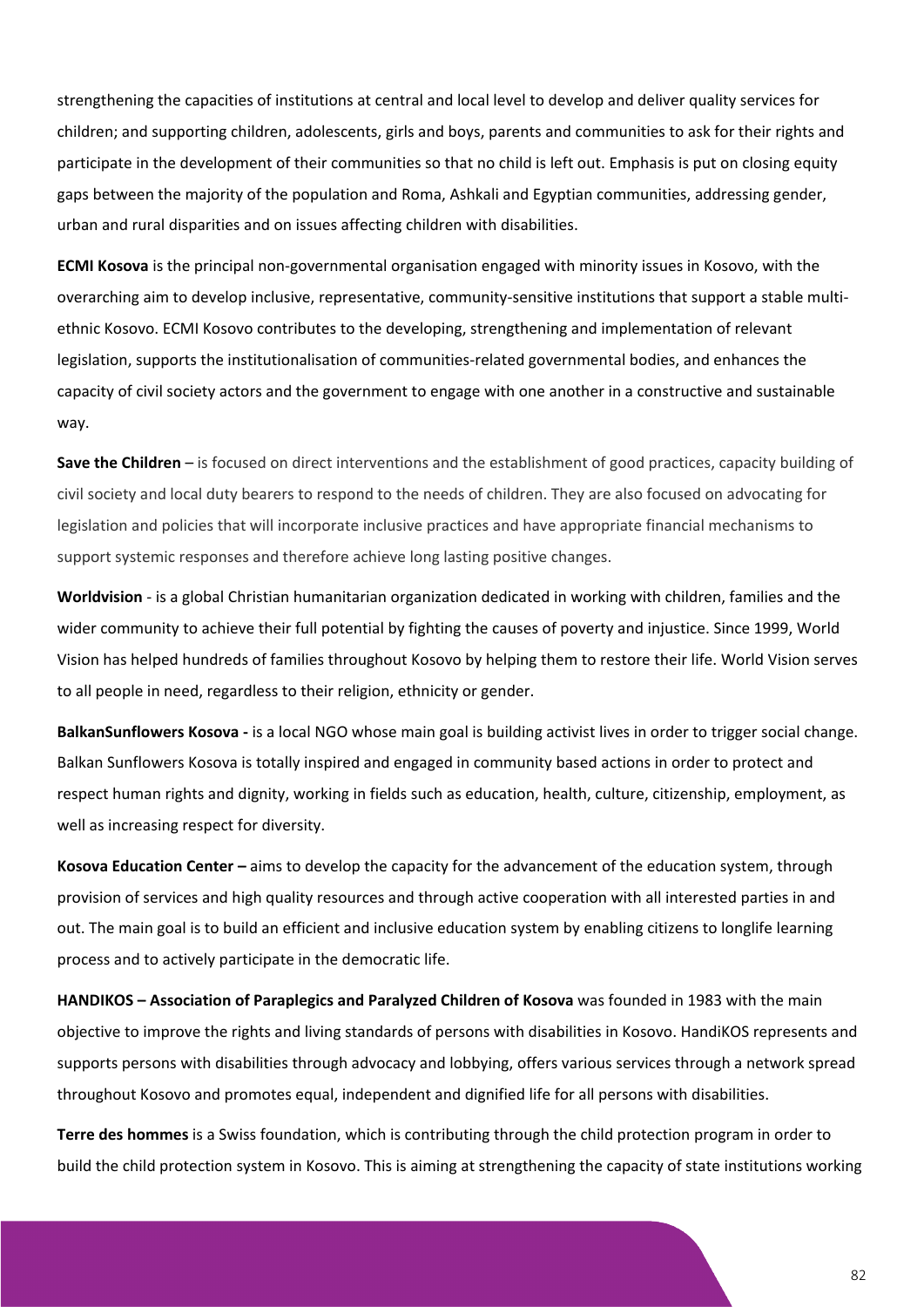to protect children at the local level and through increased coordination between them in order to create an efficient system of case management for children in need of protection.

**Voice of Roma, Ashkali and Egyptians – VoRAE** aims to improve the lives of these communities and support their integration into Kosovo society by advocating for their rights, living conditions and general situation before the competent domestic and international authorities and/or organizations.

**The Ideas Partnership – TIP** works mainly in areas of education, advocacy, and female and non-majority empowerment, particularly within the Roma, Ashkali, and Egyptian communities of Kosovo. TIP is active in five municipalities with a central office in Prishtina. TIP is the third-largest volunteer organization in Kosovo with around 100 volunteers.

**Nevo Koncepti** is a non-governmental organization founded on November 26, 2014. NVK cooperates with children, youth and families of Roma, Ashkali and Egyptian communities, public institutions, local and international organizations, media and other stakeholders. It has contributed in increasing the number of Roma, Ashkali and Egyptian children involved in education system; reducing the cases of school withdrawals; increasing awareness of communities about the importance of education, health and social sectors; implementing children's rights.

If no, please give further information:

**Please provide information (main conclusions, reference and a link if available) from any recent reports, systematic evaluations and/or reviews, since 2015 of parental and wider community involvement in the work of schools.**

**Aliu J., Rraci E., Bajrami K.: Management of Pre-University Education in Kosovo, Prishtina: KEEN, December 2018.**  https://www.keen-ks.net/site/assets/files/1456/raporti per menaxhimin e arsimit parauniversitar - eng-**[1.pdf](https://www.keen-ks.net/site/assets/files/1456/raporti_per_menaxhimin_e_arsimit_parauniversitar_-_eng-1.pdf)**

In regards to parental involvement in the work of schools, the report indicates that even though the legal framework allows for the involvement of parents through parents' council at school and municipal level, in many schools and municipalities they are not functional. There is lack of awareness among parents on the importance of their role on children's education. There are few instances where parents demand accountability from the school director on the poor performance of school. In addition to lack of awareness, parents also lack the motivation to be active and engaged in supervising the work of the school as school does not offer incentives from within.

Similarly, pupils' council through which students exercise their rights and responsibilities in important school decision-making related to the learning process and the interests of learning at school are not functional in the majority of schools as students themselves are not active in demanding better quality of education for them.

**Gabršček S.: Who Rules the Schools – Mapping of the Current School Governenace policies in 10 Countries. NEPC, 2016[. http://www.edupolicy.net/wp-content/uploads/2016/08/Who\\_rules\\_the\\_schools\\_VF.pdf](http://www.edupolicy.net/wp-content/uploads/2016/08/Who_rules_the_schools_VF.pdf)**